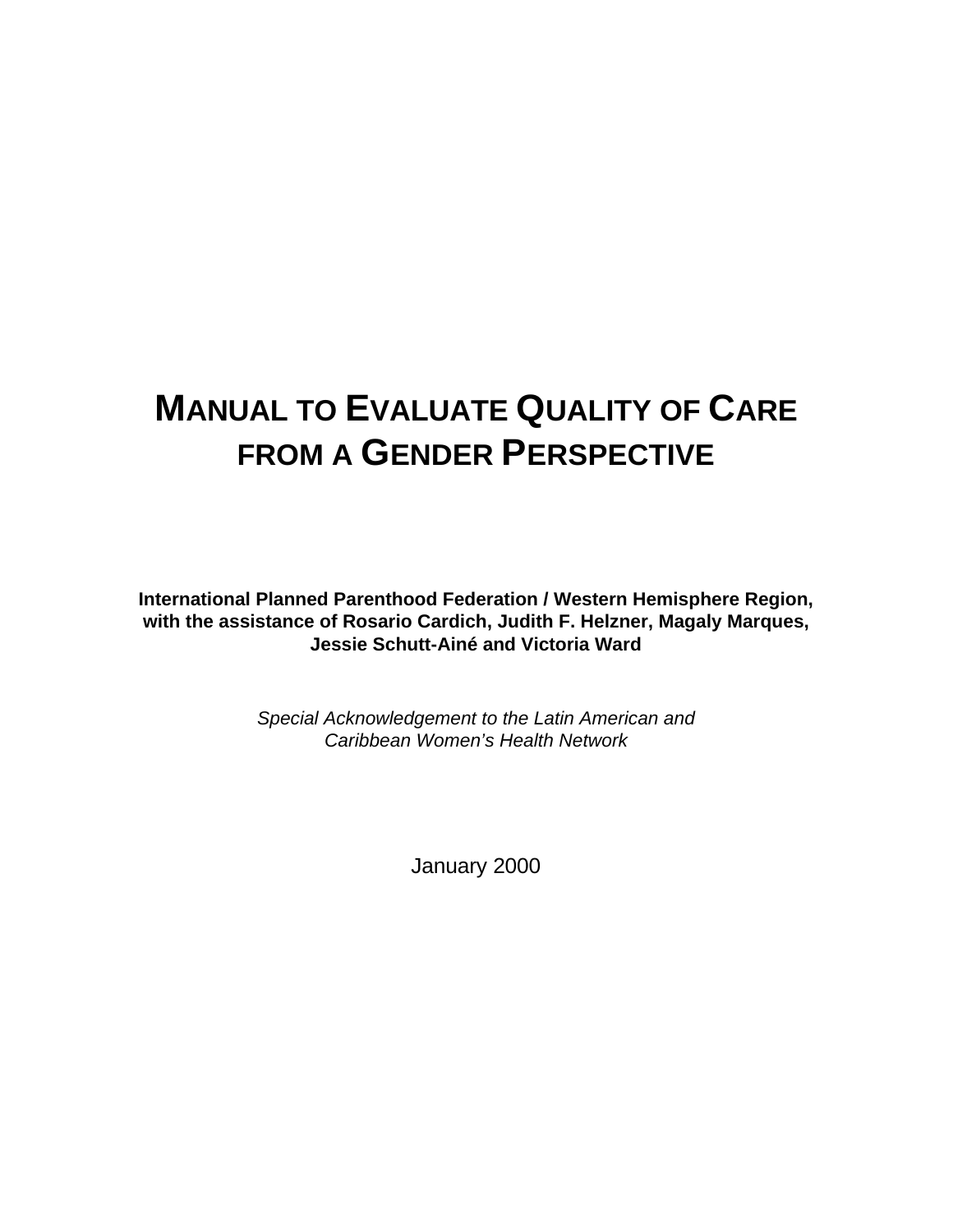© January 2000 The International Planned Parenthood Federation, Western Hemisphere Region, Inc. 120 Wall Street, 9<sup>th</sup> Floor New York, NY 10005-3209 Tel: (212) 248-6400 Fax: (212) 248-4221 Internet: info@ippfwhr.org Web: http://www.ippfwhr.org

Suggested citation:

International Planned Parenthood Federation, Western Hemisphere Region, Inc., *Manual to Evaluate Quality of Care from a Gender Perspective*, New York: IPPF/WHR, January 2000.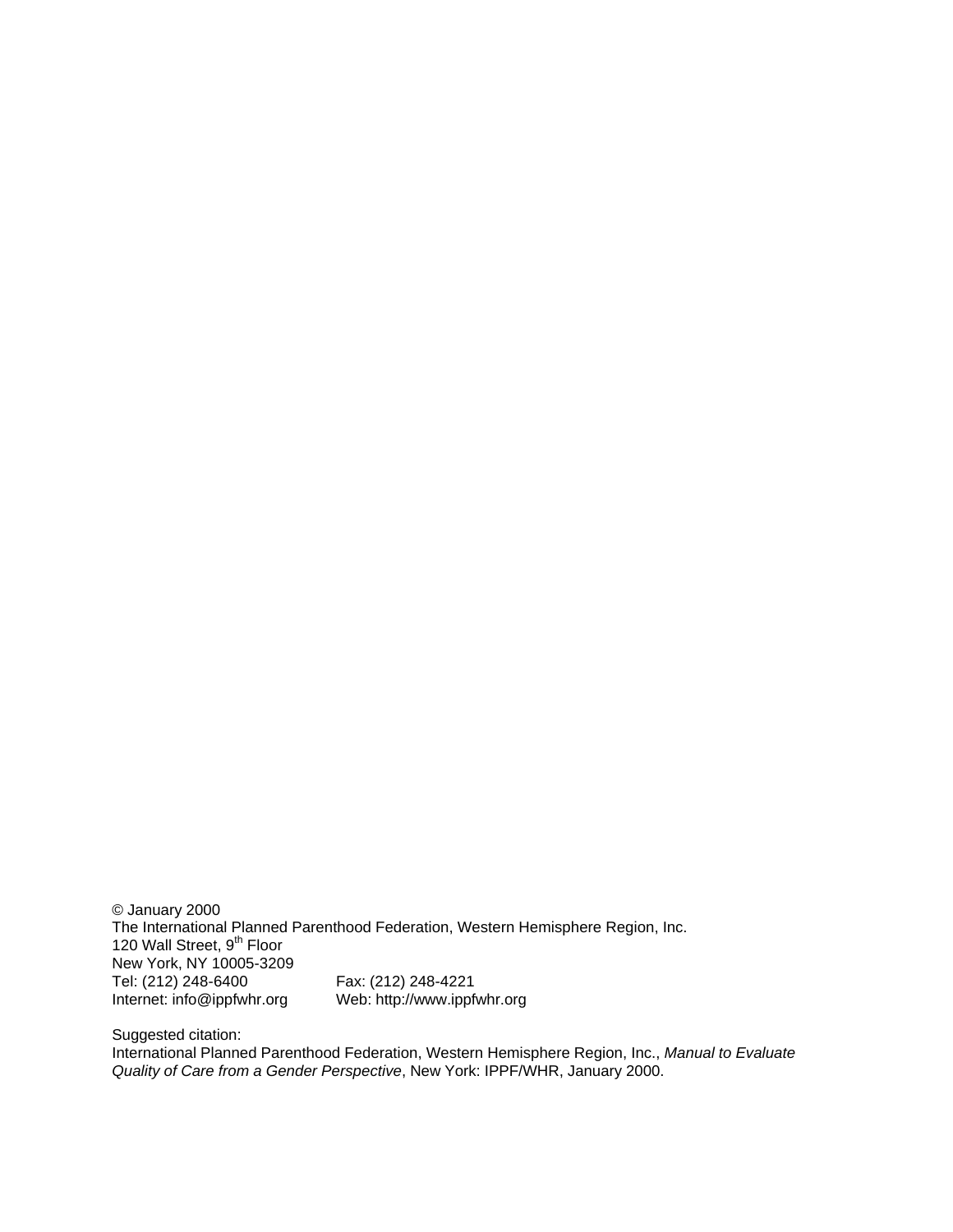## **TABLE OF CONTENTS**

| Annexes<br>Annex 1: Guide to Observation I: Physical Aspects of the Clinic |
|----------------------------------------------------------------------------|

- Annex 2: Guide to Observation II: Client Reception
- Annex 3: Guide to Observation III: Consultation and Counseling
- Annex 4: Guide to Client Exit Interview
- Annex 5: Guide to Service Provider Interview
- Annex 6: Guide to Document Review
- Annex 7: Synthesis and Preparation of the Final Report
- Annex 8: Indicators for Quality of Care from a Gender Perspective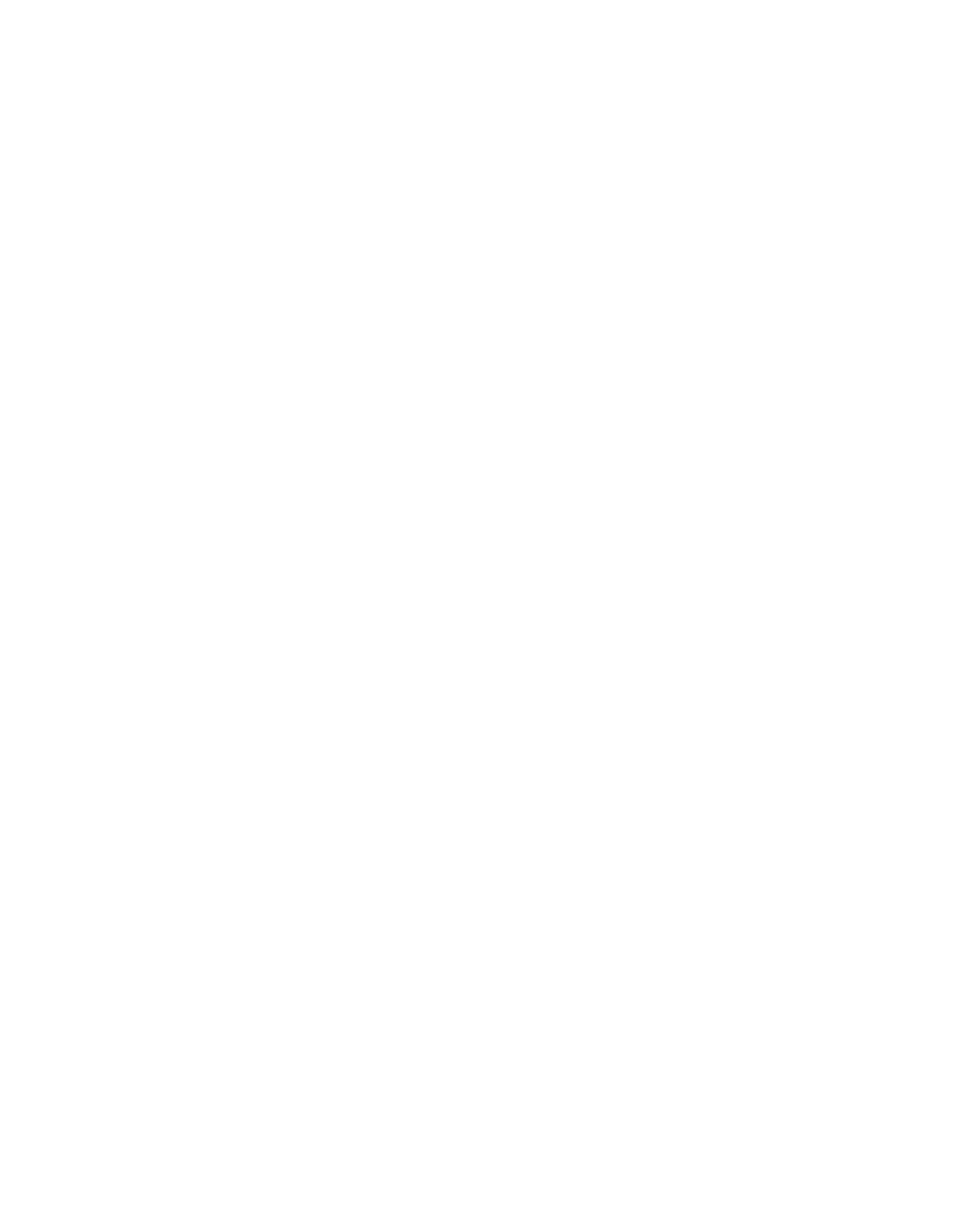# **ACKNOWLEDGMENTS**

It has almost become a cliché for authors of publications to state that many people and organizations contributed to their creation and for project implementers to claim that the success achieved to date would not have been possible without significant help from others. In this case, the platitudes are true, and we are proud of the joint efforts that led to this product.

The International Planned Parenthood Federation/Western Hemisphere Region (IPPF/WHR) office in New York, the Latin American and Caribbean Women's Health Network (the Network), and three member family planning associations (FPAs) of the IPPF have been partners in a fouryear process. Triggered by a March 1994 workshop that gave birth to the idea of linking expertise in family planning and women's health activism to explore quality of care, IPPF/WHR convened a small consultation in Lima, Peru, in August 1995. Nine experts on quality and gender, five from the Network and four from the IPPF family, met to articulate priority concepts in gender equity, institutional quality and sexual and reproductive rights. These experts included professionals with experience in sexual and reproductive health, women's health, women's rights and gender issues, whose background included medical, legal, demographic and women's health perspectives. The participants in that meeting were María José de Araujo, Rosario Cardich, Gloria Careaga, Frescia Carrasco, Judith F. Helzner, Magaly Marques, María Isabel Plata, Marisa Matamala and Margarita Zambrano. A background paper by Dr. Matamala and Dr. Araujo commissioned for this purpose was a significant contribution to the discussions, which resulted in a set of guiding principles for assessing quality of care from a gender perspective.

In the months that followed, Magaly Marques and Rosario Cardich met to take the idea a step further, then IPPF/WHR convened a meeting in April 1996 aimed at turning the concepts into tools. This meeting included Rosario Cardich, Judith Helzner, Magaly Marques, Jessie Schutt-Ainé, Victoria Ward and Tim Williams. It was followed by efforts to create a package of instruments, which were reviewed by Silvina Ramos and Monica Gogna of CEDES/Argentina, and then field-tested in three family planning associations in late 1996 and early 1997: PROFAMILIA/Colombia, PROFAMILIA/Dominican Republic and INPPARES/Peru. In August 1997, a meeting was held in New York bringing together representatives of those three FPAs, with the aim of exchanging experience about the use of the instruments. The participants in that meeting included María Isabel Plata, Beatriz Quintero and Magda Ruiz from Colombia, Rosario Cardich and Angela Sebastiani from Peru, and Gianna Sangiovanni and Dinnys Luciano from the Dominican Republic, as well as IPPF/WHR staff. Based on the comments made during that comparative analysis, a new version of the instruments was created and field-tested at Centro de Investigación, Educación y Servicios (CIES) in Bolivia by Jessie Schutt-Ainé with the assistance of Magaly Marques. In the meantime, INPPARES/Peru was extending its use of the instruments to additional clinics outside the capital city, and PROFAMILIA/Colombia adapted them for use in its male clinics.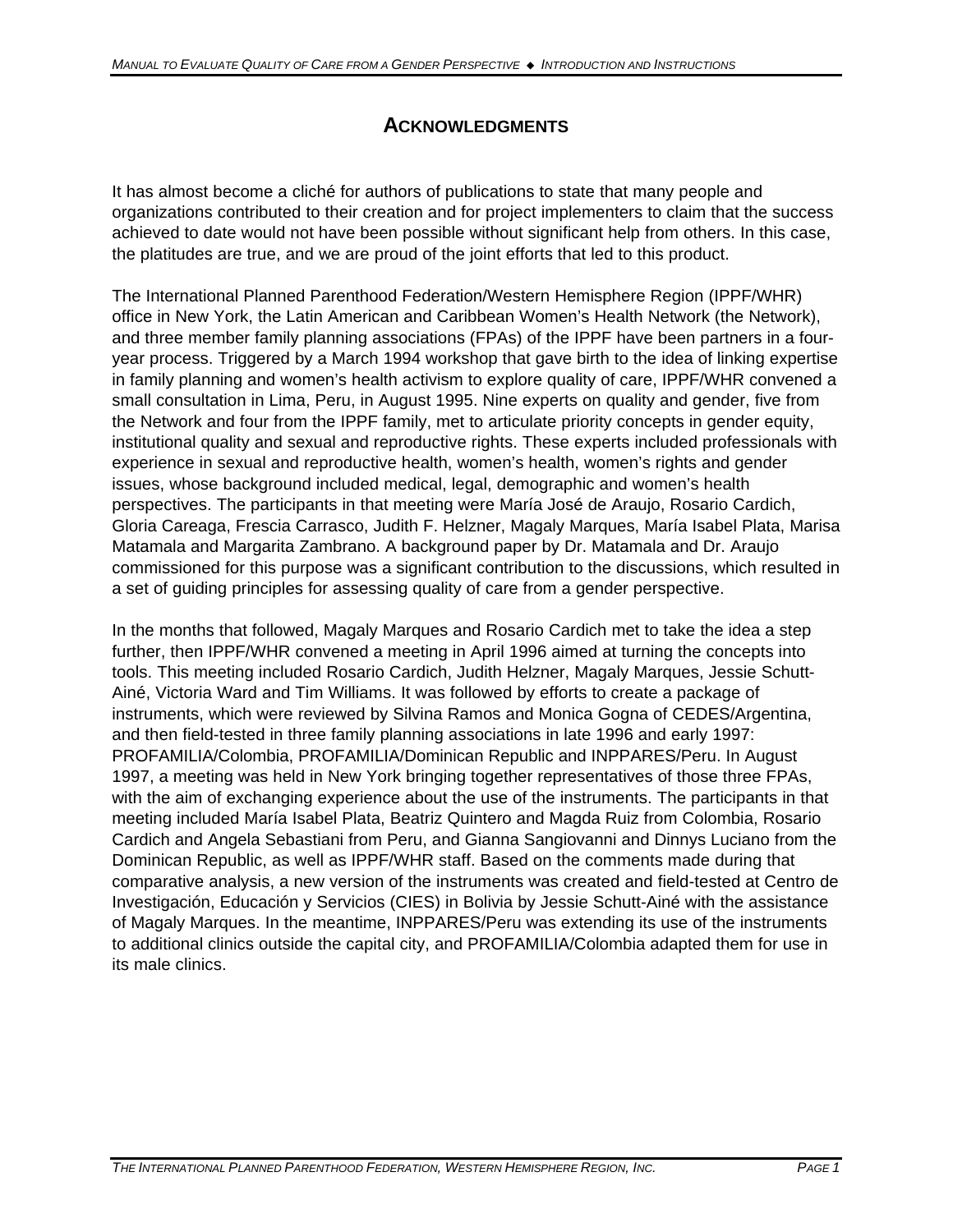In late 1998 and early 1999, IPPF/WHR consultant Claudia Muñoz produced the current version. It was reviewed by several participants at various stages of development, namely Rosario Cardich, Marisa Matamala, Judith Helzner, Jessie Schutt-Ainé and Victoria Ward. Sharda Kalloe tirelessly made numerous revisions throughout the entire process. Yvette Cuca and Zhenja La Rosa contributed to the editing and layout respectively.

Throughout this process, support was made available through ongoing grants to IPPF/WHR from the Ford Foundation, the MacArthur Foundation, and the United Nations Population Fund, as well as from IPPF/WHR's own unrestricted resources.

We believe that this combination of mainstream family planners and women's health activists, program experts and evaluation specialists, with views from both regional and country-specific levels, makes this product unique. We welcome your comments and news of your experiences with it:

International Planned Parenthood Federation, Western Hemisphere Region 120 Wall Street, 9<sup>th</sup> Floor New York, NY 10005 T: 212-248-6400 F: 212-248-4221 E: info@ippfwhr.org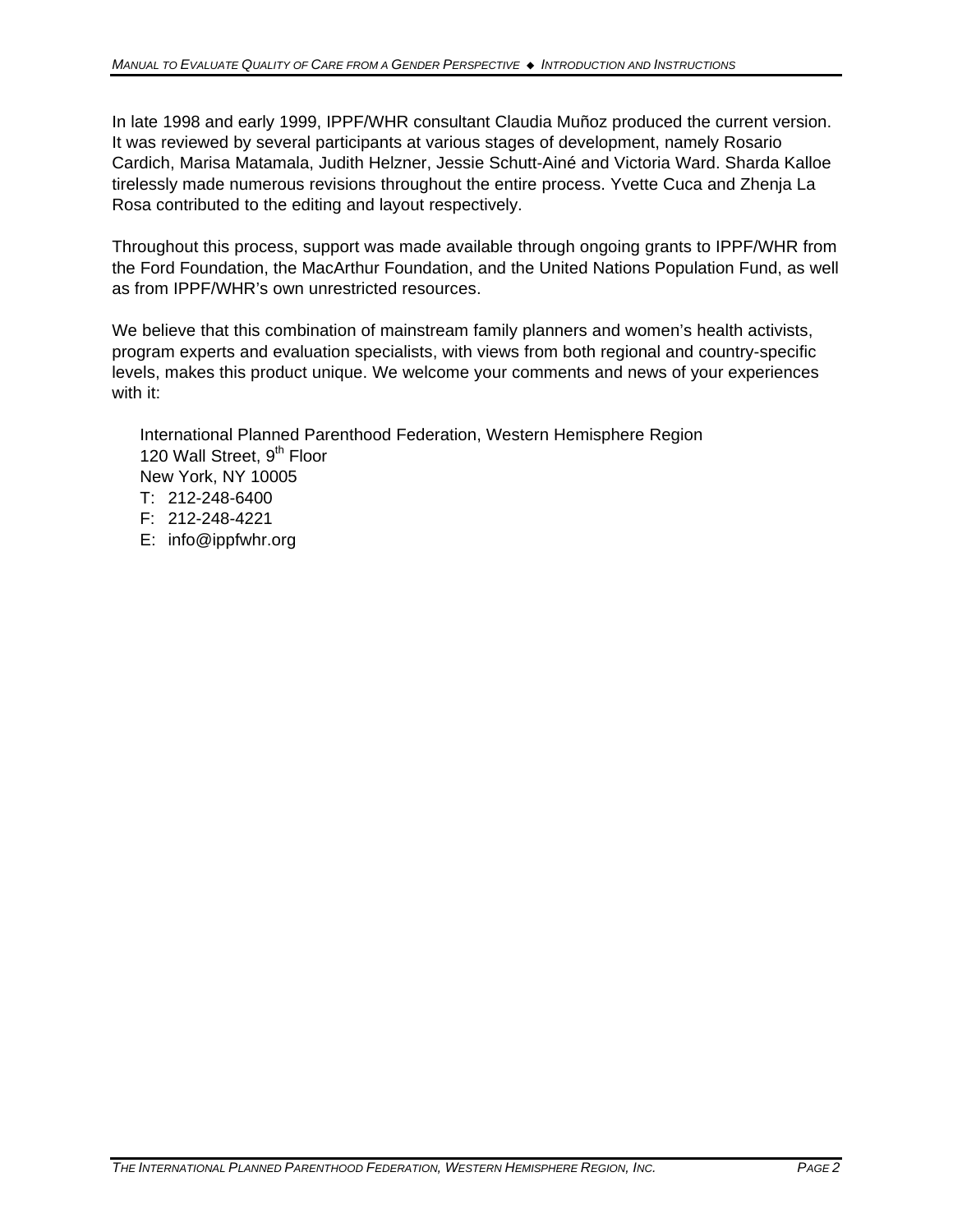# **EXECUTIVE SUMMARY**

This manual is designed for reproductive health institutions that want to assess the quality of care of their services and programs from a broad gender perspective. The objectives of the evaluation are to operationalize concepts of quality of care, gender equity and sexual and reproductive rights; to assess the extent to which a gender perspective has been incorporated into the institution; to create an environment that facilitates the identification of areas for improvement with respect to the gender perspective; and to strengthen staff capacity to analyze critically the extent to which they incorporate the gender perspective in the provision of reproductive health services. The guide was developed to aid the institution in making the decision to carry out the evaluation, identifying the necessary resources, implementing the evaluation and using the results to develop a Plan of Action. The methodology – which includes three observation tools, a client exit interview, a service provider interview and a document review – was developed by a multidisciplinary team of evaluation specialists and gender specialists. Great care was taken to design instruments that would answer specific questions regarding the quality of care from a gender perspective and would be flexible in their implementation. It is vital to the spirit and effective implementation of the evaluation that the institution convene a special evaluation team, a multidisciplinary group comprised of internal and external persons with experience in reproductive health, including a gender specialist from a local organization. Once convened, the evaluation team can use this guide to prepare for the evaluation activities, implement the methodology and analyze the results of the evaluation. The guide includes a description of the methodology, specific research instruments, details on how to analyze the results and instructions for all activities.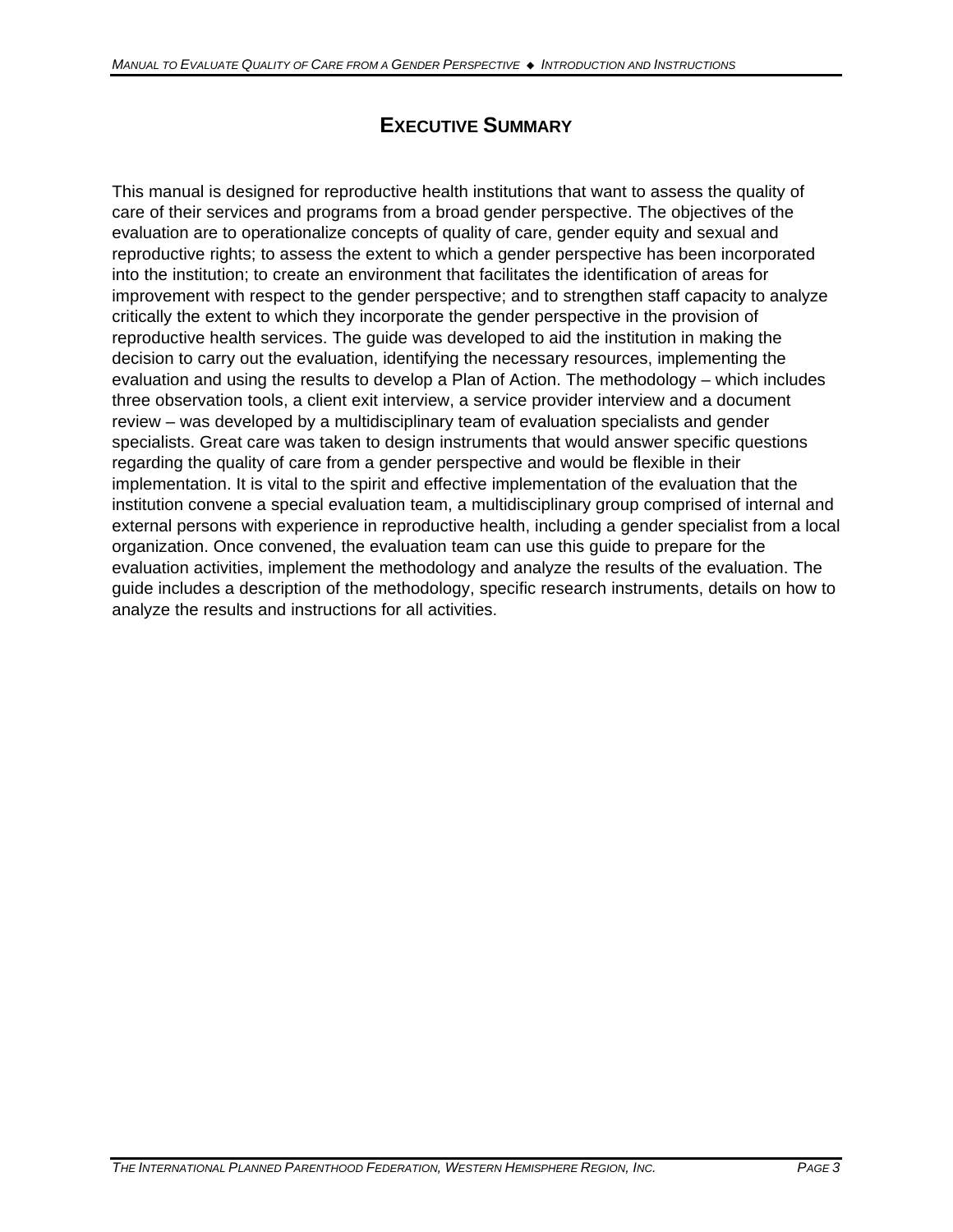# **ABBREVIATIONS**

| <b>AIDS</b>                          | Acquired Immune Deficiency Syndrome                                      |
|--------------------------------------|--------------------------------------------------------------------------|
| <b>CEDES</b>                         | Centro de Estudios de Estado y Sociedad                                  |
| <b>CIES/Bolivia</b>                  | Centro de Investigación, Educación y Servicios                           |
| <b>FPA</b>                           | <b>Family Planning Association</b>                                       |
| <b>FWCW</b>                          | Fourth World Conference on Women                                         |
| <b>HIV</b>                           | Human Immunodeficiency Virus                                             |
| <b>ICPD</b>                          | International Conference on Population and<br>Development                |
| <b>IEC</b>                           | Information, Education and Communication                                 |
| <b>INPPARES/Peru</b>                 | Instituto Peruano de Paternidad Responsable                              |
| <b>IPPF/WHR</b>                      | International Planned Parenthood Federation/Western<br>Hemisphere Region |
| <b>LACWHN</b>                        | Latin American and Caribbean Women's Health Network                      |
| <b>PROFAMILIA/Colombia</b>           | Asociación Pro-Bienestar de la Familia Colombiana                        |
| <b>PROFAMILIA/Dominican Republic</b> | Asociación Dominicana Pro-Bienestar de la Familia                        |
| <b>RTI</b>                           | Reproductive Tract Infection                                             |
| <b>SRH</b>                           | Sexual and Reproductive Health                                           |
| <b>STD</b>                           | <b>Sexually Transmitted Disease</b>                                      |
| <b>STI</b>                           | <b>Sexually Transmitted Infection</b>                                    |
| <b>UNFPA</b>                         | <b>United Nations Population Fund</b>                                    |
| <b>UNIFEM</b>                        | United Nations Development Fund for Women                                |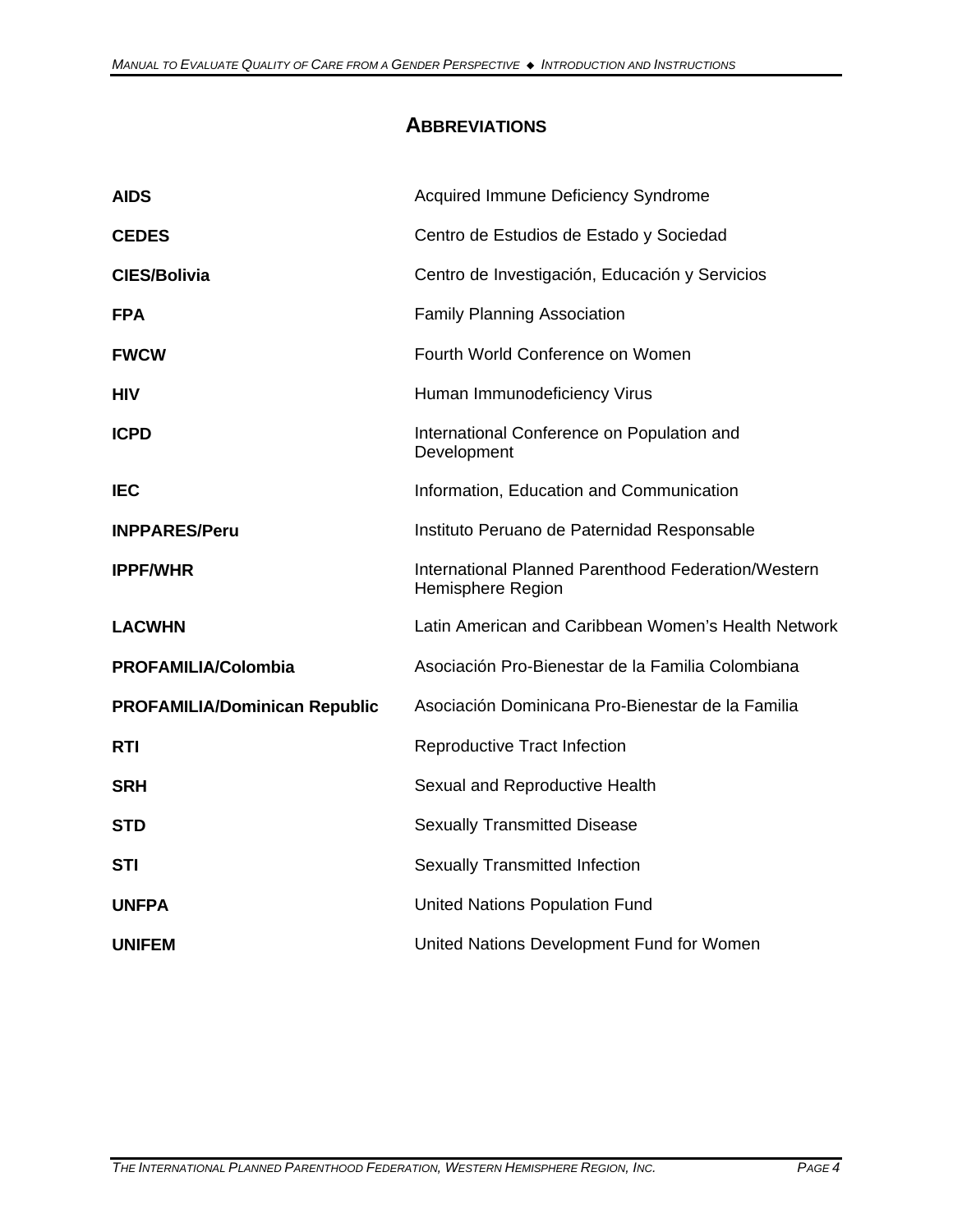# **DEFINITIONS**

The term **gender** refers to the manner in which roles, attitudes, values and relationships affecting women and men are socially constructed throughout the world. Almost inevitably, these gender constructs have functioned in such a way that they subordinate and discriminate against women to the detriment of their ability to exercise their human rights. This discrimination is not only reflected in individual relationships but also permeates institutions. Thus, the theme of gender bias is a political and institutional one. Although one recognizes that the social construct of gender roles, attitudes and relationships will always exist, the challenge should be to guarantee that these constructs are fair for both sexes and that one sex does not dominate the other. Therefore, a **gender perspective** is a vision that promotes gender equality in policies and practices as well as women's participation in decision-making about their sexual and reproductive health. (UNIFEM, 1995)

**Reproductive health** is a state of complete physical, mental and social well-being and not merely the absence of disease, in all matters relating to the reproductive system and to its functions and processes. (International Conference on Population and Development, 1994; World Health Organization)

**Sexual health** approach has the broader objective of taking into consideration one's personal life and situation and does not just consist of attending to reproductive health needs.

**Women's human rights** include the right to control one's sexuality, including sexual and reproductive health free of coercion, violence and abuse of power. (Fourth World Conference on Women, 1995)

**Reproductive rights** embrace certain human rights recognized in legal documents and national and international human rights. These include the right of couples and individuals to decide freely and responsibly on the number and spacing of desired children and to have the information and the means to achieve this; the right to obtain the highest standard of sexual and reproductive health; the right to make decisions free from discrimination, coercion or violence.

#### **Consultations and Counseling**

Each of the instruments refers to counseling and consultations. In order to standardize the concepts referred to in the instruments, please use the following definitions:

- **Consultation** refers to a medical examination by a professional such as a physician, nurse or midwife. A consultation can include counseling with the health professional who conducted the consultation; this service is still considered a consultation for the study.
- **Counseling** refers to a discussion between a professional in the clinic and the client. It can include counseling with the physician, nurse or midwife, but it does not include a medical exam.
- A **gynecological consultation or counseling session** includes, for example, Pap smear services, breast exams, pregnancy tests, menstrual problems and prevention, diagnosis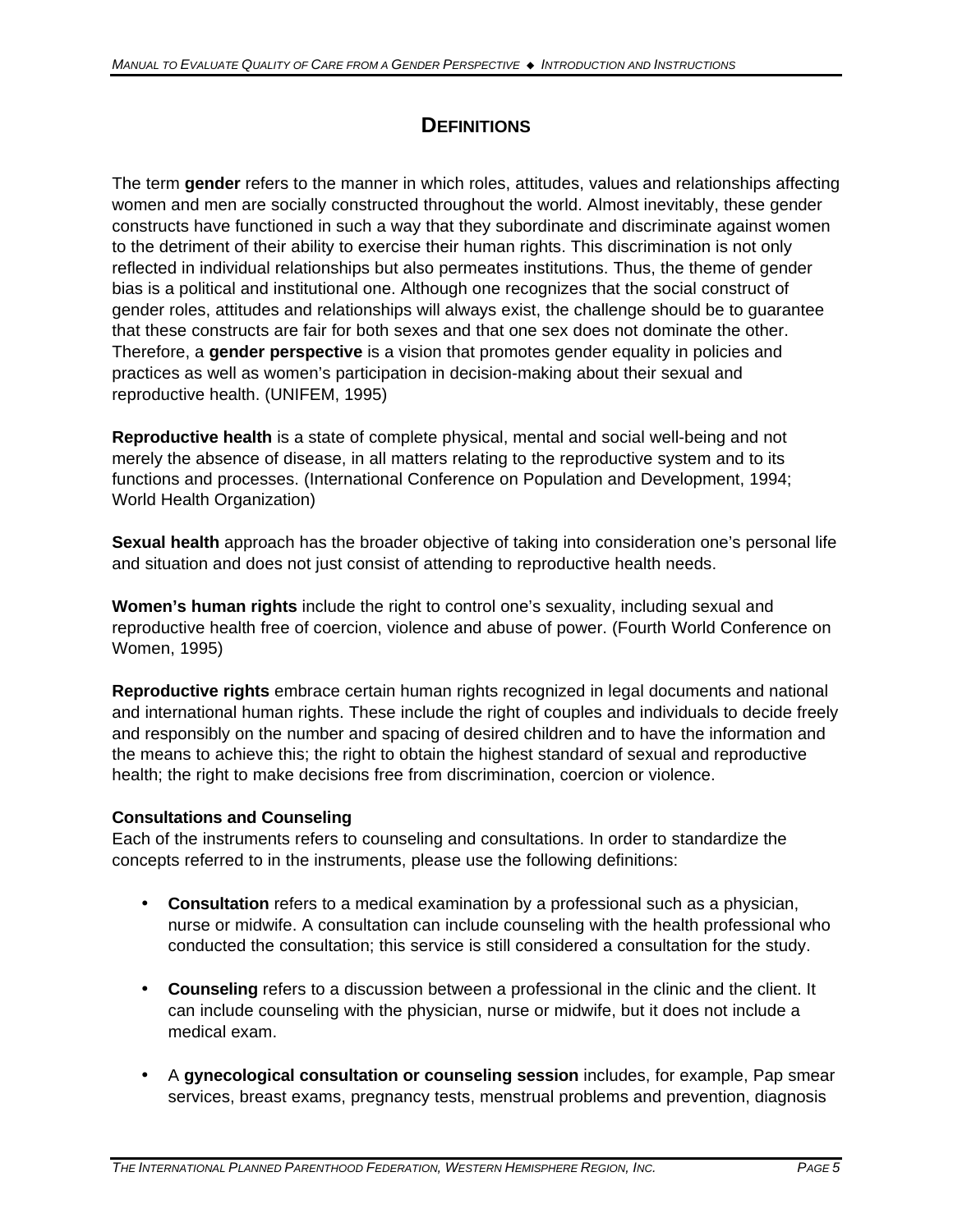and treatment of STDs and RTIs.

- A **family planning consultation or counseling session** includes services related to all traditional and modern family planning methods (rhythm, Billings, withdrawal, pill, diaphragm, male or female condom, IUD, foam, jelly, vaginal tablets, Norplant, injection, male or female sterilization). Some clinics offer special family planning counseling in which the woman receives information about methods and is assisted in choosing one for herself, should she desire to do so. This counseling may not include the actual disbursement of the method.
- **Sexual and reproductive health counseling** is counseling on sexual and reproductive health issues, including family planning. This type of counseling is much broader in scope than the others mentioned. It includes discussion on topics such as reproductive intentions, sexual pleasure, abuse/coercion, involving partners in decisions about contraception, and other related topics.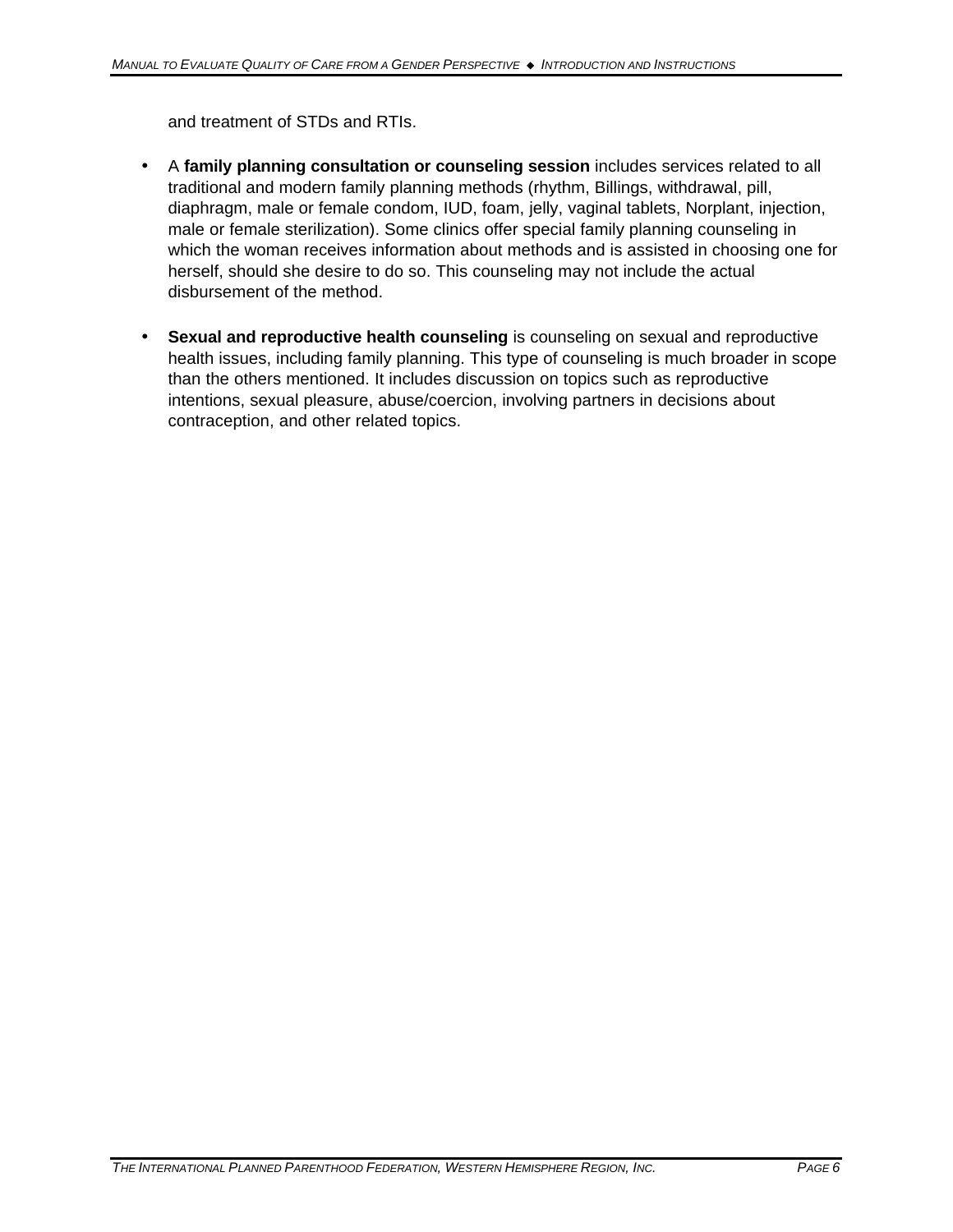## **INTRODUCTION**

In the past decade, increasing attention has been paid to the development of the concepts of *quality of care*, *reproductive rights* and *gender perspective*. These concepts, though powerful, are rarely used together and even more rarely addressed in specific, measurable terms. This guide seeks to employ these concepts for two main purposes. It aims to promote an understanding of how day-to-day service delivery in family planning and reproductive health can be assessed using the concepts of quality of care, reproductive rights and gender perspective. Moreover, it can serve as the basis for making changes in services to increase the impact on the lives of clients in these areas.

Offering contraceptives has been described as a core element of assuring women's freedom. But the mere fact of making contraceptive methods available – while helping prevent unwanted pregnancies – does not guarantee change in women's attitudes, relationships or life options. The elements of quality of care outlined by Judith Bruce and Anrudh Jain of The Population Council in the late 1980s and early 1990s were designed to examine clients' experiences with selected aspects of service, including method choice, information and interpersonal relations with providers, as well as providers' technical competence. The set of tools presented here adds a gender perspective, going a step beyond that initial definition of quality by including aspects of rights and equity that have been part of the feminist call for improvement in services in the past decade.

From the beginning, the long process of developing this package of six tools has been a joint effort of the Latin American and Caribbean Women's Health Network and the IPPF/WHR, and has involved a wide range of skilled professionals including feminists, program and evaluation specialists and local experts. The evolution of the materials and their use in the field have benefited from a vision that went beyond that of family planning experts and family planning clients to encompass key concepts of cutting-edge feminist thought in the reproductive health and rights arena.

# **STUDY OBJECTIVES**

- To operationalize concepts of quality of care, gender equity and sexual and reproductive rights;
- To assess the extent to which a gender perspective has been incorporated into the institution;
- To create an environment that facilitates the identification of areas for improvement with respect to the gender perspective; and
- To strengthen staff capacity to analyze critically the extent to which they incorporate the gender perspective in the provision of reproductive health services.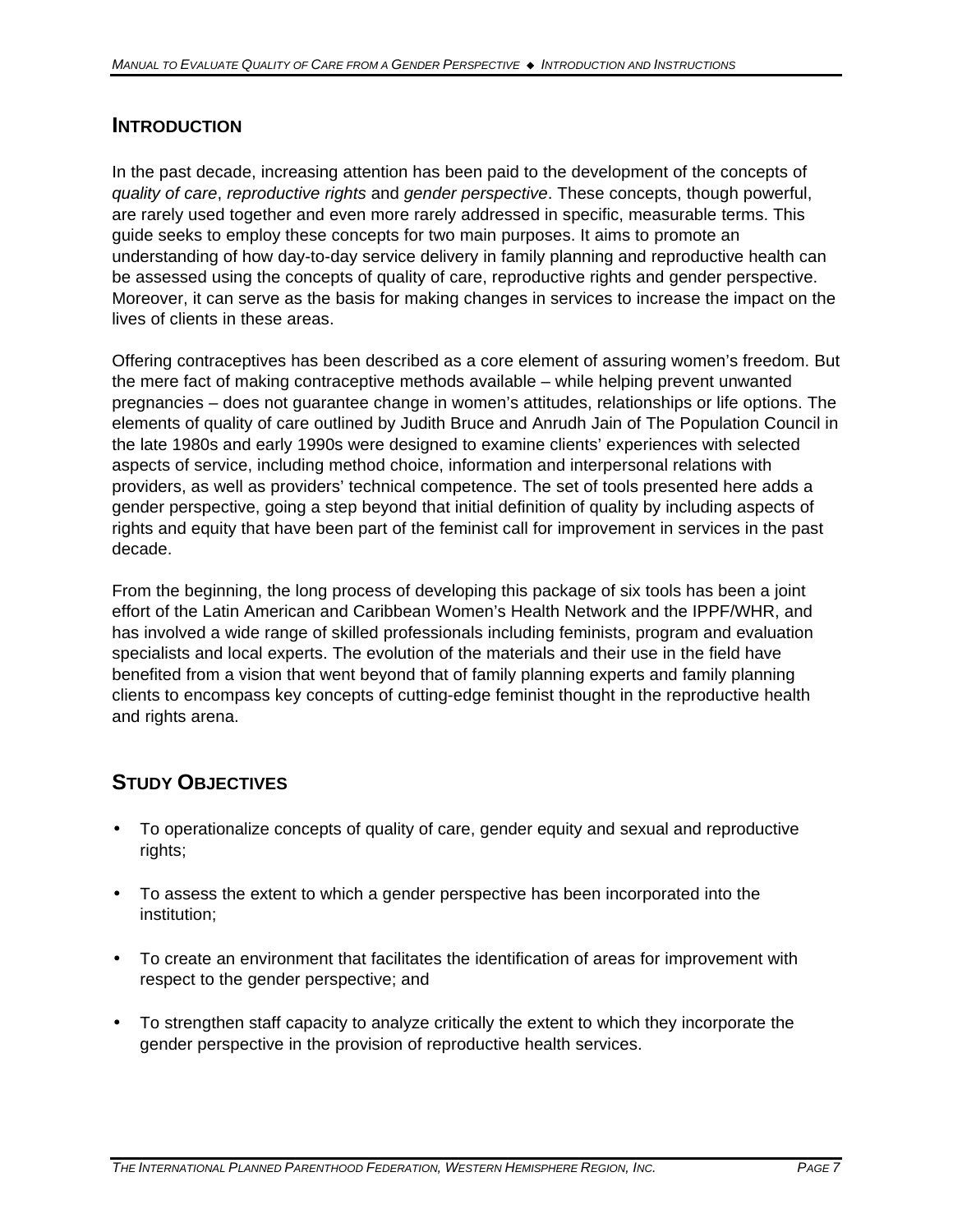### **METHODOLOGY**

The evaluation methodology presented in this manual was originally designed for IPPF/WHR affiliates to use in their reproductive health counseling and clinical services for female clients. It can also be adapted for use by other reproductive health organizations. Although a clinic may offer services other than reproductive health (such as dentistry, pediatrics, etc.), the methodology focuses on sexual and reproductive health services. It can also be adapted for services targeted at male clients.

The methodology consists of six tools, and is designed to be flexible in its implementation. Each tool answers specific questions regarding quality of care from a gender perspective. For organizations with multiple clinics, the tools can be used either at a sample of the clinics, or at all of them. Although it is recommended that the methodology be implemented in its entirety, the institution may choose to use only those tools that are most relevant to the issues it wishes to address. For example, an institution that focuses on advocacy but does not provide services could use the document review portion of the methodology. Implementation of the methodology could potentially take as little as two weeks, if the tools are used simultaneously. Based on the intensity of its use, the methodology could also take somewhat longer to implement. The tools can be applied in any order, as time and the availability of personnel permit.

The methodology is most useful when implemented in such a way that the resulting recommendations can be incorporated into the next planning cycle. It can be used at any time in the life of a program and can even serve as a baseline study prior to the initiation of genderrelated activities. Thus, it can serve both as a needs assessment and a baseline to measure program objectives and activities.

# **THE EVALUATION TEAM**

The evaluation team is a key component of the evaluation process. The team functions as the core group of individuals who are responsible for the successful and timely execution of the study. They must have the skills necessary to implement the methodology effectively and in the end they must provide the greatest insight into the analysis of the results. It is very important that the team have the support of someone with decision-making capacity within the institution.

The ideal evaluation team will consist of a locally hired gender specialist, an external evaluation specialist and experienced interviewers. If sufficient funds do not exist to hire each of these individuals, an internal evaluation specialist could potentially coordinate the study, and hire the interviewers. The skills and characteristics of the team should include:

- gender-related expertise (preferably external to the organization);
- a combination of qualitative and quantitative research skills;
- familiarity with the reproductive health program being assessed;
- decision-making capacity within the organization; and
- interviewing skills.

The actual composition of the team will vary depending on the skills base within the organization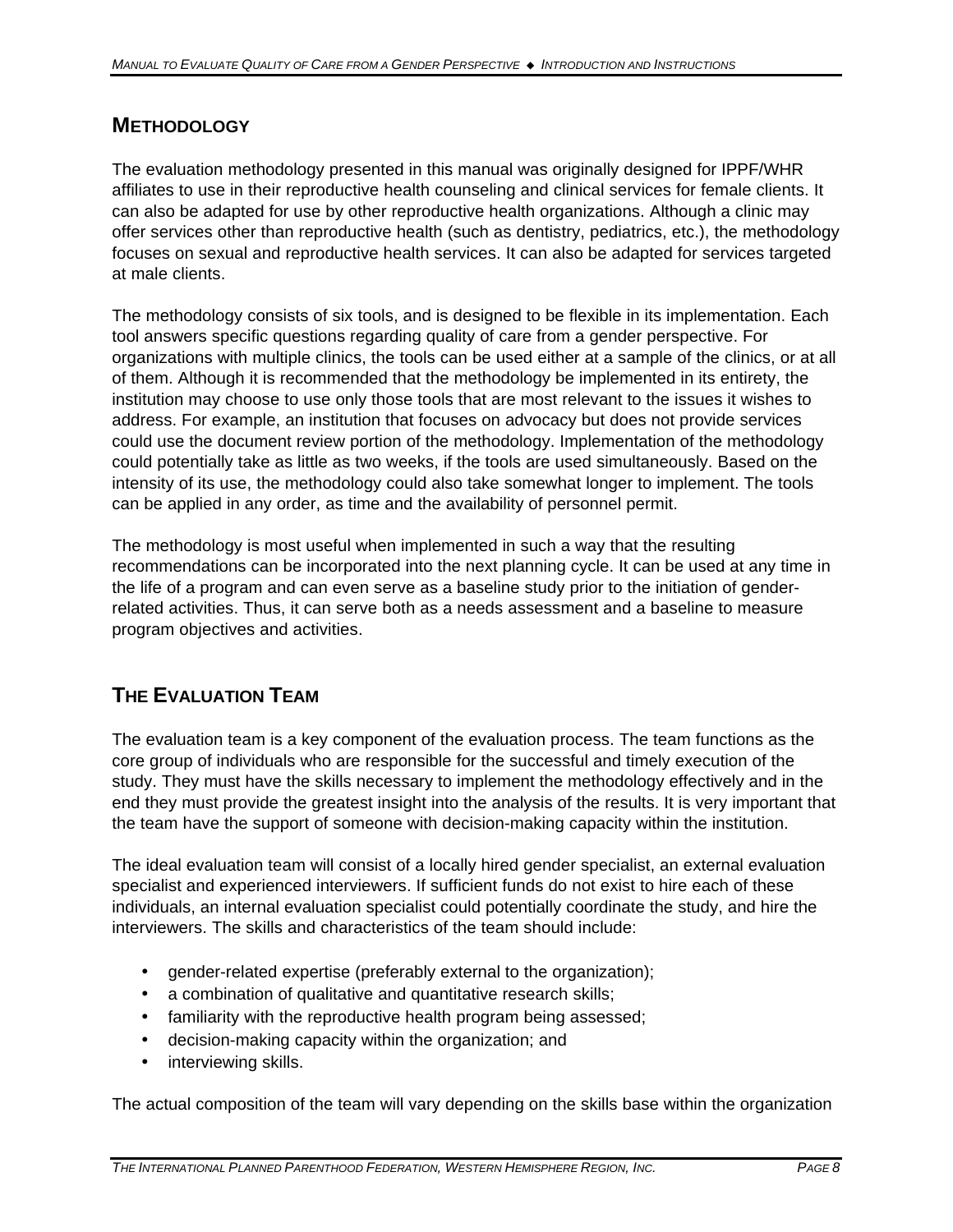and the availability of external consultants with various mixtures of skills. It is recommended that there be three to five persons on the team. Each team member will play a special role and have specific tasks to complete.

*Gender Specialist.* The gender specialist has the overall function of maintaining a gender perspective throughout the entire research process. One of her primary tasks is the document review where she critically examines policy statements to determine the level of gender equity in institutional policy and practices, and examines all IEC materials to determine coverage of specific topics and the use of language and images promoting positive messages about women.

The gender specialist also ensures that the gender perspective is incorporated into the observations and interviews. If staff are hired for these tasks, the gender specialist assists in training the observers and interviewers to ensure their awareness of gender issues and how they may manifest themselves in an observation or interview. The gender specialist should be involved in as many of the observations or interviews as she feels necessary to ensure that the gender perspective is being incorporated by the observers/interviewers. This will aid in the identification of difficulties that may arise while implementing the evaluation in the given location.

While most of the team should be part of the institution, it is highly recommended that the gender specialist be a person external to the institution. An external gender specialist will be able to see gender-related issues that may not be apparent to those directly involved in the institution. The gender specialist should be someone actively involved in gender-focused programs or research.

*Evaluation Specialist.* The evaluation specialist keeps a skilled eye on evaluation issues. This person may call on other evaluation personnel inside or outside the institution, but is the person ultimately responsible for calculating sample sizes, selecting samples, training the observers and interviewers and tabulating the questionnaire results. The team evaluation specialist should maintain continual communication with the observers and interviewers to make sure the methodology is correctly implemented and should review completed questionnaires as they come in to ensure the collection of high-quality data. Like the gender specialist, the evaluation specialist should be involved in the observations and interviews to ascertain any difficulties the team may be encountering throughout the application of the methods.

*Interviewers and Observers*. The primary task of the interviewers and observers is to carry out the methodology correctly. They communicate with the gender and/or evaluation specialist about any difficulties encountered as part of the process. Other tasks may include preparing materials for the Analysis Workshop and participating in the workshop itself.

*Team Coordinator*. Depending on availability and skills, the team coordinator can either be the gender specialist, the evaluation specialist or the institutional decision-maker on the team. The coordinator is responsible for developing a workplan in consultation with the team and ensuring that all tasks related to the evaluation are completed. The coordinator also liaises with the executive director and with the clinic director. Any necessary negotiations about how the methodology will be implemented are handled by the coordinator, keeping in mind the needs and purpose of the evaluation. The coordinator will serve as the troubleshooter if there is an issue that other members of the team are unable to resolve. A regular meeting time should be established for the team to touch base and bring to the coordinator's attention any difficulties encountered. Finally, the coordinator is responsible for preparing the final report, with input from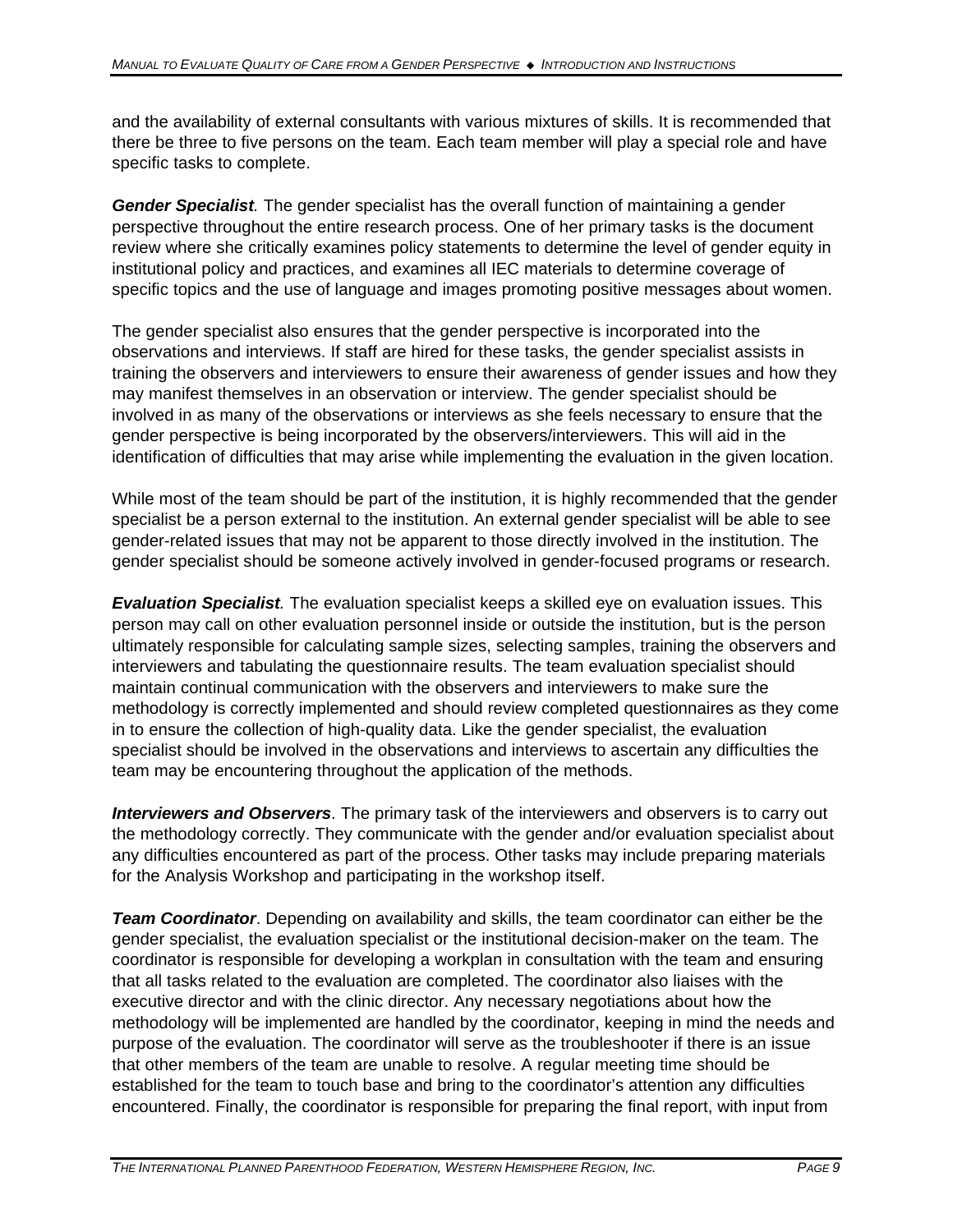team members.

#### **INSTITUTIONAL INVOLVEMENT**

Various members of the institution will be involved in implementing the study, particularly in completing administrative and logistical tasks. The clinic director(s) (or other appropriate person) will be key to scheduling the clinic-based evaluation activities and facilitating the cooperation of staff. The clinic director(s), along with other designated staff members, will actively participate in the Analysis Workshop. The executive director will assist when needed to ensure the proper implementation of the methodology. There should be continuous communication between the evaluation team and the institution.

## **OVERVIEW OF THE STUDY COMPONENTS**

This evaluation methodology consists of six instruments that, taken together, assess quality of care from a gender perspective. This complementary qualitative and quantitative approach has been found to provide a useful assessment of the degree to which gender issues have been incorporated into service provision. Each component of the methodology has its own purpose, unit of analysis and procedure. Table 1 outlines the distinct methods, and following Table 1 is a brief outline of each tool. Detailed instructions for each instrument are in Annexes 1 – 6.

| <b>Study Component</b>                                                                                                                                                                | <b>Purpose</b>                                                                                                                                    |                                                         |
|---------------------------------------------------------------------------------------------------------------------------------------------------------------------------------------|---------------------------------------------------------------------------------------------------------------------------------------------------|---------------------------------------------------------|
| Observation I:<br>Physical Aspects of<br>the Clinic                                                                                                                                   | Observe the physical aspects of the clinic.<br>General characteristics of the site (upkeep, etc.)<br>Privacy<br>٠<br><b>Educational materials</b> | Clinic                                                  |
| Observation II:<br><b>Client Reception</b>                                                                                                                                            | Observe the quality of service a woman receives<br>starting from the moment she enters the clinic until her<br>consultation begins.               | Client-provider<br>interaction                          |
| Observation III:<br>Consultation and<br>Counseling                                                                                                                                    | Observe key aspects of a consultation or counseling<br>session from a gender perspective.                                                         | Client-provider<br>interaction                          |
| <b>Client Exit Interview</b>                                                                                                                                                          | Assess the client's perception of the services received<br>Client<br>at the clinic.                                                               |                                                         |
| Assess the provider's knowledge about the<br>Service Provider<br>organization's mission and policies, the institutional<br>Interview<br>climate, consultation and counseling content. |                                                                                                                                                   | Service provider                                        |
| Determine to what extent a gender perspective is<br>Document Review<br>integrated into the policies and structure of the<br>organization.                                             |                                                                                                                                                   | Institutional<br>documents and<br>educational materials |

**TABLE 1**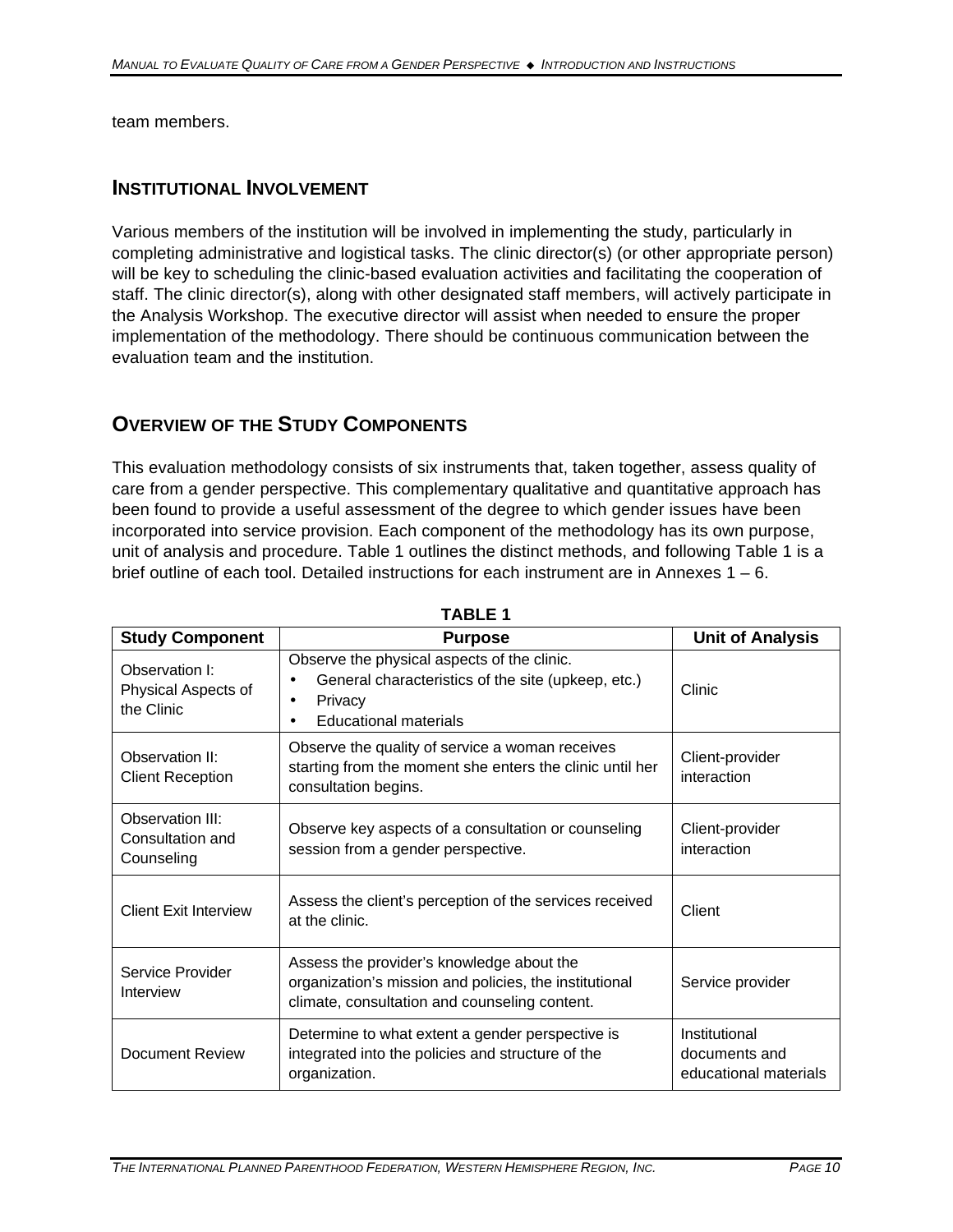*Observation I: Physical Aspects of the Clinic*. This tool is an observation of the clinic itself, and is performed once for each clinic being assessed. The focus of the clinic observation is (1) the general physical organization and upkeep of the clinic; (2) the privacy afforded by the consultation and counseling areas; and (3) the availability and visibility of educational materials.

*Observation II: Client Reception*. Observation II is an evaluation of the interaction between the clinic and its clients in the reception area. A sample of at least 25 women is observed from the time they enter the clinic until their consultation or counseling sessions begin. Key aspects of the observation are (1) reception of the client; (2) comfort of the waiting area; (3) activities for the client and children while they wait; and (4) general attention to the needs of the client and her children by clinic staff during the waiting period.

*Observation III: Consultation and Counseling*. This tool is an observation of client-provider interactions during medical consultations or counseling sessions in order to determine the general care received by the client, information conveyed to the client by the provider and how the provider addresses the client throughout the consultation/counseling session. Once the screening form identifies a woman as eligible to participate, she must agree to be interviewed (a consent statement is included in the manual). It is imperative that interviewers record the number of women invited to participate and the number of women who refuse to be interviewed. All of the observations take place in the clinic, and at least 40 women should be observed in their consultations/counseling sessions.

*Client Exit Interview*. This interview provides information about the client's experience in the clinic. At least 100 women are interviewed as they exit their reproductive health consultation or counseling session, and are asked their opinions about access, waiting times, topics discussed, interpersonal relations with the provider, overall comfort and other issues. A tally is kept of women invited to participate and the number of women who refused to participate. Interviewers should not be directly affiliated with the clinic, and each interview should be conducted in a private area at the clinic in order to maximize the client's comfort and sense of confidentiality.

*Service Provider Interview*. The purpose of this interview is to assess the service provider's perspective on the role of the institution in reproductive health, the role of the provider within the institution and the role of the provider as a conduit of the institution's mission. These three roles are explored within a gender perspective framework. More specifically, service providers are asked about the existence of mechanisms to obtain input and suggestions by staff and clients, and the content of consultations or counseling sessions. Only staff members who have worked at the clinic for at least one year are eligible to participate. At least two individuals from each category of staff working directly with patients (i.e. doctor, nurse, counselor, etc.) should be interviewed, for a total of no more than 24 interviews.

*Document Review*. The document review portion of the methodology is a two-pronged approach to determining the extent and quality of the integration of the gender perspective into the policies and structure of the organization. This method requires the use of an individual not affiliated with the organization, preferably a local gender specialist, for successful implementation. It is imperative that the executive director work with the reviewer to obtain the required information and institutional documents. The first portion of the document review is to be completed with the help of the executive director and the director of personnel. This section covers written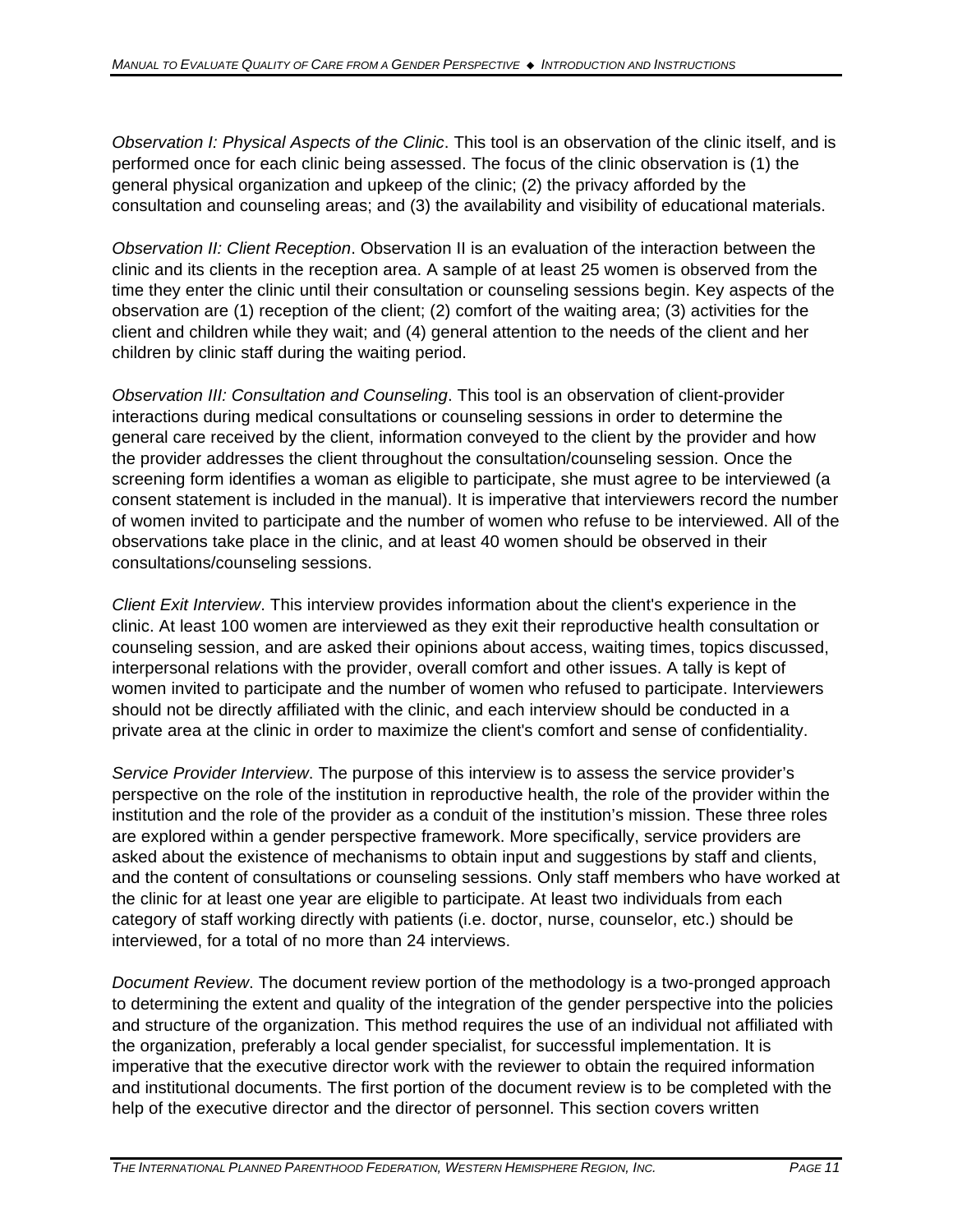institutional policies regarding gender issues, and institutional personnel practices. The second portion is a critical review of the educational materials used by the organization. The reviewer examines the materials for the use of inclusive language and the use of language and images that are discriminatory or non-discriminatory to women.

# **MODIFYING THE TOOLS**

Although we encourage institutions to adapt the tools to meet their local needs, it is important to maintain a certain level of standardization in order to maintain the spirit of the methodology. The organization may see fit to add new questions or to modify existing questions to employ local language. If the institution decides to modify the tools, we make the following recommendations:

- Do not add so many questions that the questionnaire becomes too long or difficult to use;
- Pay close attention to changes in skip patterns; and
- Pretest any adapted questionnaires before using them.

We encourage modification of the questionnaires if their usefulness to the institution is enhanced by the process.

## **SAMPLE SIZE AND SELECTION**

For each tool that requires a sample, a detailed sampling guide is included in the annex with the instrument. These instructions will aid the team in implementing the methods so that the most reliable and generalizable results possible are obtained.

To reduce sampling bias, all possible individuals in the target population must have an equal chance of being selected. In the case of this methodology, *systematic sampling* is employed to ensure a representative sample for Observations II and III and for the Client Exit Interview.<sup>1</sup>

# **DEVELOPING A PLAN OF ACTION**

Once the tools have been implemented and the responses tabulated, the institution needs to synthesize the results to develop a Plan of Action. This can be done at an Analysis Workshop in which the evaluation team, management and clinic staff participate.

The process of tabulating responses will identify the issues for discussion during the workshop. Using the evaluation indicators listed in Annex 8, the participants focus their discussion on developing specific actions for improvement for each of the issues identified during the evaluation. In some cases, the group may find that a "question to discuss" does not actually pose a threat to providing quality of care from a gender perspective, so actions for improvement are not necessary. In order to develop effective actions for those issues that do require change,

 $\overline{\phantom{a}}$ <sup>1</sup> For further information on sampling issues, please refer to: Alreck PL and Settle RB, The Survey Research *Handbook*, Homewood, Illinois: Richard D. Irwin, Inc., 1985.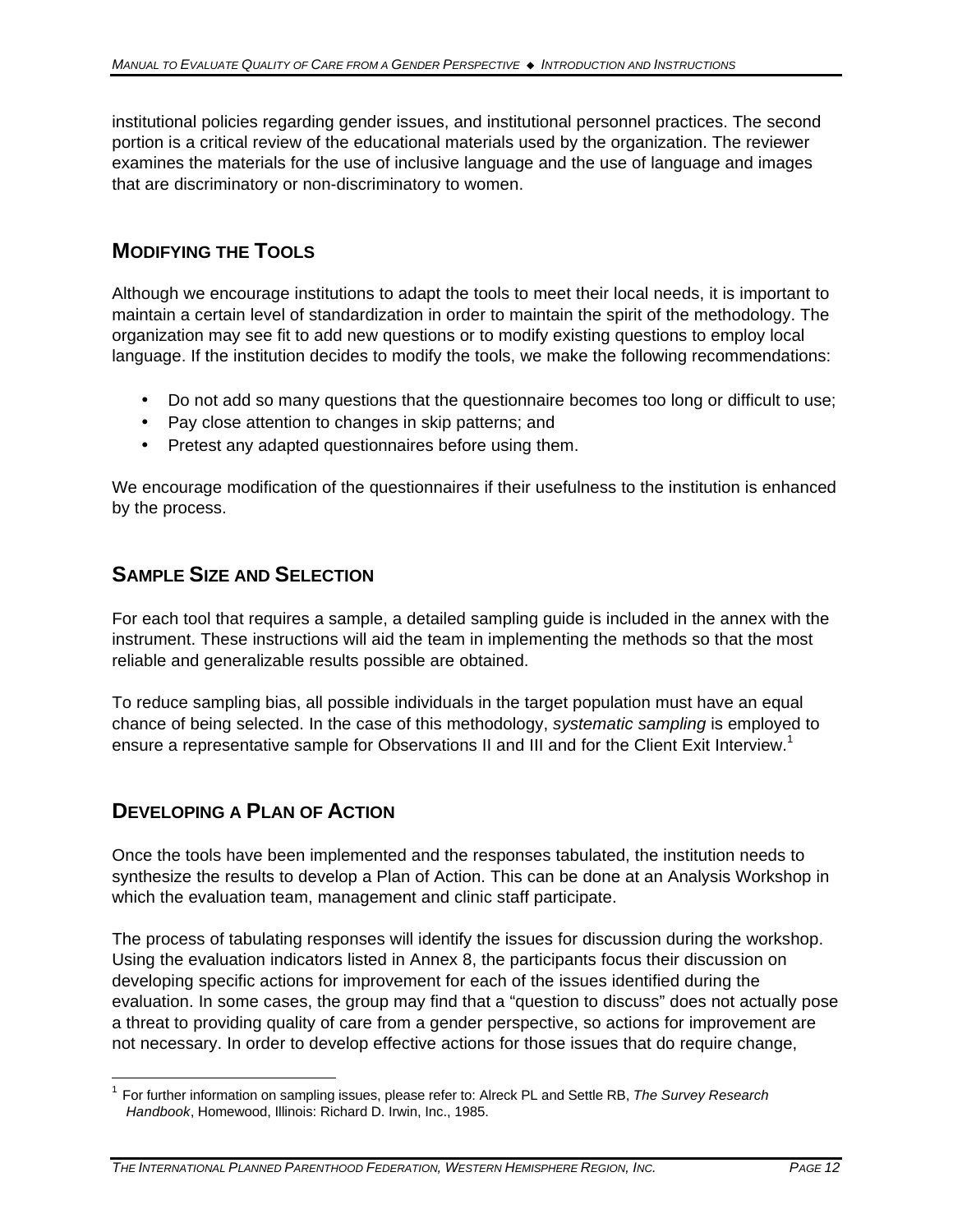participants must consider the organization's mission and goals, how well each action corresponds to the available resources, staff time and training, and the indicators. In this discussion the client and provider comments made in the interviews should also be considered. Each action should be assigned to a department and individual who will be responsible for its implementation by an established deadline. It is important that these key individuals have the necessary authority to make the stated changes or to assign specific tasks to the appropriate people.

Finally, workshop participants will be responsible for setting a timeline for implementing the Plan of Action. This will ensure that the results of the evaluation are incorporated into the institution. The timeline includes target dates for the implementation of specific actions, and follow-up evaluations of the effectiveness of the actions taken. The indicators can be used to help track changes over time. A detailed procedure for holding the Analysis Workshop and developing the Plan of Action is included in Annex 7.

#### **CASE STUDY**

*In the three IPPF/WHR affiliates where the methodology was pilot tested – Colombia, Dominican Republic, Peru – the results showed that senior management and staff as a whole are committed to gender and sexual and reproductive health issues. Clients reported being greeted with courtesy and addressed by providers respectfully. Mechanisms exist for the regular assessment of client satisfaction. The broader topics of sexual and reproductive health such as client rights and STI/HIV are covered by various IEC materials and talks.* 

*The results also showed areas that need improvement. For example, the institutions recognized that although they have broadened their institutional mission to include sexual and reproductive health, improvements are still needed in service provision and organizational structure to truly incorporate a gender perspective. The table below lists a few areas that the institutions identified as areas requiring improvement and the proposed actions to address those areas. This table illustrates the usefulness of the instruments to operationalize and improve quality of care from a gender perspective.*

| I ADLE Z                                     |                                              |  |  |  |
|----------------------------------------------|----------------------------------------------|--|--|--|
| Area for improvement                         | <b>Action</b>                                |  |  |  |
| The broader sexual and reproductive          | Provide more information on the relevant     |  |  |  |
| health approach is not sufficiently included | topics to physicians and counselors.         |  |  |  |
| in consultations and counseling sessions.    |                                              |  |  |  |
| Information on breast and cervical           | Provide information to clients using various |  |  |  |
| cancer is not always provided.               | IEC methods.                                 |  |  |  |
| Clients are not asked about                  |                                              |  |  |  |
| satisfaction with their sex lives.           |                                              |  |  |  |
| Knowledge and promotion of dual<br>$\bullet$ |                                              |  |  |  |
| method use is not widespread among           |                                              |  |  |  |
| service providers.                           |                                              |  |  |  |
| Service providers and counselors are not     | Train all service providers in the           |  |  |  |
| trained on how to handle cases of            | identification and referral or treatment of  |  |  |  |
| domestic violence and abuse.                 | domestic violence and abuse cases.           |  |  |  |
|                                              |                                              |  |  |  |
| Service providers do not ask about gender    | Incorporate questions on gender violence     |  |  |  |
| violence.                                    | into the client history forms and            |  |  |  |

*TABLE 2*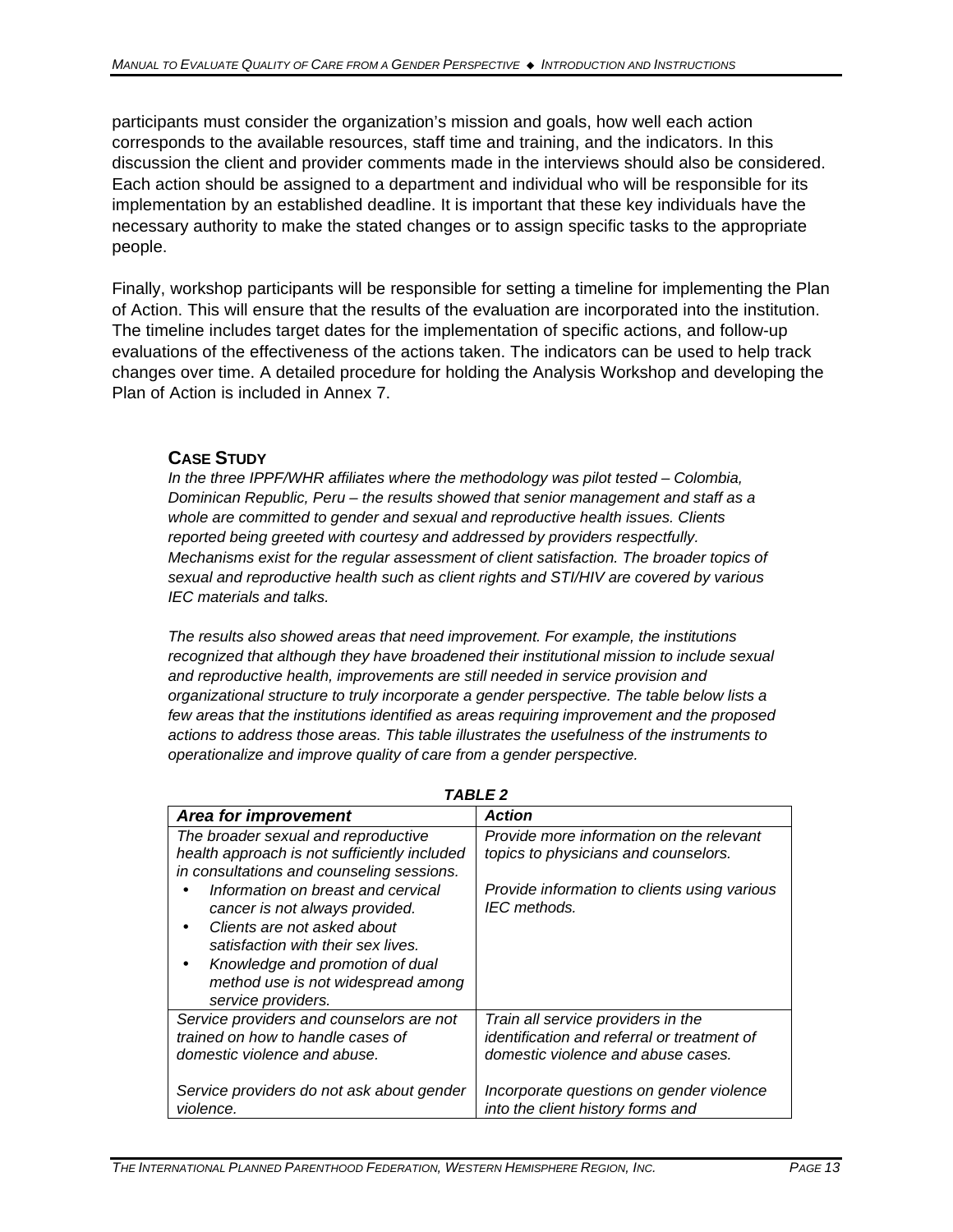|                                                                   | management information system.                                                                                                      |
|-------------------------------------------------------------------|-------------------------------------------------------------------------------------------------------------------------------------|
| Clients are not aware of their sexual and<br>reproductive rights. | Educate clients about their sexual and<br>reproductive rights as well as their rights as<br>clients.                                |
| Clients feel that care is mechanical and<br><i>impersonal.</i>    | Provide training in interpersonal skills.                                                                                           |
| No written antidiscrimination policy exists.                      | Develop a written policy explicitly<br>prohibiting gender discrimination and<br>discriminatory practices within the<br>institution. |

## **TIME AND RESOURCES REQUIRED**

*Time*. The total amount of time needed to implement the entire evaluation will depend upon the size of your team and the intensity with which you use the tools. If you have a fairly large team, it may be feasible to implement the tools simultaneously or in a short amount of time. On the other hand, a smaller team may require more time. The tools can be applied in any order, which will most likely be determined by logistical arrangements to be made with the clinic and the availability of staff. The table below outlines the components of the evaluation and their estimated time for completion.

**TABLE 3**

| IADLE J                                                              |
|----------------------------------------------------------------------|
| <b>Task</b>                                                          |
| Prepare for implementation of the studies                            |
| Convene evaluation team                                              |
| Develop the workplan for conducting the studies                      |
| Meet to orient the institution on study objectives                   |
| Train interviewers and observers                                     |
| Arrange the logistics (travel plans, photocopying instruments, etc.) |
| Calculate sample sizes and select samples                            |
| Implement the six instruments (see Table 4)                          |
| Tabulate results                                                     |
| Preparation for the workshop                                         |
| Photocopy tabulations and summary of qualitative data                |
| Make logistical arrangements                                         |
| Coordinate with participants                                         |
| Hold Analysis Workshop                                               |
| Develop final report                                                 |

The total amount of time devoted to the evaluation by a given organization will vary depending on the many factors that may influence the process. The table below summarizes each of the six tools, approximate time needed to implement them and the required sample size.

#### **TABLE 4**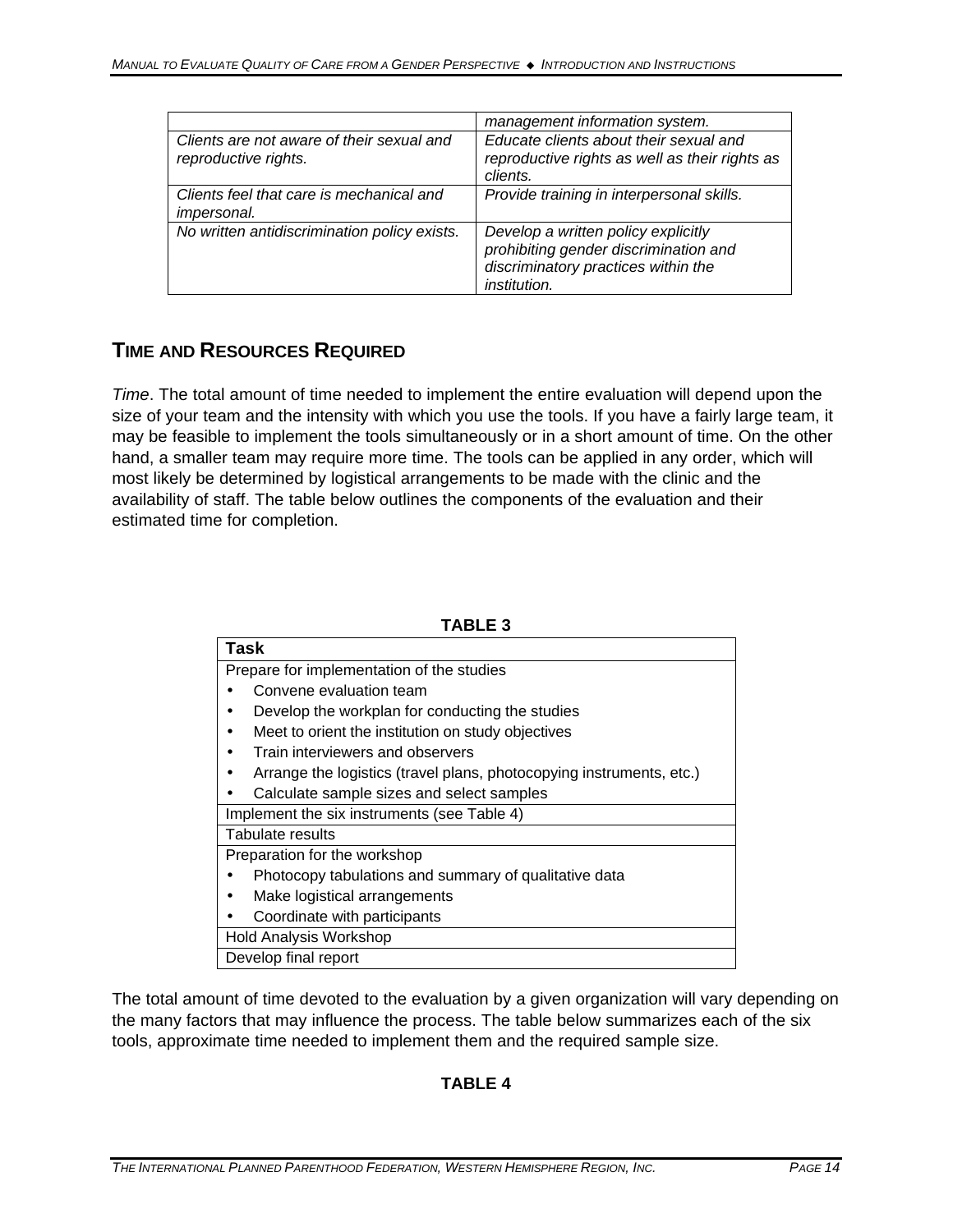| Methodology                                        | <b>Approximate Time Required</b>                                                                                                                   | <b>Number Required (Sample Size)</b>                                           |  |
|----------------------------------------------------|----------------------------------------------------------------------------------------------------------------------------------------------------|--------------------------------------------------------------------------------|--|
| Observation I:<br>Physical Aspects of Clinic       | $\frac{1}{2}$ hour for 1 clinic                                                                                                                    | 1 per clinic                                                                   |  |
| Observation II:<br><b>Client Reception</b>         | $\frac{1}{2}$ hour for each observation; 5<br>25 client entry observations<br>observations per day                                                 |                                                                                |  |
| Observation III:<br>Consultation and<br>Counseling | $\frac{1}{2}$ hour 1 hour, depending on the<br>type of consultation; $6 - 8$<br>observations each day $(3 - 4$ each<br>morning and afternoon)      | 40 consultation or counseling<br>clients observed                              |  |
| <b>Client Exit Interviews</b>                      | 10 - 15 minutes each; 20 each day<br>(10 each morning and afternoon)                                                                               | 100 clients interviewed                                                        |  |
| <b>Staff Interviews</b>                            | $10 - 15$ minutes each (try to<br>complete within a week-long period,<br>if possible)                                                              | $20 - 24$ staff                                                                |  |
| Document Review                                    | $2 - 3$ days (this section is divided into<br>document review and interviews with<br>key staff members and could take 2<br>$-3$ hours to complete) | 1 per institution that includes a<br>variety of the institution's<br>documents |  |

*Costs*. The resources required for the evaluation are modest, as they mainly correspond to fees for all external evaluation team members, staff time and administrative costs. Depending on the distance to the clinic, it may be necessary to provide the interviewers and observers with transportation and *per diem* on the days they will be traveling to the clinic. If the institution chooses to use a database to process the data, it may be necessary to hire an appropriately skilled person to design the database, enter and then process the data. Additional costs will be incurred in photocopying the instruments and creating presentation materials.

# **PREPARATION FOR CONDUCTING THE STUDY**

#### *Step 1: Convene the Evaluation team*

The executive director (or other appropriate person) actively seeks out a local evaluation specialist if an internal evaluation expert is not available, and a local gender specialist. Once they have been identified, these people work together to hire skilled interviewers and observers. At this time it is also important to identify the team's liaison to the institution. This person should be at a decision-making level in the institution.

## *Step 2: Develop the Workplan for Conducting Studies*

The team develops a workplan specifying tasks, target dates of completion, person(s) responsible, location and any other necessary information. The workplan serves to move the process along by providing a visual reminder of tasks and target dates for completion. It also serves as a monitoring tool for the coordinator to ensure that all activities are being completed on time by the designated individuals. Finally, it can be used to coordinate with the clinic in scheduling all activities that will be executed in the clinic and avoid interfering with regular clinic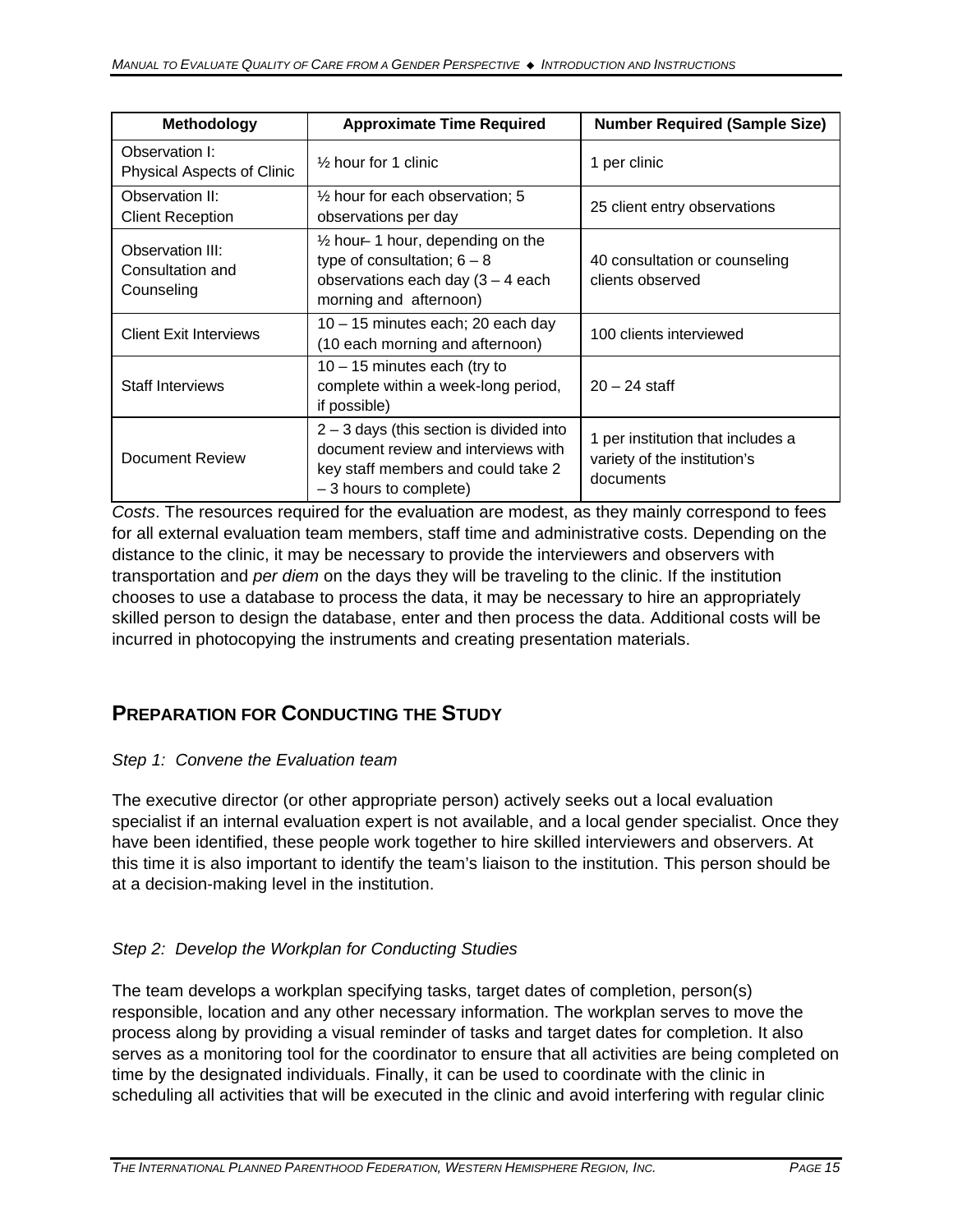activities.

One way the workplan can be laid out is using (1) a timeline, (2) a task chart and (3) a schedule of implementation. The timeline is the sequence of events from the time the team is convened to the completion of the final report, including target dates for each activity. The task chart breaks down the activities into tasks, if appropriate. Each task has a person or persons responsible, product(s), and a date for completion. The schedule of implementation applies specifically to the two-week period during which the methodology will be applied. It is essentially a calendar for each tool, where the day's activities are noted along with the names of the individuals executing each activity and at what time. If the team wishes to do so, it may also develop a schedule for the Analysis Workshop; this study component should already be included in the timeline and the task chart.

#### *Step 3: Meet to Orient the Institution on Study Objectives*

Once the team gender specialist, evaluation specialist and institutional participant with decisionmaking authority are identified and have familiarized themselves with the evaluation process, they meet to inform key staff about the study. The meeting should include the executive director, the key person identified by the institution to be part of the team, the clinic director and any other relevant or interested personnel. The meeting will provide information about the objectives of the study, an overview of the methodology and its components, the timeline, and institutional involvement. This is a good time to discuss the participation of the clinic and what will be expected from clinic staff. If there are any concerns about the evaluation, this is an opportunity to discuss and resolve them.

#### *Step 4: Train Interviewers and Observers*

The interviewers and observers should be trained specifically for each instrument. This includes learning how to select individuals and how to administer the tools. A training guide is included for each instrument that requires these skills.

#### *Step 5: Arrange the Logistics*

**Checklist** 

- q Make enough copies of each of the instruments based upon the sample sizes calculated (see Step 6);
- q Ensure a private space for conducting clinic staff interviews and client exit interviews;
- q Make arrangements for travel to the clinic for interviewers and the team conducting the study. This includes arrangements for travel costs and *per diem*, if necessary;
- q Make arrangements for the Analysis Workshop:
	- □ Schedule meeting date and send invitations;
	- **p** Arrange location;
	- **p** Prepare materials for presentations;
	- <sup>q</sup> Photocopy the results, quantitative and qualitative.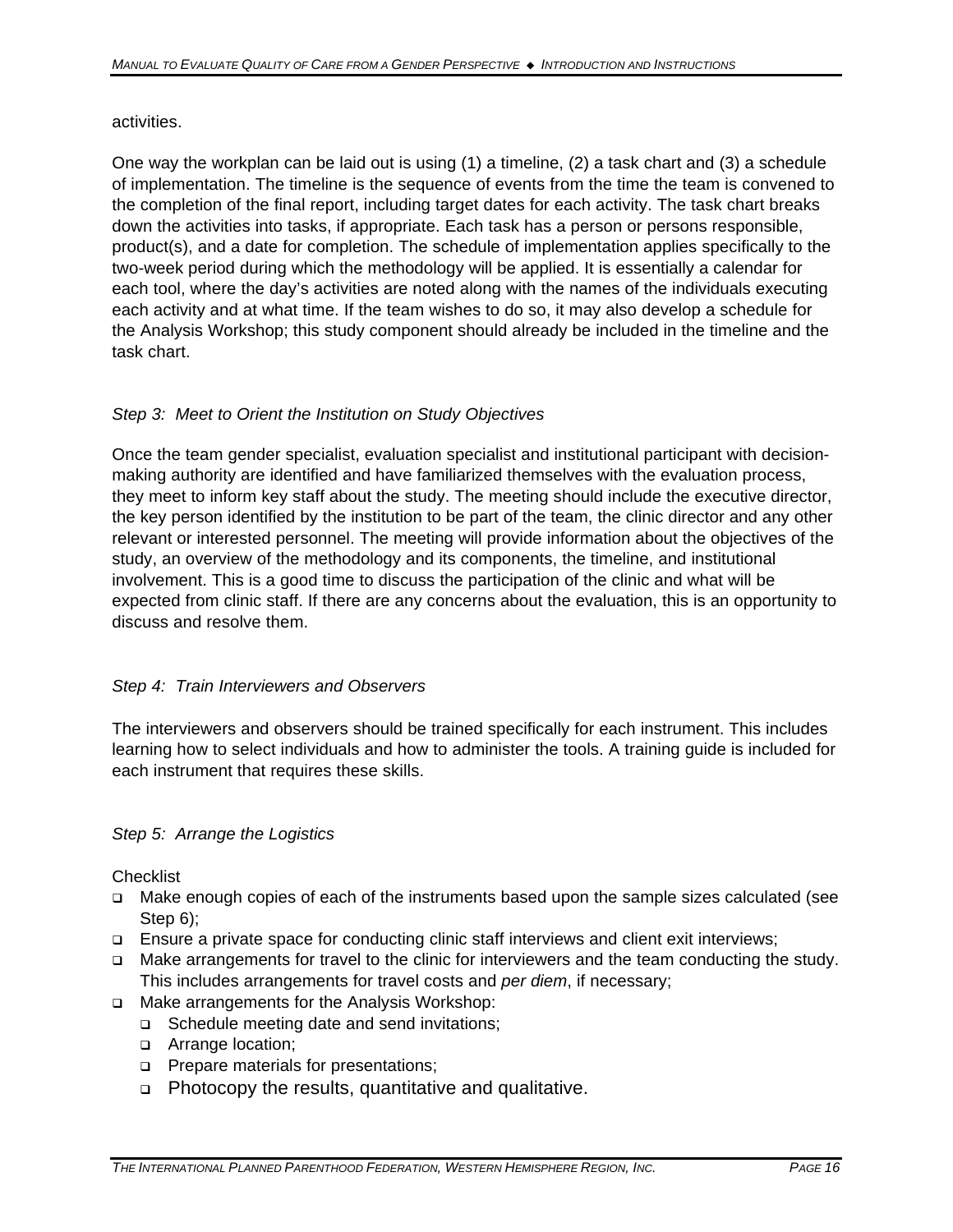#### *Step 6: Calculate Sample Size and Select Sample*

The evaluation specialist working with the team determines the best method for selecting the sample, given the specific clinic scenario. This will involve developing a familiarity with staff schedules and the flow of clients in the clinic.

For each tool, this manual provides detailed guides that include recommended sample sizes and methods for selecting the sample. Depending on available time and resources, the evaluation specialist may see fit to tailor the sampling procedure to the particular circumstances of the clinic. It is imperative that any changes made to the calculation of sample size or method of sample selection preserve the spirit of the methodology and yield reliable results.

## **CONCLUSION / REFLECTIONS**

Embarking on this study indicates a commitment, both to excellence in family planning service delivery and to helping women improve their lives. The detailed annexes that follow describe the use of each instrument, but the overall picture remains the same: using concrete measurement tools to examine lofty ideals of increasing levels of health and the exercise of rights.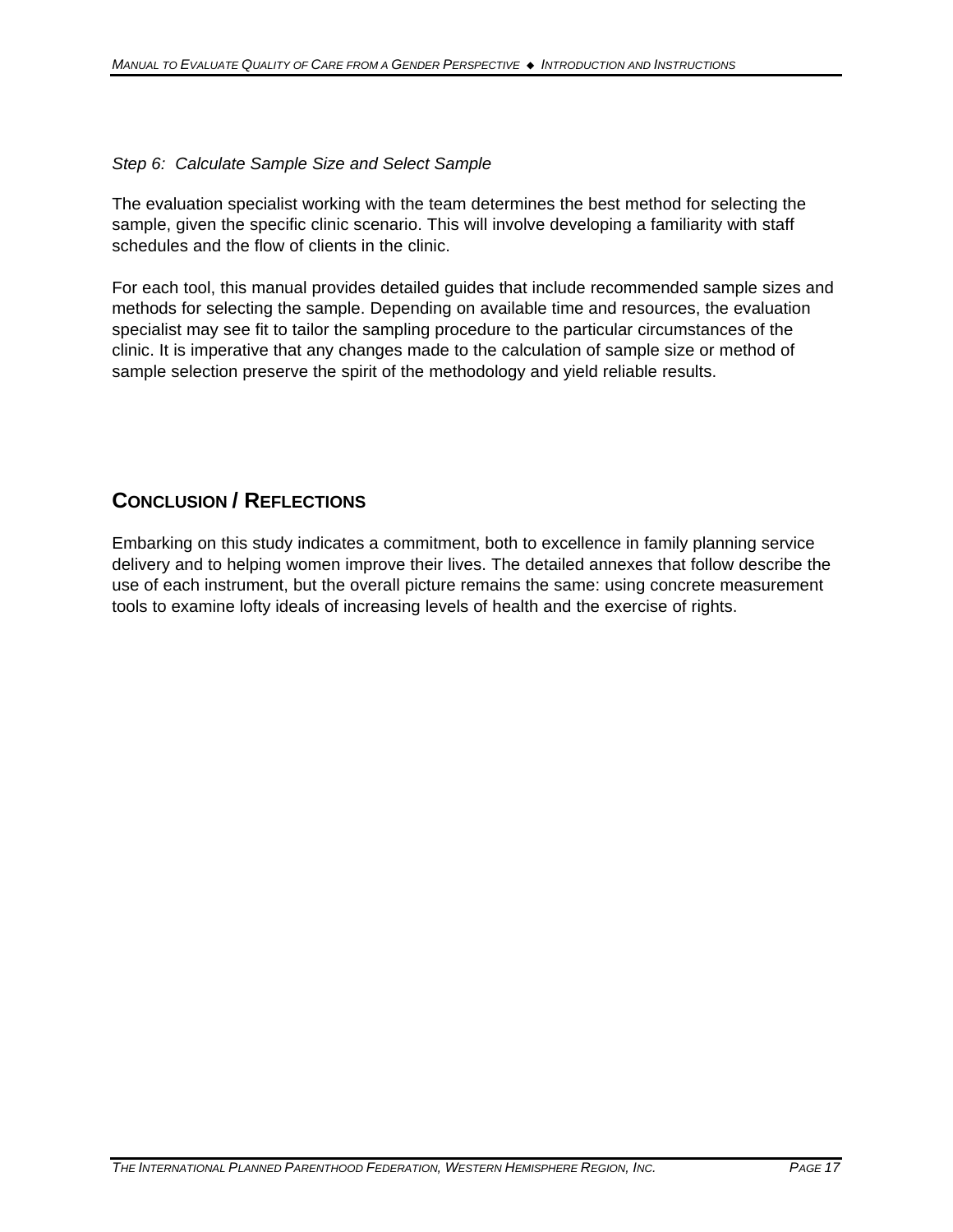# **ANNEX 1 GUIDE TO OBSERVATION I: PHYSICAL ASPECTS OF THE CLINIC**

This questionnaire is completed for each clinic being observed, and can be conducted independently of the other components of the methodology. Make sure to remain in the clinic for at least half an hour to complete the observation.

#### **Observer Preparation**

The observer should be familiar with the instrument before beginning. The best person to complete this observation is the gender specialist. If the observer is not the gender specialist, the designated person should be trained by the gender specialist to identify the clinic characteristics being examined in the methodology. This review will include the specifics of what to look for as well as a brief explanation of the importance of why we look for such factors in a clinic setting.

#### **Guidelines**

#### *Review the Instrument*

Before conducting the observation, the observer should read the entire questionnaire, and then review each question in conjunction with the following specific instructions.

| <b>General Information</b><br>Questions $1 - 7$ | Write down the observer's name, clinic name, clinic size (i.e. number of<br>clients per week), number of clinic staff, country and city where the clinic<br>is located, and the date and time of the observation.                   |
|-------------------------------------------------|-------------------------------------------------------------------------------------------------------------------------------------------------------------------------------------------------------------------------------------|
| Clinic Characteristics                          |                                                                                                                                                                                                                                     |
| Questions $8 - 12$                              | This section consists of questions about the different areas or rooms in<br>the clinic. Take into consideration that a room can serve two purposes, for<br>example, for consultations and for counseling.                           |
|                                                 | Mark the appropriate box (YES or NO).                                                                                                                                                                                               |
|                                                 | For Questions 8a and 9a, if you do not hear anything (noise,<br>conversation) from outside the consultation room, answer NO.                                                                                                        |
| <b>IEC Materials</b>                            |                                                                                                                                                                                                                                     |
| Questions 13-14                                 | This section asks questions about the informational and educational<br>materials in the clinic. In each room or area where clients might go,<br>observe and take note of posters and other IEC materials displayed or<br>available. |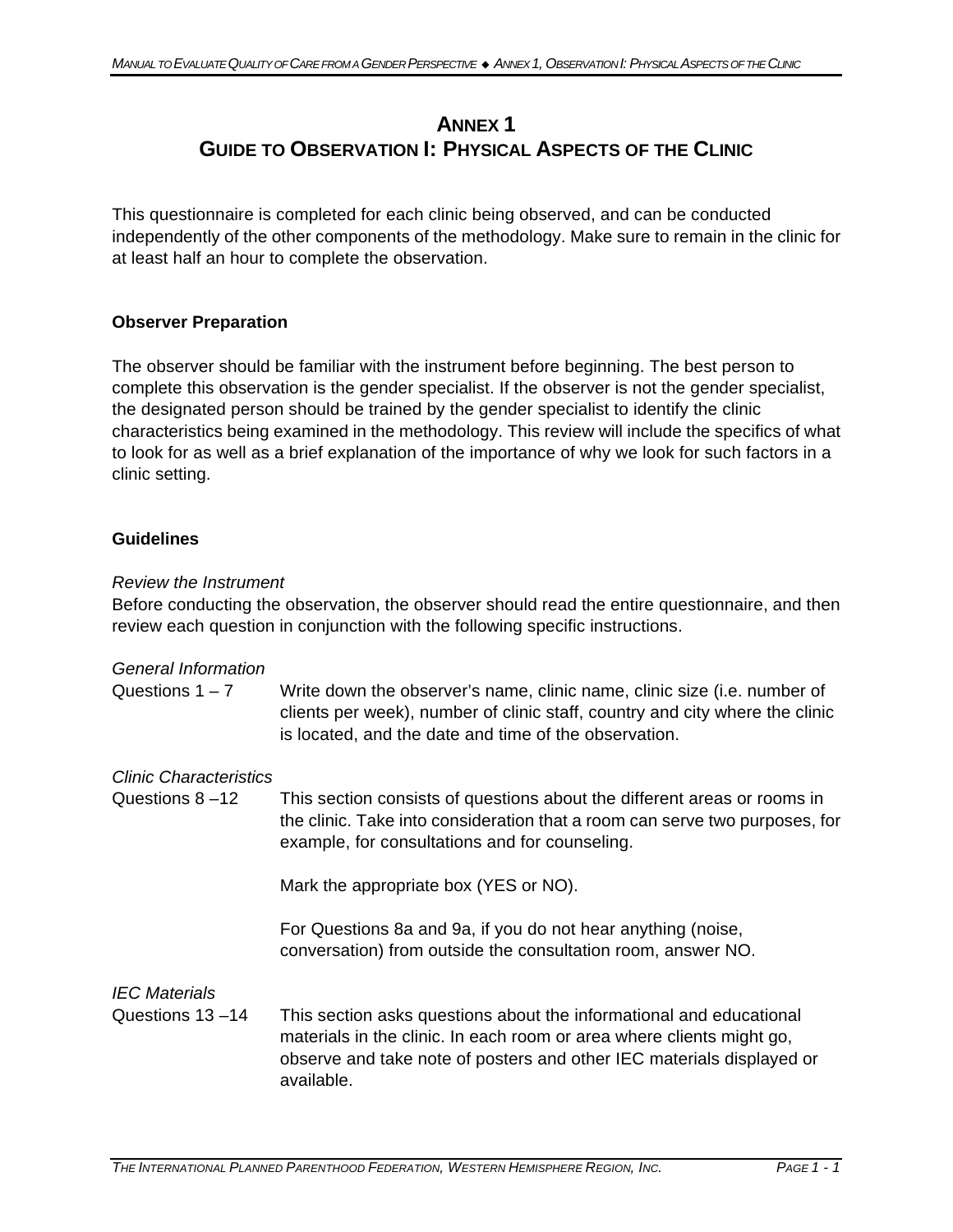For each theme listed in question 14, mark whether at least one IEC material exists on that topic. In the last column, note the room where the material was observed.

#### **Analysis of the Results**

Enter the data into the attached tabulation sheet, and then examine the results, paying special attention to any patterns or trends. Is there a particular area where the clinic requires improvement or is doing particularly well? For example, if the observer noted that clients can be heard from within the consultation and counseling rooms, then the analyst can note that the clinic needs to improve the privacy afforded to clients. If the observer records the display of various types of IEC materials on most of the listed themes, then the clinic can be commended for its IEC efforts. Possible areas to look at include:

- privacy;
- clinic facilities; and
- IEC materials.

Based on the analysis of the results, recommendations for improvement can be made.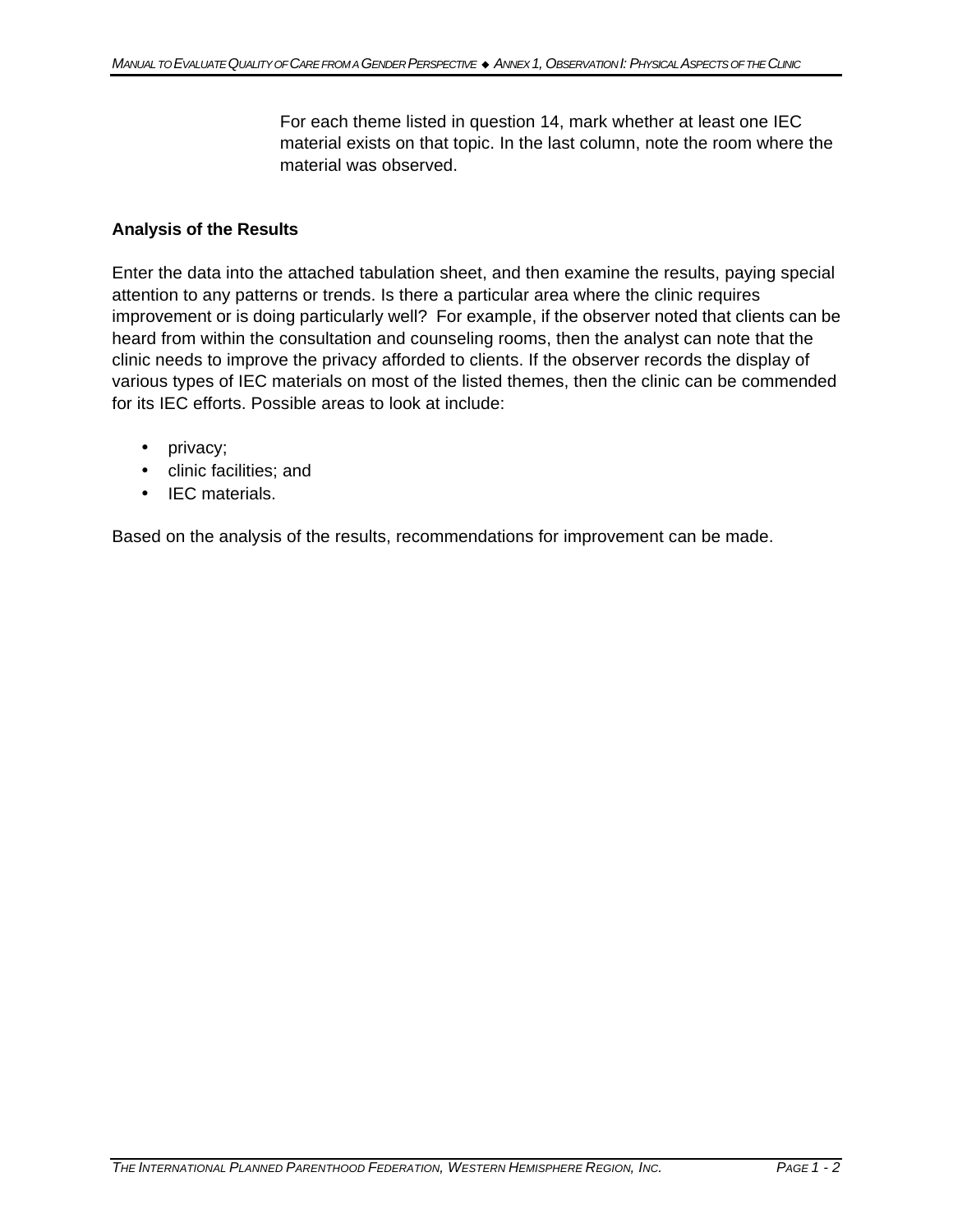# **OBSERVATION I: PHYSICAL ASPECTS OF THE CLINIC**

The purpose of this section is to observe the physical aspects of the clinic. This process should take approximately  $\frac{1}{2}$  hour, since it requires the observation of diferent areas within the clinic and completing the questions in the instrument.

#### **General Information**

| 3. Clinic size (average number of clients per week): ___________________________                         |
|----------------------------------------------------------------------------------------------------------|
| 4. Number of staff members working at the clinic: <u>example and a set of the state of staff</u> members |
|                                                                                                          |
|                                                                                                          |
| 7. Observation start time:                                                                               |

#### **Clinic Characteristics**

| 8. | Is there a specific area for consultation?<br>Can you hear the client from outside the consultation area?<br>a.<br>Can you see the client from outside the consultation area?<br>b. | Yes           | No |
|----|-------------------------------------------------------------------------------------------------------------------------------------------------------------------------------------|---------------|----|
| 9. | Is there a specific area for counseling?<br>Can you hear the client from outside the counseling area?<br>a.                                                                         | П             |    |
|    | 10. Is there a specific area where the client can obtain general information<br>on the clinic (written or from staff)?                                                              | <b>COL</b>    |    |
|    | 11. Does the clinic have a child care area for the time when the mother<br>is in consultation?                                                                                      | П             |    |
|    | 12. Are the bathrooms satisfactory (clean, stocked, properly functioning)?                                                                                                          | <b>Talent</b> |    |
|    | Comments:                                                                                                                                                                           |               |    |

#### **IEC Materials**

- 13. Are there posters hanging on the walls of the clinic?
	- Yes  $\square$  $No$   $\Box$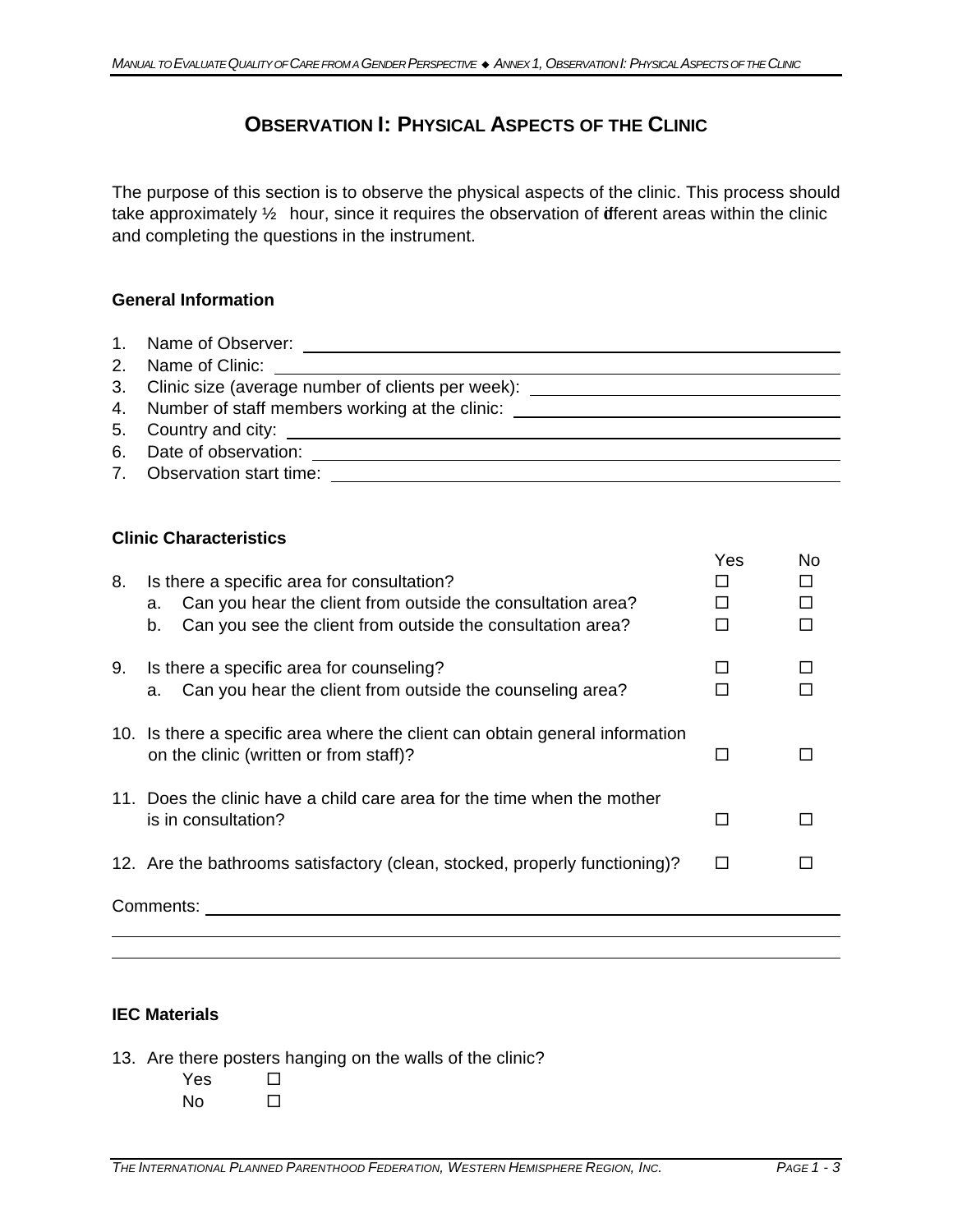14. Estimate the number of different educational materials (eg. permanent posters on the walls, flyers that clients can take with them) on the following topics:

| a. | Client rights                              | Posters | <b>Flyers</b> | Other material | Where?                         |
|----|--------------------------------------------|---------|---------------|----------------|--------------------------------|
|    |                                            |         |               |                | _______                        |
| b. | Sexual and Reproductive Rights             |         |               |                | ________<br>_______            |
| c. | Male and Female Human Rights               |         |               |                | __________<br>________________ |
| d. | Male / Female Responsibility               |         |               |                |                                |
| е. | Family Planning (general)                  |         |               |                |                                |
| f. | Family Planning Methods (technical) _____  |         |               |                |                                |
|    |                                            |         |               |                | ______                         |
| g. | <b>Sexually Transmitted Infections</b>     |         |               |                | _______                        |
| h. | <b>HIV/AIDS</b>                            |         |               |                |                                |
| İ. | Sexual Health/Sexuality                    |         |               |                | _________                      |
| j. | <b>Domestic Violence/Abuse</b>             |         |               |                |                                |
|    |                                            |         |               |                |                                |
| k. | Pap smear                                  |         |               |                |                                |
| Ι. | Breast exams (self-exams)                  |         |               |                |                                |
| m. | <b>Price list of clinic services</b>       |         |               |                |                                |
| n. |                                            |         |               |                |                                |
|    |                                            |         |               |                |                                |
|    | Completion time of observation instrument: |         |               |                |                                |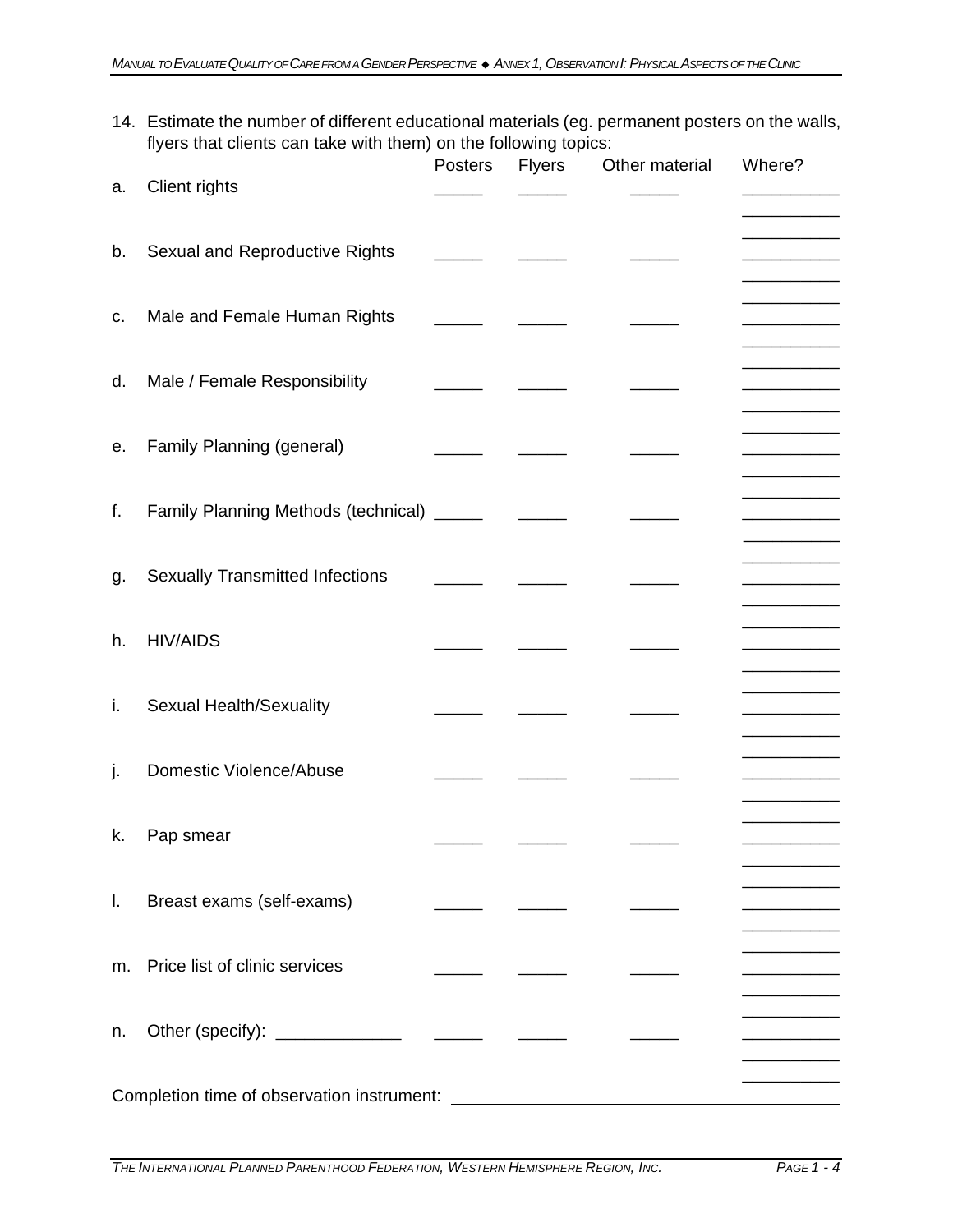## **INSTRUCTIONS FOR TABULATION SHEET FOR OBSERVATION I**

- (A) Each row corresponds to the same numbered question on the Observation.
- (B) If the answer to the question is YES, place a check mark  $(\checkmark)$  in the box under YES.
- (C) If the answer to the question is NO, place a check mark in the box under NO.
- (D) For each question where the answer is NO, place a check mark in the last column, designating this as a question to be discussed in the analysis workshop. *Note:* Questions 8a, 8b and 9a are exceptions. For these questions, put a check in column D if the response is YES.
- (E) Note the total number of check marks in column D. These are the unsatisfactory results.
- (F) Calculate the percentage of characteristics that the clinic met. To get the number of satisfactory results, subtract the total number of checkmarks E from 9. Divide that result by the total number of desired characteristics (in this case, 9) and then multiply by 100. For example, if E shows 3 unsatisfactory results, than  $9 - E = 6$  satisfactory ones (6/9 x 100 = 67%).
- (G) Each row corresponds to the same numbered theme on the Observation.
- (H) For each question, place a check mark in the Posters Available column if there are posters on this theme in the clinic.
- (I) For each question, place a check mark in the Flyers Available column if there are flyers on this theme in the clinic.
- (J) For each question, place a check mark in the Other Materials column if there are other materials available on this theme in the clinic.
- (K) For each question, place a check mark in the last column if the are no materials available on this theme in the clinic, designating this as an Action for Improvement.
- (L) List the areas or places where the educational materials are located (i.e. counter, along the wall, center table, etc.)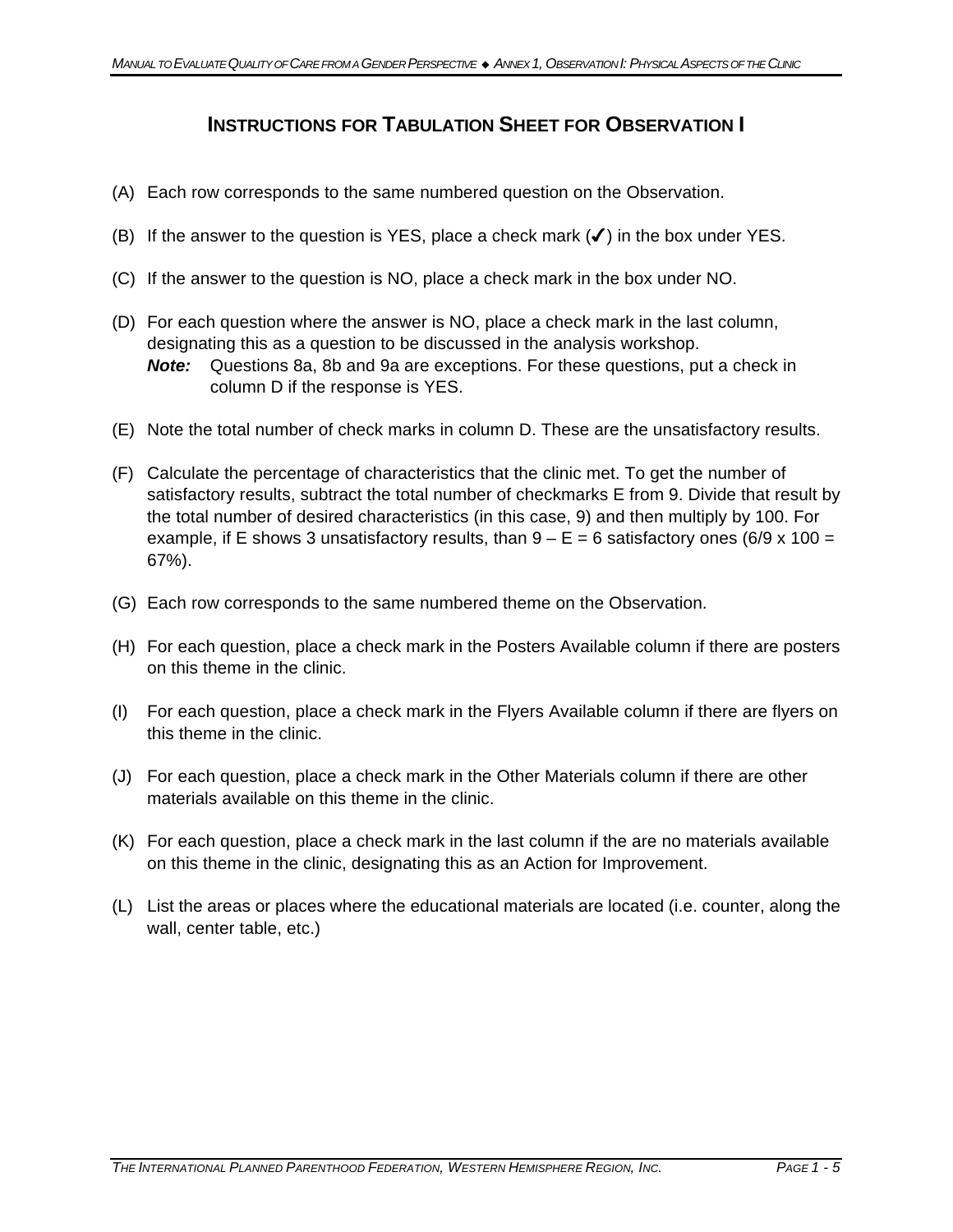# **TABULATION SHEET FOR OBSERVATION I**

| (A)<br><b>Question Number</b> | (B)<br><b>Yes</b> | (C)<br><b>No</b> | (D)<br><b>Question for Discussion</b><br>(Result not satisfactory) |
|-------------------------------|-------------------|------------------|--------------------------------------------------------------------|
| <b>Clinic Characteristics</b> |                   |                  |                                                                    |
| 8.                            |                   |                  | if NO                                                              |
| 8a.                           |                   |                  | if YES                                                             |
| 8b.                           |                   |                  | if YES                                                             |
| 9.                            |                   |                  | if NO                                                              |
| 9a.                           |                   |                  | if YES                                                             |
| 10.                           |                   |                  | if NO                                                              |
| 11.                           |                   |                  | if NO                                                              |
| 12.                           |                   |                  | if NO                                                              |
| 13.                           |                   |                  | if NO                                                              |
|                               |                   |                  | (E) TOTAL                                                          |

**(F)** Percent of the 9 desired characteristics (#8 – #13) that was met:

 $[9 - (E)] \times 100 =$  \_\_\_\_\_\_\_\_\_% 9

| (G)<br>Theme                 | (H)<br><b>Posters</b><br><b>Available</b> | (1)<br><b>Flyers</b><br><b>Available</b> | (J)<br><b>Other</b><br><b>Material</b><br><b>Available</b> | (K)<br><b>No Materials</b><br><b>Available:</b><br><b>Action for</b><br>Improvement |
|------------------------------|-------------------------------------------|------------------------------------------|------------------------------------------------------------|-------------------------------------------------------------------------------------|
| <b>Educational Materials</b> |                                           |                                          |                                                            |                                                                                     |
| 14a. Client rights           |                                           |                                          |                                                            |                                                                                     |
| 14b. Sexual and              |                                           |                                          |                                                            |                                                                                     |
| reproductive rights          |                                           |                                          |                                                            |                                                                                     |
| 14c. Male/female rights      |                                           |                                          |                                                            |                                                                                     |
| 14d. Male/female             |                                           |                                          |                                                            |                                                                                     |
| responsibility               |                                           |                                          |                                                            |                                                                                     |
| 14e. Family planning,        |                                           |                                          |                                                            |                                                                                     |
| general awareness            |                                           |                                          |                                                            |                                                                                     |
| 14f. Family planning         |                                           |                                          |                                                            |                                                                                     |
| methods                      |                                           |                                          |                                                            |                                                                                     |
| 14g. Sexually transmitted    |                                           |                                          |                                                            |                                                                                     |
| infections                   |                                           |                                          |                                                            |                                                                                     |
| 14h. AIDS/HIV                |                                           |                                          |                                                            |                                                                                     |
| 14i. Sexual health/sexuality |                                           |                                          |                                                            |                                                                                     |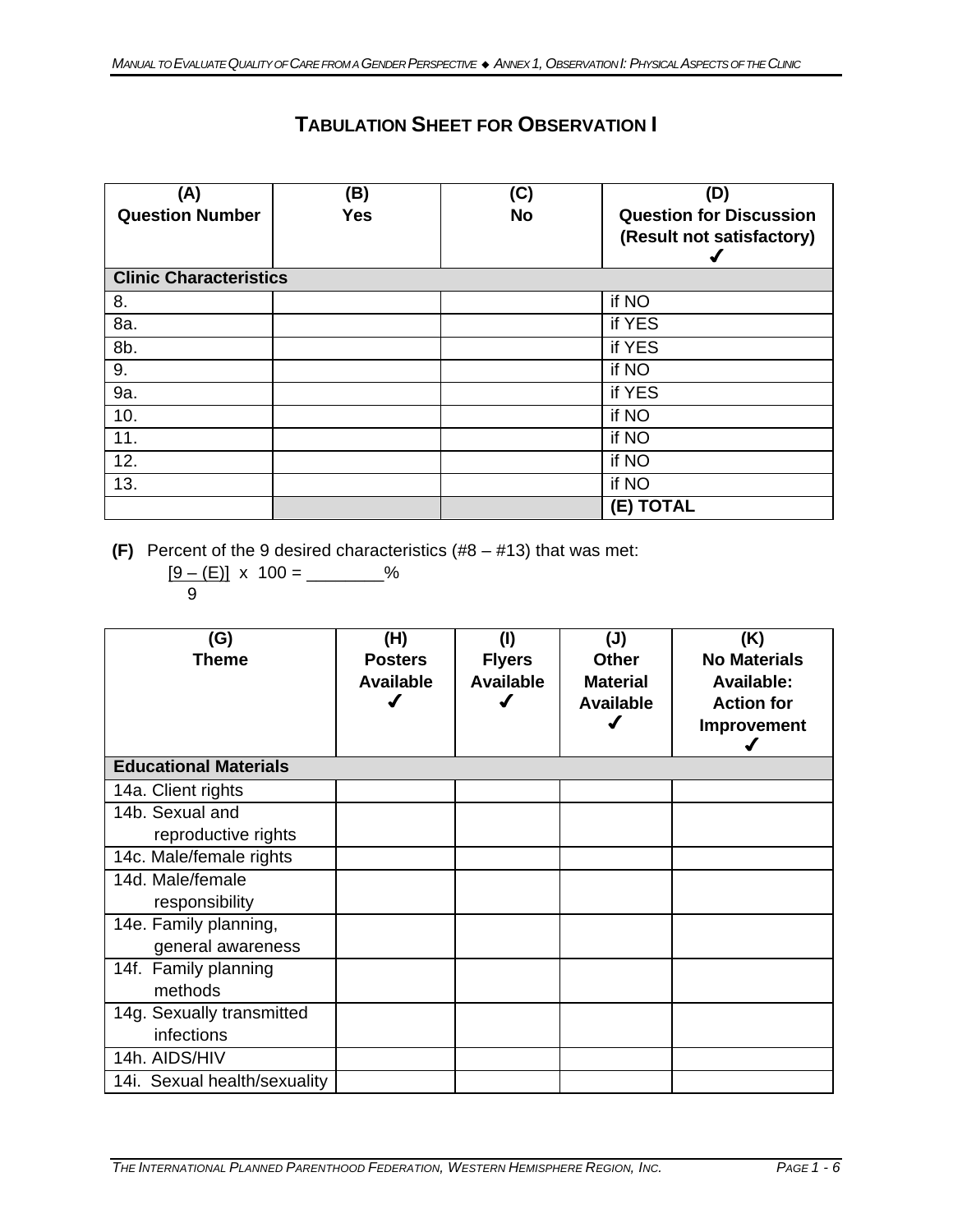| 14j. Domestic             |  |  |
|---------------------------|--|--|
| violence/abuse            |  |  |
| 14k. Pap smear            |  |  |
| 14l. Breast exams (self-  |  |  |
| exams)                    |  |  |
| 14m. Price list of clinic |  |  |
| services                  |  |  |
| 14n. Other (specify):     |  |  |
|                           |  |  |

(L) Where are the materials located?

Please comment on any trends, themes, or other issues to discuss at the Analysis Workshop: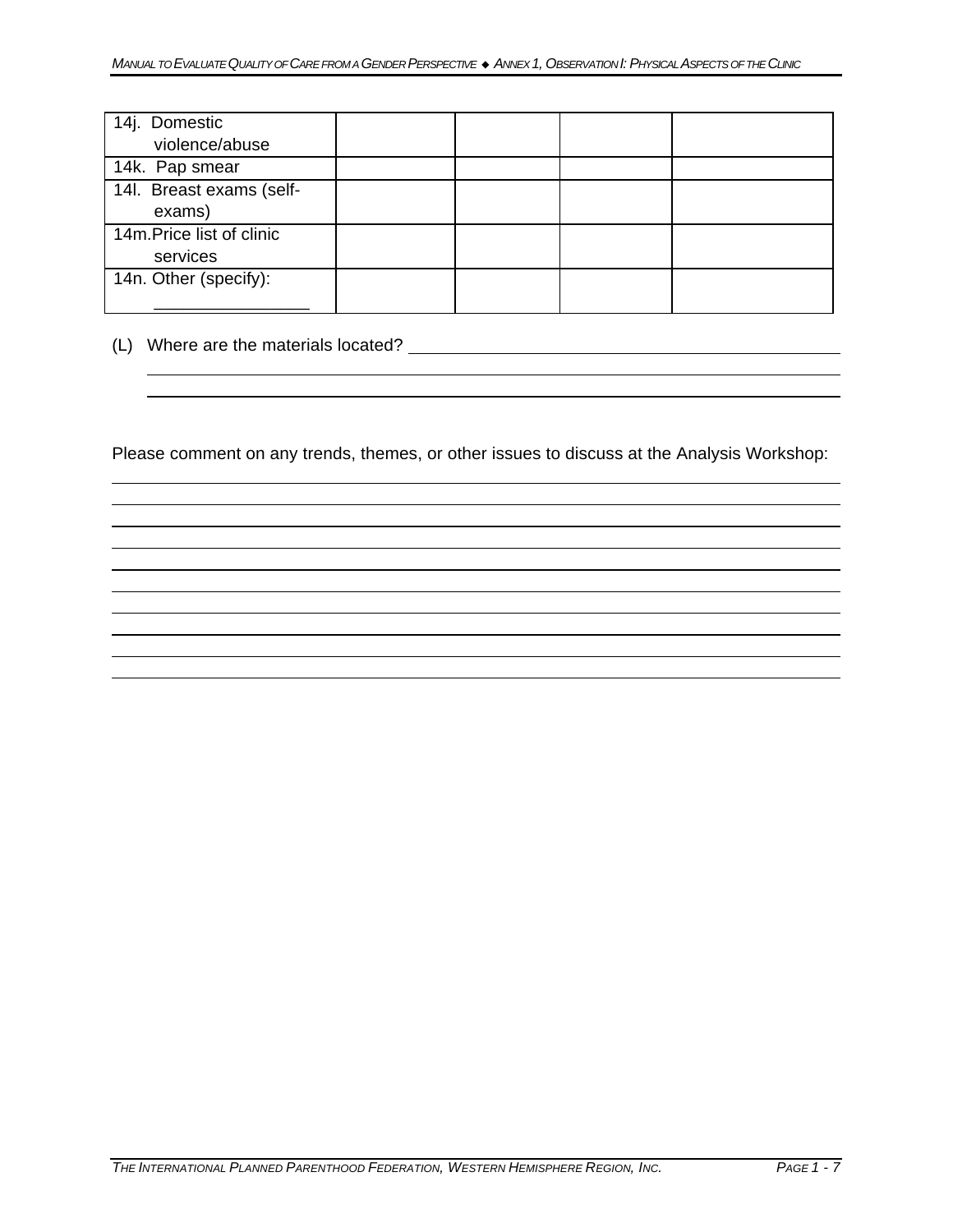# **ANNEX 2 GUIDE TO OBSERVATION II: CLIENT RECEPTION**

#### **Sample size**

Twenty-five women (minimum) attending the clinic for any sexual or reproductive health service, over the course of the week.

#### **Sample Selection**

The observations for this instrument should be done on each day of the week that the clinic is open, even if there are sufficient clients to do it in less time. For the selection of the sample, it is easiest to employ a systematic selection technique. To begin, divide the number of observations to be performed by the number of days per week that the clinic operates. Let's say that there will be 25 observations total and that the clinic is open six days per week:

#### $25 \div 6 = 4.16$

This means that on five days there will be four observations and on the remaining day there will be five observations, for a total of 25.

In order to minimize selection bias, the observations should take place at different times of the day. Most clinics have a morning shift and an afternoon shift. This may be a convenient way to distribute observations throughout the day. So, on a day with four assigned observations, they might be scheduled as follows:

- early morning
- late morning
- early afternoon
- late afternoon

The extra observation can be assigned to any day and to any time of day.

If the clinic sees patients only in the morning, the observer should try to space the observations throughout the morning. If the clinic receives all the day's clients at one time, the observer should make every effort to select the women to be observed randomly as they are seen at the reception area.

#### **Observer Preparation**

The observer should be familiar with the instrument before beginning. The team gender specialist and evaluation specialist should hold a training session specifically for the person carrying out Observation II. The training should consist of a question-by-question review of the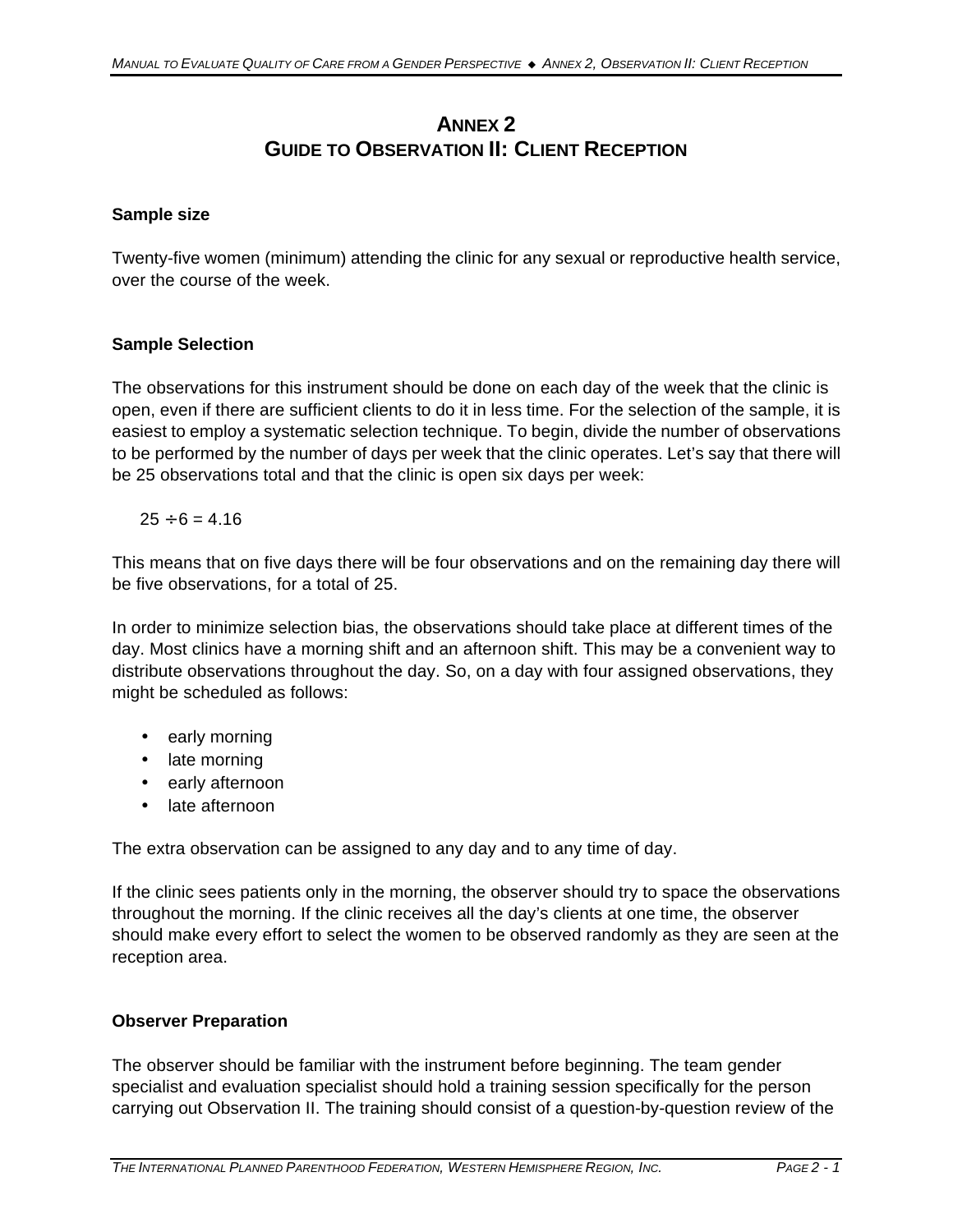instrument, including the specifics of what to look for and examples. A brief explanation of the importance of why we look for such factors in the reception of clients will help bring the instrument into perspective for the observers.

#### **Guidelines**

Remember that only women who come in for sexual or reproductive health visits are eligible to participate in the observation. Coordinate with clinic staff who are familiar with the type of service a client is receiving.

| <b>General Information</b><br>Questions $1 - 5$ | Write down the observer's name, clinic's name, country and city where<br>the clinic is located, and the date and time of the observation.                                                                                                                                                                                                      |  |  |
|-------------------------------------------------|------------------------------------------------------------------------------------------------------------------------------------------------------------------------------------------------------------------------------------------------------------------------------------------------------------------------------------------------|--|--|
| <b>Reception Area</b><br>Questions 6-10         | The purpose of these questions is to observe the treatment a woman<br>receives during reception at the clinic. Note whether the client's reception<br>to the clinic included any of the characteristics identified on the list.<br>Mark the appropriate box (YES or NO).<br>In the "Comments" section after question 10, note any observations |  |  |
|                                                 | related to the treatment the client received during her visit that were not<br>included in questions $6 - 10$ . For example, if a system of taking numbers<br>or appointments is used, a comment could be made on whether it worked<br>in this client's case.                                                                                  |  |  |
| <b>Waiting Area</b><br>Question 11              | Sit in the waiting area and observe what the client does. For each of the<br>activities listed, check each activity you observe.                                                                                                                                                                                                               |  |  |
|                                                 | Mark the appropriate box (YES or NO) for each of the activities you<br>observe.<br>Educational video: A video that is related to sexual and reproductive<br>health.                                                                                                                                                                            |  |  |
|                                                 | Informal talk: Informal presentation on any theme related to sexual<br>$\bullet$<br>and reproductive health. An informal talk does not involve discussion<br>with the clients.                                                                                                                                                                 |  |  |
|                                                 | Group discussion: An informal discussion between clients and a clinic<br>٠<br>staff member (e.g., an educator or counselor).                                                                                                                                                                                                                   |  |  |
|                                                 | Educational reading materials: Booklets and/or pamphlets available<br>$\bullet$<br>on sexual and reproductive health topics.                                                                                                                                                                                                                   |  |  |
|                                                 | Television Programs: Any television program not related to sexual and<br>reproductive health.                                                                                                                                                                                                                                                  |  |  |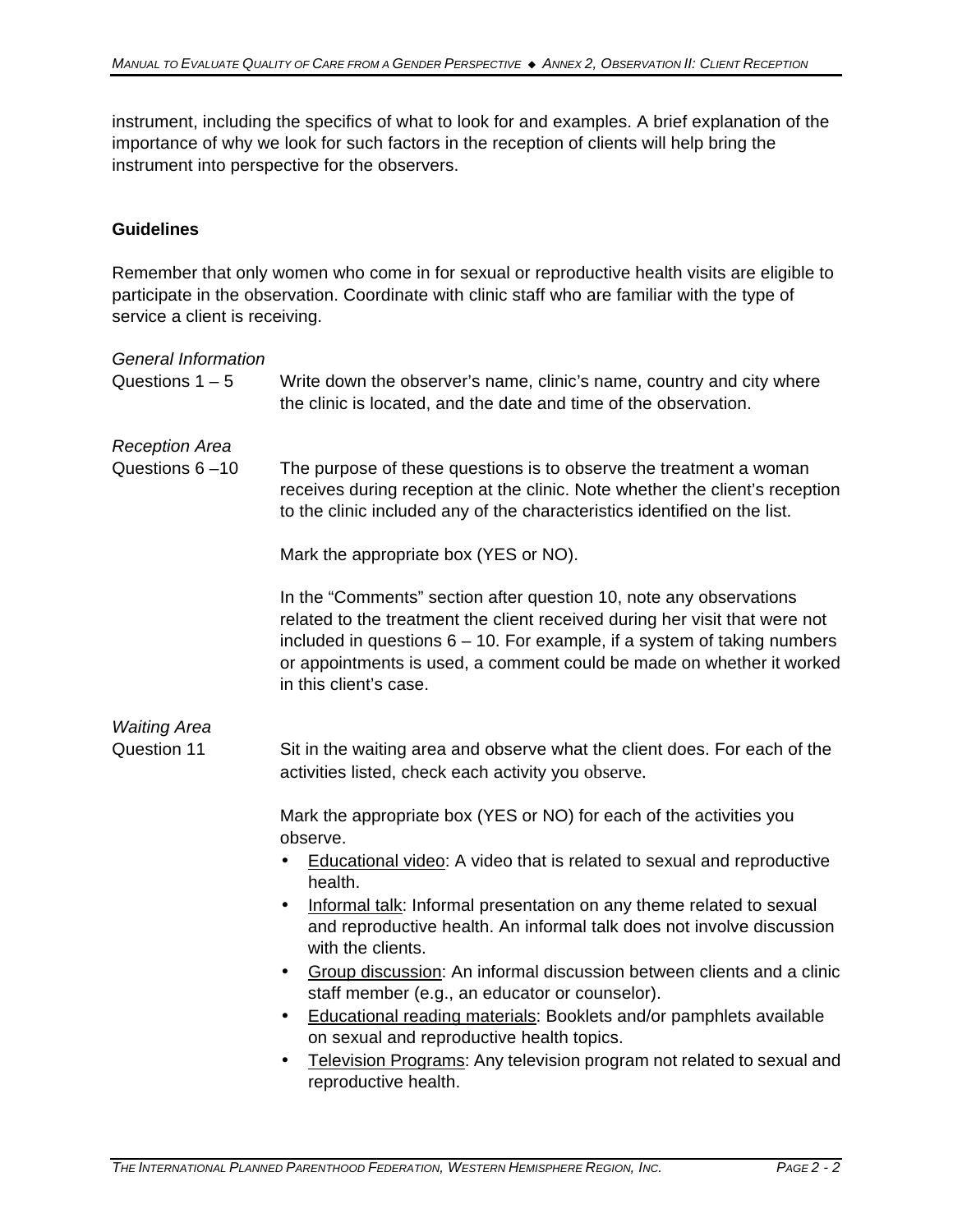Questions 12 –18 Many women come to the clinic with their children, so these questions explore how the clinic responds to the childcare needs of their clients. Observe what the children are doing in the waiting area, what types of activities are available to entertain children and what interactions take place between the clinic staff and the children and their mothers.

> Mark the appropriate box (YES or NO) and make any comments where indicated.

Questions 19 – 20 Mark the appropriate box (YES or NO) and, if there any clients who do not have a seat in the waiting area, note how many.

> In the "Comments" section after question 20, note any observations related to handling children or other waiting room issues.

**NOTE: In order to ensure the collection of high-quality data, it is imperative that the evaluation specialist review all completed observations on a daily basis. This will enable the specialist to correct any problems as needed.**

#### **Analysis of the Results**

Enter the results in the attached tabulation sheet. If the institution has the necessary resources, the data can be entered into a database and analyzed using a computer.

Examine the results of the observation paying special attention to any trends in the data. Is there a particular area where the clinic reception requires improvement or is doing particularly well? Do any general themes or behaviors recur? Do specific points or entire areas need improvement? For example, if in the majority of observations it was noted that there is no area for changing a child's diapers, the staff seem to dislike the presence of children and no childcare exists, then the analyst can note that there is a problem in the accommodation of women with children. On the other hand, if the majority of observations record IEC activities for clients as they wait, then the clinic can be commended for its IEC activities.

Based on the analysis of the results, recommendations for improvement can be made.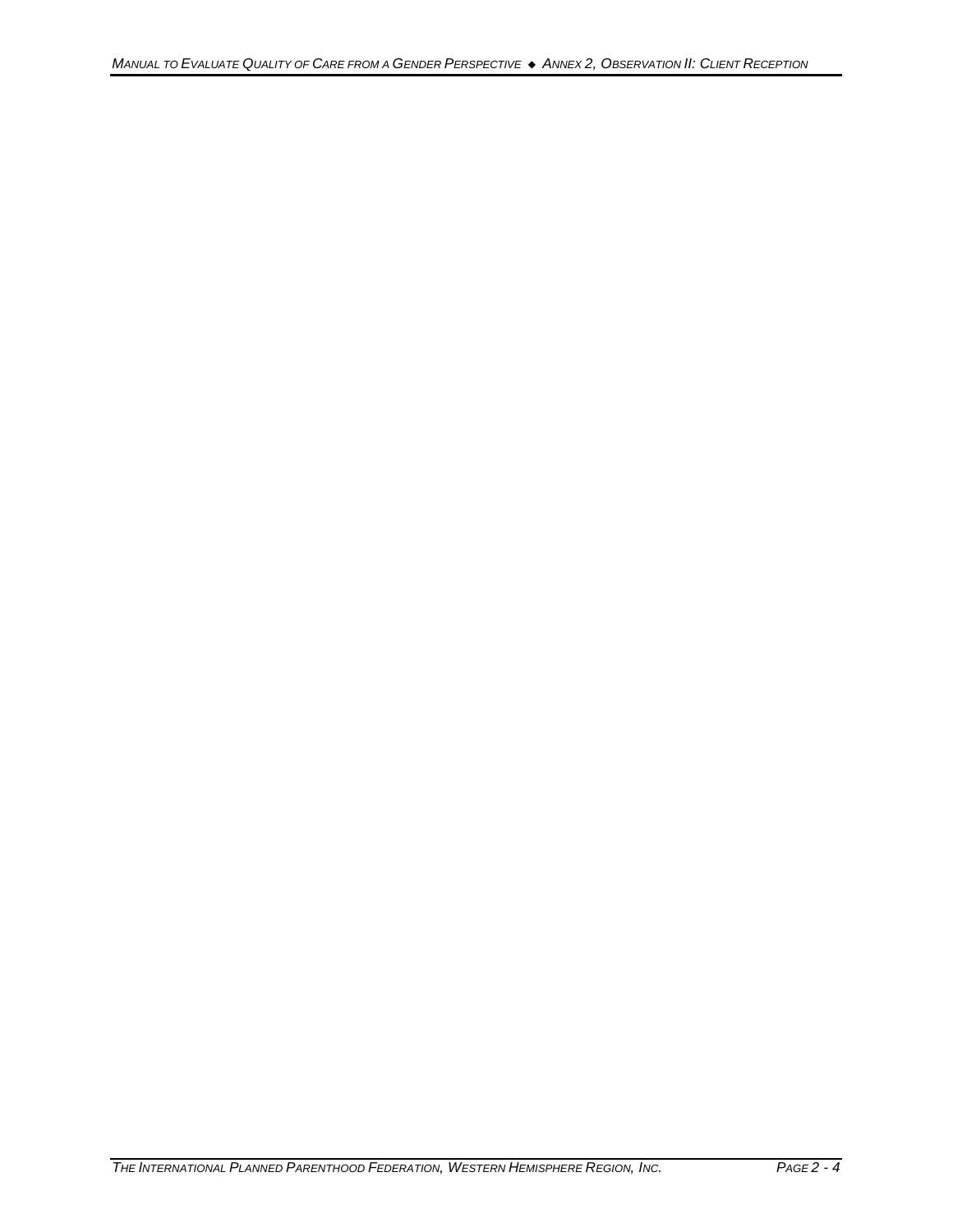# **OBSERVATION II: CLIENT RECEPTION**

The purpose of this section is to observe a client from the moment she enters the clinic until she meets with the service provider.

#### **General Information**

- 1. Name of observer: 2. Name of clinic: 3. Country and city: 4. Date of observation:
- 5. Observation start time:

#### **Reception Area**

Mark all the activities that are carried out in the reception area.

|                                                                 | Yes | No. |
|-----------------------------------------------------------------|-----|-----|
| 6. Is the client greeted upon entering the clinic?              |     |     |
| 7. Is she courteously asked how she may be helped?              |     |     |
| 8. Is she told where she should go (seated, a particular line)? |     |     |
| 9. Is she informed of the approximate waiting time?             |     |     |
| 10. Is she invited to take a seat?                              |     |     |

\_\_\_\_\_\_\_\_\_\_\_\_\_\_\_\_\_\_\_\_\_\_\_\_\_\_\_\_\_\_\_\_\_\_\_\_\_\_\_\_\_\_\_\_\_\_\_\_\_\_\_\_\_\_\_\_\_\_\_\_\_\_\_\_\_\_\_\_\_\_\_\_\_\_\_\_ \_\_\_\_\_\_\_\_\_\_\_\_\_\_\_\_\_\_\_\_\_\_\_\_\_\_\_\_\_\_\_\_\_\_\_\_\_\_\_\_\_\_\_\_\_\_\_\_\_\_\_\_\_\_\_\_\_\_\_\_\_\_\_\_\_\_\_\_\_\_\_\_\_\_\_\_ \_\_\_\_\_\_\_\_\_\_\_\_\_\_\_\_\_\_\_\_\_\_\_\_\_\_\_\_\_\_\_\_\_\_\_\_\_\_\_\_\_\_\_\_\_\_\_\_\_\_\_\_\_\_\_\_\_\_\_\_\_\_\_\_\_\_\_\_\_\_\_\_\_\_\_\_ \_\_\_\_\_\_\_\_\_\_\_\_\_\_\_\_\_\_\_\_\_\_\_\_\_\_\_\_\_\_\_\_\_\_\_\_\_\_\_\_\_\_\_\_\_\_\_\_\_\_\_\_\_\_\_\_\_\_\_\_\_\_\_\_\_\_\_\_\_\_\_\_\_\_\_\_

#### Comments:

#### **Waiting Area**

|    | 11. Are any of the following activities carried out in the waiting area? | Yes | No |
|----|--------------------------------------------------------------------------|-----|----|
| a. | <b>Educational videos</b>                                                |     |    |
| b. | Informal talks                                                           |     |    |
| C. | Group discussions with staff                                             |     |    |
| d. | Provision of educational materials                                       |     |    |
| е. | Television programs (not educational)                                    |     |    |
|    | Other (specify):                                                         |     |    |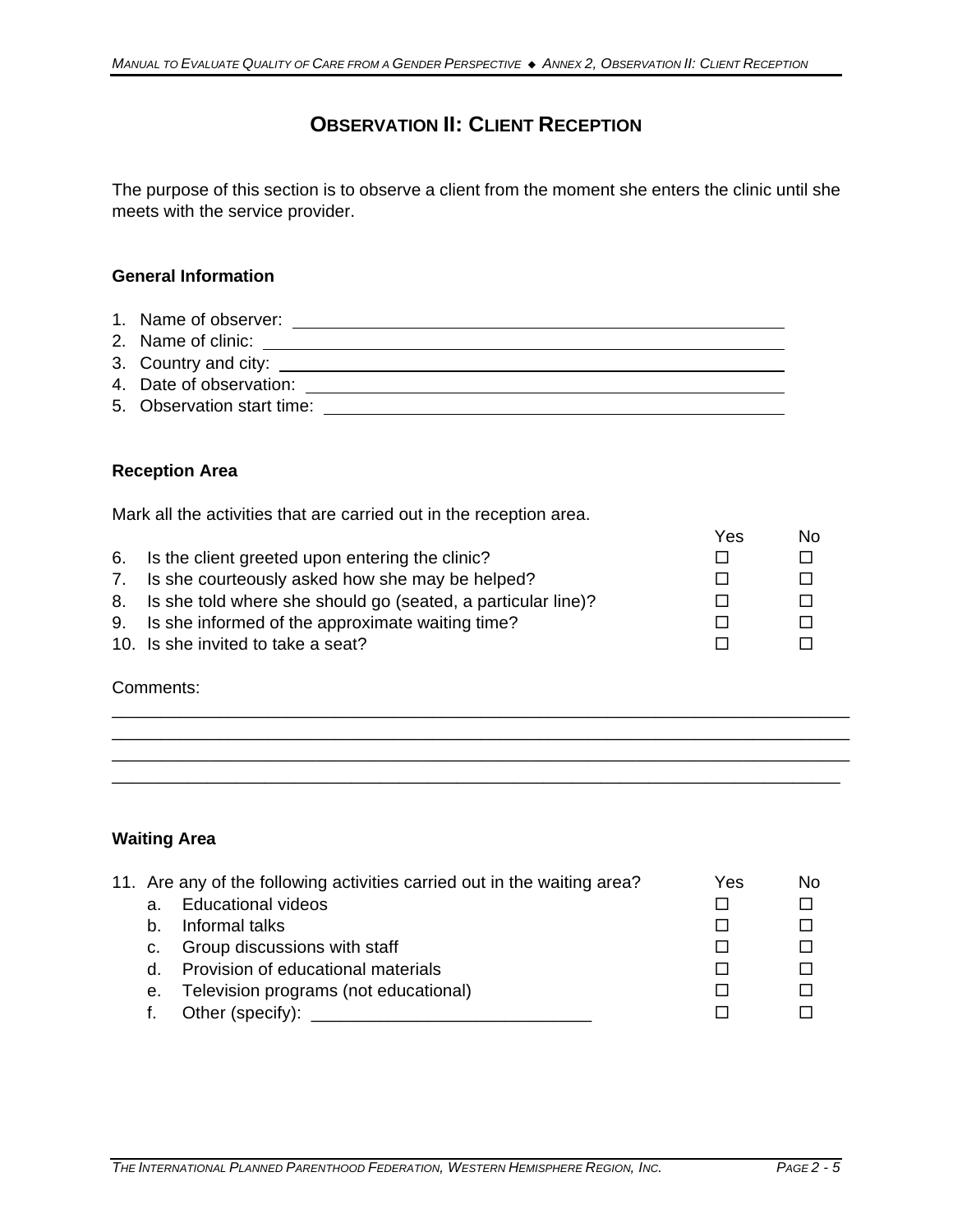|           | 12. Is there anything (books, games, etc.) to entertain children in the<br>waiting area?    | □        |         |  |
|-----------|---------------------------------------------------------------------------------------------|----------|---------|--|
|           | If so, specify: $\sqrt{ }$<br>a.                                                            |          |         |  |
|           | 13. Is there a specific childcare area?                                                     | Yes<br>□ | No<br>□ |  |
|           | 14. Are there any staff members available to take care of children?                         | □        | □       |  |
|           | 15. Are children allowed in the consultation room if the mother requests it?                | □        | □       |  |
|           | 16. In general, do staff demonstrate a positive attitude towards children<br>at the clinic? | □        | П       |  |
|           | 17. Do staff help watch children?                                                           | □        | П       |  |
|           | 18. Is there an area available for women to change their children's diapers?                | □        | П       |  |
|           | 19. Are there sufficient seats in the waiting areas?                                        | □        | П       |  |
|           | 20. How many clients are standing due to unavailable seating? ________                      |          |         |  |
| Comments: |                                                                                             |          |         |  |

Observation end time: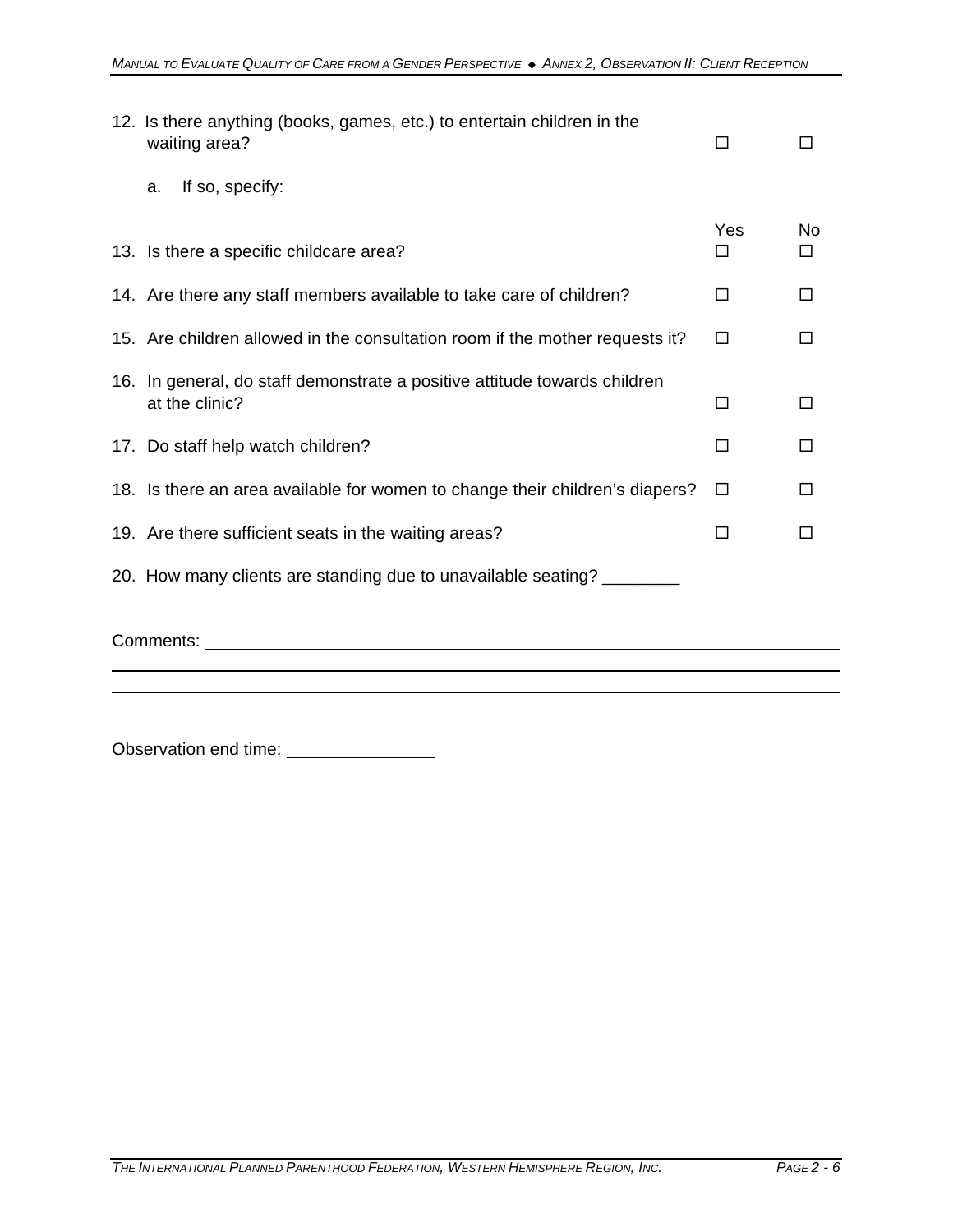# **INSTRUCTIONS FOR TABULATION SHEET FOR OBSERVATION II**

- (A) Note the total number of observations performed. This should equal the total number of Observation II sheets completed.
- (B) Each row corresponds to the same numbered question in the guide.
- (C) For each question, note the total number of NO responses for all completed guides.
- (D) For each question, divide the number of NO responses (C) by the total number of observations (A) and then multiply by 100. Note the percentage in column D for each question.
- (E) For each question, if the result in column D is 5% or higher, place a check mark  $(\checkmark)$  in column E.
- (F) Add up the number of people standing due to unavailable seating during all of the observations (question 20).
- (G) Calculate the average number of clients standing due to unavailable seating. Divide your total for (F) by the total number of observations (A).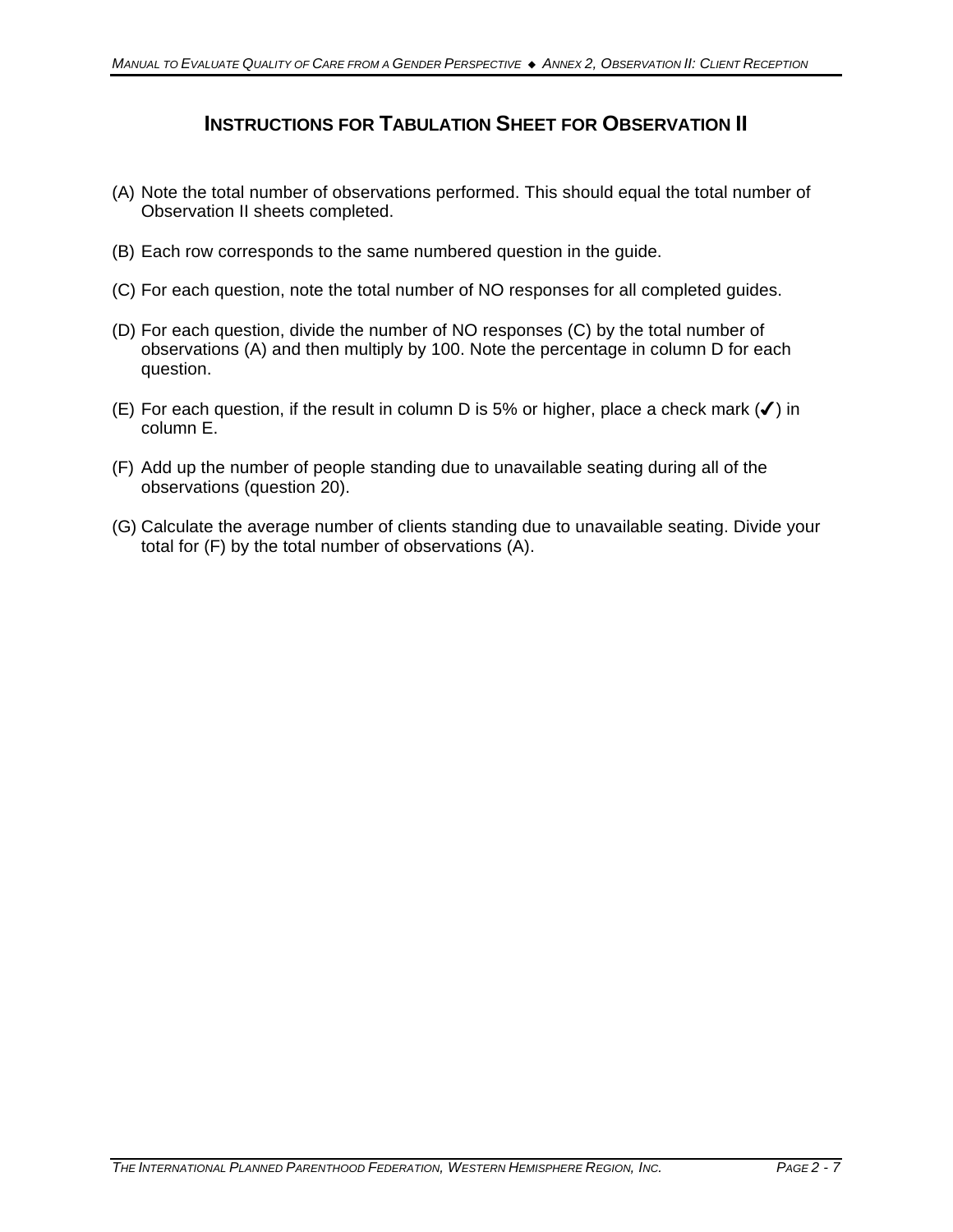# **TABULATION SHEET FOR OBSERVATION II**

## **(A) Total number of observations: \_\_\_\_\_\_\_\_\_\_**

| (B)<br>Question<br><b>Number</b> | $\overline{C}$<br>Number of NO<br>responses | (D)<br>% of Observations with<br><b>NO responses</b> | (E)<br><b>Action for Improvement</b><br>(at least 5% NO response) |
|----------------------------------|---------------------------------------------|------------------------------------------------------|-------------------------------------------------------------------|
|                                  |                                             | $[(C) \div (A)] \times 100$                          | ✔                                                                 |
| <b>Reception Area</b>            |                                             |                                                      |                                                                   |
| 6.                               |                                             |                                                      |                                                                   |
| $\overline{7}$ .                 |                                             |                                                      |                                                                   |
| 8.                               |                                             |                                                      |                                                                   |
| 9.                               |                                             |                                                      |                                                                   |
| 10.                              |                                             |                                                      |                                                                   |
| <b>Waiting Area</b>              |                                             |                                                      |                                                                   |
| 11a.                             |                                             |                                                      |                                                                   |
| 11 <sub>b</sub>                  |                                             |                                                      |                                                                   |
| 11c.                             |                                             |                                                      |                                                                   |
| 11d.                             |                                             |                                                      |                                                                   |
| 11e.                             |                                             |                                                      |                                                                   |
| 11f.                             |                                             |                                                      |                                                                   |
| 12.                              |                                             |                                                      |                                                                   |
| 13.                              |                                             |                                                      |                                                                   |
| 14.                              |                                             |                                                      |                                                                   |
| 15.                              |                                             |                                                      |                                                                   |
| 16.                              |                                             |                                                      |                                                                   |
| 17.                              |                                             |                                                      |                                                                   |
| 18.                              |                                             |                                                      |                                                                   |
| 19.                              |                                             |                                                      |                                                                   |

 $(F)$  Sum of the responses for question  $20 =$ 

**(G)** Average number of clients standing due to unavailable seating: (F) ÷ (A) = \_\_\_\_\_\_\_\_\_\_\_

Please comment on any trends, themes, or other issues to discuss at the Analysis Workshop: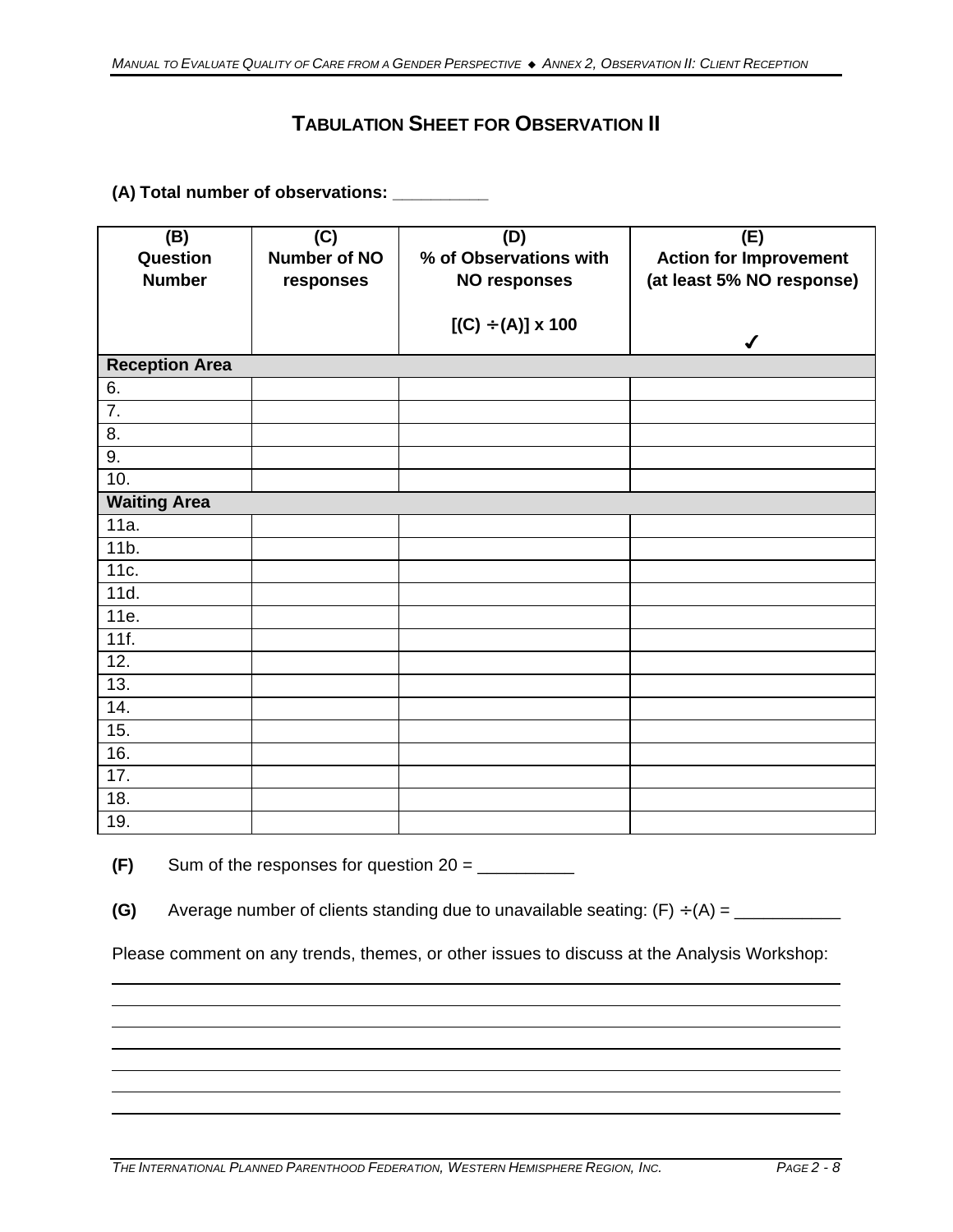## **ANNEX 3 GUIDE TO OBSERVATION III: CONSULTATION AND COUNSELING**

The purpose of this section is to observe the medical consultation or counseling session. New users who request family planning, gynecology or sexual and reproductive health counseling services are eligible to participate. Do not forget to obtain consent from the client before beginning the observation. Keep track of the number of clients who decline to participate.

### **Sample size**

Forty women (minimum) attending the clinic for sexual or reproductive health services, over the course of one week.

### **Sample Selection**

Women are eligible to participate if they are seeking sexual and reproductive health counseling or consultation services (eg. gynecology, family planning, STDs).

If the clinic is structured in such a way that consultations and counseling sessions are conducted separately, do the observation for 20 consultations and 20 counseling sessions. If the consultations and counseling sessions are done together, do 40 observations. The observations should be divided as described below:

Clients should be chosen systematically in order to reduce the possibility of selection bias. Although it may not always be feasible to use systematic sampling due to the patient flow of the clinic, it should be employed to the extent possible. Some observations for this instrument should be done on each day of the week that the clinic is open.

*Step 1*

To begin, divide the number of observations desired by the number of days per week that the clinic operates. For example:

40 observations  $\div$  5 days in the workweek = 8 observations per day

One observer can do about 4 observations per day, so:

8 observations per day  $\div$  4 observations per day per observer = 2 observers

If only one observer can be hired or if the clinic has a low volume of sexual and reproductive health clients, it is better to lengthen the study period to more than one week in order to capture at least 40 clients, than to accept a smaller sample size. The study length should always be extended in increments of entire weeks (1 week, 2 weeks, 3 weeks, etc), and some observations carried out on each day that the clinic operates.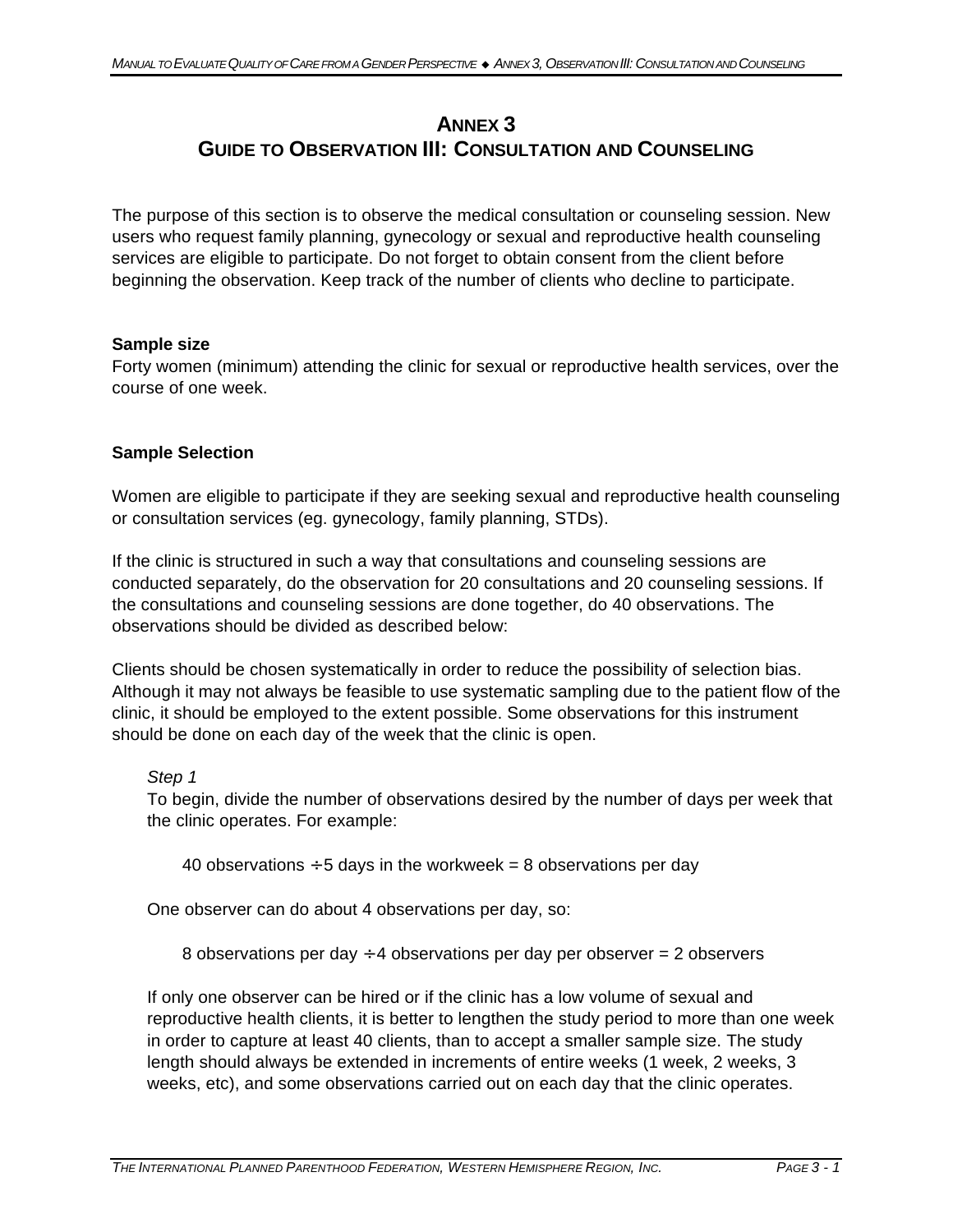### *Step 2*

Next, for each day, determine how many clients will attend the clinic for SRH services. In some cases, a list of the day's clients exists and can be used. If a list does not exist, talk to the clinic staff to obtain an estimate.

Divide the number of expected clients by the number of scheduled observations. For example, if the expected number of clients on a given day is 64 and eight observations are scheduled:

64 clients  $\div$  8 interviews = 8

This is the *sampling interval*. A sampling interval of 8 means that every 8<sup>th</sup> client should be interviewed.

## *Step 3*

Next, choose a random number between 1 and 8 (your sampling interval) to indicate the random start.<sup>1</sup> In this example, say that a 3 is drawn as the random start. Since the sampling interval is eight and the random start is three, you will start with the third client and select every eighth client. If a client declines to participate or is in the clinic for a service other than reproductive or sexual health, simply ask the next client who enters. Use the same random start each day.  $2^2$ 

## *Alternative to Systematic Sampling*

If client flow is such that systematic sampling is not feasible, for example if there are fewer than four clients per day, obtain the number of observations, sampling interval and random start as explained above. After the first observation is complete, simply take the next available client, without trying to stay within the sampling interval. Continue taking the next available client until the target number of observations has been completed.

#### **Observer Preparation**

The observer should be familiar with the instrument before beginning. The gender specialist and evaluation specialist should hold a training session specifically for those who will be performing Observation III. The training should consist of a question-by-question review of the instrument, including the client consent statement, specifics of what to look for and examples. A brief explanation of why we look for such factors in counseling sessions and consultations will help bring the instrument into perspective for the observers.

 $\overline{1}$ 1 To choose a random number, place slips of paper with one number each written on them into a container. Use the numbers 1 through your sampling interval (stop at 3 for an interval of 3, stop at 8 for san interval of 8, etc.). Draw one number out of the container and use it to select the first client to be observed.

 $\mathfrak{p}$  If there is more than on interviewer, but only one starting point (reception area/entry point) for clients, then the interviewers should follow the same random start. For example, interviewer 1 takes client #3, interviewer 2 takes client #11, etc. If the different interviewers are using different entry points (e.g., if a hospital or clinic has two possible reception/entry areas from which the sample of clients may be drawn), then each interviewer should select and follow a separate random start.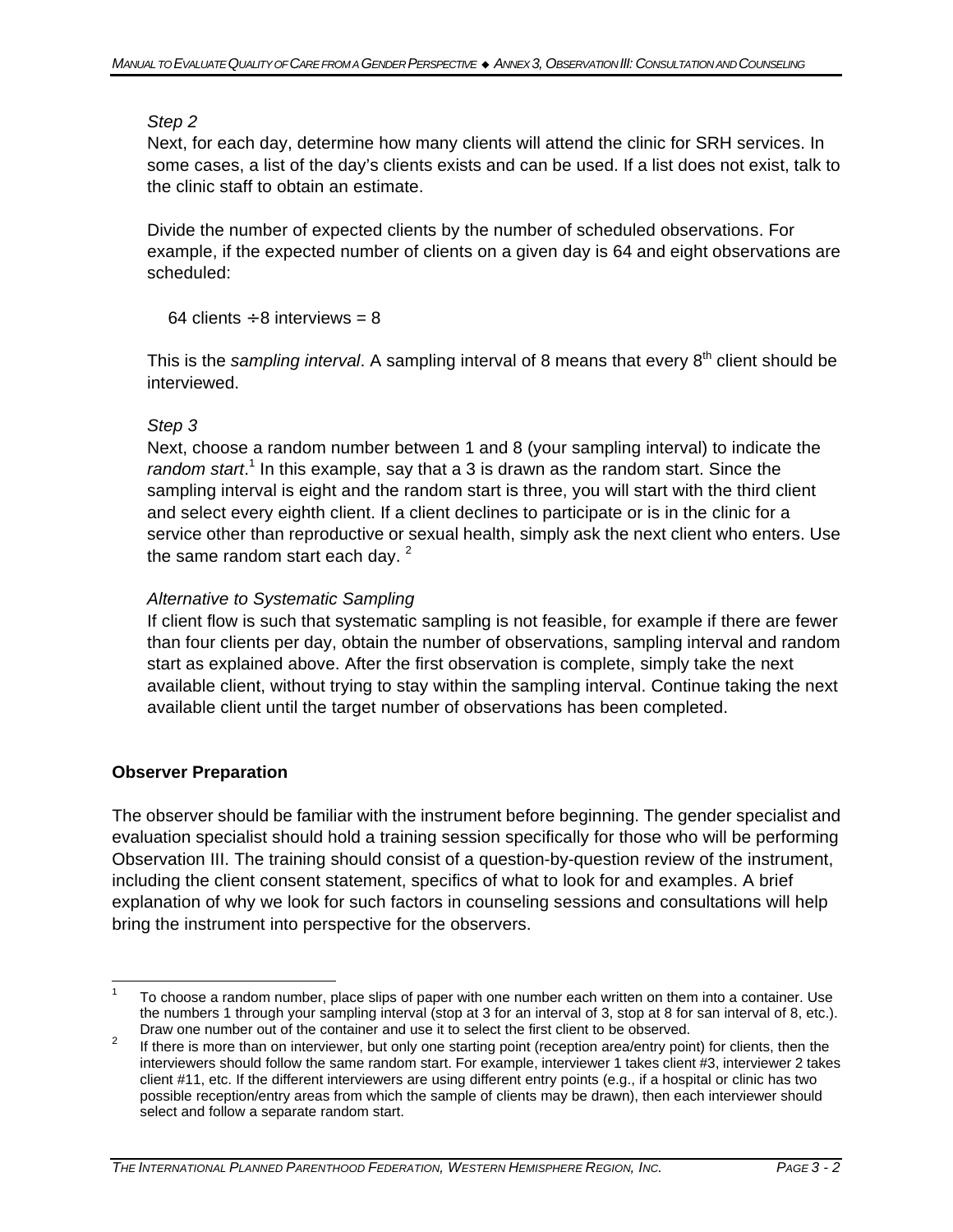### **Client Consent**

Before beginning the client observation, it is important to obtain her consent. Read the Informed Consent Statement on the questionnaire *verbatim*. Inevitably, there will be women who decline to participate in the study. If a woman initially declines, try to obtain her participation, but if she continues to decline, simply thank her for her time. **It is important to keep a record of the number of women who refuse to participate.** 

#### **Guidelines**

| <b>General Information</b><br>Questions $1 - 5$         | Write down the observer's name, clinic's name, country and city where<br>the clinic is located, and the date and time of the observation.                                                                                                                                    |
|---------------------------------------------------------|------------------------------------------------------------------------------------------------------------------------------------------------------------------------------------------------------------------------------------------------------------------------------|
| Reason for visit<br>Question 6                          | Mark the appropriate box(es).                                                                                                                                                                                                                                                |
|                                                         | If the client came in for an "other" service, she is not eligible to participate<br>in the observation. Keep a tally of the number of women who are<br>ineligible. Keep, do not discard, the sheets showing the responses to<br>questions $1 - 6$ on the ineligible clients. |
| Question 7                                              | Professional in charge of the counseling/consultation<br>Mark the type of professional (ie. nurse, doctor, etc.) conducting the<br>counseling/consultation.                                                                                                                  |
|                                                         | If more than one person is in the consultation area, do not mark the<br>profession of the person assisting - only the main person responsible for<br>the consultation.                                                                                                       |
| How the professional addresses the client<br>Question 8 | Mark the appropriate box (YES or NO) for each option.                                                                                                                                                                                                                        |
| Information provided<br>Question 9                      | Mark YES or NO for each applicable topic.                                                                                                                                                                                                                                    |
|                                                         | This can be verbal or written information provided to the client. If the<br>professional provides written information, make sure to note whether the<br>service provider asks the client whether she can read.                                                               |
| <b>Topics covered</b><br>Question 10                    | Mark YES for each of the topics covered during the consultation. If the<br>topic was appropriate to mention but was not mentioned, mark NO. If the<br>topic was not appropriate to mention, mark NA.                                                                         |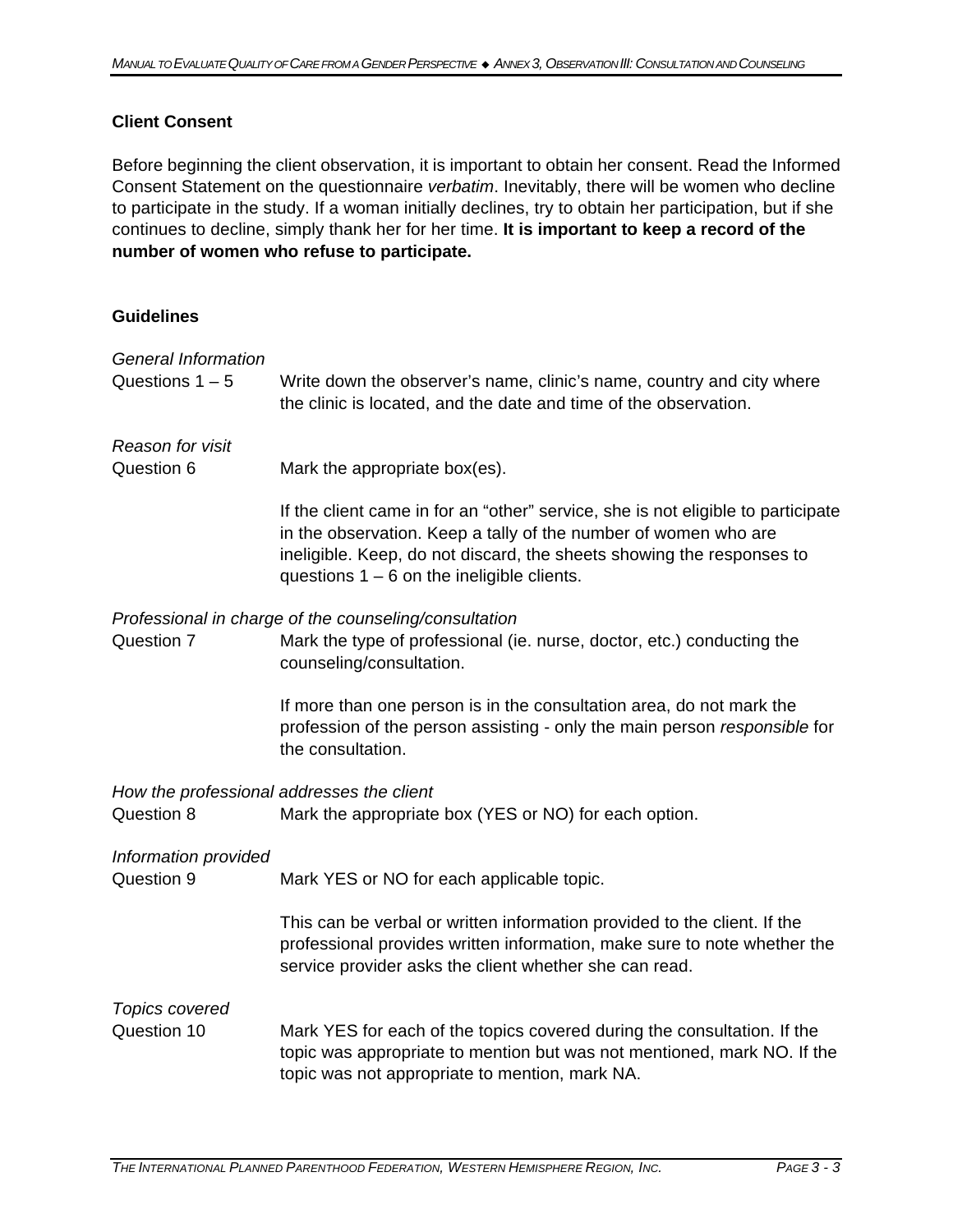#### *General care received*

Question 11 Mark YES for each of the practices exhibited by the provider. If the practice did not occur, mark NO. If it was not appropriate to do, mark N/A.

> **Discriminatory language refers to gender-based stereotypes**. Examples of discriminatory language are references to a woman as docile, weak or powerless. Other images include men who are violent, irresponsible or controlling.

#### *Client expresses discomfort*

- Question 12 Observe and take note of whether the woman expresses any discomfort or unease. For example, note whether she feels ashamed to get undressed for a gynecological exam or seems to feel discomfort with a male doctor. Also take note of any physical discomfort a client may express either verbally or through body language. Explain how the service provider responded.
- Question 13 Note whether the service provider asked the client whether she felt uncomfortable with the presence of an observer (the person filling out this Observation.)
- Question 14 Observe how the service provider addresses the client. Take note of whether the service provider looks directly at the client and explains the clients' situation or whether she/he is distracted while talking to the client.
- Question 15 Note whether the service provider explained what she/he was doing during the pelvic exam.
- Question 16 Note whether the service provider dedicated her/his full attention to the client during the consultation. It is understood that situations arise when the service provider will be interrupted during the consultation. However, unless there is an emergency, the service provider is expected to concentrate efforts on the consultation and client.
- Question 17 Observer should feel free to add any further observation on any aspect of the consultation that she/he feels is important and is not included in the Observation.
- Observer's reactions The observer attempts to put herself "in the client's shoes" and describe how she thinks the client felt.

#### **Analysis of the Results**

Enter the results in the attached tabulation sheet. If the institution has the necessary resources, the data can be entered into a database and analyzed using a computer. The qualitative data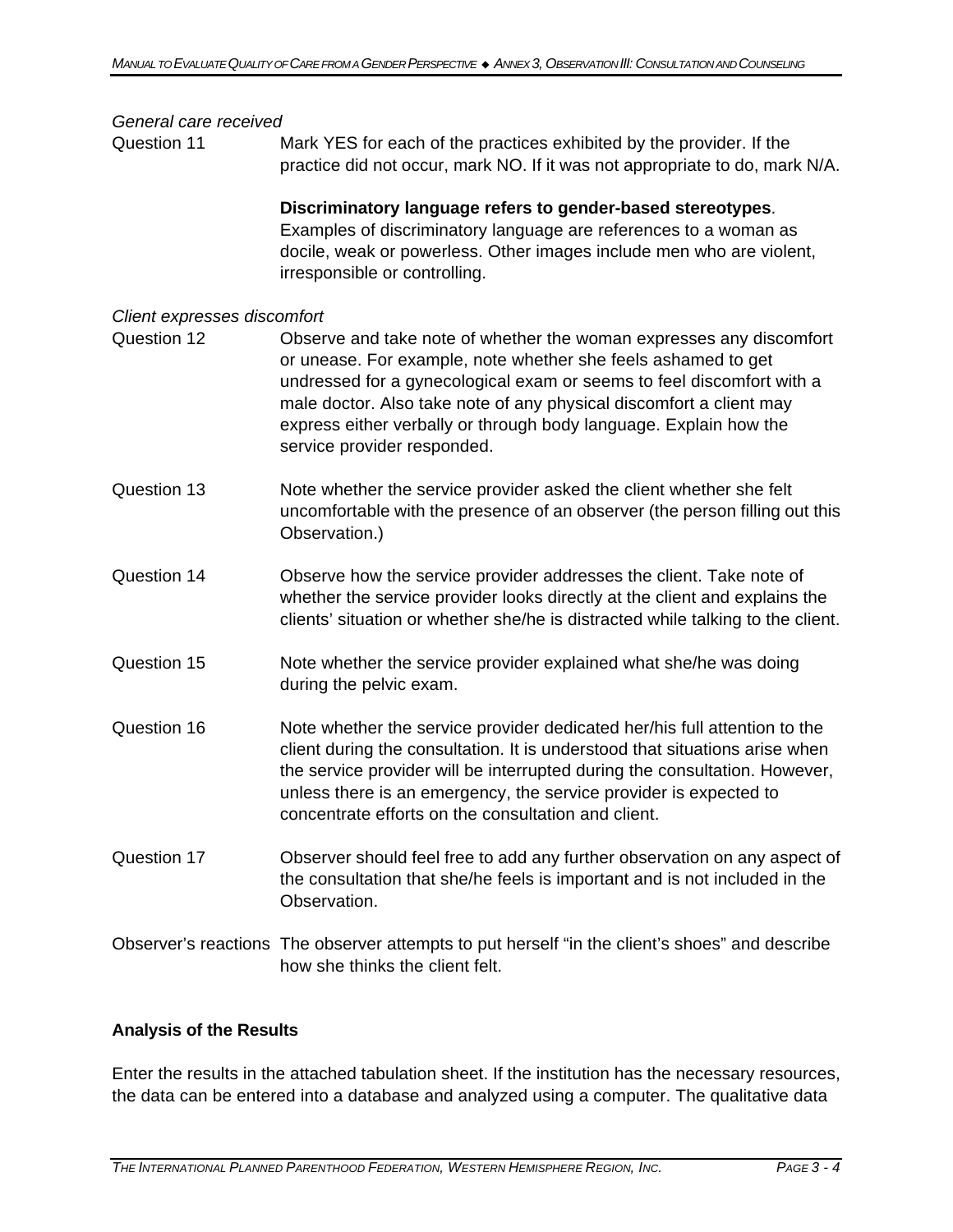should be consolidated and summarized, without losing too much detail. Themes or comments should be tabulated and then ranked according to how often they were voiced. A sample tabulation sheet for the qualitative data is attached.

Examine the results of the observation, paying special attention to any trends in the data. Is there a particular area where the service providers require improvement or are doing particularly well? Do any general themes or behaviors recur? Do specific points or entire areas need improvement? For example, if in the majority of observations, service providers failed to greet clients in an appropriate manner, then the analyst can note that there is a problem with how providers in the clinic are addressing their female clients. On the other hand, if in the majority of observations, service providers used simple language to explain the details of diagnoses and treatments and asked the clients whether they had questions, then it can be said that providers are communicating clinical information well to clients. Suggested categories to analyze are:

- greeting of the client and overall interpersonal relations;
- provision of information (coverage and clarity); and
- opportunities for dialogue.

Based on the analysis of the results, recommendations for improvement can be made.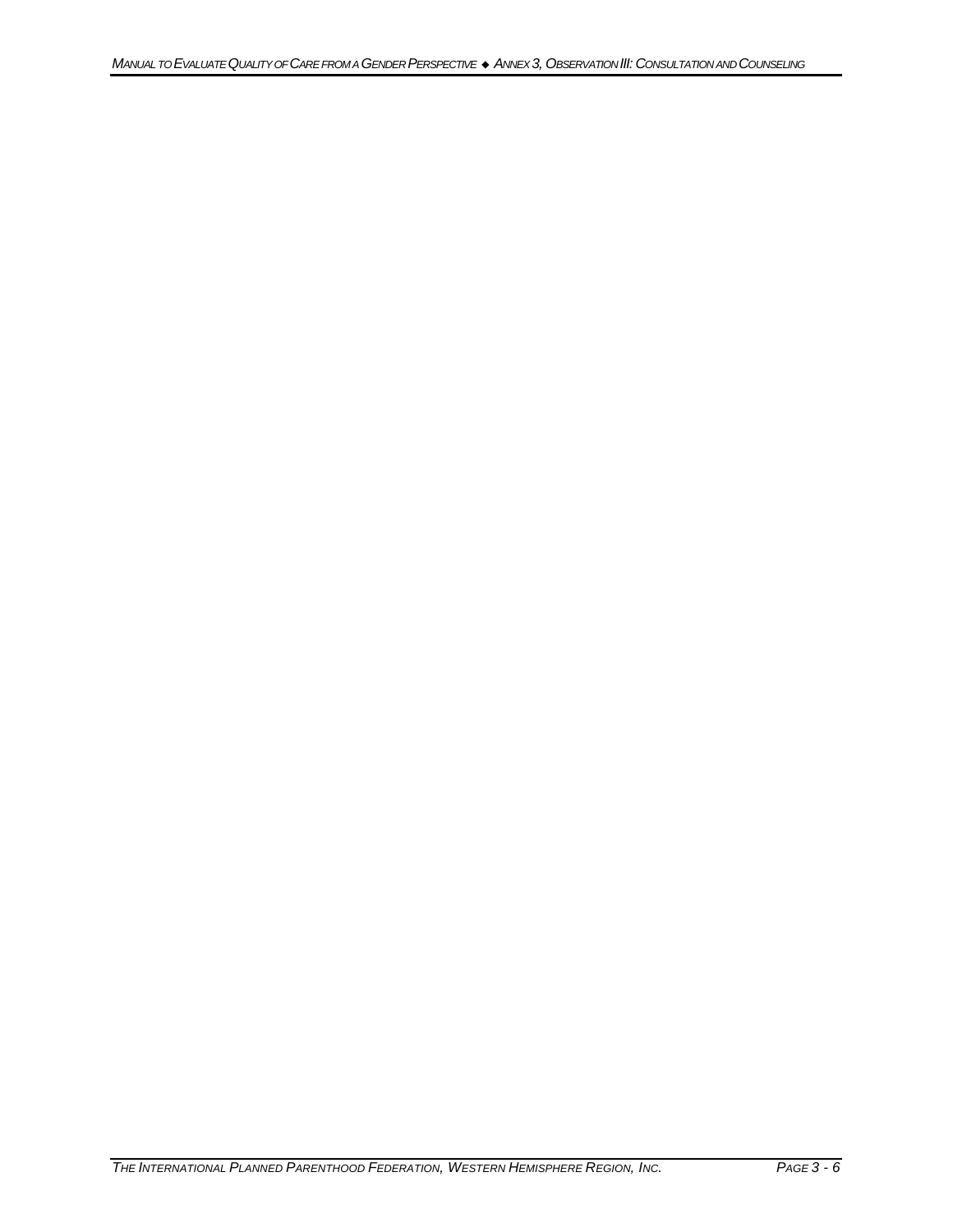# **OBSERVATION III: CONSULTATION AND COUNSELING**

#### **Informed Consent Statement**

*We are conducting a study to improve the quality of services at this clinic. As part of the study, we are observing medical consultations and counseling sessions. We only want to analyze the quality of attention that the clinic staff provide to clients in order to get a better idea of how to improve these services. We hope that you can help us by agreeing to have me observe your visit today. I will not take your name or the specifics of your visit; I am only interested in the treatment you receive during your time here. Your participation or refusal to participate in this study will not affect the services you receive here in any way.*

#### **General Information**

| 1. Name of observer:                                 |
|------------------------------------------------------|
| 2. Name of clinic: <b>Example 2.</b> Name of clinic: |
|                                                      |
| 4. Date of observation:                              |
| 5. Observation start time:                           |
|                                                      |

### **The Visit**

Mark the box (or boxes) that best describes the reason for the client's visit.

#### 6. Type of visit:

| е. | Family planning<br>$\bullet$<br>Other (specify)                                               | $\Box \rightarrow$ | If "Other" is not related to sexual<br>and reproductive health, then this<br>client is not eligible.<br>"Thank you for your time." |
|----|-----------------------------------------------------------------------------------------------|--------------------|------------------------------------------------------------------------------------------------------------------------------------|
|    | Pregnancy test<br>$\bullet$<br>Gynecologic (general)<br>$\bullet$                             |                    |                                                                                                                                    |
|    | Breast exam<br>$\bullet$<br>Pap smear<br>$\bullet$<br>STI diagnosis or treatment<br>$\bullet$ | ⊓                  |                                                                                                                                    |
| d. | Gynecological consultation (specify)                                                          |                    |                                                                                                                                    |
| c. | STI counseling                                                                                |                    |                                                                                                                                    |
| b. | Family planning counseling                                                                    |                    |                                                                                                                                    |
| а. | Family planning consultation (new)                                                            |                    |                                                                                                                                    |

Mark the box that best describes the person in charge of the consultation/counseling session. Mark only one.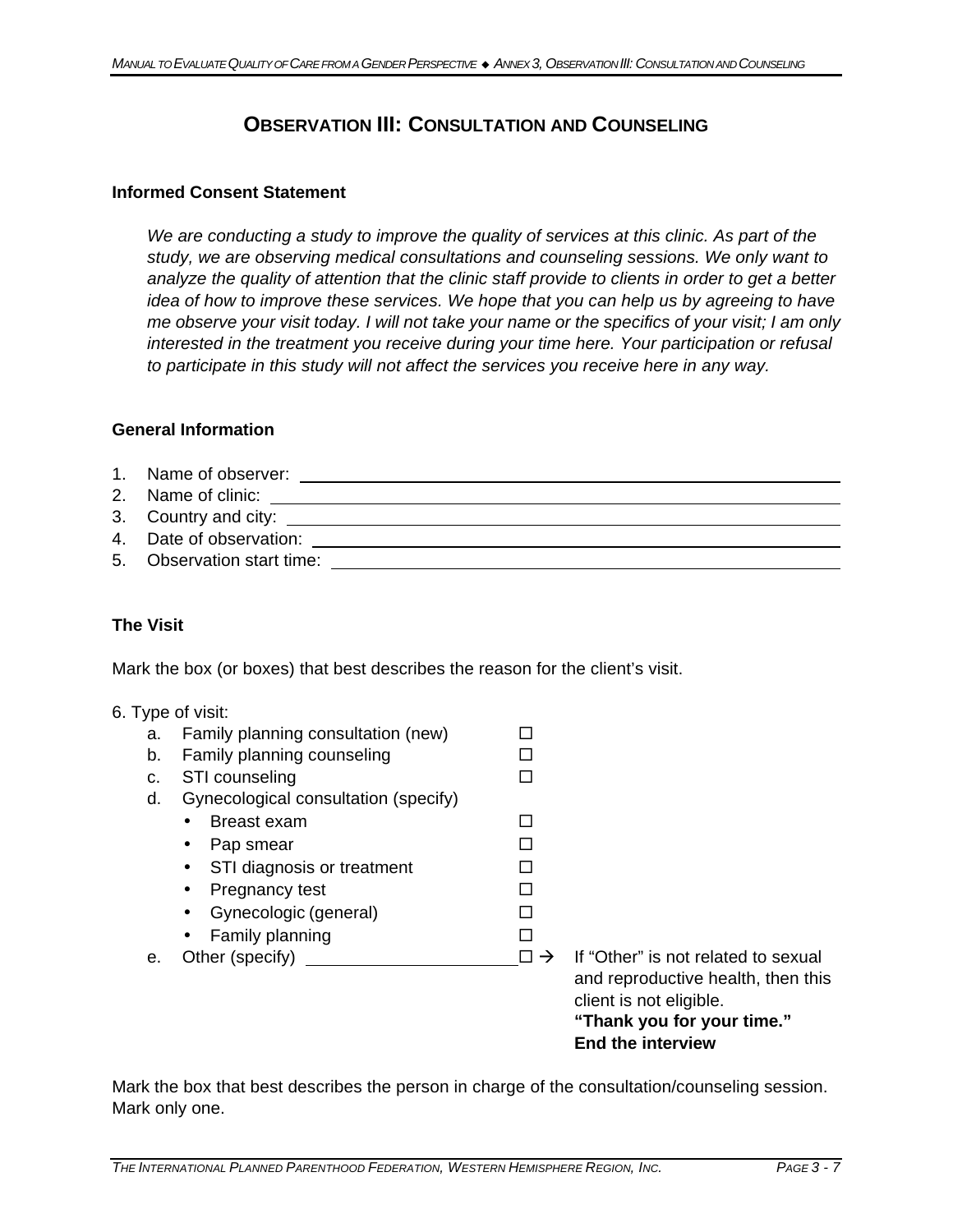7. Professional in charge of consultation/counseling session:

| a. Nurse              |  |
|-----------------------|--|
| b. Auxiliary nurse    |  |
| c. Doctor (general)   |  |
| d. Obstetrician       |  |
| e. Educator/Counselor |  |
| f. Other (specify)    |  |

Mark YES or NO for each question.

|    | 8. Please take note of how the health professional addresses the client. | Yes | No. |
|----|--------------------------------------------------------------------------|-----|-----|
| а. | Greets the client                                                        |     |     |
| b. | Introduces herself/himself with name                                     |     |     |
|    | Addresses client as Ms./Mrs./Miss (last name)                            |     |     |
| d. | Addresses client by her first name                                       |     |     |
| е. | Uses diminutives (e.g. honey, dear, babe)                                |     |     |
|    | If so, please specify diminutive(s):                                     |     |     |

### 9. The health professional provided the client with information on the following:

| a.<br>b.<br>C.<br>d.<br>е. | STI/HIV prevention<br>Cervical cancer prevention<br>Breast cancer prevention<br>Prevention of unwanted pregnancy |     | Yes<br>П<br>п<br>п<br>п<br>П | <b>No</b><br>П<br>П<br>П |
|----------------------------|------------------------------------------------------------------------------------------------------------------|-----|------------------------------|--------------------------|
|                            | 10. The health professional addressed the following topics:                                                      | Yes | <b>No</b>                    | N/A                      |
| a.                         | Client's satisfaction or dissatisfaction with sexual life                                                        | П   | П                            | П                        |
| b.                         | Sexual abuse or mistreatment in sexual relationships                                                             | п   | п                            | п                        |
| C <sub>1</sub>             | Risk of STI/HIV infection                                                                                        | □   | П                            |                          |
| d.                         | Client's feelings of vulnerability or inferiority in sexual                                                      |     |                              |                          |
|                            | relations                                                                                                        | П   | П                            |                          |
| е.                         | Partner's attitude toward family planning                                                                        | П   | п                            | П                        |
| f.                         | Involvement of partner in use of contraception                                                                   | П   | п                            |                          |
| g.                         | Negotiation of condom use with partner                                                                           | п   | П                            |                          |
| h.                         | Dual method use (protection against unwanted                                                                     |     |                              |                          |
|                            | pregnancy and STI/HIV at same time)                                                                              | П   | П                            |                          |
| i.                         | How to prevent an unwanted pregnancy                                                                             | п   | П                            |                          |
| J.                         | Advantages/disadvantages of contraceptive methods                                                                | п   | п                            |                          |
| k.                         | Appropriateness of treatment prescribed to the client's                                                          |     |                              |                          |
|                            | lifestyle                                                                                                        | П   | П                            |                          |
| I.                         | Other (specify): _________________                                                                               |     |                              |                          |
|                            |                                                                                                                  |     |                              |                          |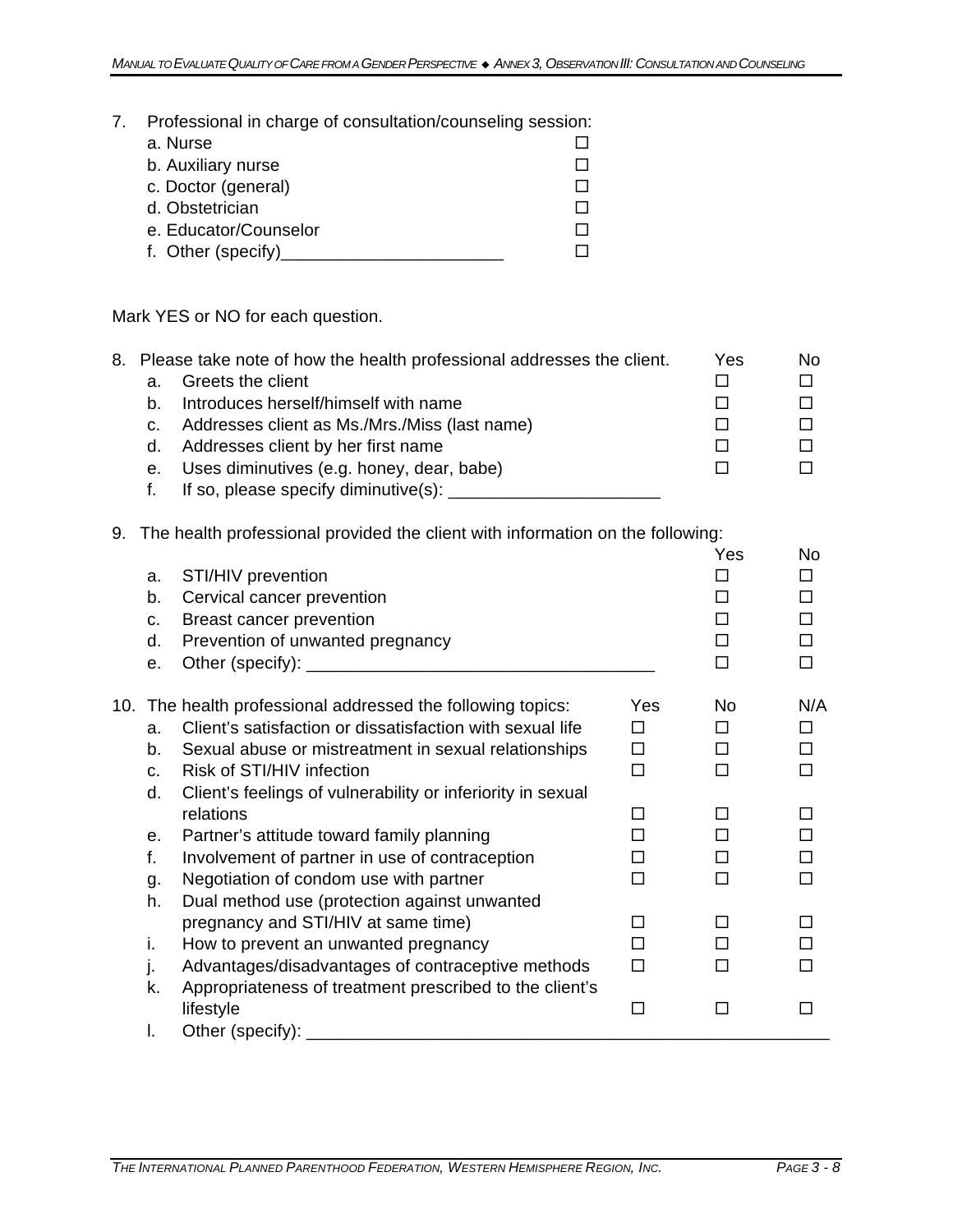## **General Care Received**

|    | 10. Please note how the health professional communicates with the client. |     |    |     |
|----|---------------------------------------------------------------------------|-----|----|-----|
|    | The health professional:                                                  | Yes | Nο | N/A |
| a. | Used simple language (that the client could understand)                   |     |    |     |
| b. | Explained the details of the diagnosis                                    |     |    |     |
| C. | Used illustrative materials (drawings, pictures, etc.)                    |     |    |     |
| d. | Recommended or prescribed treatment                                       |     |    |     |
| е. | Explained the details of the treatment                                    |     |    |     |
|    | Asked the client if she had questions/doubts                              |     |    |     |
| a. | Avoided using discriminatory language                                     |     |    |     |

12. If the client expressed discomfort or concerns during the physical exam, explain how the health professional reacted to the situation.

|                                                                                                                                                                                       | Yes | No. | N/A |
|---------------------------------------------------------------------------------------------------------------------------------------------------------------------------------------|-----|-----|-----|
| 13. Did the health professional ask the client whether she felt<br>uncomfortable with the observer's presence?                                                                        | ΙI  | П   |     |
| 14. Did the health professional look at the client while explaining<br>the diagnosis or treatment to her?                                                                             | П   | П   |     |
| 15. While conducting the pelvic exam, did the health professional<br>explain to the client the steps of what she/he was doing?                                                        | П   |     |     |
| 16. Did the health professional dedicate the entire consultation<br>time to the client without any interruptions (such as personal<br>phone calls or conversations with other staff)? |     |     |     |
| 17. Please provide any other observations:                                                                                                                                            |     |     |     |

Observer's reactions: How do you think the client felt? Explain.

Record observation end time: \_\_\_\_\_\_\_\_\_\_\_\_\_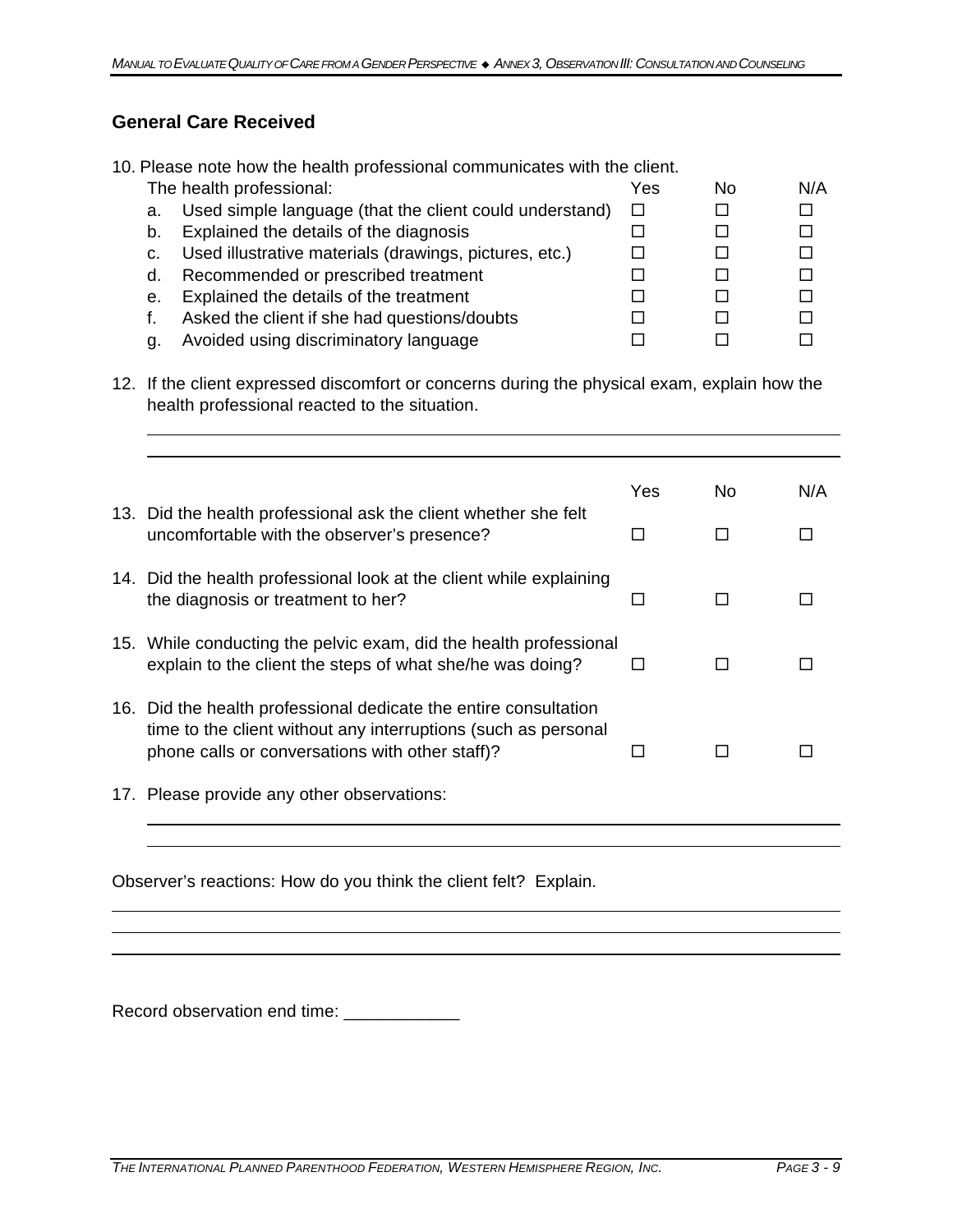## **INSTRUCTIONS FOR TABULATION SHEET FOR OBSERVATION III**

- (A) Write the total number of women who were approached and invited to participate in the study.
- (B) Write the number of women who declined to participate.
- (C) Write the total number of observations completed.
- (D) Each row corresponds to the same numbered question on the guide. In this column, mark the total number of times the box was checked.
- (E) Each row corresponds to the same numbered question in the guide.
- (F) For each question, mark the total number of YES responses, the total number of NO responses and the total number of NOT APPLICABLE responses in the indicated columns.
- (G) Calculate the percentage of negative responses for each question. FOR EACH QUESTION:
	- $(1)$  Sum YES + NO + N/A = TOTAL
	- (2) Divide the amount in the NO space by the TOTAL and multiply by 100.

*Note:* For 8d and 8e you will calculate the percentage of YES responses.

- (1) Sum YES+NO+N/A= TOTAL
- (2) Divide the amount in the YES space by the TOTAL and multiply by 100.
- (H) For each question, if the result in column G is 5% or higher, place a check mark  $(V)$  in column H.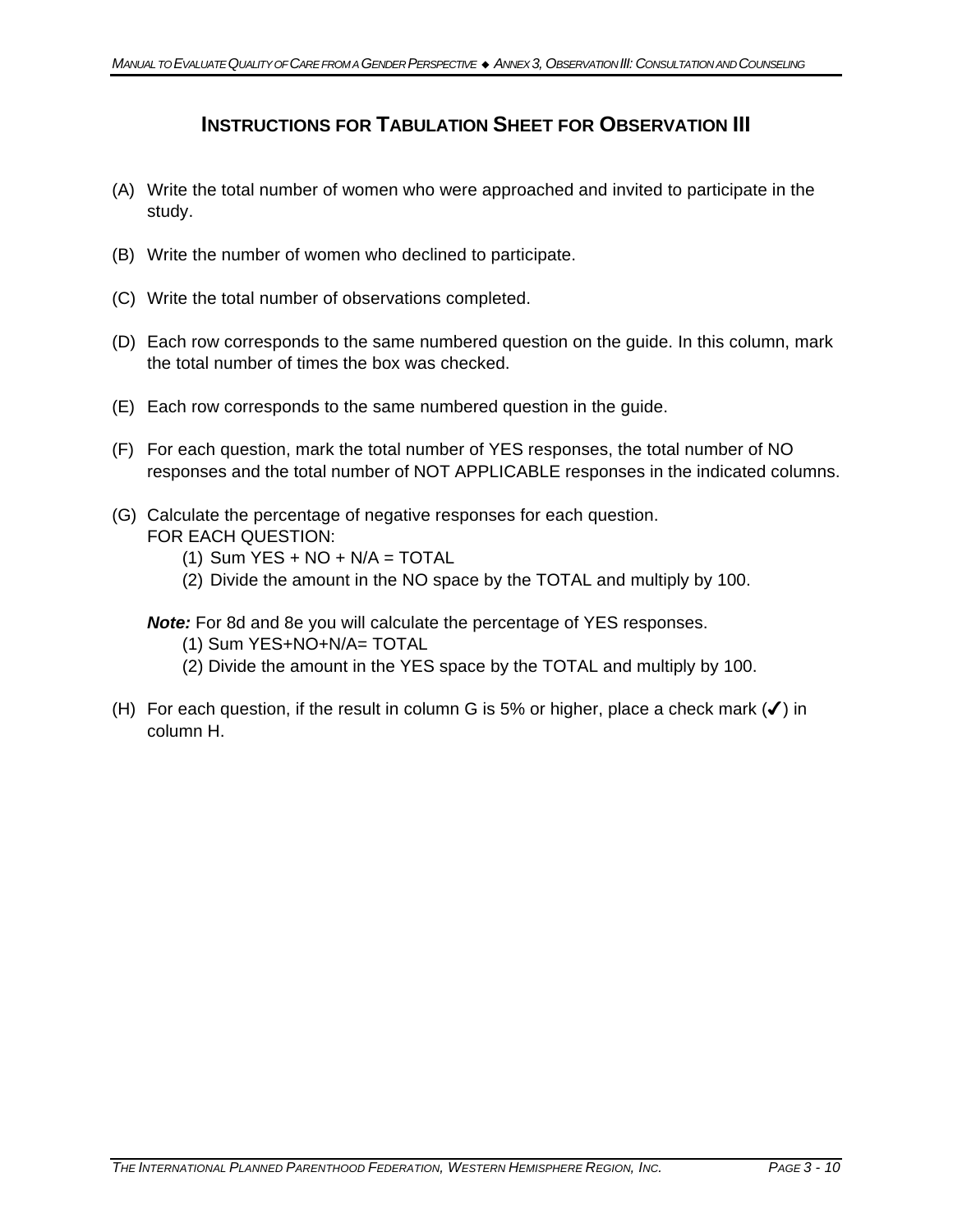# **TABULATION SHEET FOR OBSERVATION III**

**(A) How many women were invited to participate in the study? \_\_\_\_\_\_\_\_\_\_\_\_\_\_**

**(B) How many women declined? \_\_\_\_\_\_\_\_\_\_\_\_\_\_**

**(C) Total number of observations: \_\_\_\_\_\_\_\_\_\_\_\_\_\_\_**

| Question                                 | (D) Total |
|------------------------------------------|-----------|
| <b>Type of Visit</b>                     |           |
| 6a. SRH consultation                     |           |
| 6b. SRH counseling                       |           |
| 6c. STD counseling                       |           |
| 6d. Consultation                         |           |
| <b>Breast exam</b><br>$\bullet$          |           |
| Pap smear<br>$\bullet$                   |           |
| STD diagnosis and treatment<br>$\bullet$ |           |
| Gynecologic (general)<br>$\bullet$       |           |
| Family planning<br>$\bullet$             |           |
| Other                                    |           |
| <b>Professional in charge</b>            |           |
| 7a. Nurse                                |           |
| 7b. Auxiliary nurse                      |           |
| 7c. Doctor (general)                     |           |
| 7d. Obstetrician                         |           |
| 7e. Educator/Counselor                   |           |
| 7f. Other                                |           |

| (E)<br>(F)<br>Question |            | <b>Number of</b><br><b>Responses</b> |     | (G)<br>% NO Response  | (H)<br><b>Question for</b><br>Discussion (>5%) |
|------------------------|------------|--------------------------------------|-----|-----------------------|------------------------------------------------|
|                        | <b>Yes</b> | <b>No</b>                            | N/A |                       |                                                |
| 8a.                    |            |                                      |     |                       |                                                |
| 8b.                    |            |                                      |     |                       |                                                |
| 8c.                    |            |                                      |     |                       |                                                |
| 8d.                    |            |                                      |     | % Yes = $\frac{ }{ }$ |                                                |
| 8e.                    |            |                                      |     | $% Yes =$             |                                                |
| 9a.                    |            |                                      |     |                       |                                                |
| 9b.                    |            |                                      |     |                       |                                                |
| 9c.                    |            |                                      |     |                       |                                                |
| 9d.                    |            |                                      |     |                       |                                                |
| 9e.                    |            |                                      |     |                       |                                                |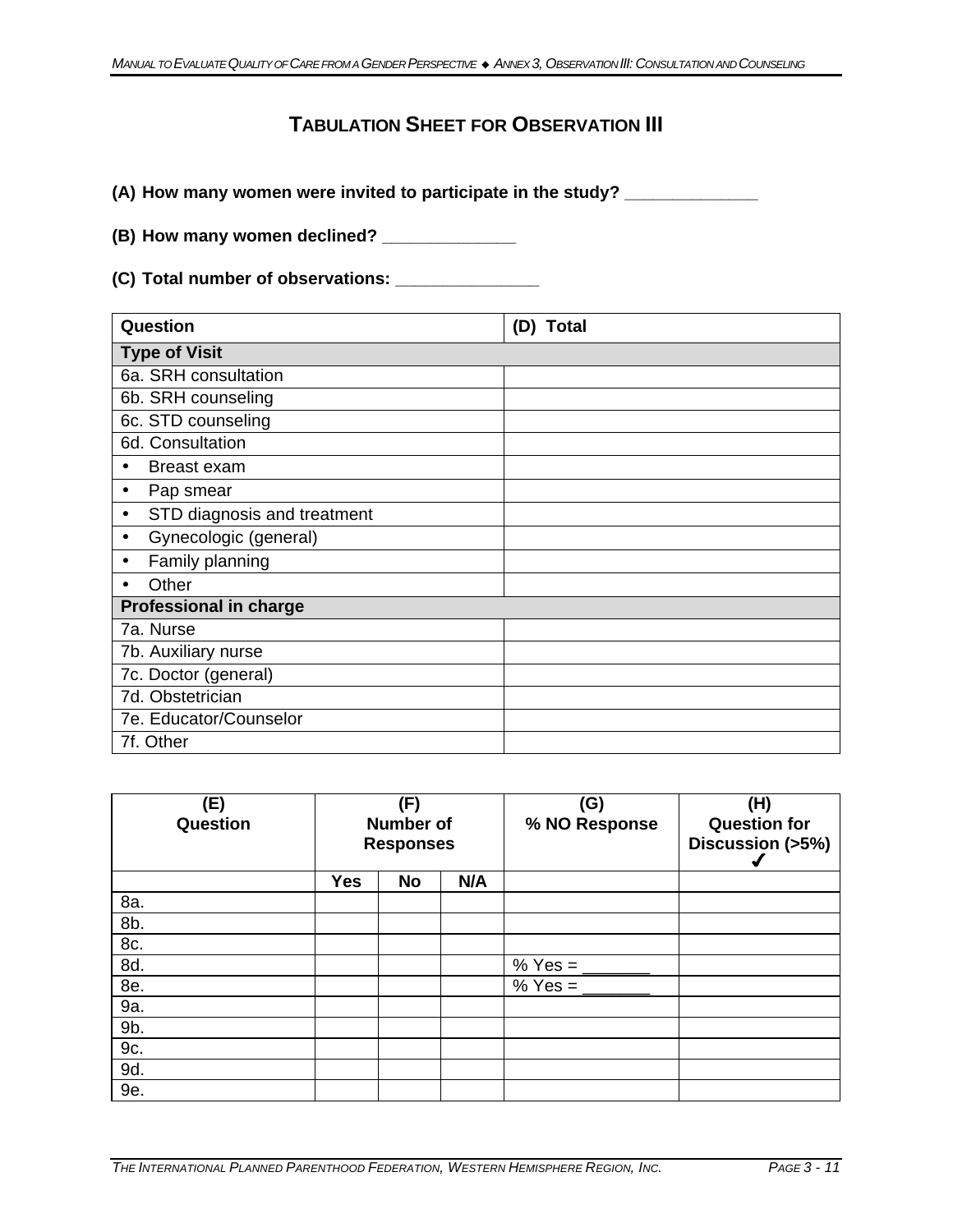| 10a.            |  |                                     |  |
|-----------------|--|-------------------------------------|--|
| 10b.            |  |                                     |  |
| 10c.            |  |                                     |  |
| 10d.            |  |                                     |  |
| 10e.            |  |                                     |  |
| 10f.            |  |                                     |  |
| 10g.            |  |                                     |  |
| 10h.            |  |                                     |  |
| 10i.            |  |                                     |  |
| 10j.            |  |                                     |  |
| 10k.            |  |                                     |  |
| <b>10I.</b>     |  | Not applicable/ Open-ended question |  |
| 11a.            |  |                                     |  |
| 11 <sub>b</sub> |  |                                     |  |
| 11c.            |  |                                     |  |
| 11d.            |  |                                     |  |
| 11e.            |  |                                     |  |
| 11f.            |  |                                     |  |
| 12.             |  | Not applicable/ Open-ended question |  |
| 13.             |  |                                     |  |
| 14.             |  |                                     |  |
| 15.             |  |                                     |  |
|                 |  |                                     |  |
| 16.<br>17.      |  | Not applicable/ Open-ended question |  |

Please comment on any trends, themes, or other issues to discuss at the Analysis Workshop: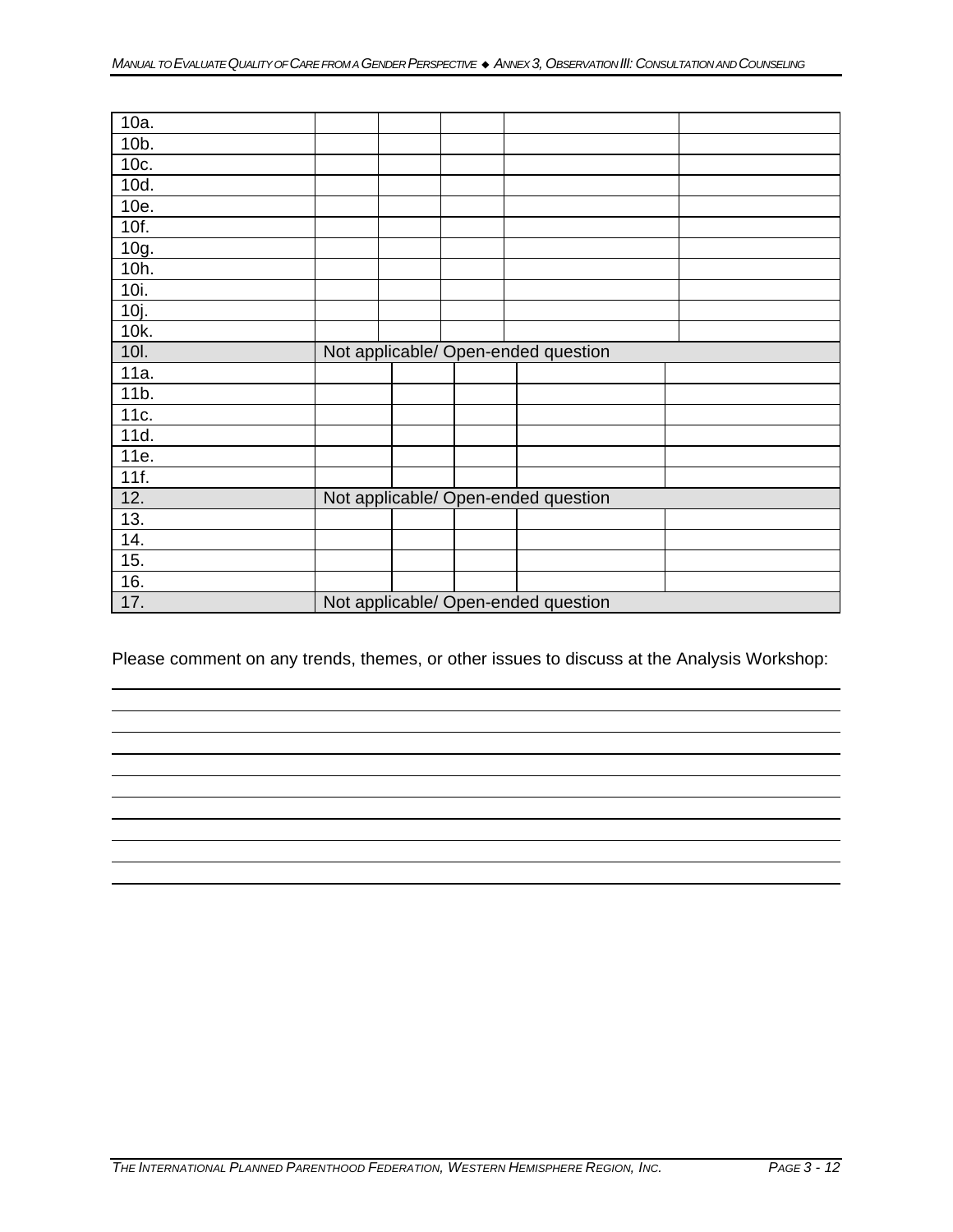# **SAMPLE QUALITATIVE DATA TABULATION SHEET**

Below are fabricated responses to question 12 on the Observation. This format can be adapted and employed for the tabulation of all qualitative data.

Question 12: If the client expressed discomfort or concerns during the physical exam, explain how the health professional reacted to the situation.

| (A)<br><b>Response</b>                                                         | (B)<br>Tally of response<br>by clients of<br>counseling and<br>consultation                                                                                 | (C)<br><b>Tally of response</b><br>by clients of<br>consultation only | (D)<br>Total |
|--------------------------------------------------------------------------------|-------------------------------------------------------------------------------------------------------------------------------------------------------------|-----------------------------------------------------------------------|--------------|
| The health professional stopped<br>the exam to discuss the client's<br>concern | $\mathbb{H}$                                                                                                                                                | $\mathop{\rm III}\nolimits$                                           |              |
| The health professional stopped<br>the exam altogether                         |                                                                                                                                                             | $\mathop{\rm III}\nolimits$                                           | 4            |
| The health professional ignored<br>the client's discomfort and/or<br>concerns  |                                                                                                                                                             |                                                                       | 1            |
| The health professional tried to<br>alleviate the discomfort                   | $\begin{array}{c c c c c c} \hline \text{[1]}\end{array} \begin{array}{c c c c} \hline \text{[1]}\end{array} \begin{array}{c} \hline \text{[1]}\end{array}$ | $\parallel \parallel \parallel \parallel \parallel \parallel$         | 21           |
|                                                                                |                                                                                                                                                             | Total                                                                 | 33           |

In this example, 33 observations were made of clients expressing discomfort or concerns during the physical exam. In column A each distinct behavior observation is recorded. In column B there is a tally mark for each time this behavior was observed with clients who came in for counseling and consultation. Column C contains tally marks for each time the behavior was observed with clients who came in for a consultation only. The total number of times each behavior was observed  $(B + C)$  is marked in column D. Based upon these results, the team will decide which issues need to be addressed.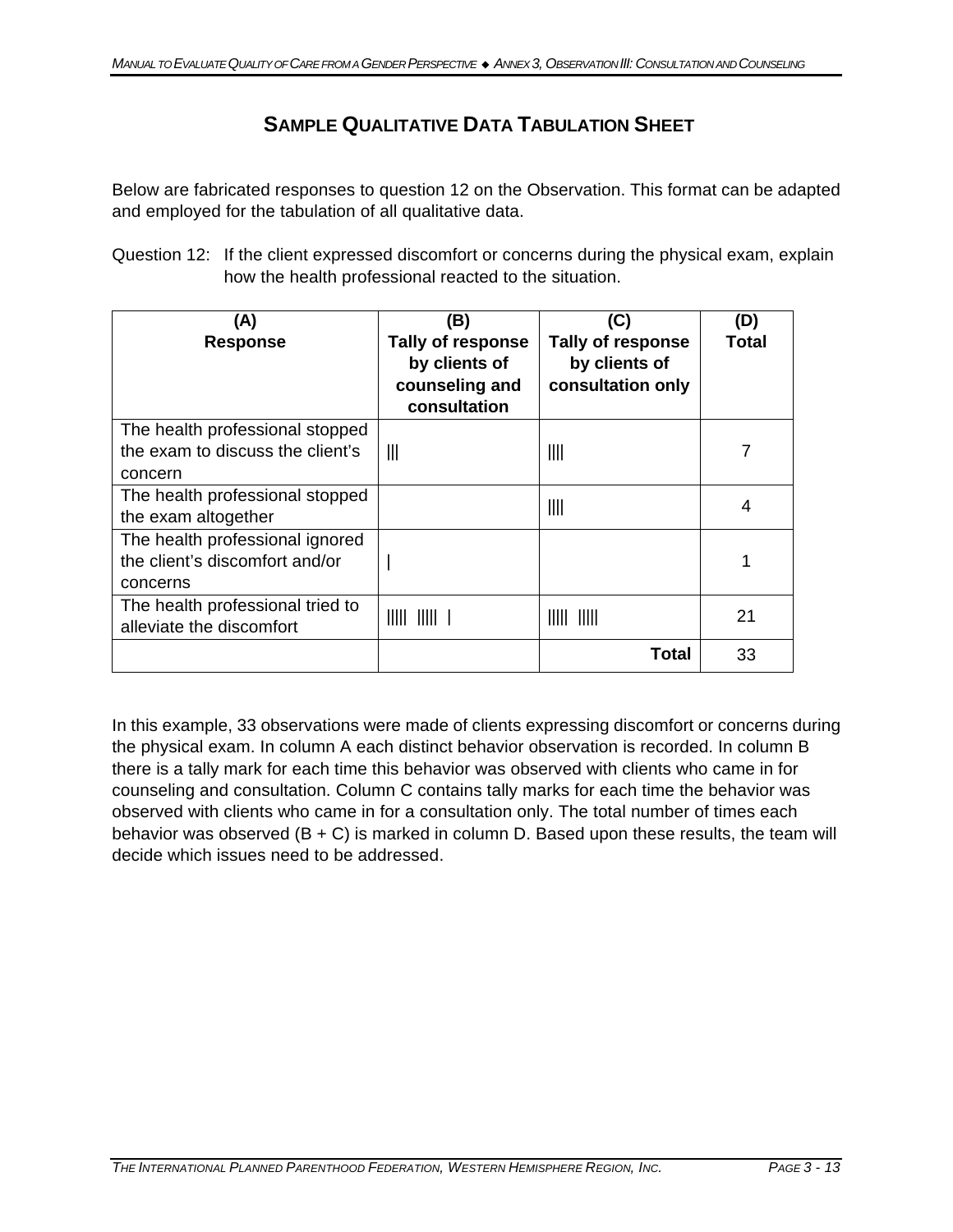# **ANNEX 4 GUIDE TO CLIENT EXIT INTERVIEW**

This tool measures client satisfaction with the services provided in a clinic. If at least 5% of clients interviewed respond negatively to any one question (showing dissatisfaction), the area of quality represented by that question is considered an area for improvement. The clinic then develops and implements actions to address the areas needing improvement.

#### **Instrument Review**

The client exit interview instrument provided here is a model questionnaire. The team may find it necessary and/or desirable to review and modify the questionnaire so that the language and terminology are appropriate to the local context. Care should be taken not to change the meaning of the questions. Most of the questions have been tested in a number of sites, and so we recommend that the evaluation team make only minor modifications.

## **Sample Size**

The recommended minimum sample size for this method is 100 clients. This number represents a compromise between statistical precision and the feasibility of application within a reasonable amount of time. The true required sample size for estimating proportions may be smaller or larger, depending on the degree of accuracy desired and assumptions about the expected proportion of the population demonstrating dissatisfaction. This required sample size could be as low as 73 or as high as 243.<sup>1</sup> These parameters have been widely employed in facility-based studies, including in IPPF/WHR's Client Satisfaction Surveys. $2$ 

We recommend interviewing all clients over a one-week period, making sure to select clients on each day of the week that the clinic operates. If resources are sufficient and client flow is large enough, a larger sample size is preferable. In a smaller clinic, where the flow of clients is not large enough to complete 100 client exit interviews within a reasonable study period, the size of the sample can be reduced. It is important to remember, however, that this will affect the reliability of the results. If fewer than 73 interviews are carried out, the results will not be statistically reliable, however they may still be useful. **If conducting 100 interviews is not feasible within a oneweek period, it is better to extend the study period than to reduce the size of the sample.** 

 $\overline{a}$ 1 If a 95% confidence level is desired, and if negative response is expected to be about 5%, the required sample size is 73. However, if we expect dissatisfaction for certain variables to be as high as 20%, the sample size would be 243 (can be rounded to 250).

<sup>2</sup> Williams T, Cuca Y and Schutt-Ainé J, *Client Satisfaction Surveys for Improved Family Planning Service: A User's Manual*, IPPF/WHR: April 1998.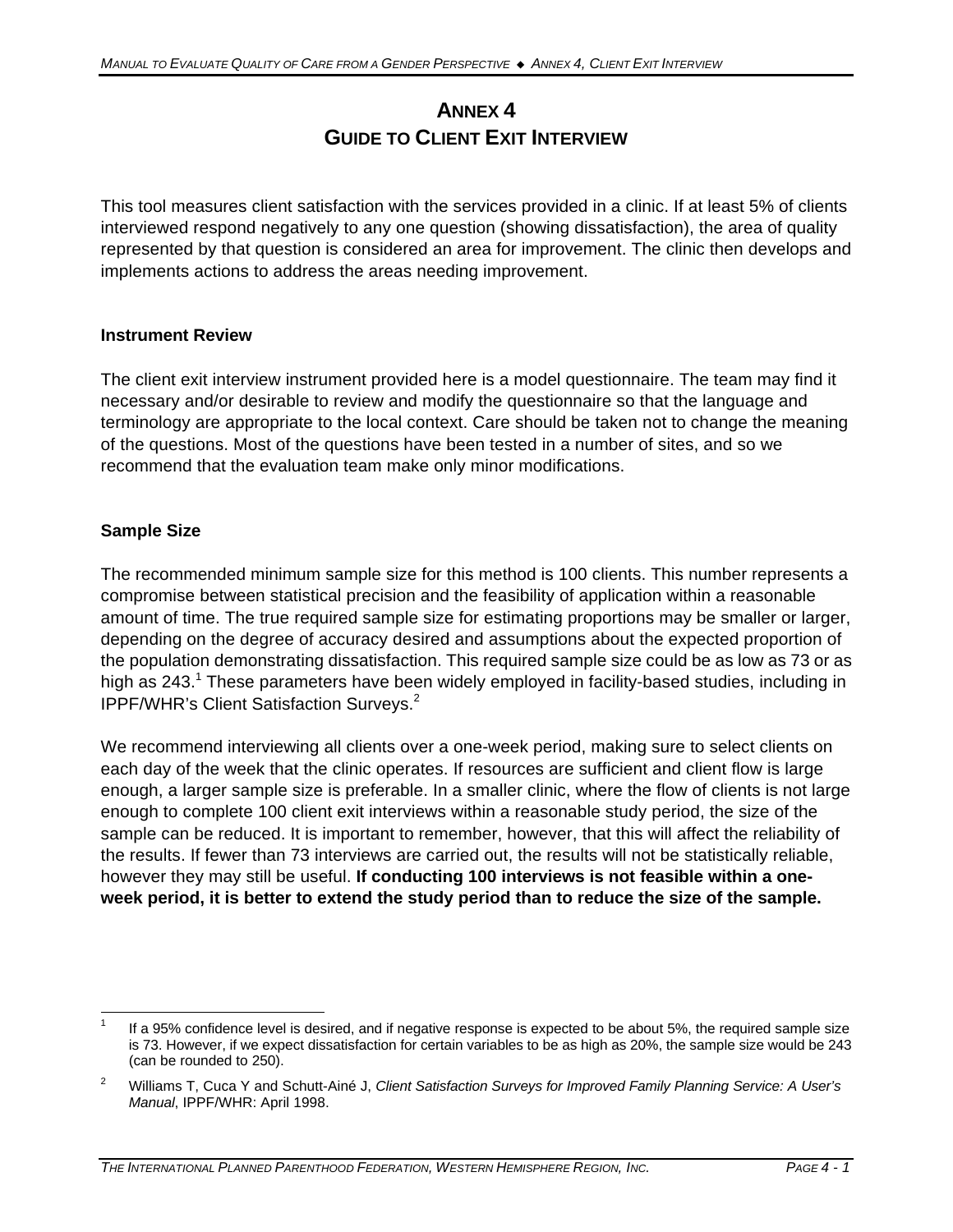## **Sample Selection**

Some interviews should be done on each day of the week that the clinic is open. The recommended technique for selecting the sample varies according to the size of the clinic and the desired sample size. In clinics with a relatively low client volume, particularly those that serve fewer than 73 clients per week, the technique used will be a *census*, meaning that every client is interviewed during a defined period of time (one or more weeks). Using a census approach reduces sampling error and sampling bias related to the selection of respondents.

Based on client volume, estimate the number of weeks required to achieve the desired sample size of 100 or more clients. The period specified should be in full-week increments, even if the desired sample size is exceeded.

In large clinics (over 100 clients per week), different approaches can be taken. One option is to take a census sample over a one-week period, making sure to cover every day of operation. The second option is to determine the appropriate sample size and employ systematic sampling to select individuals (see description below). The table below summarizes these options.

| <b>Clinic Size (number of</b><br><b>Suggested Sampling</b><br><b>Technique</b><br>clients per week) |                                   | <b>Minimum</b><br><b>Sample Size</b> | <b>Time Required</b> |
|-----------------------------------------------------------------------------------------------------|-----------------------------------|--------------------------------------|----------------------|
| Less than 100 clients per<br>week                                                                   | Census*                           | 100                                  | $\geq$ 2 weeks       |
| More than 100 clients per<br>week                                                                   | Census* or systematic<br>sampling | 100                                  | 1 week               |

In a census, all clients (of sexual and reproductive health services) seen in the clinic during the study period are interviewed.

Here is an example of systematic sampling. Clinic Paz sees approximately 300 clients per five-day workweek. To take a sample of 100, they must interview 20 clients per day over the course of the week:

100 interviews  $\div$  5 days in the workweek = 20 interviews per day

To choose which 20 individuals to interview each day, a random approach is preferred, to avoid bias. Clinic Paz sees about 60 clients per day, so they would have a sampling interval of 3:

60 clients per day  $\div$  20 interviews per day = 3

A sampling interval of 3 means that every third client should be interviewed.

To determine which individual to select for interviews, first choose a random number between 1 and 3 (your sampling interval) to indicate the *random start*.<sup>3</sup> In this example, say that a 1 is drawn

l 3 To choose a random number, place slips of paper with one number each written on them into a container. Use the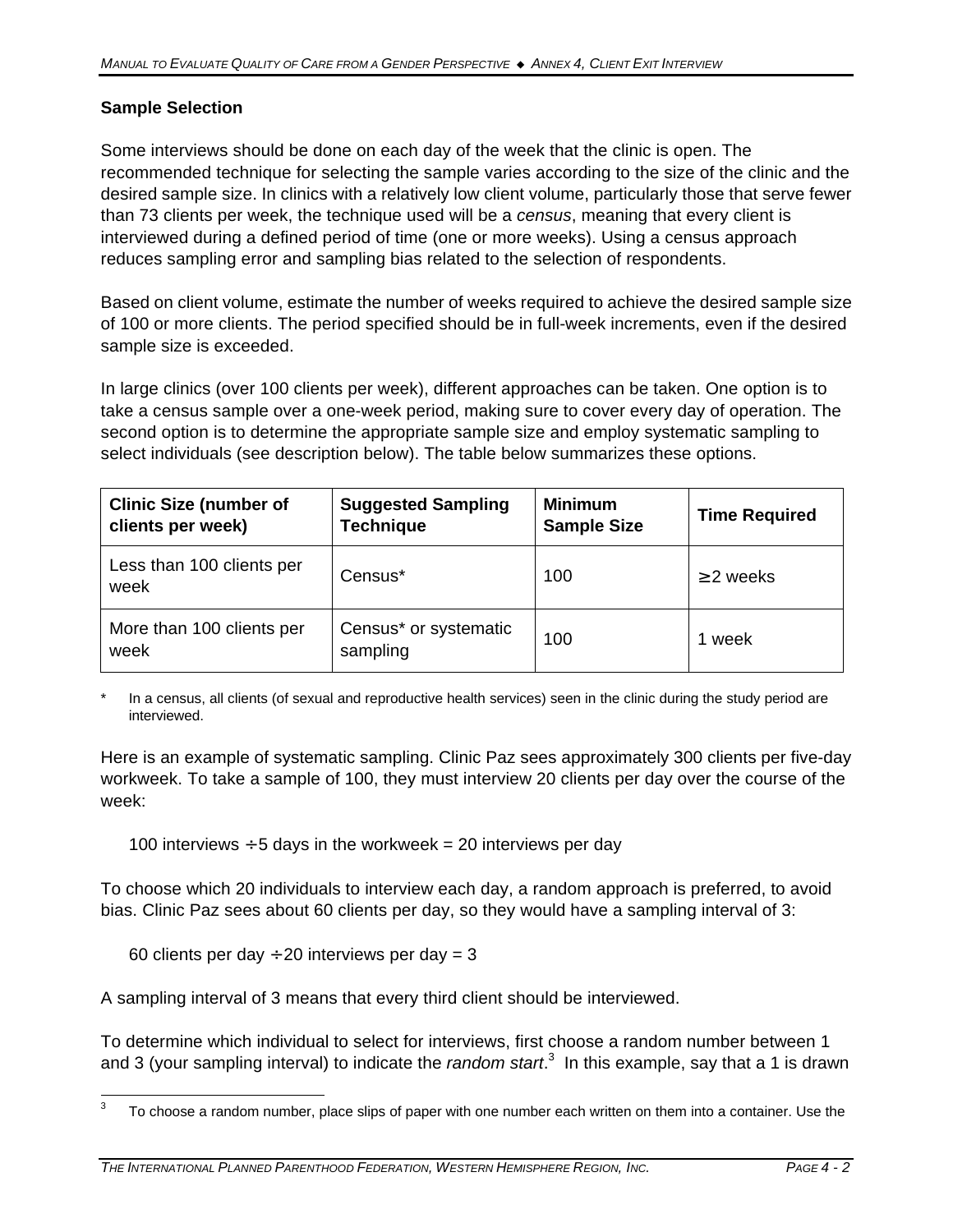as the random start. Since the sampling interval is three and the random start is one, you will start with the first client and select every third client. If a client declines to participate or is in the clinic for a service other than reproductive or sexual health, simply ask the next client who enters. Use the same random start each day.<sup>4</sup>

#### **Interviewer Selection**

It is strongly recommended that skilled, experienced interviewers conduct the client exit interviews. Some questions are potentially sensitive and may require someone with experience to draw answers from a client without making her feel uncomfortable.

The number of interviewers hired will depend on the number of women to be interviewed and the length of the study period. You will need approximately one interviewer for each four clients served at the clinic per hour. Although the questionnaire itself takes only 10 – 15 minutes to administer, there is a limit to the number of questionnaires a single interviewer can apply in an hour. Based on this information, the team evaluation specialist will calculate the number of interviewers needed to carry out the interviews efficiently and effectively.

#### **Interviewer Preparation**

The interviewers should be familiar with the instrument before beginning. The gender specialist and evaluation specialist should hold a training session specifically for those who will be performing the client exit interview. The training should consist of a question-by-question review of the instrument, including the client consent statement, specifics of what to look for and examples. The interviewers should practice interviewing each other until everyone has administered the questionnaire at least once, while the team evaluation specialist and gender specialist supervise. Finally, the evaluation specialist should stress the importance of following the sampling scheme to ensure its proper application.

#### **Selection of the Interview Area**

<u>.</u>

Privacy is important for conducting the exit interviews. Clients must be assured that their individual responses will not be heard by or shared with clinic staff, other clients or anyone else. The interviewer should try to maintain a friendly, inviting environment for the client to respond to the questionnaire. It is important that the interviewer show interest in what the client has to say.

numbers 1 through your sampling interval (stop at 3 for an interval of 3, stop at 8 for san interval of 8, etc.). Draw one number out of the container and use it to select the first client to be observed.

<sup>4</sup> If there is more than on interviewer, but only one starting point (reception area/entry point) for clients, then the interviewers should follow the same random start. For example, interviewer 1 takes client #3, interviewer 2 takes client #6, etc. If the different interviewers are using different entry points (e.g., if a hospital or clinic has two possible reception/entry areas from which the sample of clients may be drawn), then each interviewer should select and follow a separate random start.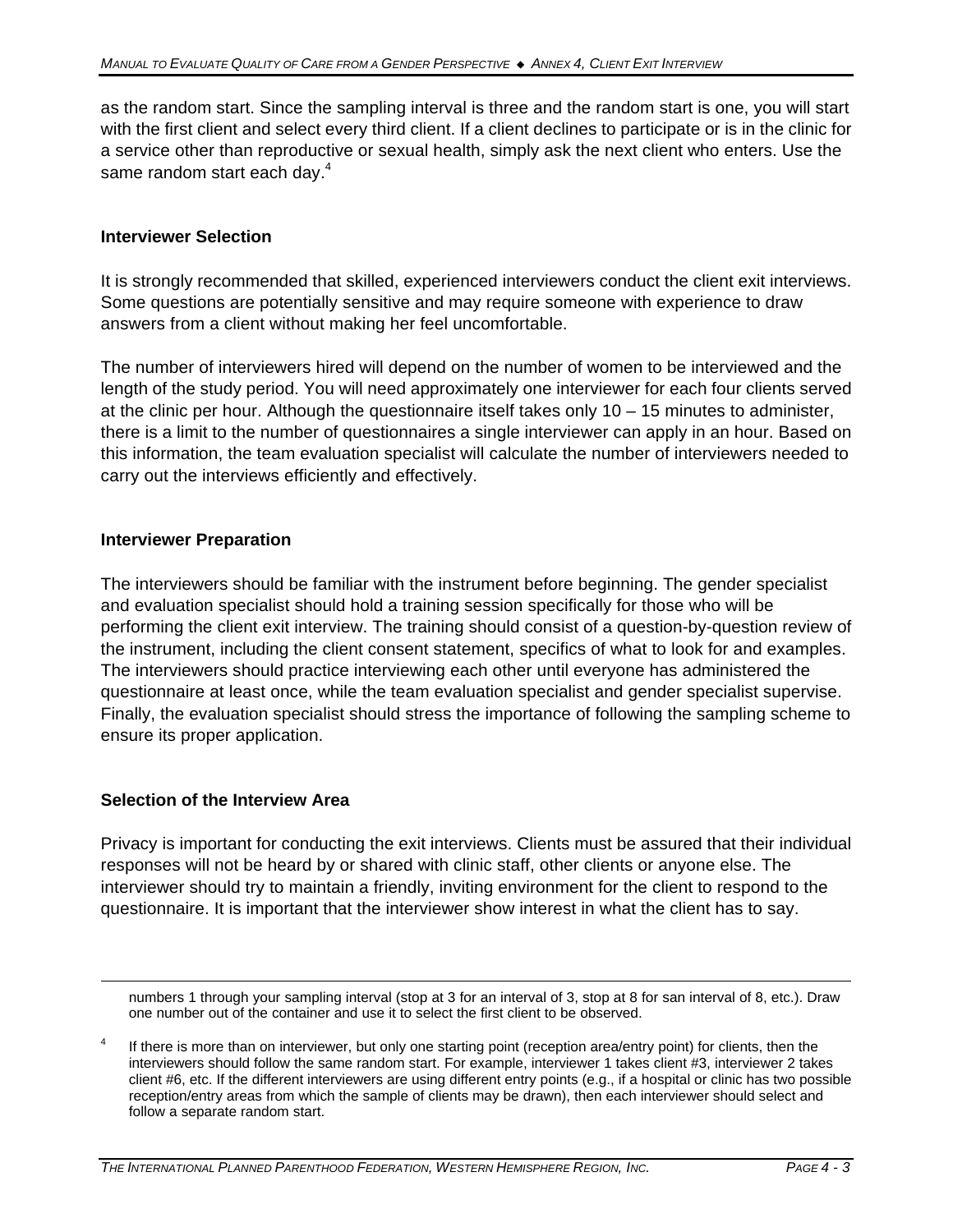#### **General Instructions**

*Coordinate with clinic staff.* Each clinic is structured differently. It may be useful to find out who the clients see prior to exiting the clinic and coordinate with that person to send clients to be interviewed.

*Approach the client.* When the client is ready to leave the clinic (or when she has completed her consultation/counseling session), invite her to participate in the interview. Read the introduction to the client.

*Determine client eligibility.* The questions on the Exit Interview Selection Criteria form (see attached) are used to determine whether a client is eligible and willing to participate in the interview. The majority of the questions in the interview guide are related to sexual and reproductive health services, therefore, women seeking that type of service will be better able to answer the questions in the interview guide.

Choose only women who came to the clinic for the following services:

- A **gynecological consultation or counseling session** includes, for example Pap smears, breast exams, pregnancy tests, menstrual problems, and prevention, diagnosis and treatment of STDs and RTIs.
- A **family planning consultation or counseling session** includes services related to all traditional and modern family planning methods (rhythm, Billings, withdrawal, pill, diaphragm, male or female condom, IUD, foam, jelly, vaginal tablets, Norplant, injection, male or female sterilization). First-time family planning users as well as women who come for a follow-up visit are eligible. In some cases, it is possible that a woman going to the clinic for a follow-up visit does not go for a counseling or consultation visit. In such cases, she should not participate in the interview. If the clinic has a system whereby the family planning follow-up clients see the health professional for a medical consultation or counseling session, she can participate in the interview.

#### **Guidelines for Exit Interview Selection Criteria**

Questions  $1 - 5$  Write down the observer's name, clinic's name, country and city where the clinic is located, and the date and time of the observation.

Read the italicized statement verbatim.

Question 6 Ask the client what type of service she came in for today, and check the corresponding box. If she mentions a service not listed, she is not eligible to participate in the survey. In this case simply write down the type of service in the space marked "other" and thank the client for her time. Do not continue.

> **Do not discard the selection criteria eligibility form.** Forms should be reviewed to ensure that the appropriate women are being interviewed.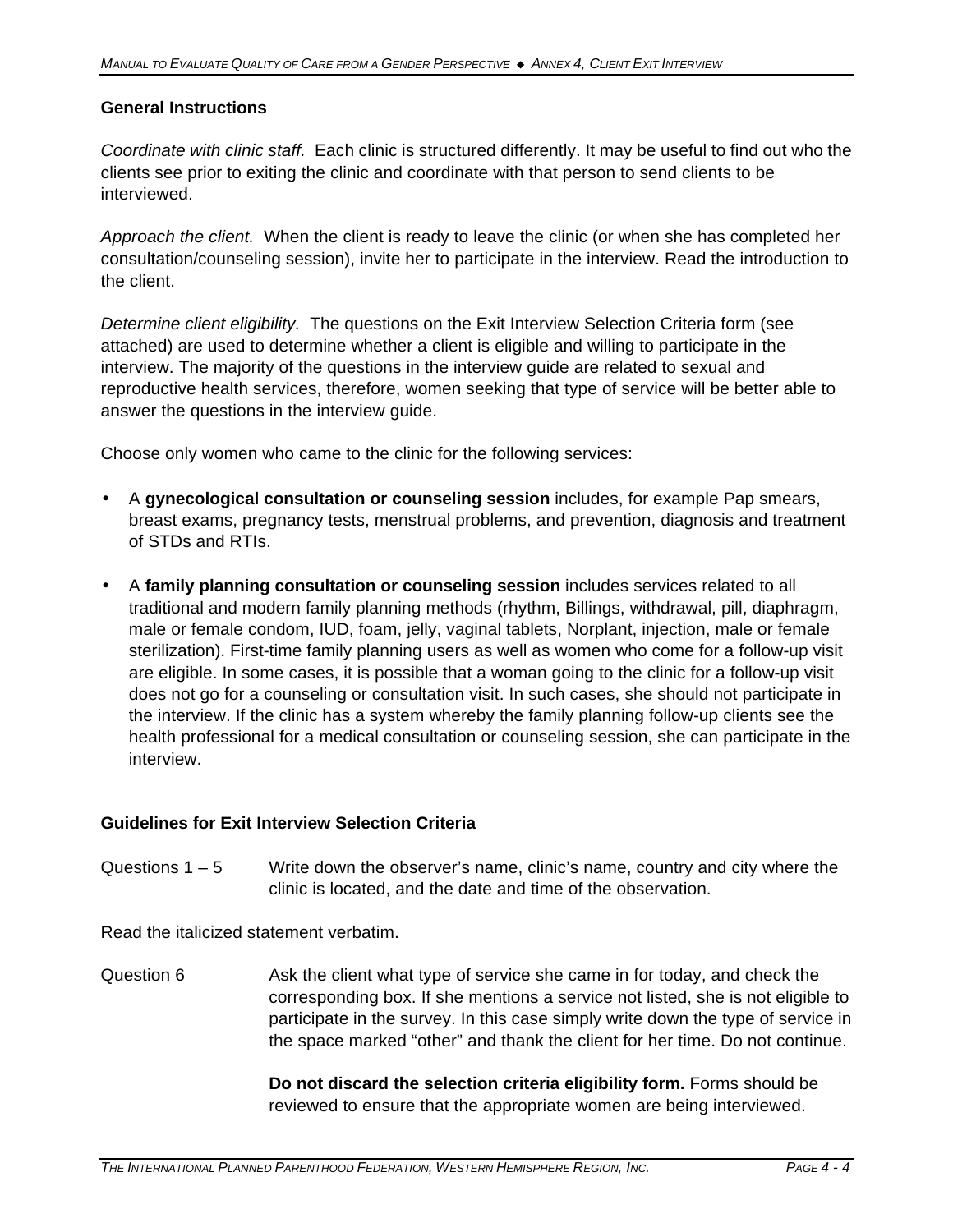Question 7 If the client is eligible, ask whether this is her first visit to the clinic.

### **Guidelines for the Client Exit Interview**

The questionnaire is divided into four sections: general information, acceptability of services, acceptability of information on the consultation and interpersonal relations. Introduce each section before starting it. For example, you could say, "I am now going to ask you a couple of questions on your medical consultation." By introducing each section, the client will know in advance what the questions are about. Try to obtain an answer for each question.

| <b>General Information</b><br>Question 1 | Ask the client her age.                                                                                                                                                                                                                                                                                               |
|------------------------------------------|-----------------------------------------------------------------------------------------------------------------------------------------------------------------------------------------------------------------------------------------------------------------------------------------------------------------------|
| Question 2                               | Ask this question as it is written. Then ask which was the last level of school<br>the client finished, then ask which was the last grade. Try to obtain<br>responses to both parts, level and exact grade completed.                                                                                                 |
| <b>Acceptability of Services</b>         |                                                                                                                                                                                                                                                                                                                       |
| Question 3                               | Ask the client if the clinic hours were convenient for her. If she responds NO,<br>then ask her why the hours were not convenient. Write down her response in<br>her own words as much as possible.                                                                                                                   |
| Question 4                               | Ask the client what she would have done had she not gone to the clinic<br>today. Write out everything she says.                                                                                                                                                                                                       |
| Question 5                               | Ask the client if she had to make special arrangements in order to go to the<br>clinic. Read the examples provided. If her response is YES, ask her what<br>arrangements she had to make.                                                                                                                             |
| Question 6                               | Ask the client what day and time are most convenient for her to visit the<br>clinic. Take note of the day and time she mentions. If she provides more<br>than one response, write down everything she says.                                                                                                           |
| Question 7                               | Ask the question as it is written.                                                                                                                                                                                                                                                                                    |
| Question 8                               | After asking "Approximately how long did you have to wait?", let the client<br>respond; then, fill out the corresponding category. If the client says she<br>doesn't know, read the possible response categories so that she can choose<br>the category that closest represents the amount of time she spent waiting. |
| Questions $9 - 11$                       | The purpose of these questions, is to find out whether the clinic provides any<br>educational material or educational lectures/talks. Take note of everything<br>the client mentions. Probe with, "Anything else?"                                                                                                    |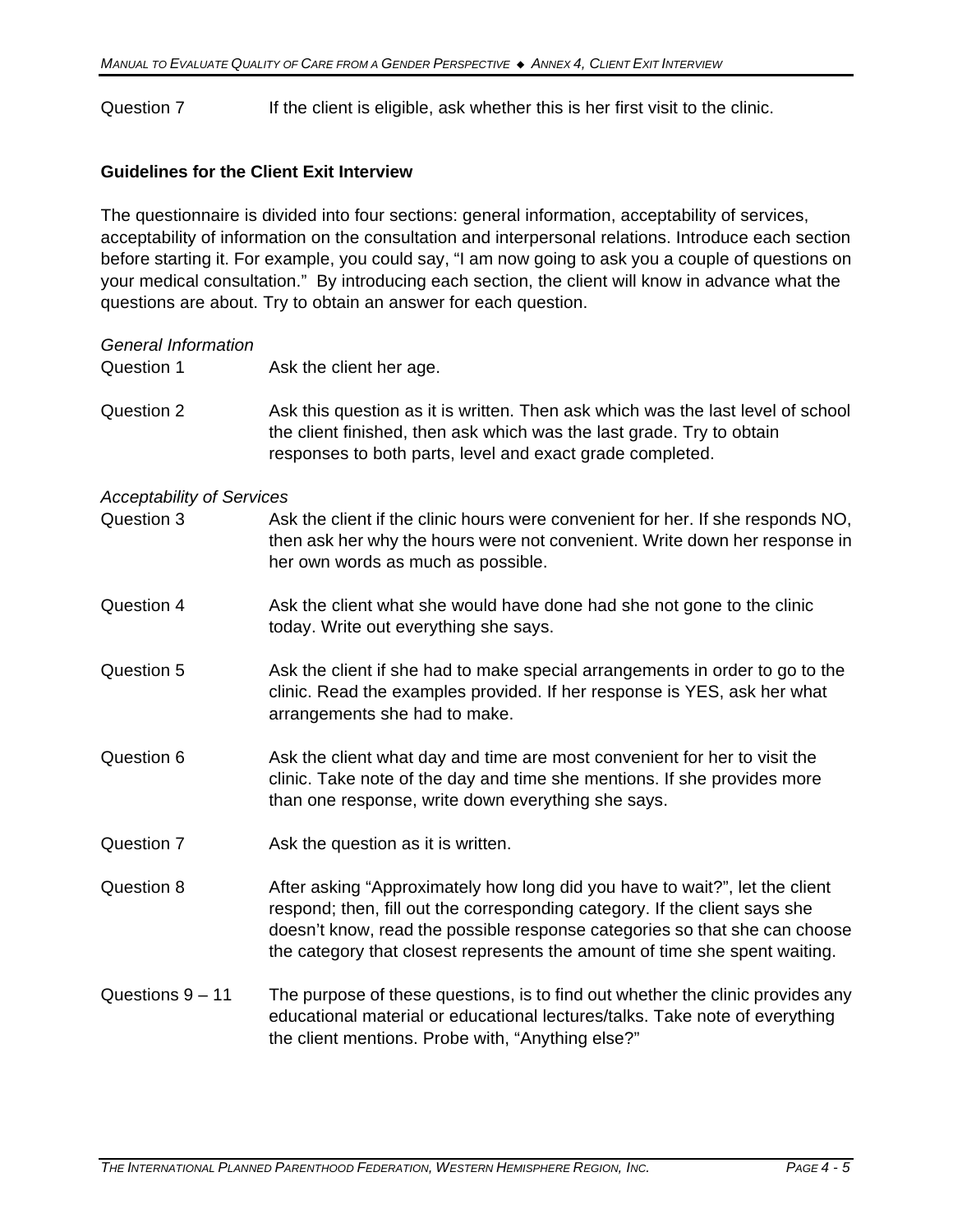*Information on the Consultation*

| moniquon on ule consultation   |                                                                                                                                                                                                                                                                                                              |  |  |  |  |
|--------------------------------|--------------------------------------------------------------------------------------------------------------------------------------------------------------------------------------------------------------------------------------------------------------------------------------------------------------|--|--|--|--|
| Question 12                    | The purpose of these questions is to find out if the client found the clinic<br>comfortable. Ask the question as written. If the client answers NO, be sure to<br>ask her why not and write down everything she says.                                                                                        |  |  |  |  |
| Question 13                    | The purpose of this question is to determine whether the service provider's<br>gender inhibits or makes the client feel uncomfortable. Ask the question as<br>written and mark the appropriate box. If the client states that she did not feel<br>comfortable during the consultation, make sure to ask why. |  |  |  |  |
| Question 14                    | When asking why, find out the reason for the client's gender preference. If<br>she responds "No preference" there is no need to ask why.                                                                                                                                                                     |  |  |  |  |
| Question 15                    | This section contains three options for each topic (letters a-j). Go through<br>each topic and circle whether the client felt that the topic was discussed<br>enough; discussed, but not enough; or not discussed.                                                                                           |  |  |  |  |
| Question 16                    | Try to identify the topic discussed that made the client feel uncomfortable.<br>Take note of the responses.                                                                                                                                                                                                  |  |  |  |  |
| <b>Interpersonal Relations</b> |                                                                                                                                                                                                                                                                                                              |  |  |  |  |
| Question 17                    | Read each of the five questions $(a - e)$ and record whether she responds<br>with "In a friendly way" or "In an unfriendly way". If the client responds "In an<br>unfriendly way" ask how and fill in her response in the blank.                                                                             |  |  |  |  |
| Questions $18 - 22$            | These questions are simple and require a YES/NO response. If the client<br>responds NO, ask her why.                                                                                                                                                                                                         |  |  |  |  |
| Questions $23 - 24$            | After asking the question, write the client's entire response, in her own words<br>to the extent possible.                                                                                                                                                                                                   |  |  |  |  |
|                                | Probe: "Anything else?"                                                                                                                                                                                                                                                                                      |  |  |  |  |

Thank the client for her participation.

## **Analysis of the Results**

Enter the results in the attached tabulation sheet. If the institution has the necessary resources, the data can be entered into a database and analyzed using a computer. This provides the option of analyzing data by age and education as well. The qualitative data should be consolidated and summarized, without losing too much detail. Themes or comments should be ranked according to how often they were voiced.

Examine the results of the client exit interview, paying special attention to any trends in the data. In general, were the clients satisfied or dissatisfied with the clinic? Were there certain aspects of the clinic that stood out as unsatisfactory or particularly satisfactory? Did clients mostly feel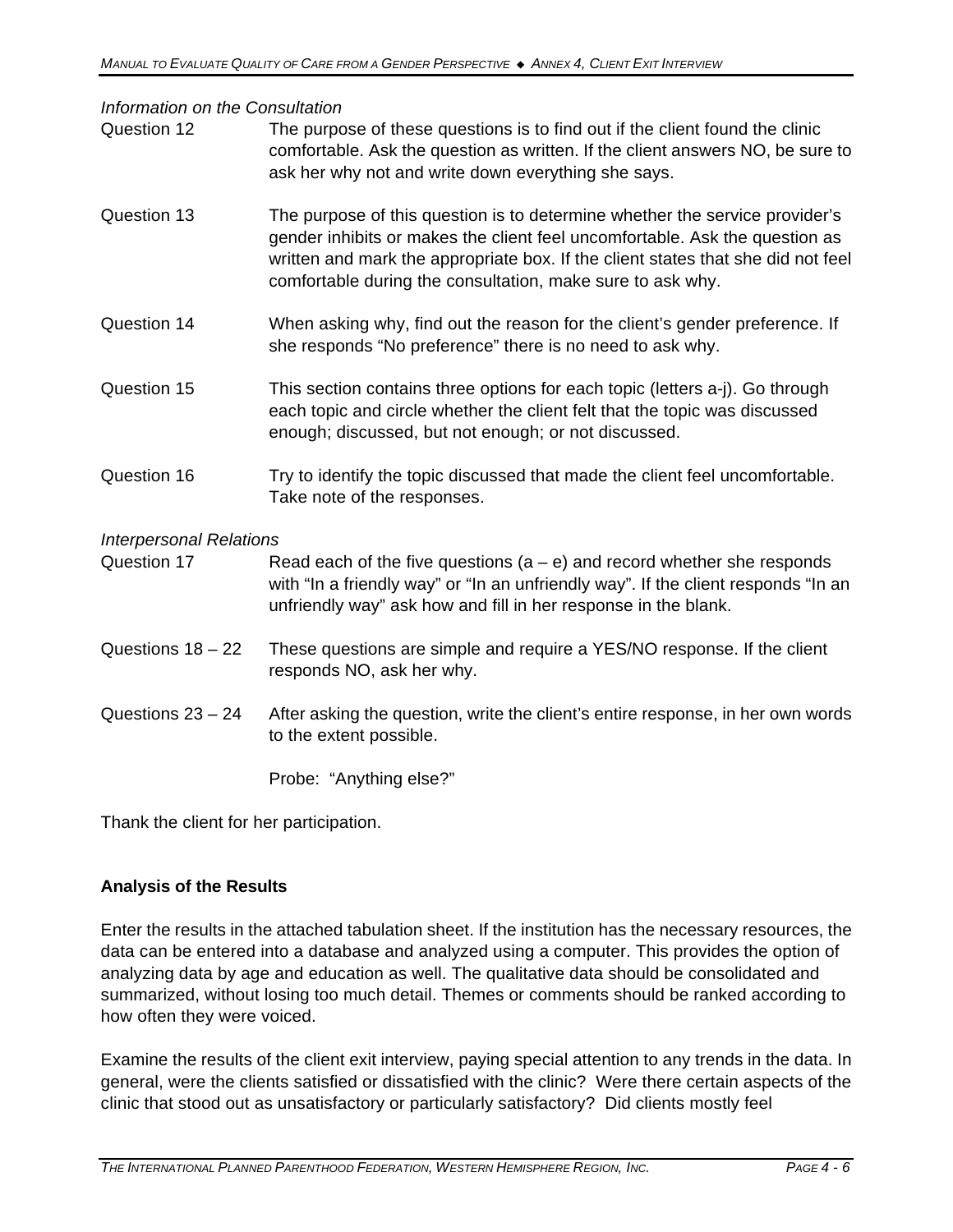comfortable with the person who attended them? If not, what information does the qualitative data yield on why clients were uncomfortable? What did the clients reveal about staff practices, especially those of providers? Are staff fostering positive environments where clients can ask questions? Overall, do a few specific points or entire areas need improvement? Suggested categories for analysis include:

- acceptability of services;
- client comfort during counseling session or consultation;
- information covered during the counseling session or consultation;
- client perceptions of staff attitudes;
- information clarity and comprehension by client; and
- client suggestions.

Based on the analysis of the results, recommendations for improvement can be made.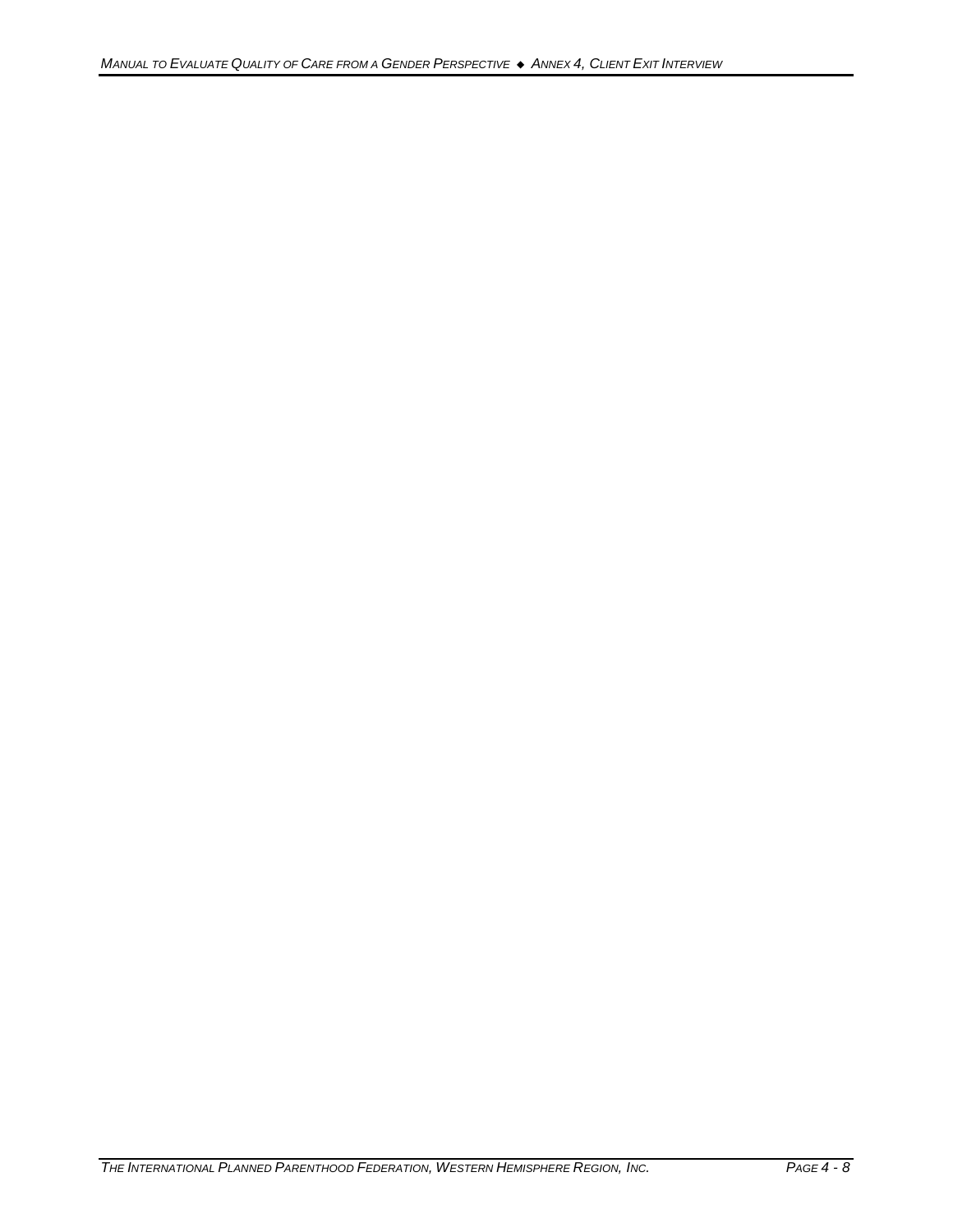# **EXIT INTERVIEW SELECTION CRITERIA**

- 1. Name of interviewer:
- 2. Name of clinic:
- 3. Country and city:
- 4. Date:
- 5. Time: <u>\_\_\_\_\_\_\_\_\_\_\_\_\_\_\_\_\_\_\_\_\_\_\_\_\_\_\_\_\_\_\_\_</u>

*We are conducting a study to assess the quality of care at this clinic and we are asking clients about their level of satisfaction with the service provided. This information will be used to improve the clinic services. We hope that you can help us by agreeing to let me interview you today. I will not take your name. Your participation or refusal to participate in this study will not affect the services you receive in any way.*

*This questionnaire includes several questions related to sexual and reproductive health services.*  In order to ensure that you are eligible to participate in this survey, I will ask you a couple of *questions about the type of service you came in for today. If you are eligible, the interview will take about 10 – 15 minutes, and your answers will be kept completely confidential and anonymous.*

- 6. What type of service did you come for today? a. Family planning consultation (new)  $\Box$ b. Family planning counseling  $\square$ c. STI counseling  $\Box$ d. Gynecological consultation (specify) • Breast exam  $\square$ • Pap smear  $\square$ • STI diagnosis or treatment  $\square$ • Pregnancy test  $\square$ • Gynecologic (general)  $\Box$ • Family planning  $\square$ e. Other (specify) ® ‡ If "Other" is not related to sexual and
	- reproductive health, then this client is not eligible. **"Thank you for your time."**

**End the interview**

- 7. Is this your first time visiting this clinic?
	- Yes
	- No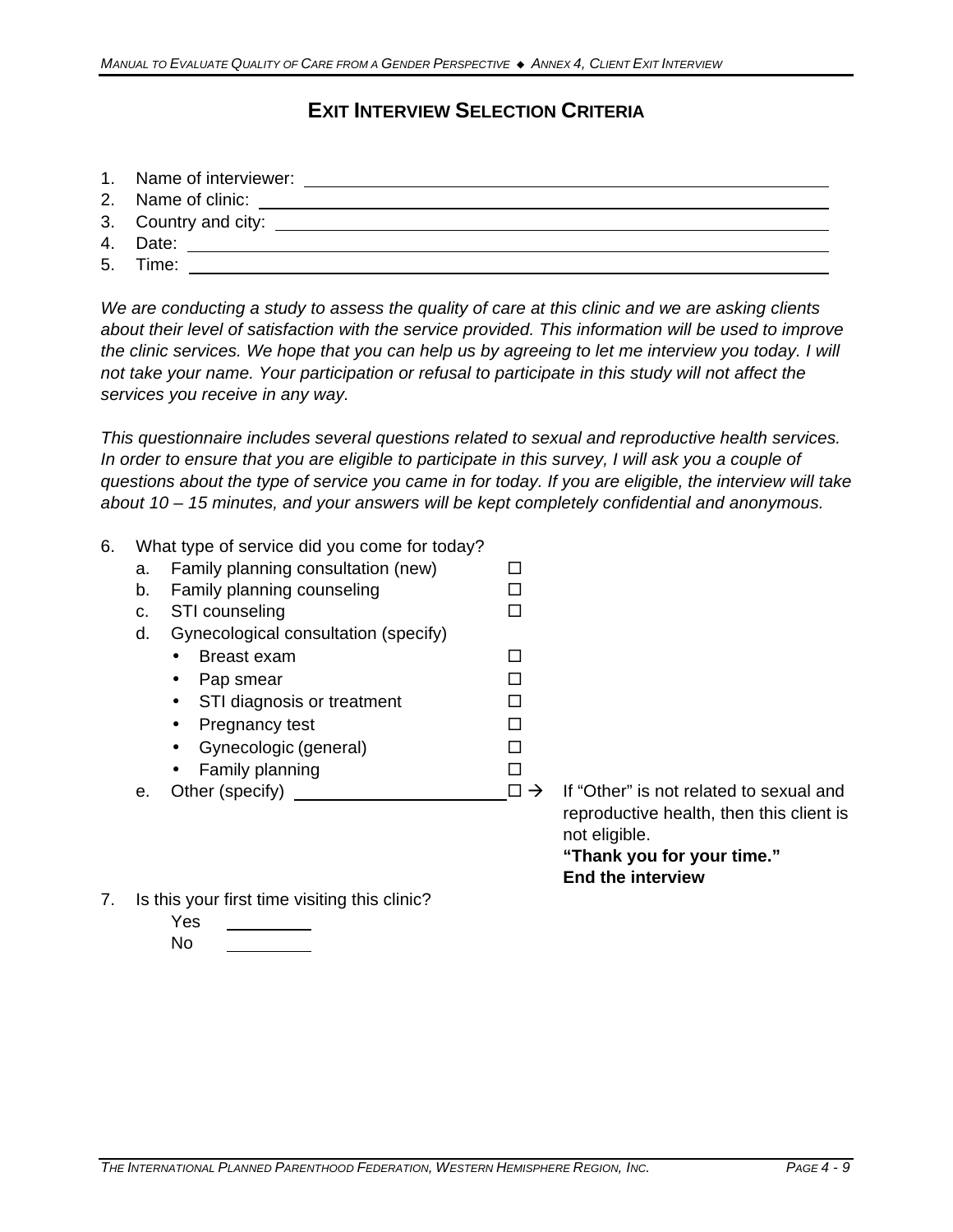## **CLIENT EXIT INTERVIEW**

### **General Information**

- 1. How old are you?
- 2. What was the last level and grade of schooling you completed? (Circle the level and write the grade).

| Level                   |              | Grade |
|-------------------------|--------------|-------|
| I did not attend school |              |       |
| Primary incomplete      | ΙI           |       |
| Primary complete        |              |       |
| High school incomplete  | $\mathbf{I}$ |       |
| High school complete    | ΙI           |       |
| University or more      |              |       |

#### **Acceptability of Services**

- 3. Are the clinic hours convenient for you? Yes 1  $\frac{1}{1}$  No  $\frac{2}{1}$   $\rightarrow$  Why not?
- 4. Normally, what would you have done if you did not have to come to the clinic today?
- 5. Did you have to make special arrangements in order to come to the clinic today (for example, did you have to get a baby sitter to take care or your kids, or did you have to take time off from work)?

| Yes  | $1 \rightarrow$ What arrangements? |
|------|------------------------------------|
| - No |                                    |

6. What would be the best day and time for you to come to the clinic?

| D.<br>av.<br>- - | <del>ு</del> `™≏<br>11110. |
|------------------|----------------------------|
|                  |                            |

7. Did you find the waiting time acceptable?

| Yes |   |
|-----|---|
| No  | 2 |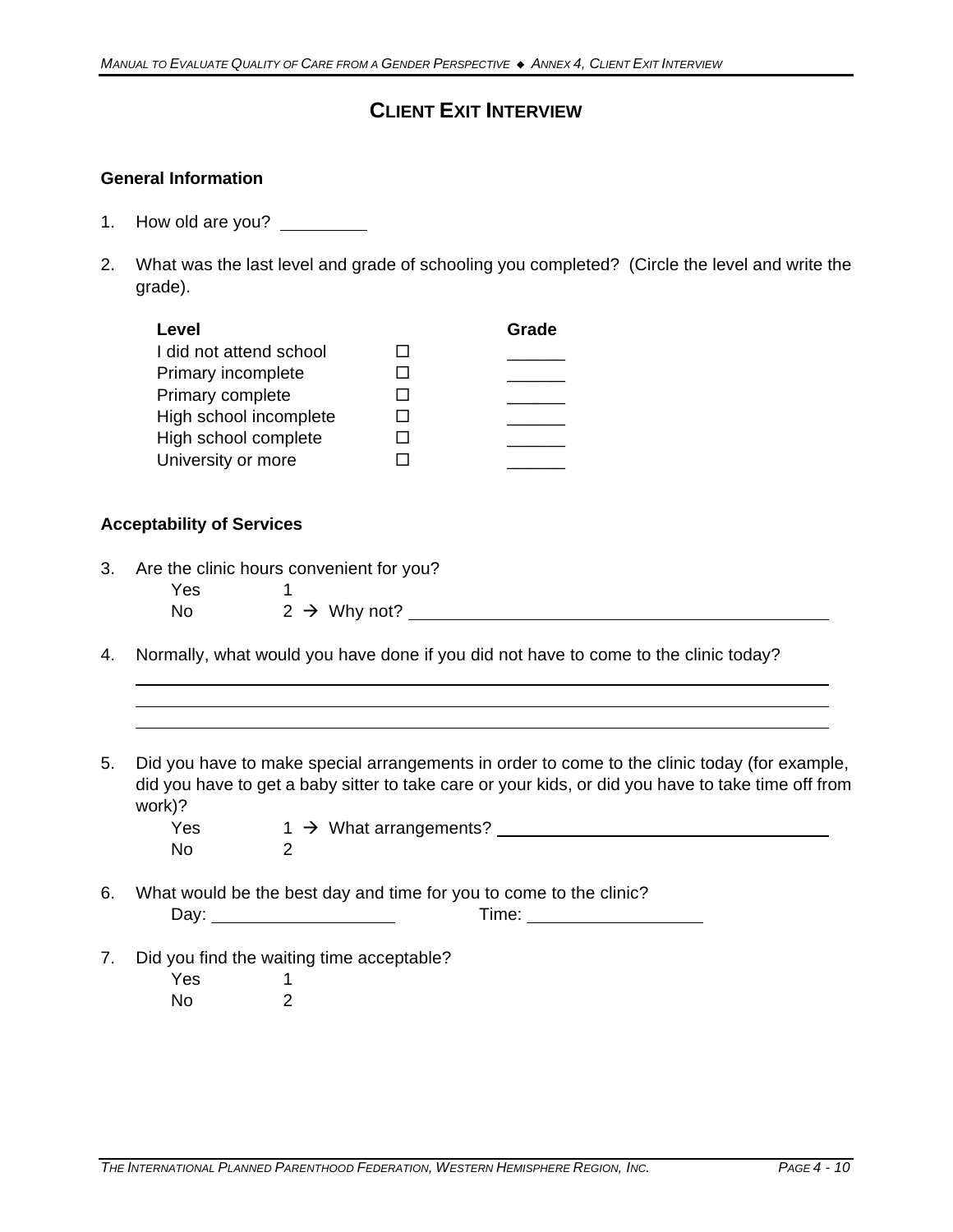| 8. |  |  |  | Approximately how long did you have to wait throughout your entire visit? |  |
|----|--|--|--|---------------------------------------------------------------------------|--|
|----|--|--|--|---------------------------------------------------------------------------|--|

| Less than 15 minutes          | $\mathbf{I}$ |
|-------------------------------|--------------|
| Between 15 and 30 minutes     | П            |
| Between 30 minutes and 1 hour | П            |
| More than one hour            | П            |

9. What did the clinic provide you with to pass the waiting time? \_\_\_\_\_\_\_\_\_\_\_\_\_\_

10. What did you do during your wait?

11. Do you have any suggestions on better ways to spend the waiting time?

#### **Information on the Consultation**

|     | 12. During the consultation, did you find the room where you had your exam to be comfortable? |
|-----|-----------------------------------------------------------------------------------------------|
| Yes |                                                                                               |
| Nο  | $2 \rightarrow W$ hy not?                                                                     |

and the control of the control of the control of the control of the control of the control of the control of the

13. Who attended to you during the consultation/counseling session?

|                  |        |       |            |                  | Did you feel comfortable speaking with him/her? |
|------------------|--------|-------|------------|------------------|-------------------------------------------------|
|                  | Man    | Woman | <b>Yes</b> | No $\rightarrow$ | Why not?                                        |
| a. Doctor        |        |       |            |                  |                                                 |
| b. Nurse         |        |       |            |                  |                                                 |
| c. Counselor     | $\Box$ |       |            |                  |                                                 |
| d. Other clinic  |        |       |            |                  |                                                 |
| staff (specify): |        |       |            |                  |                                                 |
|                  |        |       |            |                  |                                                 |

14. Would you prefer to be seen by a man or woman?

| Man           | $\Box \rightarrow$ Why?      |
|---------------|------------------------------|
| Woman         | $\Box \rightarrow$ Why?      |
| No preference | $\Box \rightarrow$ go to #15 |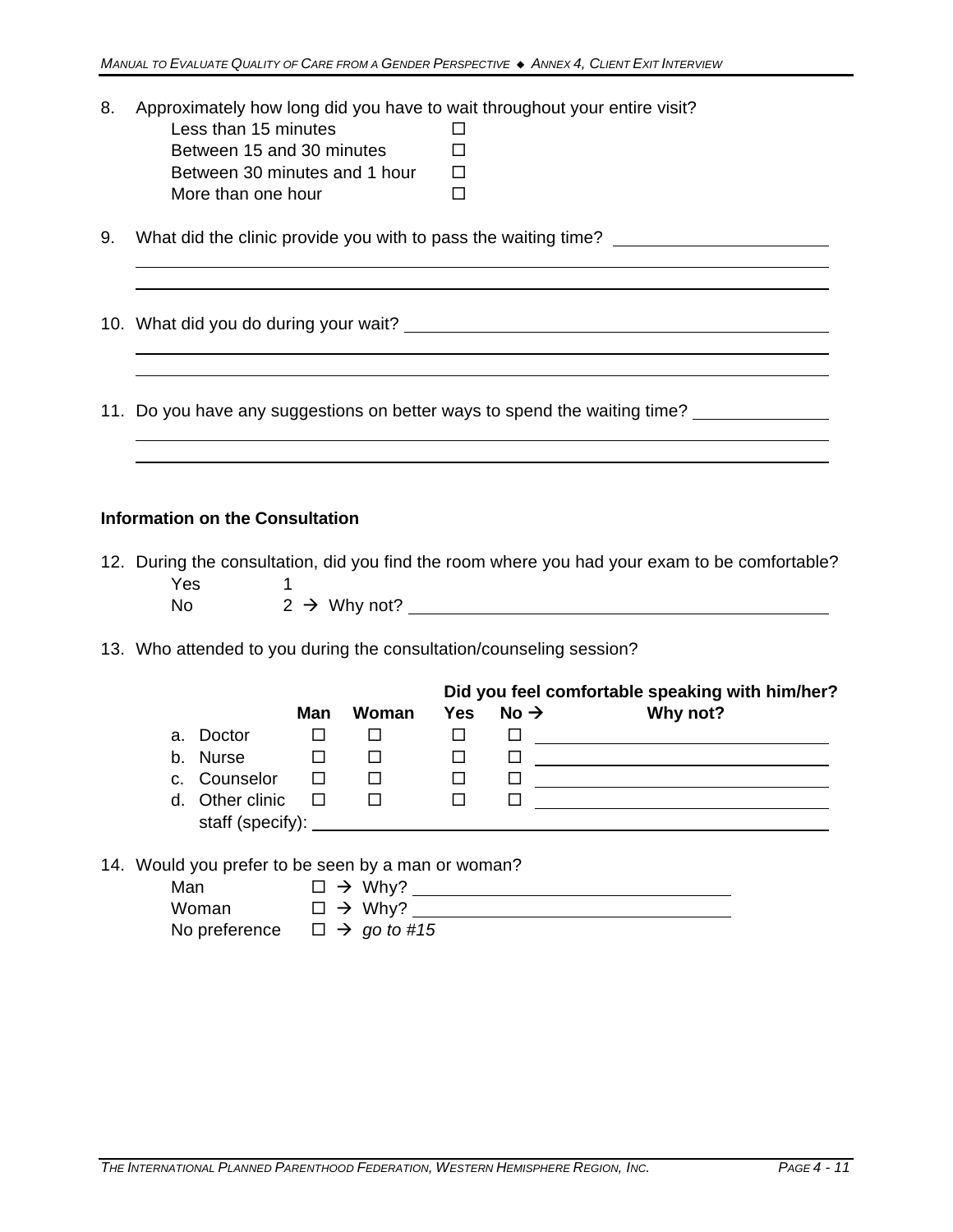15. During your consultation or counseling session, did you and the service provider discuss the following topics? *Mark all that apply.*

|    |                                                       | <b>Discussed</b><br>enough | <b>Discussed</b><br>but not enough | Did not<br>discuss |
|----|-------------------------------------------------------|----------------------------|------------------------------------|--------------------|
| a. | The importance of breast self-exams                   |                            |                                    |                    |
| b. | The importance of getting regular Pap smears          |                            |                                    |                    |
| C. | Risk of STI or HIV/AIDS infection                     |                            |                                    |                    |
| d. | Partner's attitude toward family planning             |                            |                                    |                    |
| е. | Ways to involve your partner in family planning       | П                          |                                    |                    |
| t. | Ways to negotiate condom use with your partner        | П                          |                                    |                    |
| g. | Dual method use (protection against unwanted          |                            |                                    |                    |
|    | pregnancy and STI/HIV at the same time)               |                            |                                    |                    |
| h. | Satisfaction or dissatisfaction with your sexual life | $\Box$                     |                                    |                    |
| Τ. | Abuse or mistreatment in your sexual life             |                            |                                    |                    |
|    | Domestic violence                                     |                            |                                    |                    |

16. Did you feel uncomfortable speaking about any of the above mentioned topics?

| Yes | . .<br>$1 \rightarrow$ Which topics? |  |
|-----|--------------------------------------|--|
| No  |                                      |  |

## **Interpersonal Relations**

|                                | In a<br>friendly                                                                                                                                                                            | In an<br>unfriendly                   | $\rightarrow$ How so?                                                                         |
|--------------------------------|---------------------------------------------------------------------------------------------------------------------------------------------------------------------------------------------|---------------------------------------|-----------------------------------------------------------------------------------------------|
| the nurse practitioner?        | П                                                                                                                                                                                           | □                                     |                                                                                               |
| the doctor?                    | П                                                                                                                                                                                           | П                                     |                                                                                               |
| the reception area?            | $\mathbf{I}$                                                                                                                                                                                | П                                     |                                                                                               |
| clinic staff when you arrived? | П                                                                                                                                                                                           | П                                     |                                                                                               |
| by clinic staff?               | П                                                                                                                                                                                           | П                                     |                                                                                               |
| <b>Yes</b><br>1                |                                                                                                                                                                                             |                                       |                                                                                               |
|                                | 17a. How were you treated by<br>17b. How were you treated by<br>17c. How were you treated at<br>17d. How were you greeted by the<br>17e. Overall, how were you treated<br>understand?<br>No | way<br>$2 \rightarrow$ Please explain | way<br>18. Were the explanations provided during your consultation/counseling session easy to |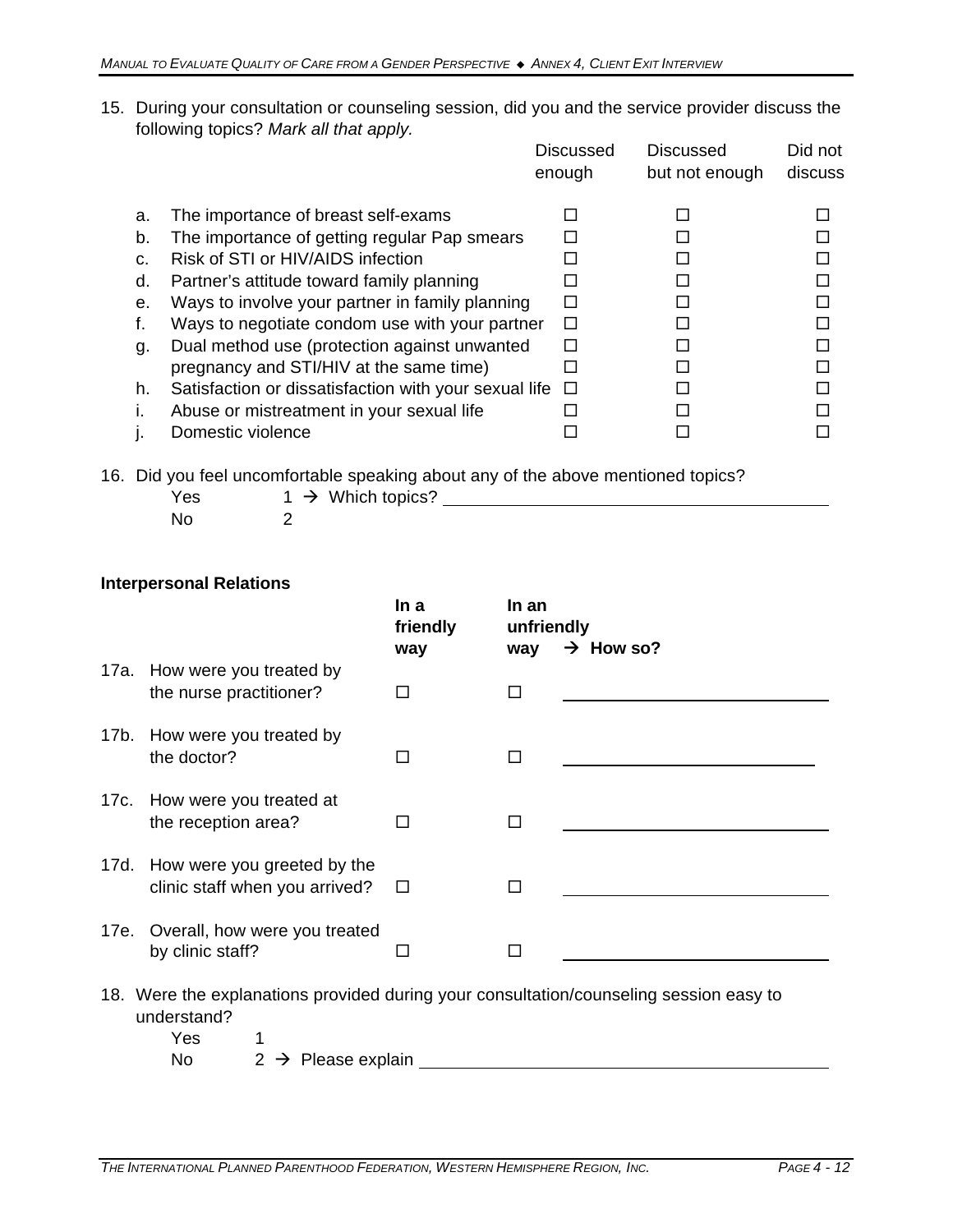|         | 19. Did the service provider use drawings or visuals in his/her explanations?<br>$1 \rightarrow go to #19a$<br>Yes<br>No $2 \rightarrow go to # 19b$                                                                                                                                                                                                                                         |
|---------|----------------------------------------------------------------------------------------------------------------------------------------------------------------------------------------------------------------------------------------------------------------------------------------------------------------------------------------------------------------------------------------------|
| 19a.    | Do you think that helped you understand better?<br><b>Yes</b><br>1<br>No $2 \rightarrow$ Why not?<br>Go to #20.                                                                                                                                                                                                                                                                              |
| $19b$ . | Would you have liked the service provider to use drawings or visuals to<br>improve your understanding?<br>Yes<br>$\mathbf{1}$<br>No $2 \rightarrow W$ hy not?                                                                                                                                                                                                                                |
|         | 20. Did you have enough time to ask questions and clarify any concerns?<br>Yes<br>1<br>$2 \rightarrow$ Please explain<br>No control to the New York of the New York of the New York of the New York of the New York of the New York of the New York of the New York of the New York of the New York of the New York of the New York of the New York of                                       |
| Yes.    | 21. Did you feel comfortable asking questions and clarifying your concerns?<br>No l                                                                                                                                                                                                                                                                                                          |
| Yes     | 22. After having received information on sexual and reproductive health issues, do you think you<br>were better able to make decisions?<br>1.<br>2 → Please explain example and the control of the control of the control of the control of the control of the control of the control of the control of the control of the control of the control of the control of the contro<br>No control |
|         | 23. What suggestions can you make to improve the services at this clinic?                                                                                                                                                                                                                                                                                                                    |

### **"THANK YOU FOR YOUR PARTICIPATION."**

24. Was there anything in particular that you did not like? \_\_\_\_\_\_\_\_\_\_\_\_\_\_\_\_\_\_\_\_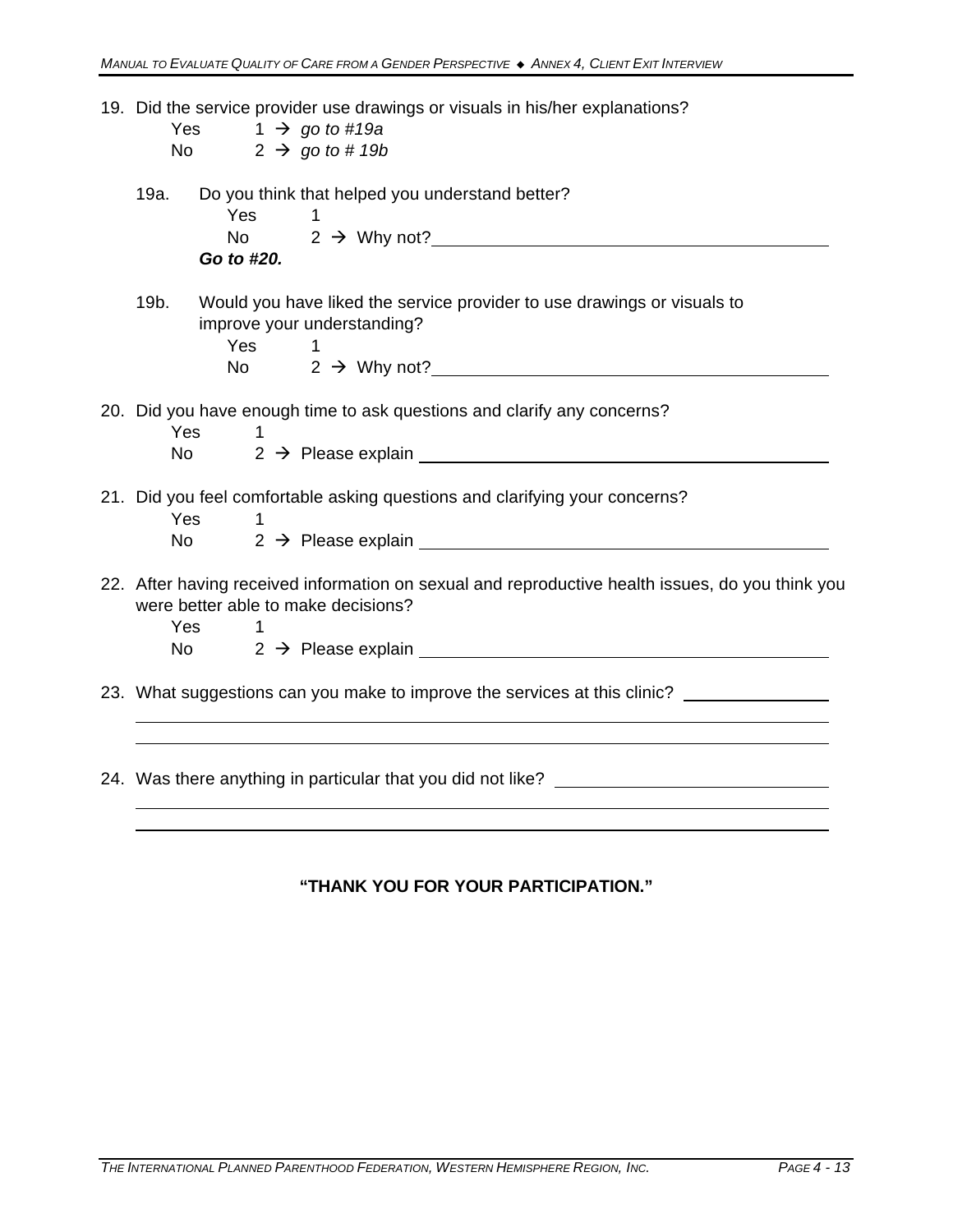## **INSTRUCTIONS FOR TABULATION SHEET FOR CLIENT EXIT INTERVIEW**

- (A) Write the number of clients approached and invited to participate.
- (B) Write the total number of participants.
- (C) Each number corresponds to the same numbered question on the interview form.

#### **Questions 3 - 12**

For each question:

- (D) Write the number of respondents who answered YES. **Note:** For question 8, the last two options (30 minutes – 1 hour, > 1 hour) have been combined. Put all responses for these options in the row marked 30+ minutes
- (E) Write the number of respondents who answered NO.
- (F) Add the numbers in columns D and E to get the total number of clients who responded to this question.
- (G) Divide the number of NO responses by the total and multiply by 100 to obtain the percentage of negative responses:  $(E \div F) \times 100 = G$ . *Note*: Questions #5 and #8 are exceptions. For these questions, the percentage of YES responses must be calculated:  $(D \div F) \times 100 = G$ .
- (H) For questions #3, #5, #7 and #12, if the figure in column G is greater than or equal to 5%, place a check in this column to designate it as a question for discussion. For question 8, if the figure in column G is greater than or equal to 5% for 30+ minutes, place a check in this column to designate it as a question for discussion.

## **Question 13**

For each option:

- (J) Write the number of clients who saw a male and the number of clients who saw a female as indicated in column I.
- (K) For each gender, write the number of respondents who answered YES.
- (L) For each gender, write the number of respondents who answered NO.
- (M) Calculate the percentage of negative responses. Divide the number of NO answers by the total number attended by each sex and multiply by 100:  $(L \div J) \times 100 = M$ .
- (N) Place a check in this column for every option with 5% or more negative response.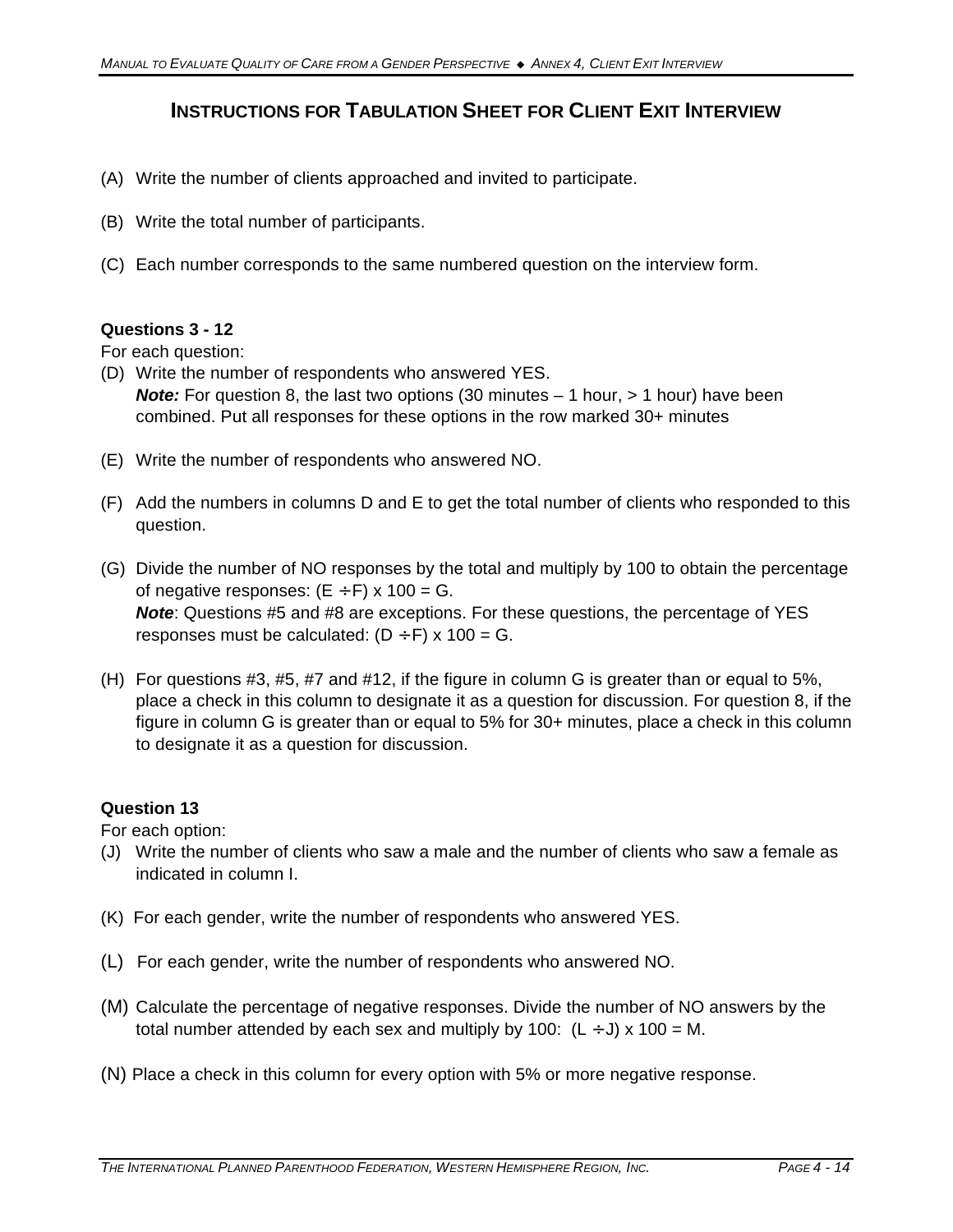## **Question 14**

For each option:

- (O) Write the number of clients who would prefer each sex (man, woman, no preference).
- (P) Write the total number of responses for the question: man  $+$  woman  $+$  no preference = P.
- (Q) Calculate the percentage of respondents who would prefer each sex. Divide the number of each (man, woman or no preference) by the total number of responses and multiply by 100: ex: (man  $\div$  P) x 100 = Q.
- (R) Compare the results to the current mix of the clinic's staff (female and male). Place a check mark if this is a question for discussion.

## **Question 15**

For each option:

- (S) Write the number of clients who answered "Discussed enough".
- (T) Write the number of clients who answered "Discussed, but not enough" or "Did not discuss".
- (U) Write the total number of respondents:  $S + T = U$ .
- (V) Calculate the percentage of clients who answered "Did not discuss" or "Did not discuss enough":  $(T \div U) \times 100$ .
- (W)Place a check mark if the percentage in column V is 5% or more.

## **Questions 16 - 23**

For each question:

- (X) Write the number of clients who answered YES. **Note:** For question 17, write the number of clients who answered "In a friendly way".
- (Y) Write the number of clients who answered NO. *Note:* For question 17, write the number of clients who answered, "In an unfriendly way".
- (Z) Write the total number of clients who responded to this question:  $X + Y = ZZ$ .
- (AA) Calculate the percentage of negative responses:  $(Y \div Z) \times 100 = AA$ . *Note:* Questions #16 is an exception. In this case, the percentage of *positive* responses must be calculated:  $(X \div Z)$  x 100 = AA.
- (BB) Place a check mark if the percentage in column AA is 5% or more.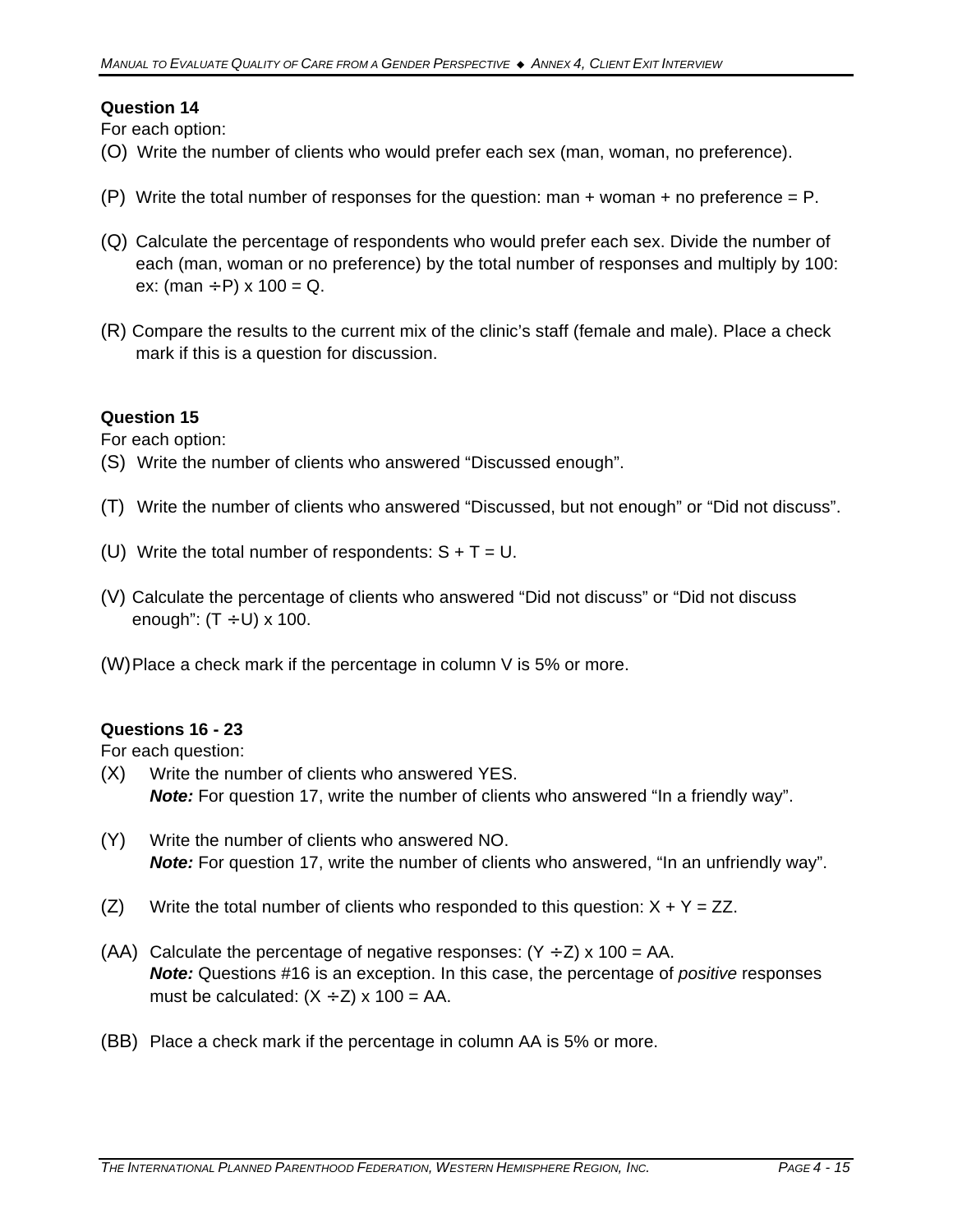# **TABULATION SHEET FOR CLIENT EXIT INTERVIEW**

**(A) Number of women invited to participate:** 

## **(B) Total number of participants:**

| (C)<br>Question                  | (D)<br><b>Yes</b> | (E)<br><b>No</b> | (F)<br><b>Total</b><br>$(D+E)$ | (G)<br>% No Response | (H)<br><b>Question for</b><br><b>Discussion</b><br>$(\blacktriangledown)$ |
|----------------------------------|-------------------|------------------|--------------------------------|----------------------|---------------------------------------------------------------------------|
| <b>Acceptability of Services</b> |                   |                  |                                |                      |                                                                           |
| 3.                               |                   |                  |                                |                      |                                                                           |
| 5.                               |                   |                  |                                | % YES response ____  |                                                                           |
| 7                                |                   |                  |                                |                      |                                                                           |
| 8. Waiting Time                  |                   |                  |                                |                      |                                                                           |
| < 15 minutes                     |                   |                  |                                | % YES response _____ |                                                                           |
| 15 - 30 minutes                  |                   |                  |                                | % YES response _____ |                                                                           |
| 30+ minutes                      |                   |                  |                                | % YES response ____  |                                                                           |
| 12. Room comfortable             |                   |                  |                                |                      |                                                                           |

| Question                             | $($ l<br>Sex of<br><b>Provider</b> | $(\mathsf{U})$<br><b>Total</b><br><b>Number</b><br><b>Attended</b> | (K)<br><b>Yes</b> | (L)<br><b>No</b> | (M)<br>$%$ No<br><b>Response</b> | (N)<br><b>Question for</b><br><b>Discussion</b> |
|--------------------------------------|------------------------------------|--------------------------------------------------------------------|-------------------|------------------|----------------------------------|-------------------------------------------------|
| <b>Attendant during consultation</b> |                                    |                                                                    |                   |                  |                                  |                                                 |
| 13a. Doctor                          | Male                               |                                                                    |                   |                  |                                  |                                                 |
|                                      | Female                             |                                                                    |                   |                  |                                  |                                                 |
| 13b. Nurse                           | Male                               |                                                                    |                   |                  |                                  |                                                 |
|                                      | Female                             |                                                                    |                   |                  |                                  |                                                 |
| 13c. Counselor                       | Male                               |                                                                    |                   |                  |                                  |                                                 |
|                                      | Female                             |                                                                    |                   |                  |                                  |                                                 |
| 13d. Other clinic staff              | Male                               |                                                                    |                   |                  |                                  |                                                 |
|                                      | Female                             |                                                                    |                   |                  |                                  |                                                 |

| Question                | (O)<br><b>Number Who</b><br><b>Would Prefer</b><br><b>This Sex</b> | (P<br><b>Total Number</b><br>οf<br><b>Respondents</b><br>$(M + F + NP)$ | (Q)<br>% Who Had a<br><b>Preference for</b><br>Each<br>$(O + P)$ x 100 | (R)<br><b>Question for</b><br><b>Discussion</b> |  |  |
|-------------------------|--------------------------------------------------------------------|-------------------------------------------------------------------------|------------------------------------------------------------------------|-------------------------------------------------|--|--|
| 14. Client's preference |                                                                    |                                                                         |                                                                        |                                                 |  |  |
| Man                     |                                                                    |                                                                         |                                                                        |                                                 |  |  |
| Woman                   |                                                                    |                                                                         |                                                                        |                                                 |  |  |
| No Preference           |                                                                    |                                                                         |                                                                        |                                                 |  |  |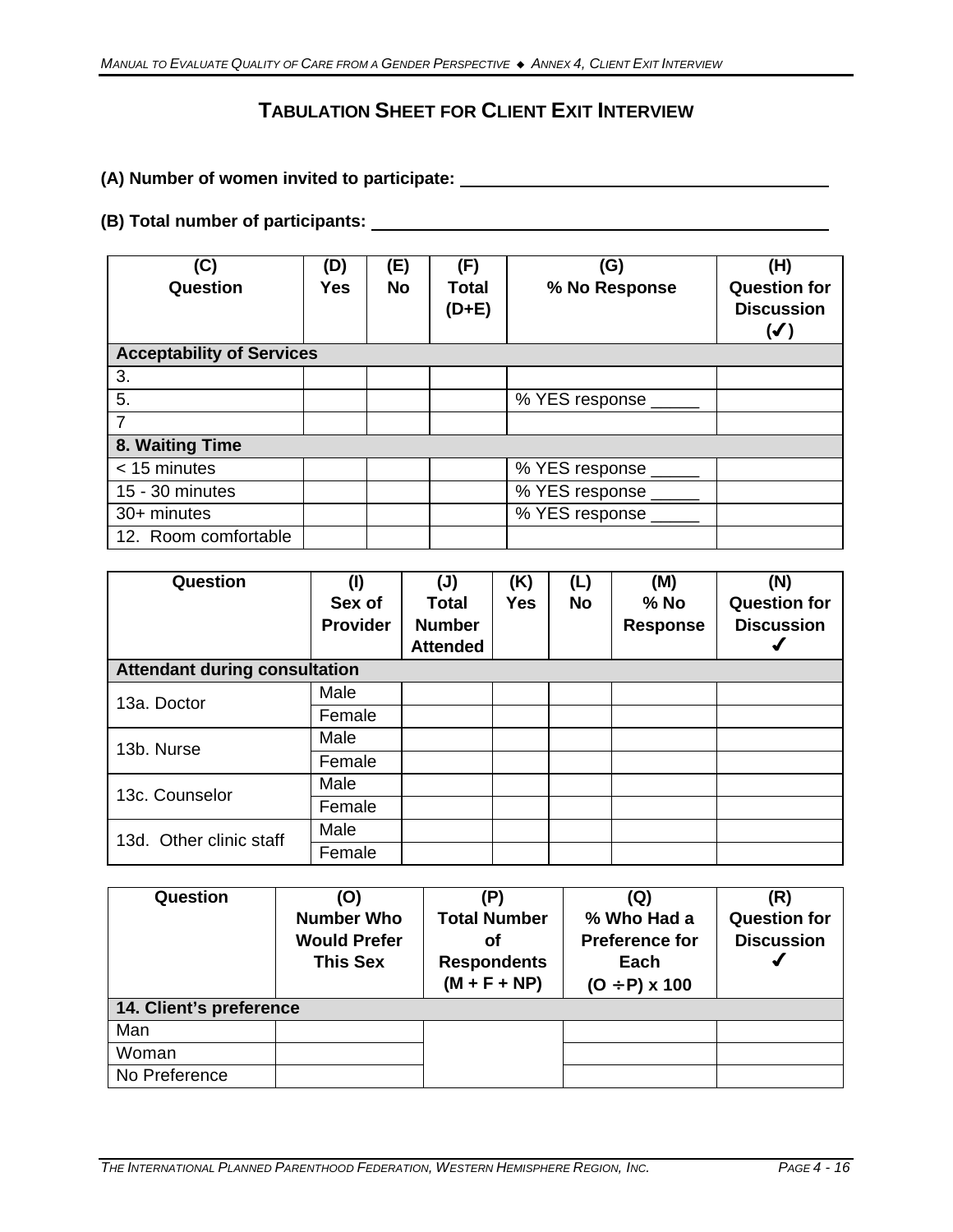| Question | (S)<br><b>Discussed</b><br>enough | (T)<br><b>Discussed but</b><br>not enough<br><b>AND Did not</b><br>discuss | (U)<br><b>Total</b><br>Number of<br><b>Respondents</b> | (V)<br>% Negative<br><b>Response</b> | (W)<br><b>Question for</b><br><b>Discussion</b><br>$(\blacktriangledown)$ |
|----------|-----------------------------------|----------------------------------------------------------------------------|--------------------------------------------------------|--------------------------------------|---------------------------------------------------------------------------|
|          | <b>15. Discussion topics</b>      |                                                                            |                                                        |                                      |                                                                           |
| 15a.     |                                   |                                                                            |                                                        |                                      |                                                                           |
| 15b.     |                                   |                                                                            |                                                        |                                      |                                                                           |
| 15c.     |                                   |                                                                            |                                                        |                                      |                                                                           |
| 15d.     |                                   |                                                                            |                                                        |                                      |                                                                           |
| 15e.     |                                   |                                                                            |                                                        |                                      |                                                                           |
| 15f.     |                                   |                                                                            |                                                        |                                      |                                                                           |
| 15g.     |                                   |                                                                            |                                                        |                                      |                                                                           |
| 15h.     |                                   |                                                                            |                                                        |                                      |                                                                           |
| 15i.     |                                   |                                                                            |                                                        |                                      |                                                                           |
| 15j.     |                                   |                                                                            |                                                        |                                      |                                                                           |

| Question | (X)<br>In a Friendly<br><b>Way</b> | (Y)<br>In an<br><b>Unfriendly</b> | (Z)<br><b>Total</b><br><b>Number of</b> | (AA)<br>% Negative<br><b>Response</b> | (BB)<br><b>Question for</b><br><b>Discussion</b> |
|----------|------------------------------------|-----------------------------------|-----------------------------------------|---------------------------------------|--------------------------------------------------|
| 16.      |                                    | <b>Way</b>                        | <b>Respondents</b>                      |                                       |                                                  |
|          | <b>Interpersonal Relations</b>     |                                   |                                         |                                       |                                                  |
|          |                                    |                                   |                                         |                                       |                                                  |
| 17a.     |                                    |                                   |                                         |                                       |                                                  |
| 17b.     |                                    |                                   |                                         |                                       |                                                  |
| 17c.     |                                    |                                   |                                         |                                       |                                                  |
| 17d.     |                                    |                                   |                                         |                                       |                                                  |
| 17e.     |                                    |                                   |                                         |                                       |                                                  |
| 18.      |                                    |                                   |                                         |                                       |                                                  |
| 19.      |                                    |                                   |                                         |                                       |                                                  |
| 19a.     |                                    |                                   |                                         |                                       |                                                  |
| 19b.     |                                    |                                   |                                         |                                       |                                                  |
| 20.      |                                    |                                   |                                         |                                       |                                                  |
| 21.      |                                    |                                   |                                         |                                       |                                                  |
| 22.      |                                    |                                   |                                         |                                       |                                                  |

Please comment on any trends, themes, or other issues to discuss at the Analysis Workshop: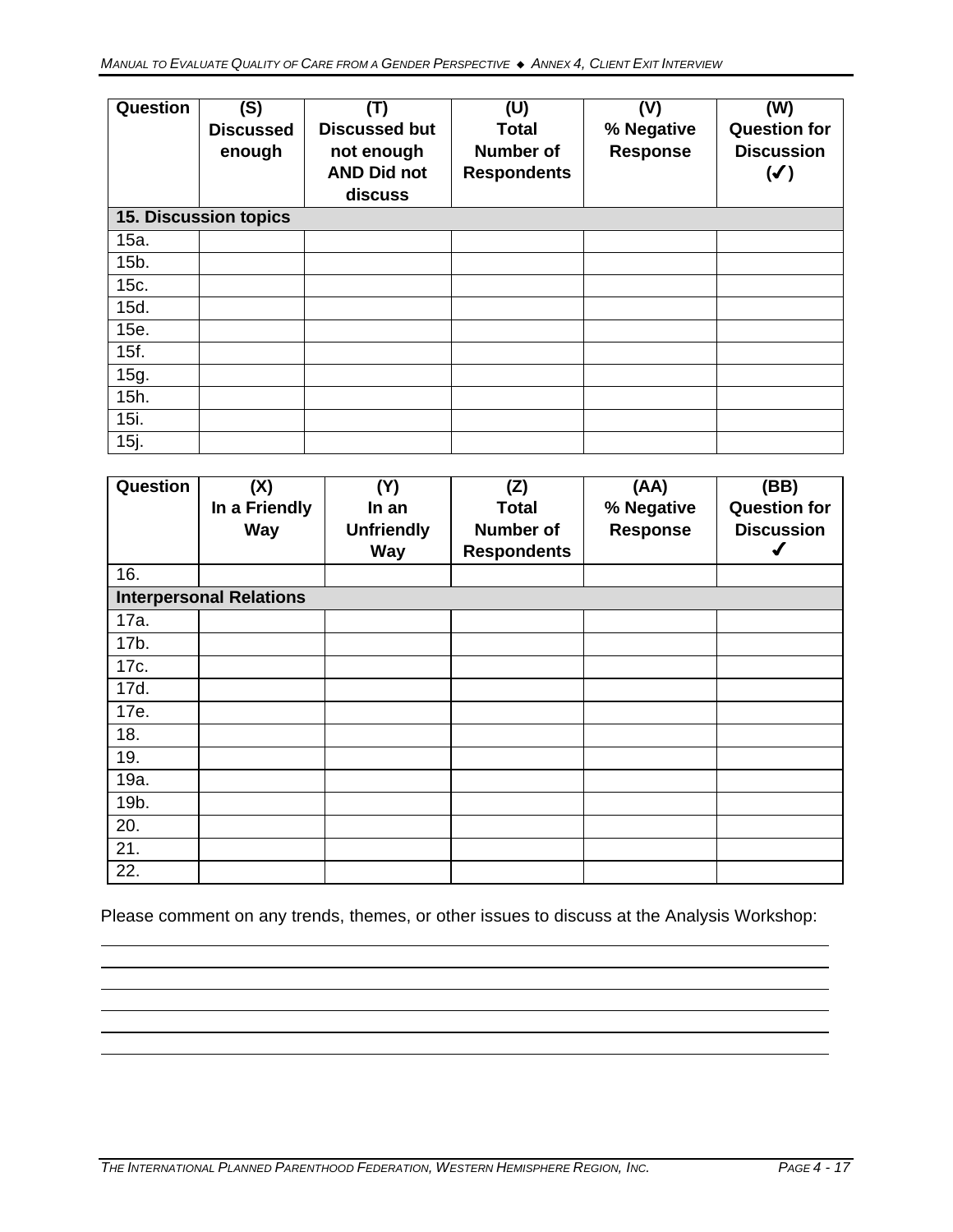# **ANNEX 5 GUIDE TO SERVICE PROVIDER INTERVIEW**

This tool measures service providers' perspectives on the role of the organization in reproductive health, the role of the provider within the organization and the role of the provider as a conduit of the institution's mission. After reviewing the data collected, the evaluation team will determine which areas need to be discussed further. The clinic then develops and implements actions to address the areas needing improvement.

## **Sample Size and Selection**

The exact sample size may vary depending on the clinic staff composition. A maximum of 24 clinic staff and central office staff should be interviewed. For all positions that exist, at least two staff members from each of the following categories should be included:

- doctors
- nurses
- gynecologists/obstetricians
- auxiliary nurses
- counselors, psychologists, social workers
- program directors

The staff members chosen to participate in the staff interview should have worked for at least one year at the institution. In case there are several people who meet this requirement within one professional category, randomly choose a participant by putting the names of all eligible persons in a container and drawing names.

#### **Interviewer Selection**

It is strongly recommended that a skilled, experienced interviewer conduct the service provider interviews. Some questions are potentially sensitive and may require someone with experience to draw answers from a provider without making him/her feel uncomfortable. It may be best to enlist someone from outside the organization for this task.

#### **Interviewer Preparation**

The interviewer should be familiar with the instrument before beginning. If someone other than a evaluation team member conducts the interviews, preparation will be necessary. The team gender specialist and evaluation specialist should hold a training session specifically for the person who will be performing the service provider interviews. The training should consist of a question-by-question review of the instrument, including examples of probing techniques and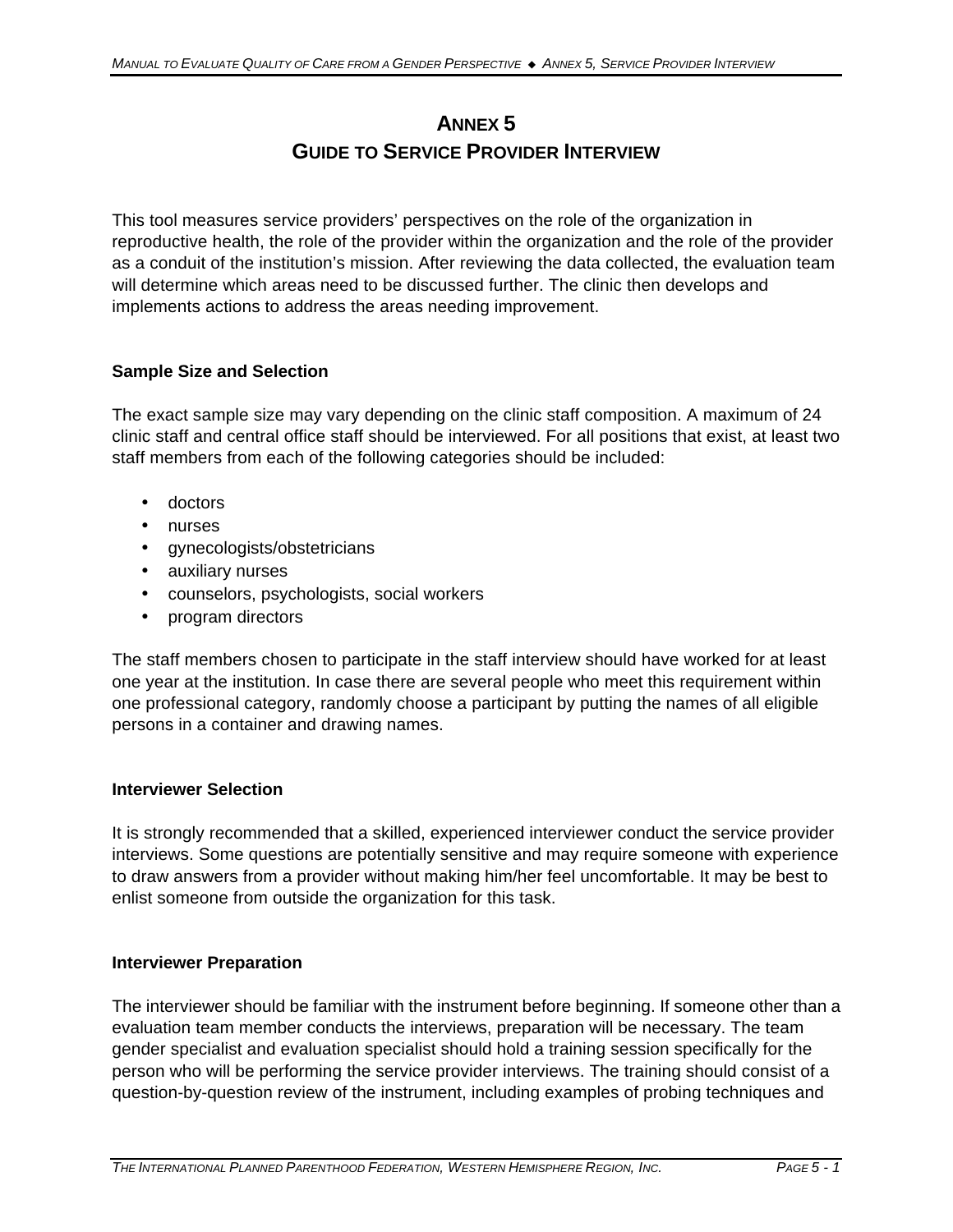when it is appropriate to probe. A brief explanation of the importance of the interviews and the information sought will help bring the instrument into perspective for the interviewer.

#### **Selection of the Interview Area**

Privacy is important for conducting the service provider interviews. Staff being interviewed must be assured that their individual responses will not be heard by or shared with other clinic staff, clients or anyone else. The interviewer should try to maintain a friendly, inviting environment for the provider to respond to the questionnaire. It is important that the interviewer show interest in what the provider has to say.

#### **Scheduling Interviews**

Look over the workplan and coordinate with the clinic director to determine the best procedure for scheduling interviews with staff. Let the staff know that each interview takes 10 – 15 minutes to complete. To avoid interfering with clinic activities, it may be necessary to interview staff after clinic hours are completed or during lunch hours.

### **Guidelines**

| Questions $1 - 5$   | Write down the interviewer's name, clinic's name, country and city where<br>clinic is located, and the date and time of the interview.                                                                                                                                                                                                    |
|---------------------|-------------------------------------------------------------------------------------------------------------------------------------------------------------------------------------------------------------------------------------------------------------------------------------------------------------------------------------------|
|                     | Read the introduction statement to the provider.                                                                                                                                                                                                                                                                                          |
| Question 6          | Mark the box corresponding to the provider's sex.                                                                                                                                                                                                                                                                                         |
| Question 7          | Ask the provider how long he/she has been with the organization, and<br>note the response in the blank space.                                                                                                                                                                                                                             |
| Question 8          | Ask what his/her level or responsibility is. Mark the corresponding box.                                                                                                                                                                                                                                                                  |
| Question 9          | Read the question and then each of the possible responses. Mark the box<br>corresponding to the provider's response. Then ask what types of<br>services are included, and note the provider's response.                                                                                                                                   |
| Questions $10 - 13$ | Write out the definition of sexual and reproductive health that the provider<br>recites. Then ask whether this definition has changed in the past five<br>years. If the response is NO, go to question #14. If the response is YES,<br>ask how it has changed and what impact the change has had on the daily<br>work of the institution. |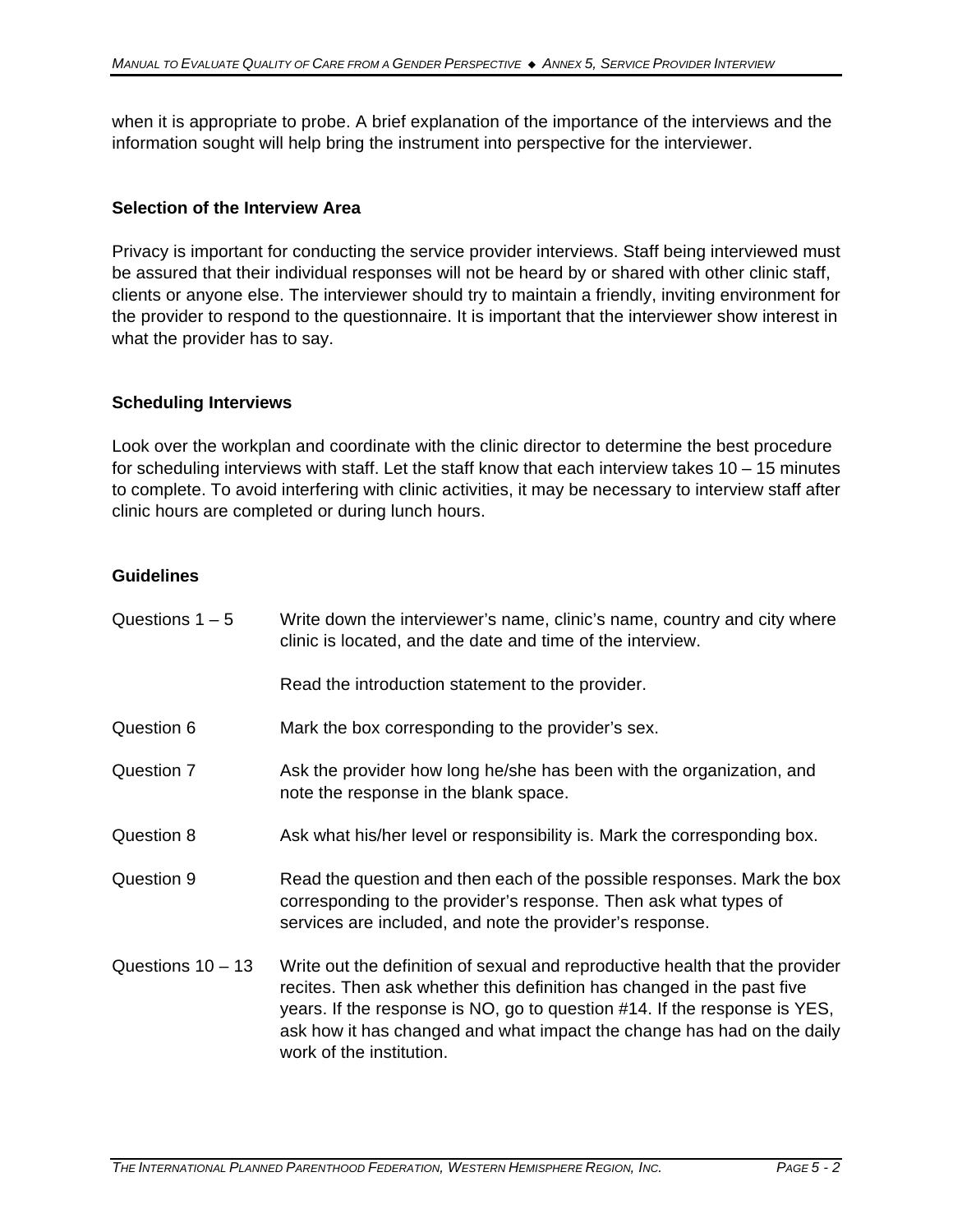| Questions $14 - 18$ | This section includes questions on the institutional environment, such as |
|---------------------|---------------------------------------------------------------------------|
|                     | whether women feel as comfortable as men in making suggestions,           |
|                     | whether staff feel comfortable making suggestions and whether senior      |
|                     | management are receptive to new ideas. For questions #14 and #15, if      |
|                     | the response is NO, skip to question #17. Make sure to write out the      |
|                     | complete response for question #16.                                       |

- Question 19 Provide the staff member being interviewed the definitions to each of the terms. Ask staff member to choose which one he/she feels captures their work environment most appropriately.
- Question 20 If necessary, provide an example of "a family situation that requires your presence," such as if a child were sick and required a parent to stay home to take care of him/her.
- Question 21 The purpose of this question is to determine whether the employee feels that there are distinctions in the treatment of men and women in the workplace. If the staff member being interviewed responds YES, ask him/her to provide an example of such a case. Probe: "Do you think the difference in treatment is appropriate?"
- Questions  $22 23$  The purpose of these questions is to determine how long clients wait for the clinic to open. Take note of the time the clinic officially opens. Ask the staff member what time clients usually start arriving at the clinic.
- Questions 24 25 The purpose of these questions is to determine whether the medical staff arrives on time at the clinic and whether they start seeing clients immediately thereafter, or if the doctors arrive much later than the clients.
- Questions 26 27 The purpose of these questions is to determine whether the clinic or institution has taken any measures to learn about client needs, through client interviews or a less formal methodology such as suggestion boxes or asking clients directly. If the respondent answers NO or DON'T KNOW, skip to question 28.

For question 27a, ask the respondent what the main findings of the study were.

- Question 28 First, give the respondent the options: Always, Sometimes, Never. Then list each topic, circling the option chosen by the respondent.
- Question 29 Write the response in the service provider's own words as much as possible.
- Question 30 If the response is YES, ask question #30a and write everything the client says. If the response is NO, skip to question #31.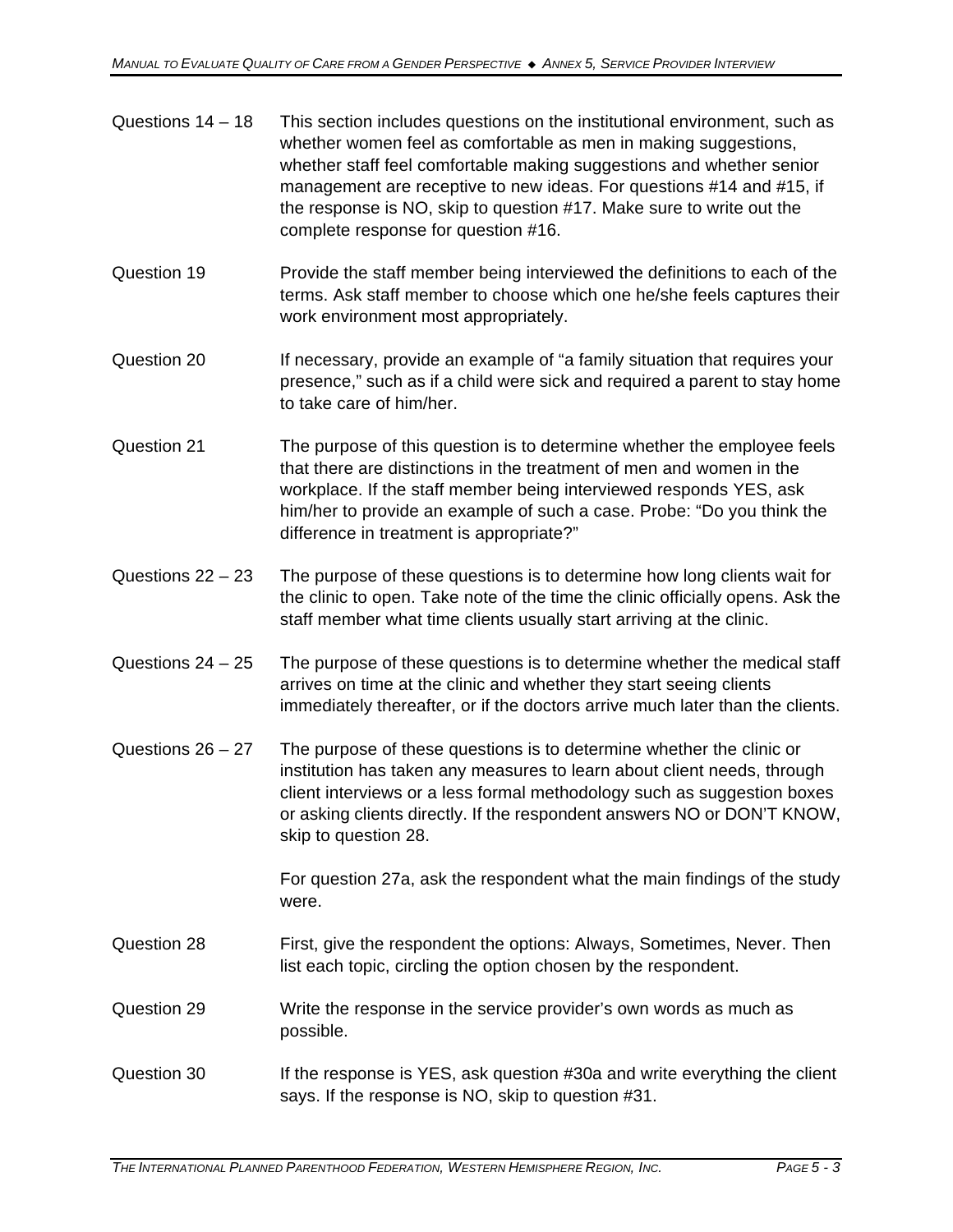| Questions $31 - 33$ | The purpose of these questions is to determine how the institution<br>handles abortion. Because this is a sensitive topic, the respondent may<br>not want to answer the questions. Try as much as possible to obtain<br>answers and ensure the staff member that his/her answers will be kept<br>completely confidential. |
|---------------------|---------------------------------------------------------------------------------------------------------------------------------------------------------------------------------------------------------------------------------------------------------------------------------------------------------------------------|
| Questions $34 - 37$ | Dual method use refers to the use of two methods at the same time, a<br>condom to prevent STIs including HIV, and any other method to prevent<br>pregnancy. The purpose of this question is to explore whether the<br>institution is promoting dual method use to their clients.                                          |
| Question $38 - 40$  | Ask the respondent how often he/she promotes Pap smears in family<br>planning consultations, then mark the selected option. Write the response<br>in the provider's own words as much as possible.                                                                                                                        |

Question  $41 - 44$  Ask the respondent how often he/she promotes breast self-exams, then mark the selected option. Write the response in the provider's own words as much as possible.

## **Analysis of the Results**

Enter the results in the attached tabulation sheet. If the institution has the necessary resources, the data can be entered into a database and analyzed using a computer. The qualitative data should be consolidated and summarized, without losing too much detail. Themes or comments should be tabulated and then ranked according to how often they were voiced. A sample tabulation sheet for the qualitative data is attached.

Examine the results of the service provider interview, paying special attention to any trends in the data. In general, were the service providers knowledgeable about the institutional mission, policies and definitions? How did providers view their relationship to the institution and their place within it? Did they feel like active participants in decision-making? Have they been given the opportunity to be active participants? What about preferential treatment based on gender? Did the comments from providers coincide with written policy (if it exists)? Suggested categories for analysis include:

- specific services provided;
- institutional definition of sexual and reproductive health;
- receptiveness of management to suggestions and comments made by providers;
- structure of the work environment;
- preferential treatment by gender;
- time lapses between arrival of clients and doctors;
- methods used to learn about client satisfaction;
- topics discussed during counseling sessions and consultations, and frequency of discussion;
- barriers to discussing topics of sexual and reproductive health;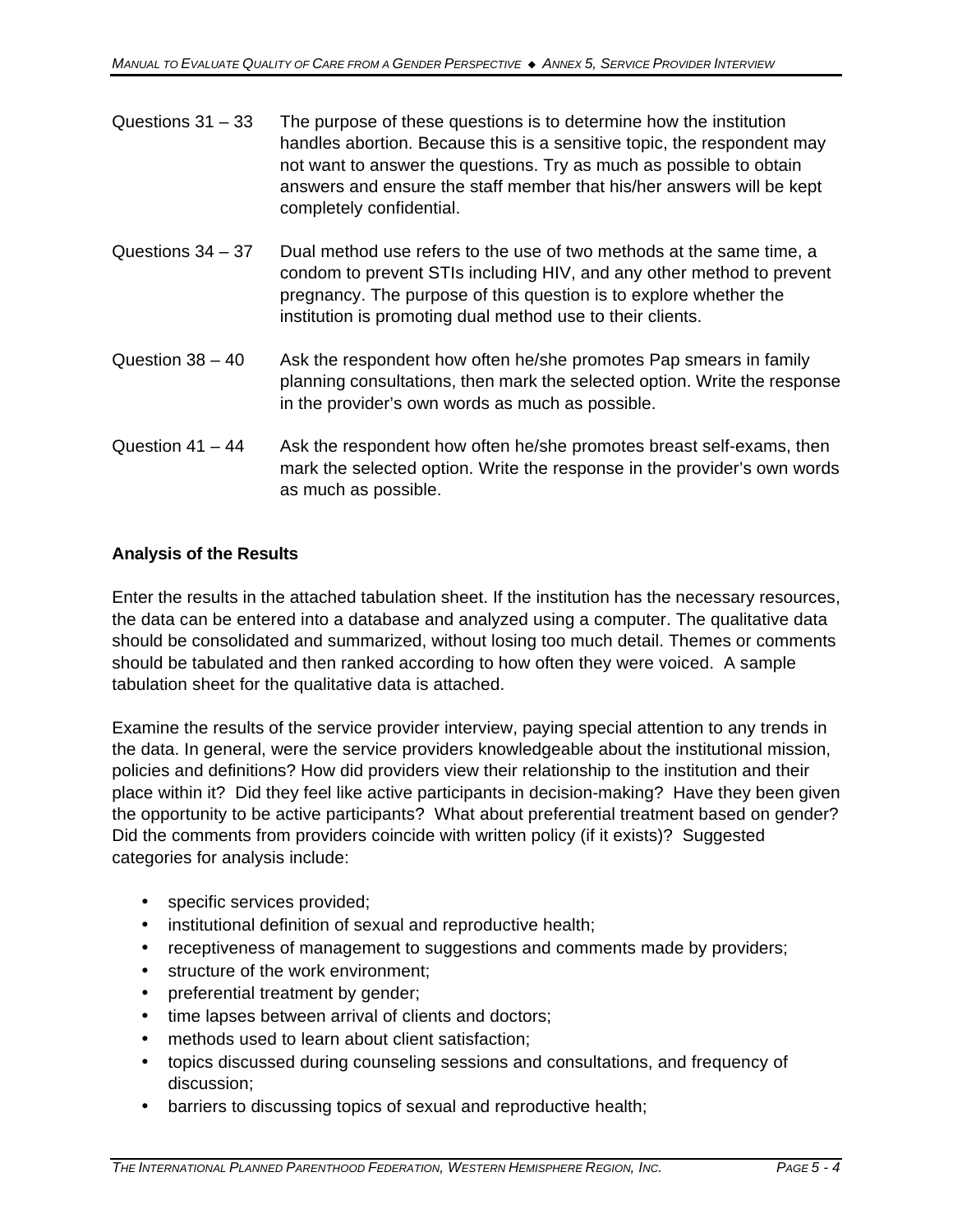- partner consent for any services;
- recommendations made and information given to women with unwanted pregnancies;
- recommendations made and information given to women with questions about abortion;
- knowledge about the institutional policy on abortion; and
- knowledge and practices regarding dual method use, Pap smears, breast self-exams.

Comment on provider practices. Are the service providers covering all of the appropriate topics? Comment on the areas of abortion, dual method use, Pap smear and breast self-exams. Overall, do a few specific points or entire areas need improvement?

Based on the analysis of the results, recommendations for improvement can be made.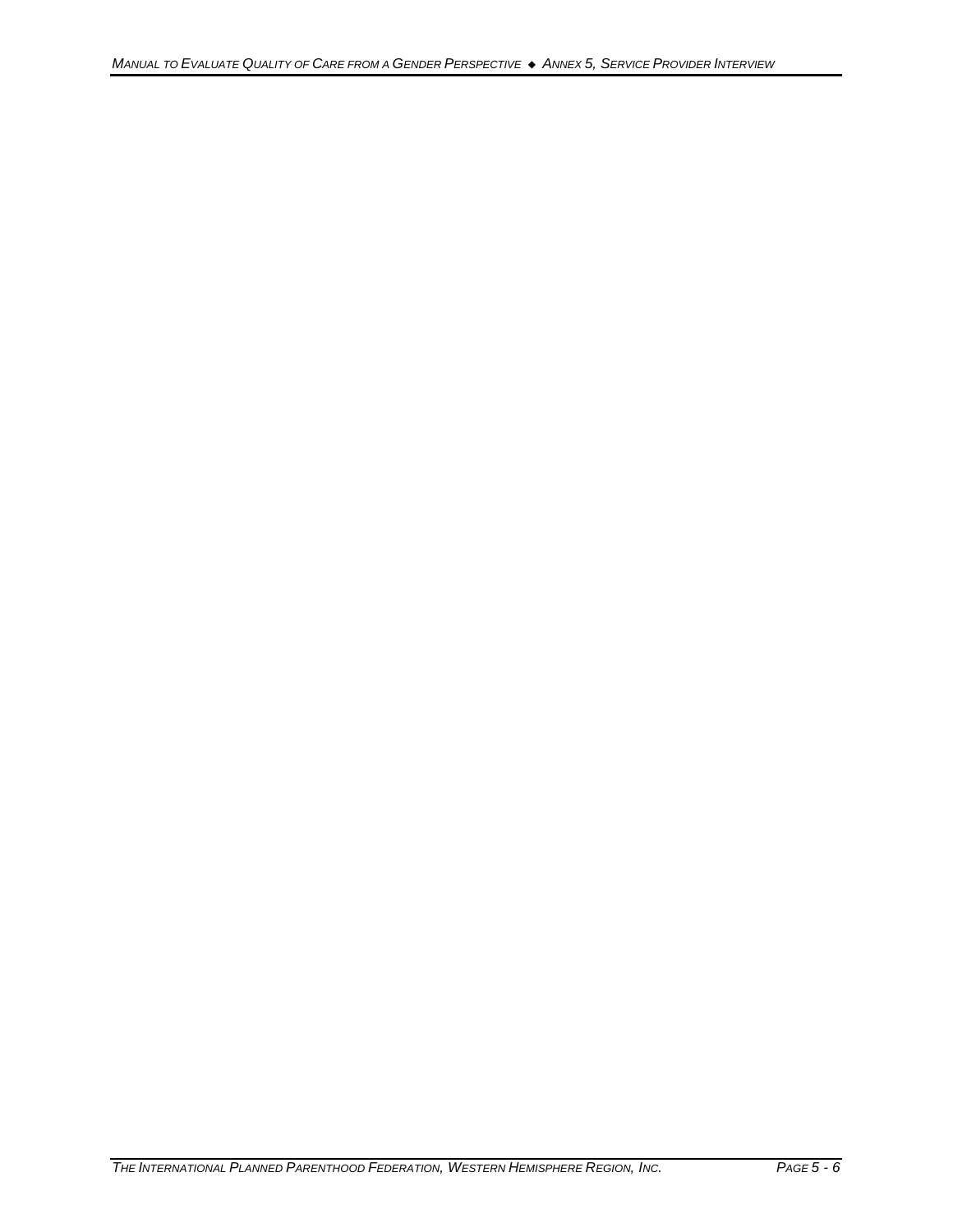## **SERVICE PROVIDER INTERVIEW**

- 1. Name of interviewer:
- 2. Name of clinic:
- 3. Country and city:
- 4. Date:
- 5. Time:

### **Introduction Statement**

*We are conducting a study to assess the quality of services at this clinic from a gender perspective. An important part of the study is consulting with staff members. I would appreciate it if you could take 10 – 15 minutes to answer some questions on the clinic and the services provided. Your responses will be kept completely confidential and anonymous. We are not asking for your name and your individual comments will not be shared with the organization.*

#### **General Information**

|    | 6. Sex of respondent:                                                                                                        | Male                                           |  |
|----|------------------------------------------------------------------------------------------------------------------------------|------------------------------------------------|--|
|    |                                                                                                                              | Female                                         |  |
| 7. | Number of years with the organization:                                                                                       |                                                |  |
| 8. | Level of responsibility/management:<br>• Educational/counseling staff<br>• Administrative/support staff<br>• Other (specify) | • Medical professional (e.g. physician, nurse) |  |

#### **Concepts in Sexual and Reproductive Health**

- 9. Which of the following phrases best describes your institutional mission? **Choose only one category,** and then define the types of services included.
	- a. Family planning only b. Family planning and other services not included within the sexual and

reproductive health framework

- c. Reproductive health
- d. Sexual and reproductive health
- e. Other

| 口:                                                                                                                                                                                                                            |        |
|-------------------------------------------------------------------------------------------------------------------------------------------------------------------------------------------------------------------------------|--------|
|                                                                                                                                                                                                                               |        |
|                                                                                                                                                                                                                               |        |
|                                                                                                                                                                                                                               |        |
|                                                                                                                                                                                                                               | $\Box$ |
|                                                                                                                                                                                                                               | $\Box$ |
| and the state of the state of the state of the state of the state of the state of the state of the state of the state of the state of the state of the state of the state of the state of the state of the state of the state |        |
|                                                                                                                                                                                                                               |        |
|                                                                                                                                                                                                                               |        |

**What types of services are included?**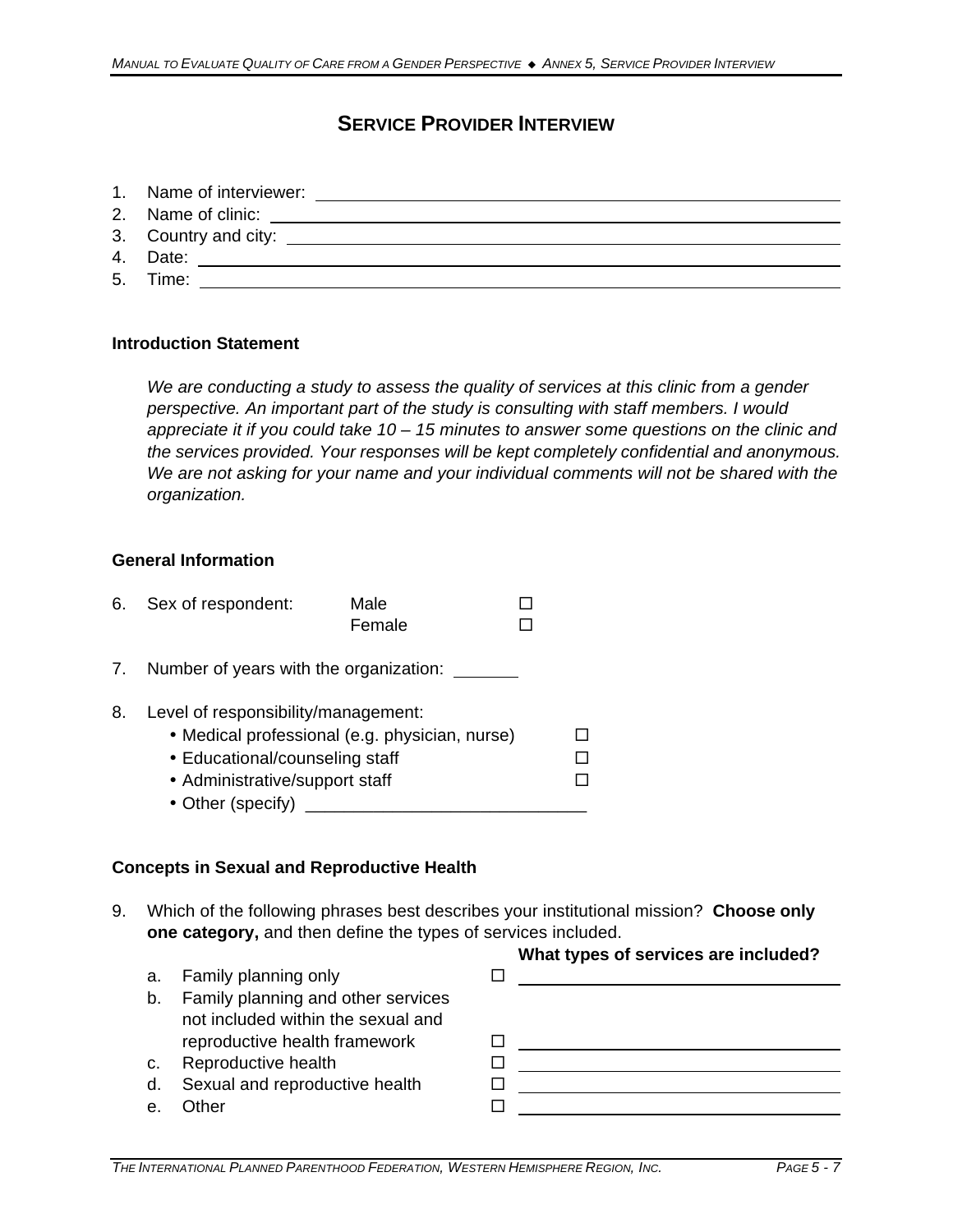10. How does your organization define sexual and reproductive health?

| years?                       | 11. Has the institutional definition of sexual and reproductive health changed in the last five |
|------------------------------|-------------------------------------------------------------------------------------------------|
| Yes                          | $\mathbf 1$                                                                                     |
| <b>No</b>                    | $2 \rightarrow go to #14$                                                                       |
|                              | Don't know $4 \rightarrow go to #14$                                                            |
|                              |                                                                                                 |
|                              |                                                                                                 |
|                              | 13. What impact has this change in definition had on the daily work of the institution?         |
|                              |                                                                                                 |
|                              |                                                                                                 |
| <b>Institutional Climate</b> |                                                                                                 |
|                              | 14. Have you made any suggestions and/or recommendations to senior management in the            |
| last year?                   |                                                                                                 |
| Yes                          | 1                                                                                               |
| <b>No</b>                    | $2 \rightarrow go to #17$                                                                       |
| Yes                          | 15. In the last year, have you made a suggestion that has been put into place?<br>1             |
| No                           | $2 \rightarrow go to #17$                                                                       |
|                              | 16. What was this suggestion/recommendation?                                                    |
|                              |                                                                                                 |
|                              |                                                                                                 |
|                              | 17. In general, do you feel that senior management is receptive to staff suggestions and/or     |
| recommendations?             |                                                                                                 |
| Yes                          | 1                                                                                               |
| No                           | $\overline{2}$                                                                                  |
| Yes                          | 18. Do you feel that the clinic encourages you to make suggestions?<br>1                        |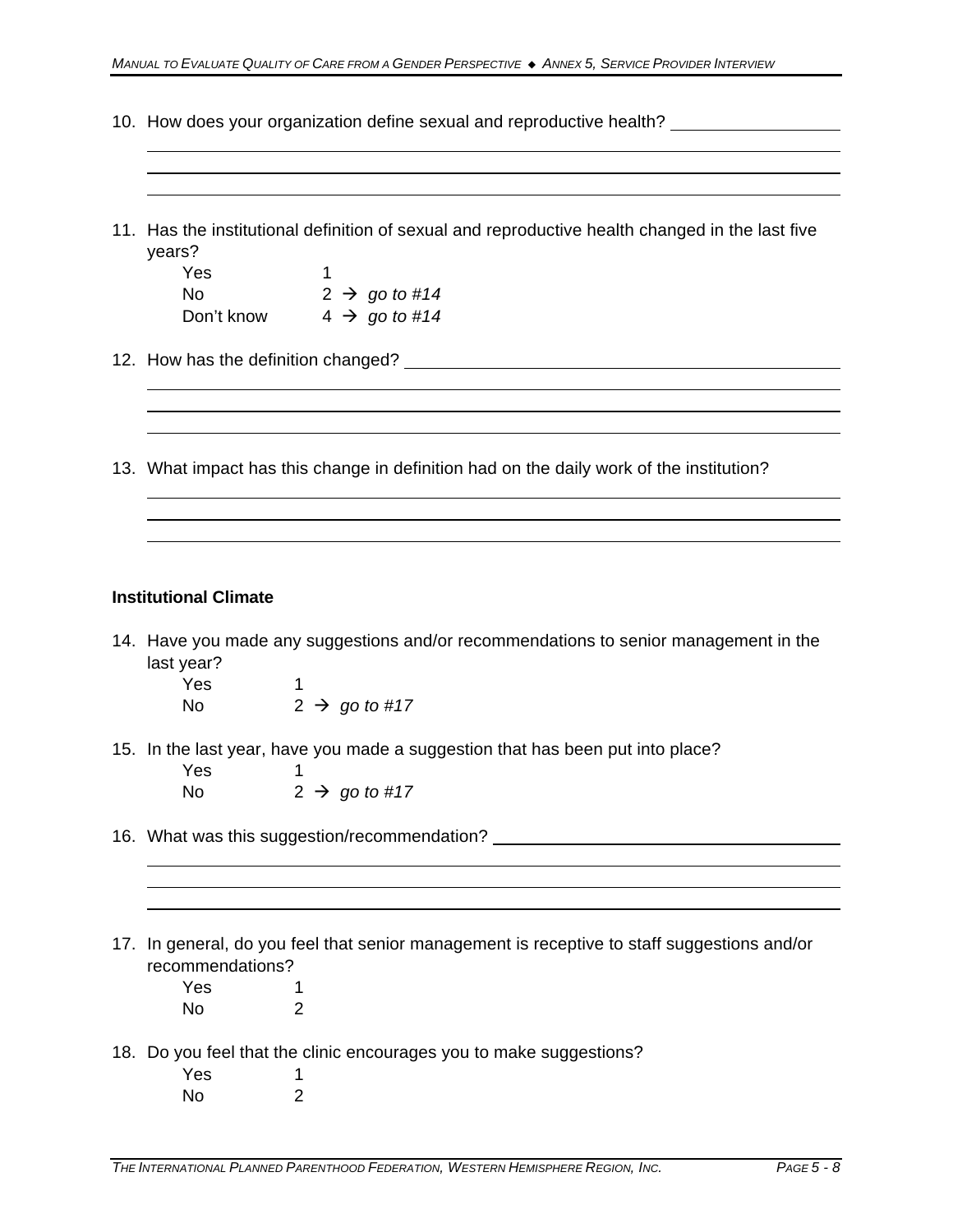- 19. In general, how would you define the work environment with respect to other employees within the organization (supervisors, support and technical staff)? Choose one:
	- q **Collective/team:** Staff work in teams and resolve problems in groups. Each employee's voice is heard, not only that of high-level or supervisory management. Men and women are equally considered when making decisions. There is coordination, cooperation and communication among all staff.
	- q **Hierarchical**: All decisions are made from senior management without cooperation or consultation with lower levels.
	- q **Semihierarchical**: Refers to an institution where the work environment is in between collective and hierarchical.
- 20. If you have a family situation that requires your presence, do you feel you can openly explain your situation in order to leave work?

Yes 1 No 2

21. Do you feel that in your work environment, a particular sex is given preferential treatment? Yes 1

No  $2 \rightarrow go to \#22$ 

a. If the response is YES, provide an example:

### **Consideration for Clinic Clients**

| 22. What time do clients begin to arrive at the clinic?                                                                             |  |
|-------------------------------------------------------------------------------------------------------------------------------------|--|
| 23. What time does the clinic officially open?                                                                                      |  |
|                                                                                                                                     |  |
| 24. What time do the doctors arrive?                                                                                                |  |
| 25. Is there a wait between the time the doctors arrive at the clinic and when they actually<br>begin seeing clients?<br>Yes<br>No. |  |

- 26. Are there mechanisms in place to find out about client needs (e.g., suggestion box, client surveys).
	- Yes 1 No 2 Don't know 4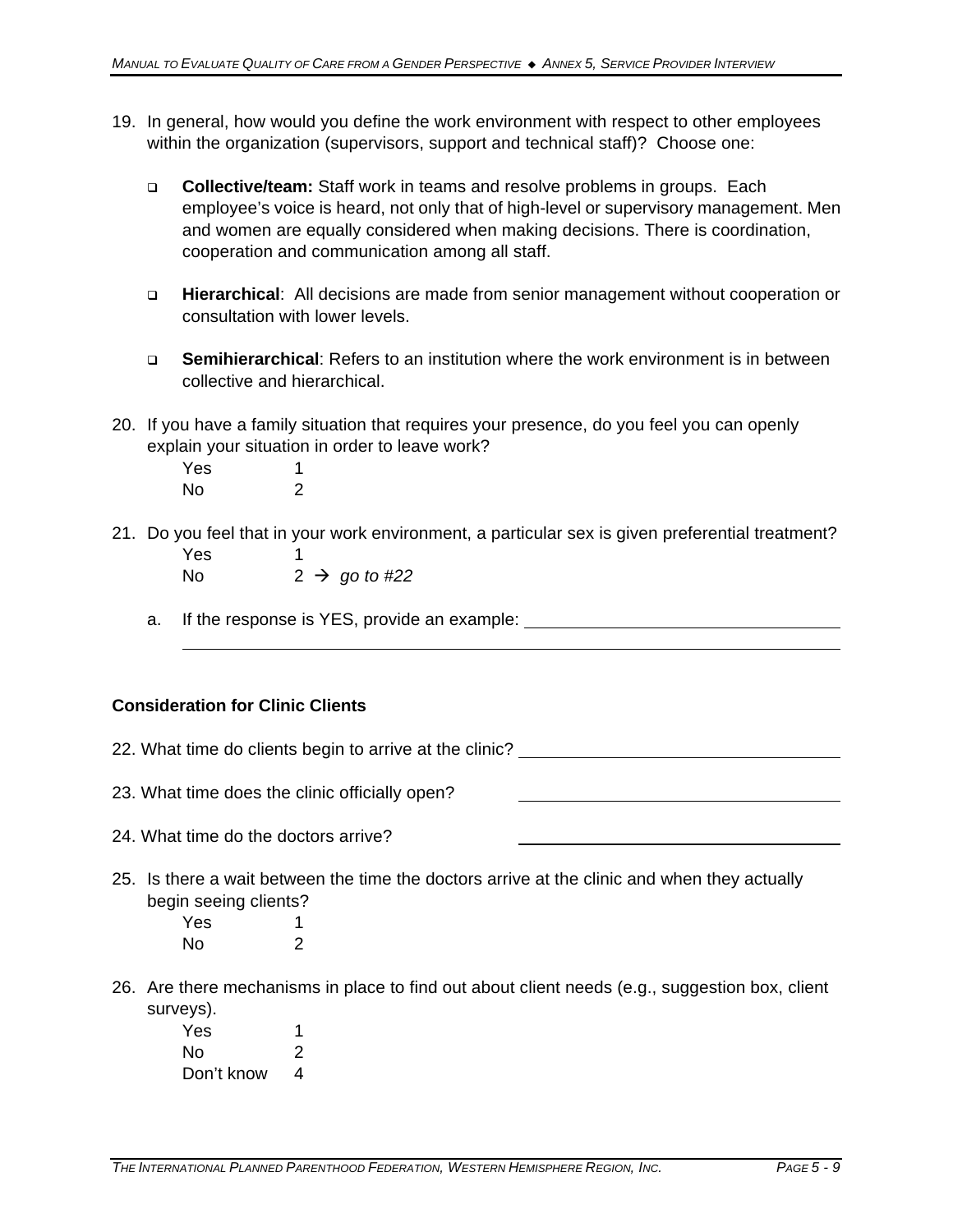27. Has a study been conducted in the last three years to assess the client satisfaction levels at this clinic?

| Yes.       | 1 $\rightarrow$ go to #27a |
|------------|----------------------------|
| Nο         | $2 \rightarrow go to \#28$ |
| Don't know | $4 \rightarrow$ go to #28  |

a. If a study was conducted, what were the main findings of the study?

Don't know 4

#### **Consultation / Counseling Session Content**

28. In general, are the following topics discussed during consultations or counseling sessions?

|    |                                                           | <b>Always</b> | <b>Sometimes</b> | <b>Never</b> |
|----|-----------------------------------------------------------|---------------|------------------|--------------|
| a. | Relationships with partners                               |               |                  |              |
| b. | Client's satisfaction or dissatisfaction with sexual life |               |                  |              |
| C. | Choice vs. coercion in sexual relations                   |               |                  |              |
| d. | Abuse or mistreatment in client's current sexual          |               |                  |              |
|    | relationships                                             |               |                  |              |
| е. | Risk of STI or HIV/AIDS infection                         |               |                  |              |
| f. | Client's feelings of guilt or inferiority in her sexual   |               |                  |              |
|    | relations                                                 |               |                  |              |
| g. | Partner's attitude toward family planning                 |               |                  |              |
| h. | Ways to involve a partner in family planning              |               |                  |              |
| L. | Ways to negotiate condom use and/or                       |               |                  |              |
|    | contraceptive use with a partner                          |               |                  |              |
| ı. | Dual method use (protection against unwanted              |               |                  |              |
|    | pregnancy and STI/HIV at the same time)                   |               |                  |              |
| k. | How to prevent an unwanted pregnancy                      |               |                  |              |
|    |                                                           |               |                  |              |

29. What are the barriers that make discussion on these topics difficult? \_\_\_\_\_\_\_\_\_\_\_\_\_

30. Are there any services for which a client needs her partner's consent?

Yes  $1 \rightarrow go \ to \ \#30a$ No  $2 \rightarrow go to \#31$ 

a. Which services are these?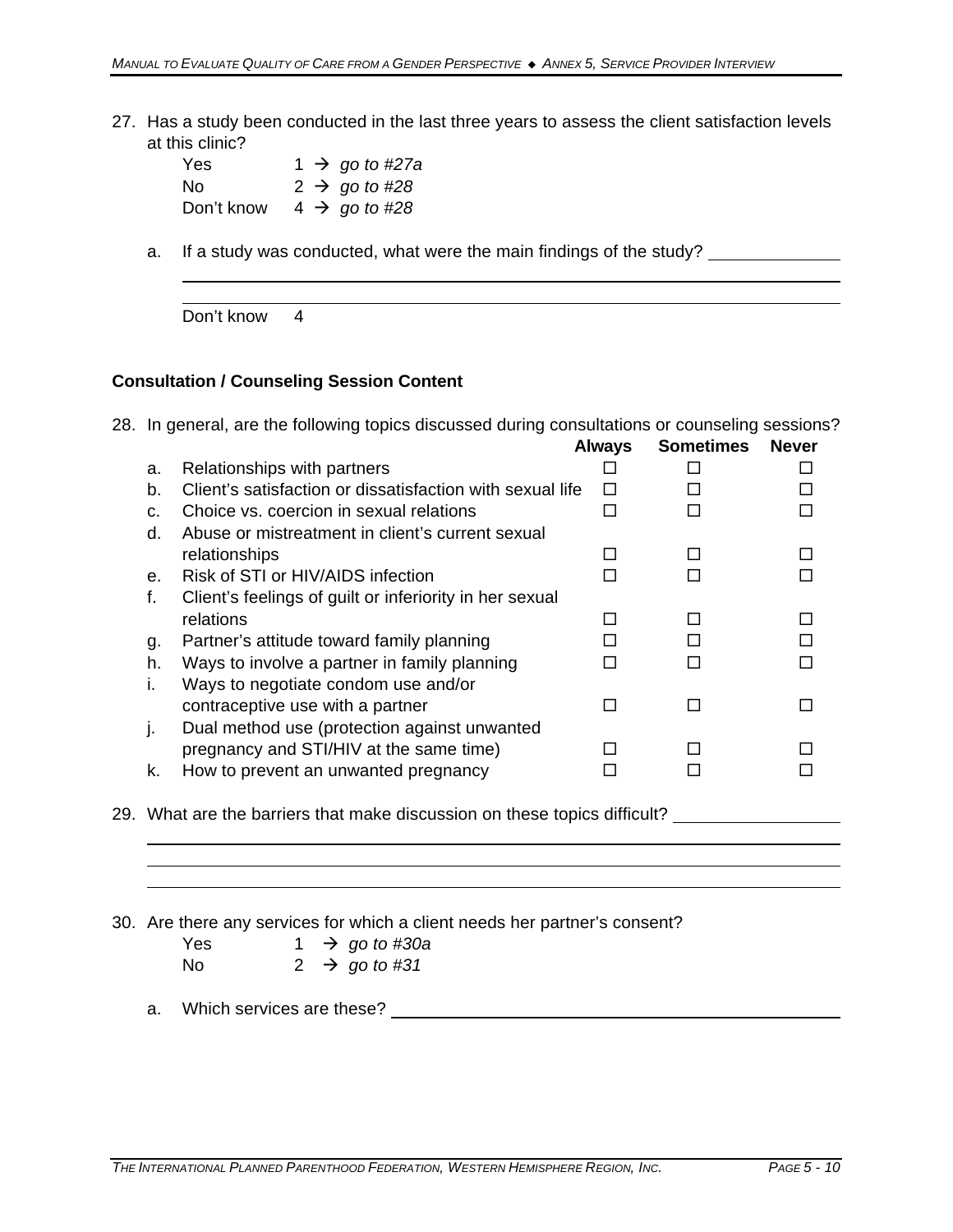| 31. What recommendations and/or information do you provide to a woman who comes in with                                                                                                                                                                     |
|-------------------------------------------------------------------------------------------------------------------------------------------------------------------------------------------------------------------------------------------------------------|
| 32. What recommendations and/or information do you provide a woman who comes in with                                                                                                                                                                        |
|                                                                                                                                                                                                                                                             |
| 33. Do you know the institution's policy on abortion?                                                                                                                                                                                                       |
| Yes $1 \rightarrow go to \#33a$                                                                                                                                                                                                                             |
| No and the set of the set of the set of the set of the set of the set of the set of the set of the set of the set of the set of the set of the set of the set of the set of the set of the set of the set of the set of the se<br>2 $\rightarrow$ go to #34 |
| Please describe the institution's policy on abortion. __________________________<br>a.                                                                                                                                                                      |
|                                                                                                                                                                                                                                                             |
|                                                                                                                                                                                                                                                             |
|                                                                                                                                                                                                                                                             |
|                                                                                                                                                                                                                                                             |
|                                                                                                                                                                                                                                                             |
| 35. In the last month, how often did you mention dual method use to your clients?                                                                                                                                                                           |
| Always<br>1                                                                                                                                                                                                                                                 |
| Sometimes<br>2                                                                                                                                                                                                                                              |
| Never<br>3                                                                                                                                                                                                                                                  |
| Don't know<br>4                                                                                                                                                                                                                                             |
| 36. Under what circumstances do you promote dual method use with clients?                                                                                                                                                                                   |
|                                                                                                                                                                                                                                                             |
|                                                                                                                                                                                                                                                             |
| 37. What are the main reasons that you might not promote dual method use with a client?                                                                                                                                                                     |
|                                                                                                                                                                                                                                                             |
|                                                                                                                                                                                                                                                             |
|                                                                                                                                                                                                                                                             |
|                                                                                                                                                                                                                                                             |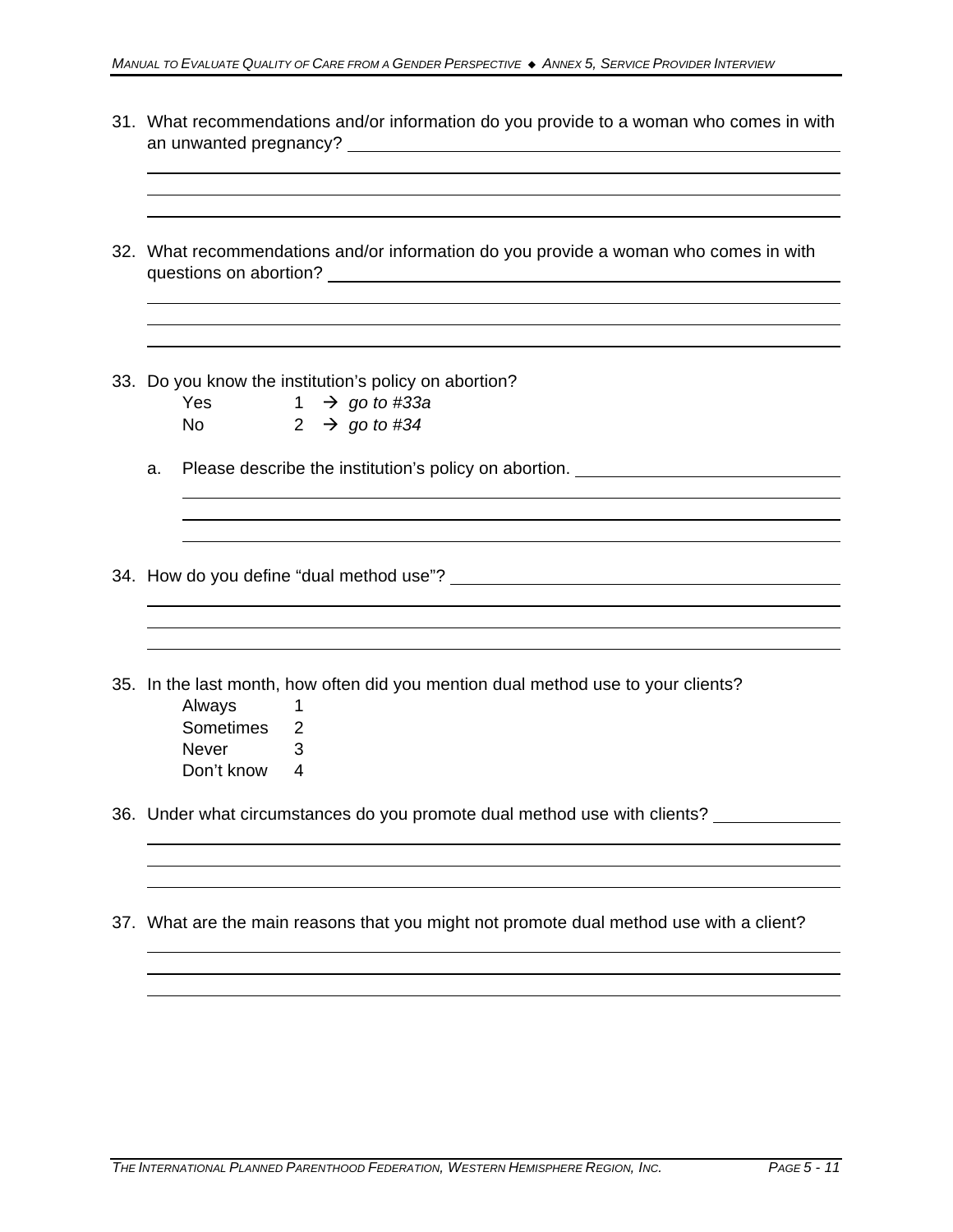38. How often do you promote Pap smears in family planning consultations?

Always 1 Sometimes 2 Never 3 Don't know 4

39. Under what circumstances do you mention Pap smears in family planning consultations?

- 40. What are the different reasons why it is difficult to promote Pap smears in some family planning consultations?
- 41. How often do you promote and explain breast self-exams?
	- Always 1 Sometimes 2 Never 3 Don't know 4
- 42. Under what circumstances do you promote and explain breast self-exams?
- 43. Under what circumstances do you find that it is not necessary to explain how to conduct a breast self-exam?
- 44. Do you have any other comments or suggestions about the services provided at this clinic?

### **"THANK YOU FOR YOUR PARTICIPATION"**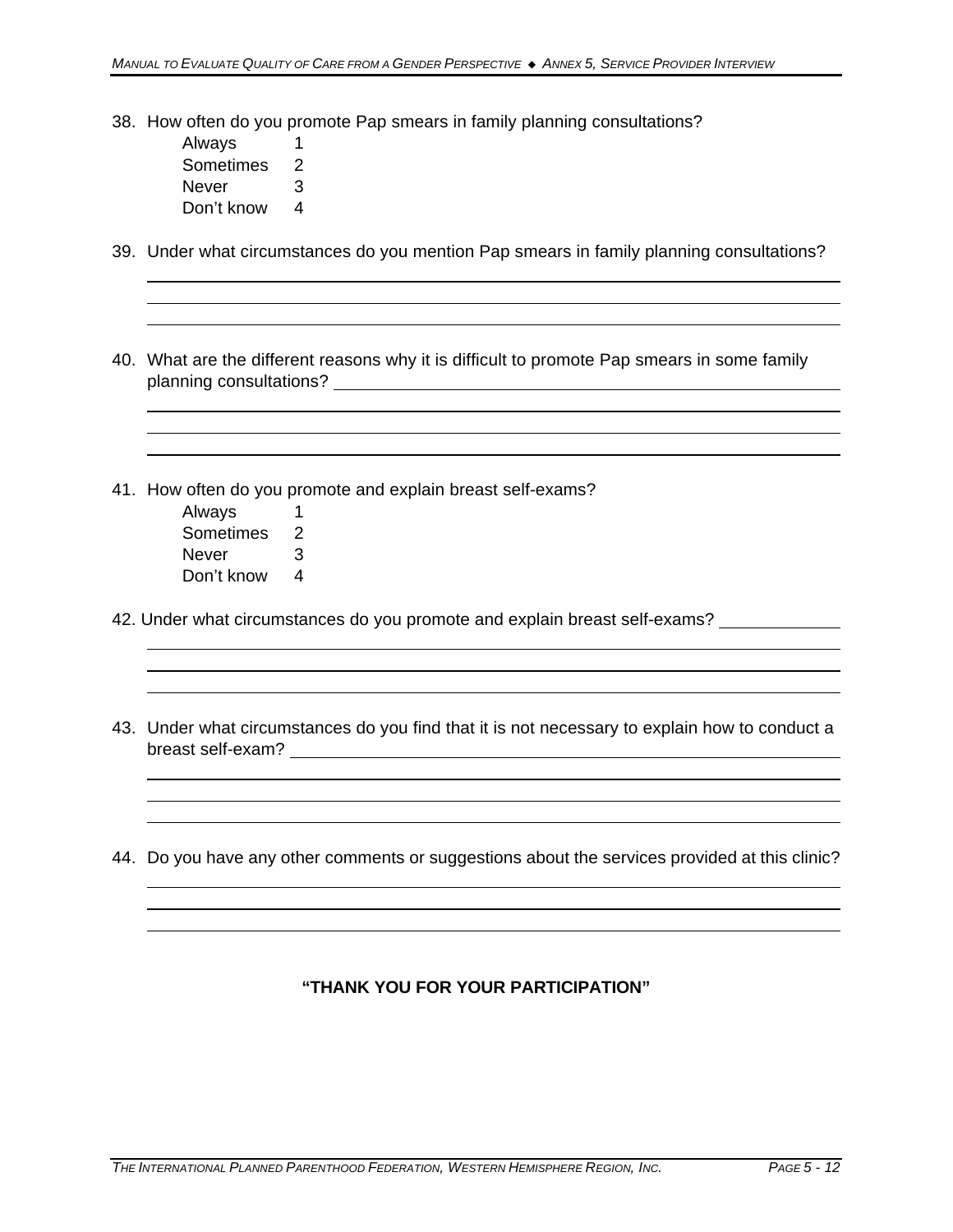## **INSTRUCTIONS FOR TABULATION SHEET FOR SERVICE PROVIDER INTERVIEW**

(A) Write the total number of service providers interviewed.

For each question, the key members of the evaluation team will determine whether it is a question for discussion.

### **Question 9**

In the appropriate box, write the number of people who stated that the institutional mission is:

- a. family planning only;
- b. family planning and other services not included within the sexual and reproductive health framework;
- c. reproductive health;
- d. sexual and reproductive health.

### **Questions 11, 14, 15, 17, 18**

For each question:

- (B) Write the number of people who answered YES.
- (C) Write the number of people who answered NO
- (D) Write the number of people who answered DON'T KNOW (if appropriate).

#### **Question 19**

In the appropriate box, write the number of people who defined the work environment as:

- (E) Collective/team;
- (F) Hierarchical;
- (G) Semihierarchical.

### **Questions 20, 21, 25, 26, 27**

For each question:

- (H) Write the number of people who answered YES.
- (I) Write the number of people who answered NO.
- (J) Write the number of people who answered Don't Know (if appropriate).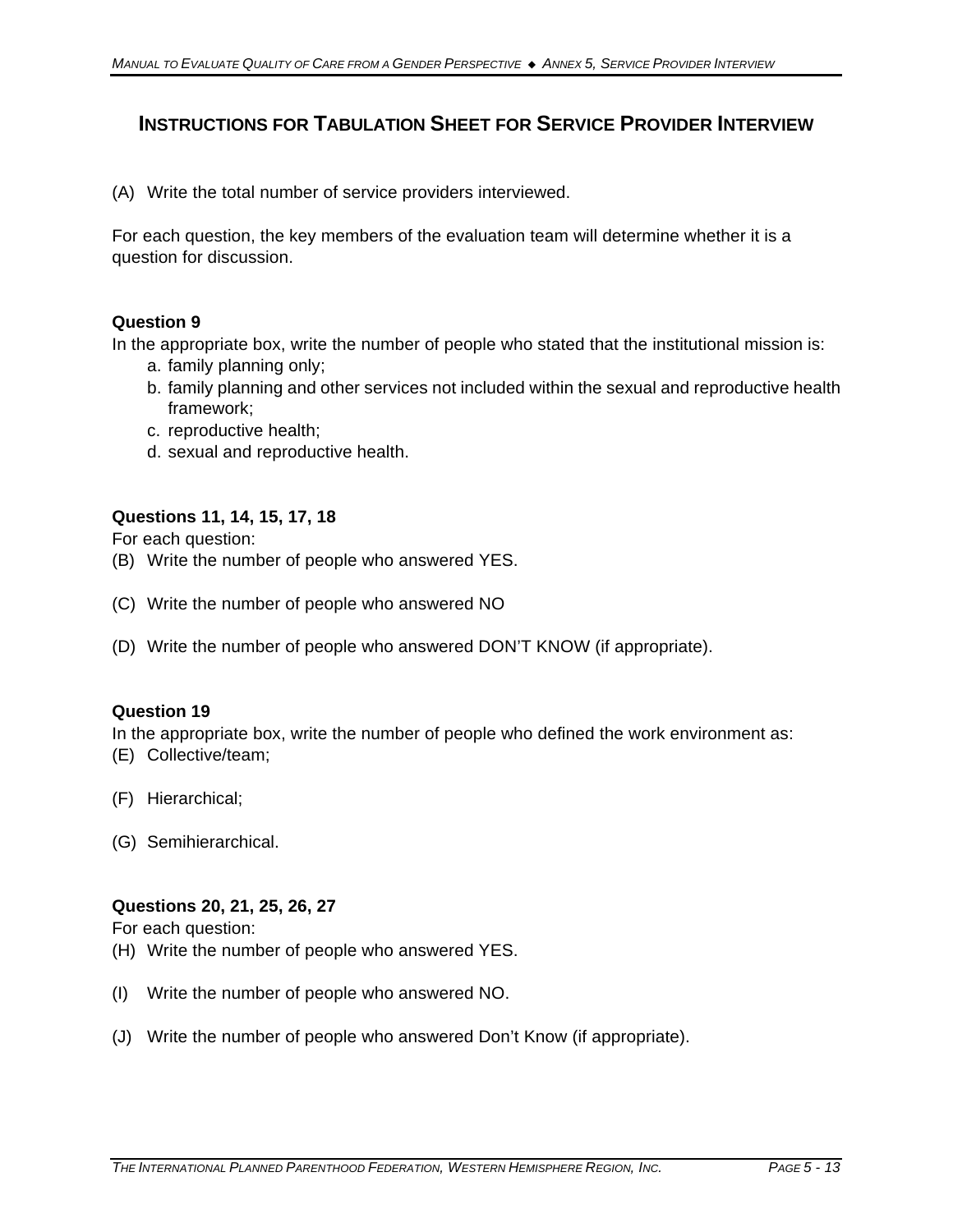### **Question 28**

For each option:

- (K) Write the number of people who answered Always.
- (L) Write the number of people who answered Sometimes.
- (M) Write the number of people who answered Never.
- (N) Calculate the total number of people who responded to each question:  $K + L + M = N$ .
- (O) Calculate the percentage of providers who answered Never:  $M \div N \times 100 = O$ .

### **Questions 30 and 33**

For each question:

- (P) Write the number of people who answered Yes.
- (Q) Write the number of people who answered No.
- (R) Write the number of people who answered Don't Know.

### **Questions 35, 38, 41**

For each question:

- (S) Write the number of people who answered Always.
- (T) Write the number of people who answered Sometimes.
- (U) Write the number of people who answered Never.
- (V) Write the number of people who answered Don't Know.
- (W) Calculate the total number of people who responded to each question:  $S + T + U + V = W$ .
- (X) Calculate the percentage of providers who answered Never or Don't Know:  $(U + V) \div W \times 100 = X$ .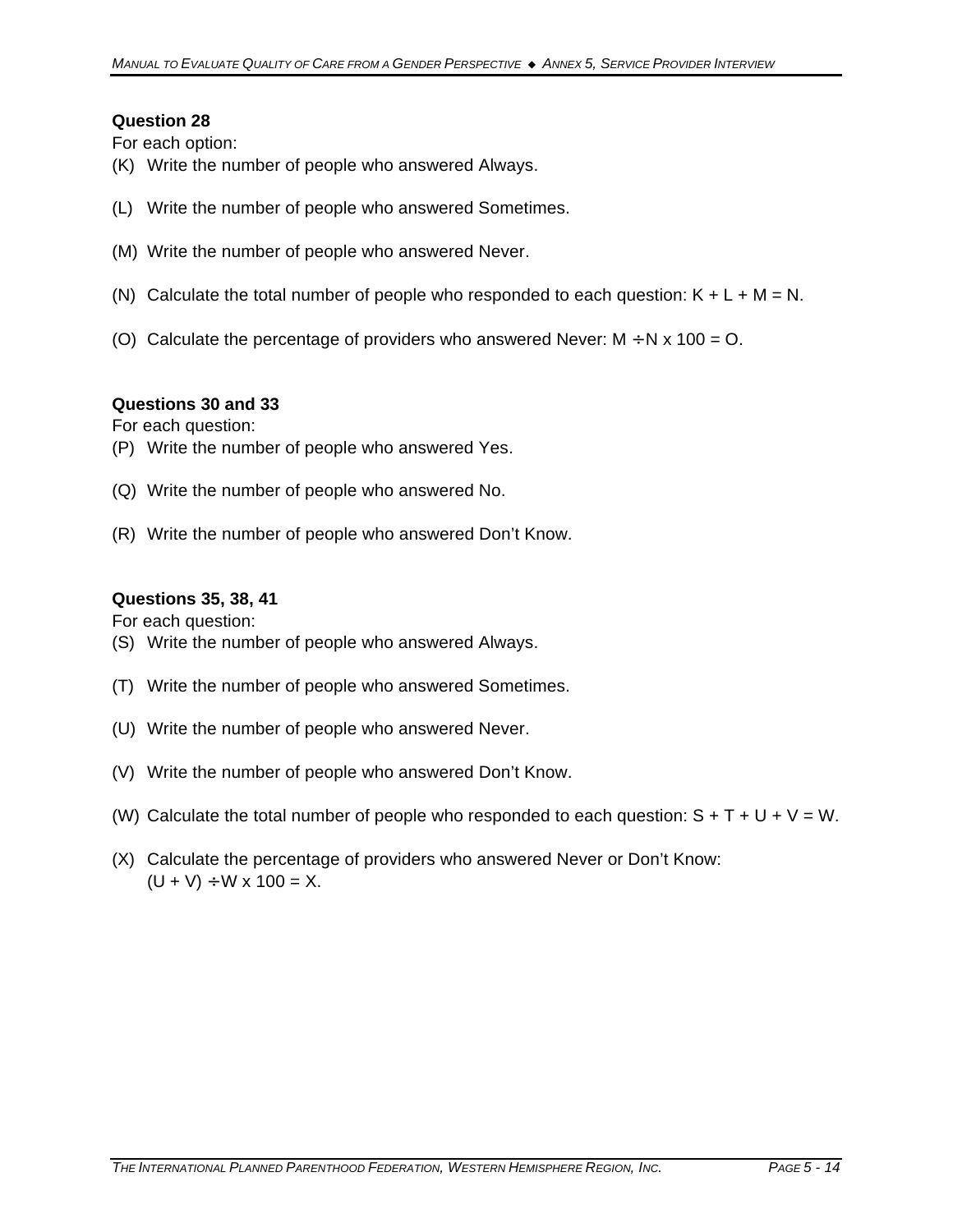# **TABULATION SHEET FOR SERVICE PROVIDER INTERVIEW**

### **(A) Total number of participants: \_\_\_\_\_\_\_\_\_\_**

| Question   | а.<br>FP only | b.<br>FP and<br>other | C.<br><b>Reproductive</b><br>health | . a.<br><b>Sexual and</b><br>reproductive<br>health | <b>Question for</b><br><b>Discussion</b> |
|------------|---------------|-----------------------|-------------------------------------|-----------------------------------------------------|------------------------------------------|
| 9. Mission |               |                       |                                     |                                                     |                                          |

| Question          | (B)<br>Yes | (C)<br><b>No</b> | (D)<br>Don't Know | <b>Question for</b><br><b>Discussion</b> |
|-------------------|------------|------------------|-------------------|------------------------------------------|
| 11                |            |                  |                   |                                          |
| 14.               |            |                  |                   |                                          |
| 15.               |            |                  |                   |                                          |
| $\overline{17}$ . |            |                  |                   |                                          |
| 18.               |            |                  |                   |                                          |

| Question                | (E)<br>Collective/<br>Team | (F)<br><b>Hierarchical</b> | (G)<br>Semi-<br>hierarchical | <b>Question for</b><br><b>Discussion</b> |
|-------------------------|----------------------------|----------------------------|------------------------------|------------------------------------------|
| 19. Define organization |                            |                            |                              |                                          |

| Question          | (H)<br><b>Yes</b> | $\left( \mathsf{l}\right)$<br><b>No</b> | (J)<br><b>Don't Know</b> | <b>Question for</b><br><b>Discussion</b> |
|-------------------|-------------------|-----------------------------------------|--------------------------|------------------------------------------|
| 20.               |                   |                                         |                          |                                          |
| $2\overline{1}$ . |                   |                                         |                          |                                          |
| $2\overline{5}$ . |                   |                                         |                          |                                          |
| 26.               |                   |                                         |                          |                                          |
| $\overline{27}$ . |                   |                                         |                          |                                          |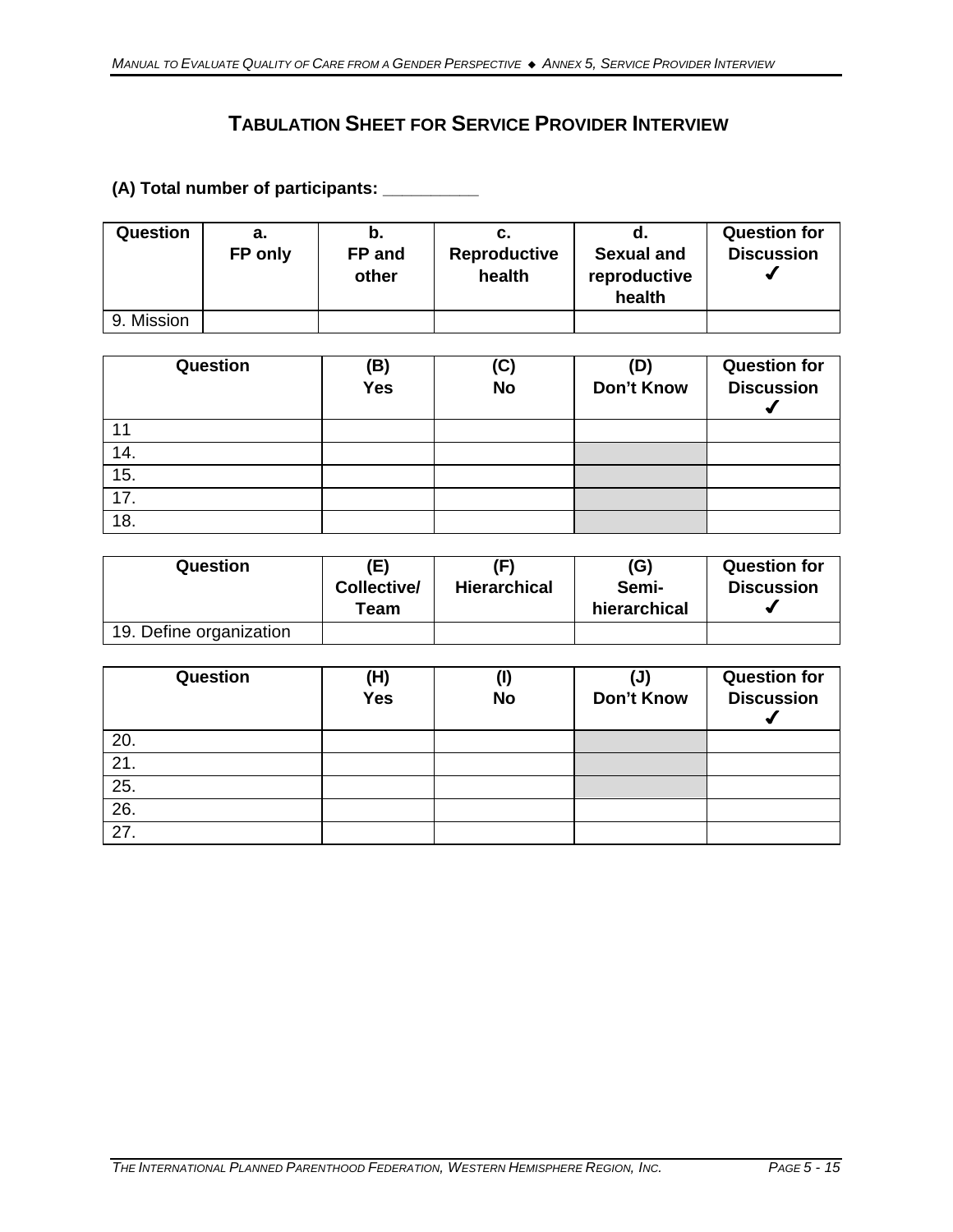| Question                | (K)<br><b>Always</b> | (L)<br><b>Sometimes</b> | (M)<br><b>Never</b> | (N)<br><b>Total number of</b><br>respondents<br>$K + L + M$ | (O)<br>$%$ who<br>responded<br><b>Never</b> | <b>Question for</b><br><b>Discussion</b> |
|-------------------------|----------------------|-------------------------|---------------------|-------------------------------------------------------------|---------------------------------------------|------------------------------------------|
| <b>Topics discussed</b> |                      |                         |                     |                                                             |                                             |                                          |
| 28a.                    |                      |                         |                     |                                                             |                                             |                                          |
| 28b.                    |                      |                         |                     |                                                             |                                             |                                          |
| 28c.                    |                      |                         |                     |                                                             |                                             |                                          |
| 28d.                    |                      |                         |                     |                                                             |                                             |                                          |
| 28e.                    |                      |                         |                     |                                                             |                                             |                                          |
| 28f.                    |                      |                         |                     |                                                             |                                             |                                          |
| 28g.                    |                      |                         |                     |                                                             |                                             |                                          |
| 28h.                    |                      |                         |                     |                                                             |                                             |                                          |
| 28i.                    |                      |                         |                     |                                                             |                                             |                                          |
| 28j.                    |                      |                         |                     |                                                             |                                             |                                          |
| 28k.                    |                      |                         |                     |                                                             |                                             |                                          |

| <b>Question</b> | (P)<br>Yes | (Q)<br><b>No</b> | (R)<br>Don't Know | <b>Question for</b><br><b>Discussion</b> |
|-----------------|------------|------------------|-------------------|------------------------------------------|
| 30.             |            |                  |                   |                                          |
| 33.             |            |                  |                   |                                          |

| <b>Question</b> | (S)<br><b>Always</b> | Some-<br>times | (U)<br><b>Never</b> | (V)<br>Don't<br><b>Know</b> | (W)<br><b>Total number</b><br>οf<br>respondents<br>$R + S + T$ | (X)<br>$%$ who<br>responded<br>Never or<br><b>Don't Know</b> | <b>Question</b><br>for<br><b>Discussion</b> |
|-----------------|----------------------|----------------|---------------------|-----------------------------|----------------------------------------------------------------|--------------------------------------------------------------|---------------------------------------------|
| 35.             |                      |                |                     |                             |                                                                |                                                              |                                             |
| 38.             |                      |                |                     |                             |                                                                |                                                              |                                             |
| 41.             |                      |                |                     |                             |                                                                |                                                              |                                             |

See attached sample qualitative data tabulation sheet, to be used for open-ended questions such as 29, 31, 32, 33a, 34, 36, 37, 39, 40, 42, 43, and 44. Please comment on any trends, themes, or other issues to discuss at the Analysis Workshop: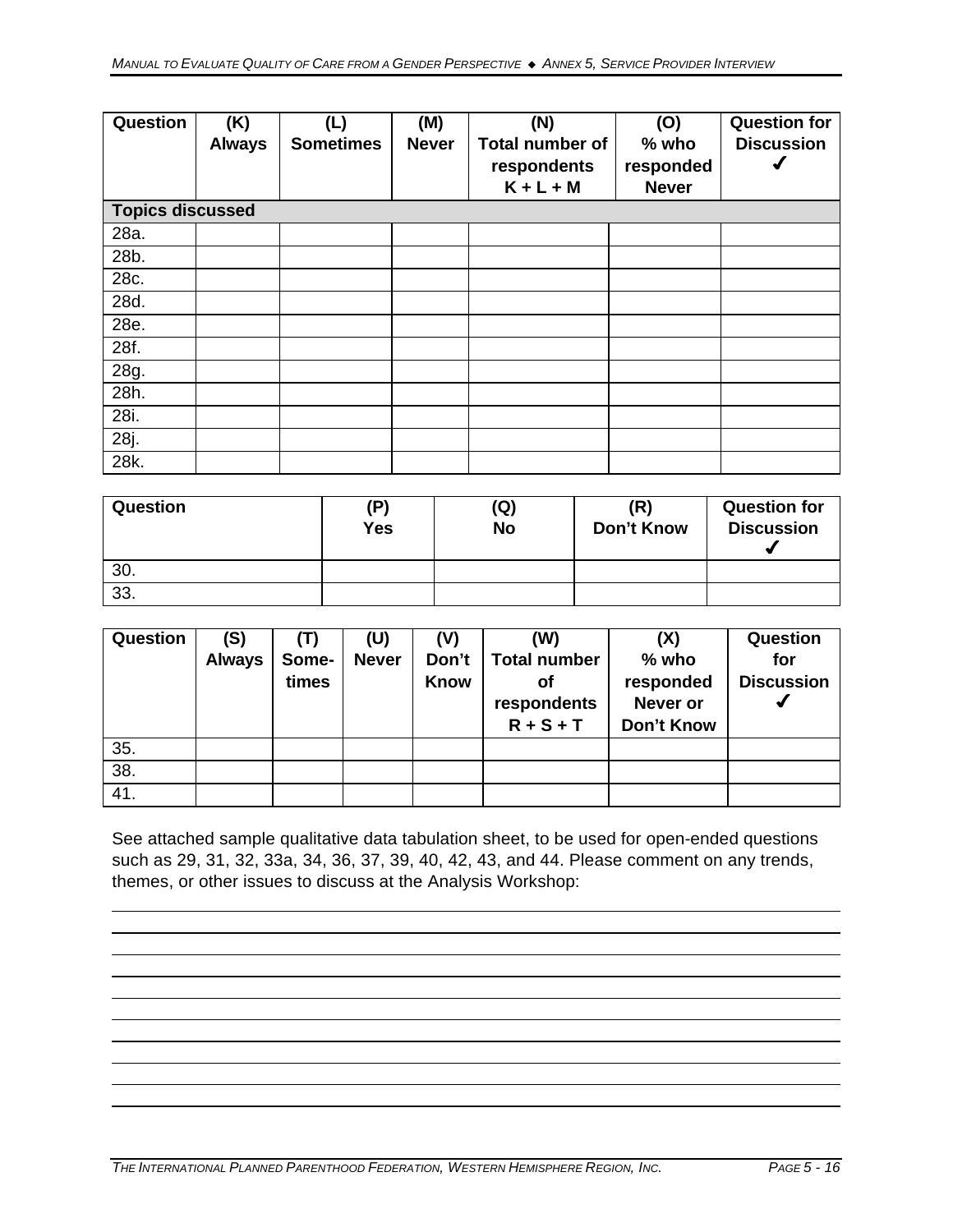# **SAMPLE QUALITATIVE DATA TABULATION SHEET FOR SERVICE PROVIDER INTERVIEWS**

Below are sample responses to question 21 on the Service Provider Interview. This format can be adapted and employed for the tabulation of all qualitative data recorded in open-ended questions: 29, 31, 32, 33a, 34, 36, 37, 39, 40, 42, 43, and 44:

Question 29: What are some barriers that make discussion of these topics (from question 28) difficult?

| (A) Response                                              | (B)<br>Tally of response                  | (C)<br><b>Total</b> |
|-----------------------------------------------------------|-------------------------------------------|---------------------|
| The client feels embarrassed                              | IIII                                      | 4                   |
| I don't think it is appropriate                           | - 11111<br>IIIII                          | 10                  |
| am embarrassed                                            | $\parallel$    $\parallel$    $\parallel$ | 8                   |
| These topics are not necessary for a doctor to<br>discuss | $\parallel$                               | 5                   |
| That is the job of the counselor                          | IIIII<br>$\parallel \parallel \parallel$  | 13                  |
| Married women get offended                                | IIII                                      | 4                   |
| I don't feel I am qualified to discuss those<br>issues    | - 1111<br>IIIII                           | 9                   |

In this example, seven distinct responses were given to the question. In column A, each distinct response is recorded. In column B, there is a tally mark for each time this response was given by a service provider. Column C is simply the total number of tally marks in column B.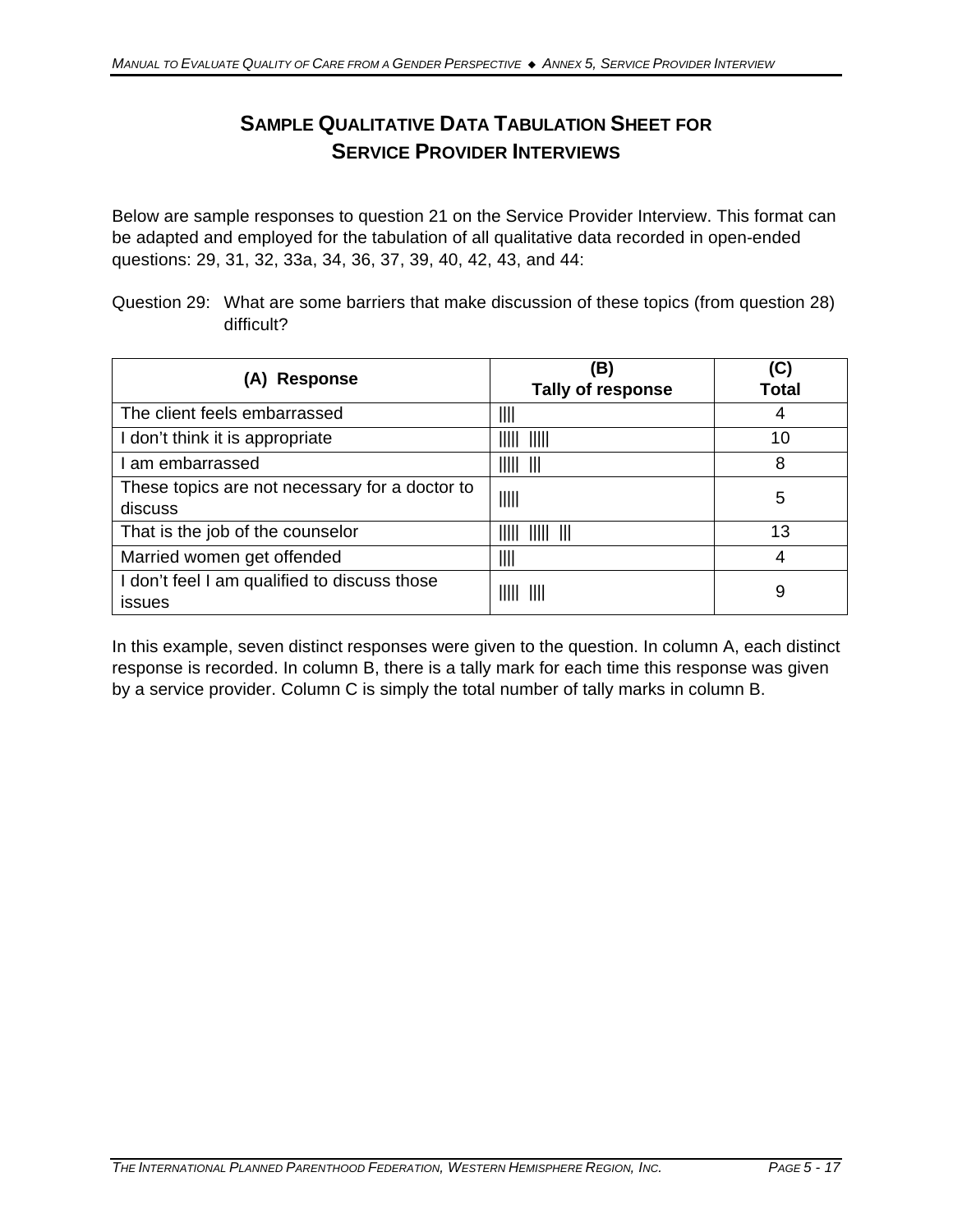## **ANNEX 6 GUIDE TO DOCUMENT REVIEW**

This section of the study analyzes institutional documents to identify whether the institution incorporates a gender perspective in its policies and procedures. The team gender specialist should conduct the document review. The information to be reviewed includes documents that outline personnel policies as well as IEC materials available and provided to clients. The director of the institution and possibly other staff members may be useful in obtaining all the necessary information required to complete the questionnaire. In some cases, particularly for the questions on practices, the information required should be complemented by actual inquiries to staff members.

The instrument for the document review is divided into five sections, each requiring different types of information. The following table indicates which type of activity is required to complete each section:

| <b>Section</b>                    | <b>Documents Required</b>                                                                                                                                                                                                                                                                                                                                                                                              | <b>Information Source</b>                                                                                                                                                                                                                                                                                                                                    |
|-----------------------------------|------------------------------------------------------------------------------------------------------------------------------------------------------------------------------------------------------------------------------------------------------------------------------------------------------------------------------------------------------------------------------------------------------------------------|--------------------------------------------------------------------------------------------------------------------------------------------------------------------------------------------------------------------------------------------------------------------------------------------------------------------------------------------------------------|
| Institutional<br>policies         | Document with mission statement<br>$\bullet$<br>Guidelines for service provision<br>$\bullet$<br>Guidelines/protocols for voluntary surgical<br>$\bullet$                                                                                                                                                                                                                                                              | Executive director or other<br>appropriate person                                                                                                                                                                                                                                                                                                            |
|                                   | contraception<br>Forms and criteria for informed consent<br>$\bullet$                                                                                                                                                                                                                                                                                                                                                  |                                                                                                                                                                                                                                                                                                                                                              |
| Institutional<br>practices        | Salary scales and budgeted salaries<br>$\bullet$<br>Personnel policies/guidelines<br>Employee manuals                                                                                                                                                                                                                                                                                                                  | Executive director or personnel<br>director                                                                                                                                                                                                                                                                                                                  |
| Gender-<br>sensitive<br>language* | IEC materials produced (or distributed) by the<br>institution in the last 5 years on STI/HIV and family<br>planning methods - specify by type of material<br>(pamphlets, etc.) and by program.                                                                                                                                                                                                                         | Executive director or the<br>individual responsible for all IEC<br>materials used by the institution                                                                                                                                                                                                                                                         |
| Consultation<br>content           | Sample of clinic histories of 25 gynecological or<br>family planning clients within the last 12 months.<br>Examination of records to determine whether<br>information is collected (either systematically or<br>as extra comments by the providers) on<br>sexuality, violence, abuse of power, STI/HIV,<br>unwanted pregnancy, abortion and condom use<br>Range and volume of reproductive health<br>services provided | Using the Management<br>$\bullet$<br>Information System, select<br>records of clients seen in the<br>previous year and take a<br>random sample of those<br>records; pull those files<br>Without an MIS, take a<br>$\bullet$<br>systematic random sample of<br>files of clients who were seen<br>in the last 12 months (Refer to<br>Annex 4 for instructions) |
| Composition of<br>clients by sex  | Service statistics from the last year<br>As much as possible determine the percentage of<br>consultations and counseling sessions provided<br>for women, men and couples                                                                                                                                                                                                                                               | If service statistics are not<br>available, this information can be<br>obtained using the same sample<br>of files as in the previous section                                                                                                                                                                                                                 |

### **Documents necessary for the Document Review**

In languages, such as Spanish, with male and female nouns and adjectives, gender-sensitive language includes using los/las or other means of ensuring that the masculine word is not used to represent both male and female.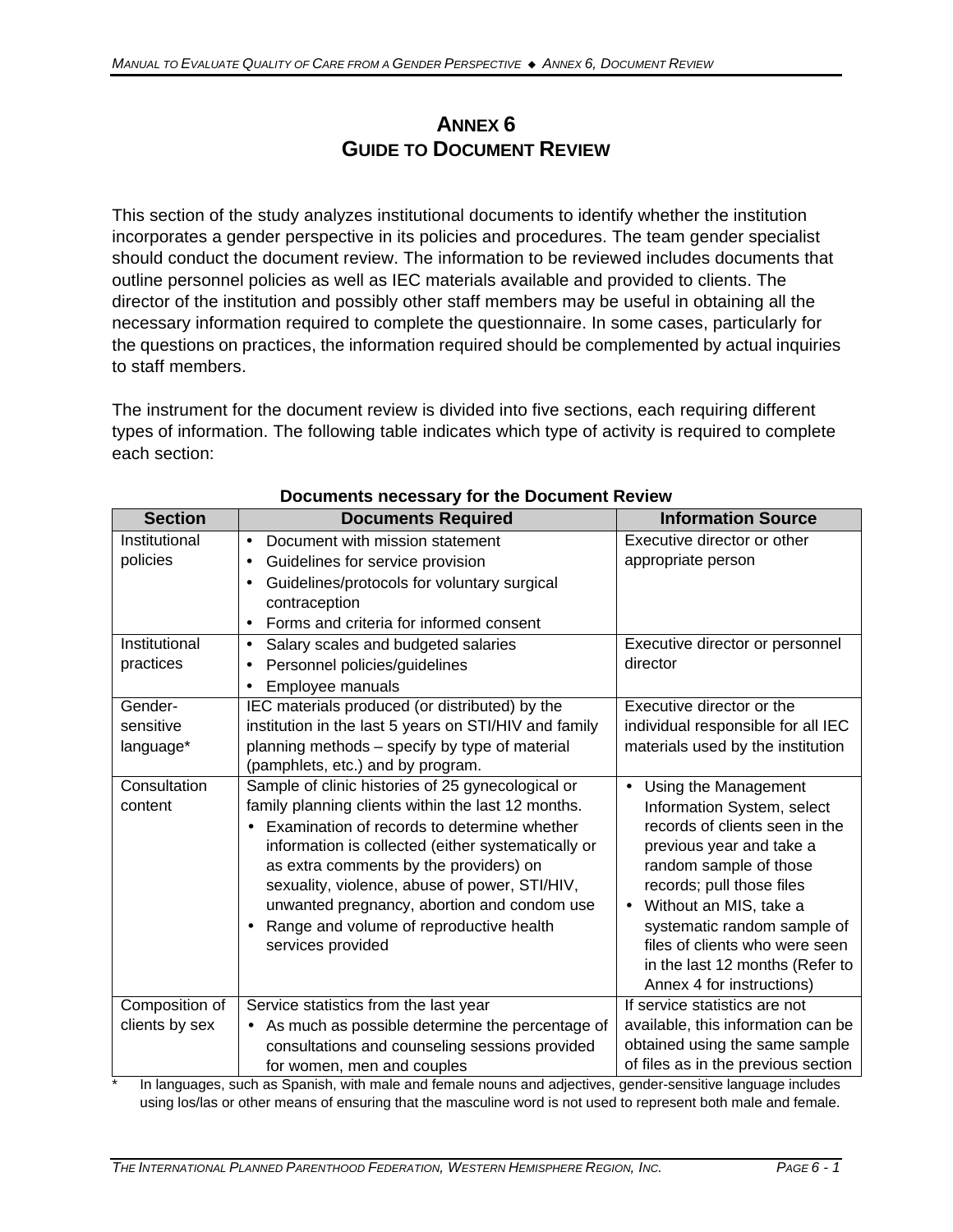### **General Guidelines**

- 1. Meet with relevant staff to familiarize them with the document review process, as well as to present a list of the documents required.
- 2. Review the documents.
- 3. Interview the executive director as required to answer any questions not answered by the document review.

#### **Guidelines**

Question 1 If the response is NO, skip to #3. Question 2 Take note of the documents in which there is an explicit policy. Question 3 Ask the executive director questions 3a through 3d. Then review the documents that the executive director referred to and write out the names of the documents in the appropriate space. If the executive director states that a certain procedure/rule exists, but that it is not explicitly written in a document, check the Yes box but write "not written" in the space provided for "In what document?" Question 4 Write out how the institution recruits and promotes its staff. Explain both processes. Question 5 These policies refer to written policies or explicit policies of which all staff are aware. If the response is YES, write down the names of the documents in 5a. Question 6 Ask the executive director this question, and write down everything he/she mentions. Questions  $7 - 8$  In question 7, if the response is NO, skip to question #9. If the response is YES, write out the names of the documents in which these policies are written. In question #8, write what the policy consists of. Question 9 Ask the executive director this question, and write down everything he/she mentions. Question 10 If the response is YES, write out the type of study or studies. Question 11 Mark the response. Questions  $12 - 15$  If the response is YES, ask the follow-up questions and write out everything the respondent says. For question 13, be sure to ask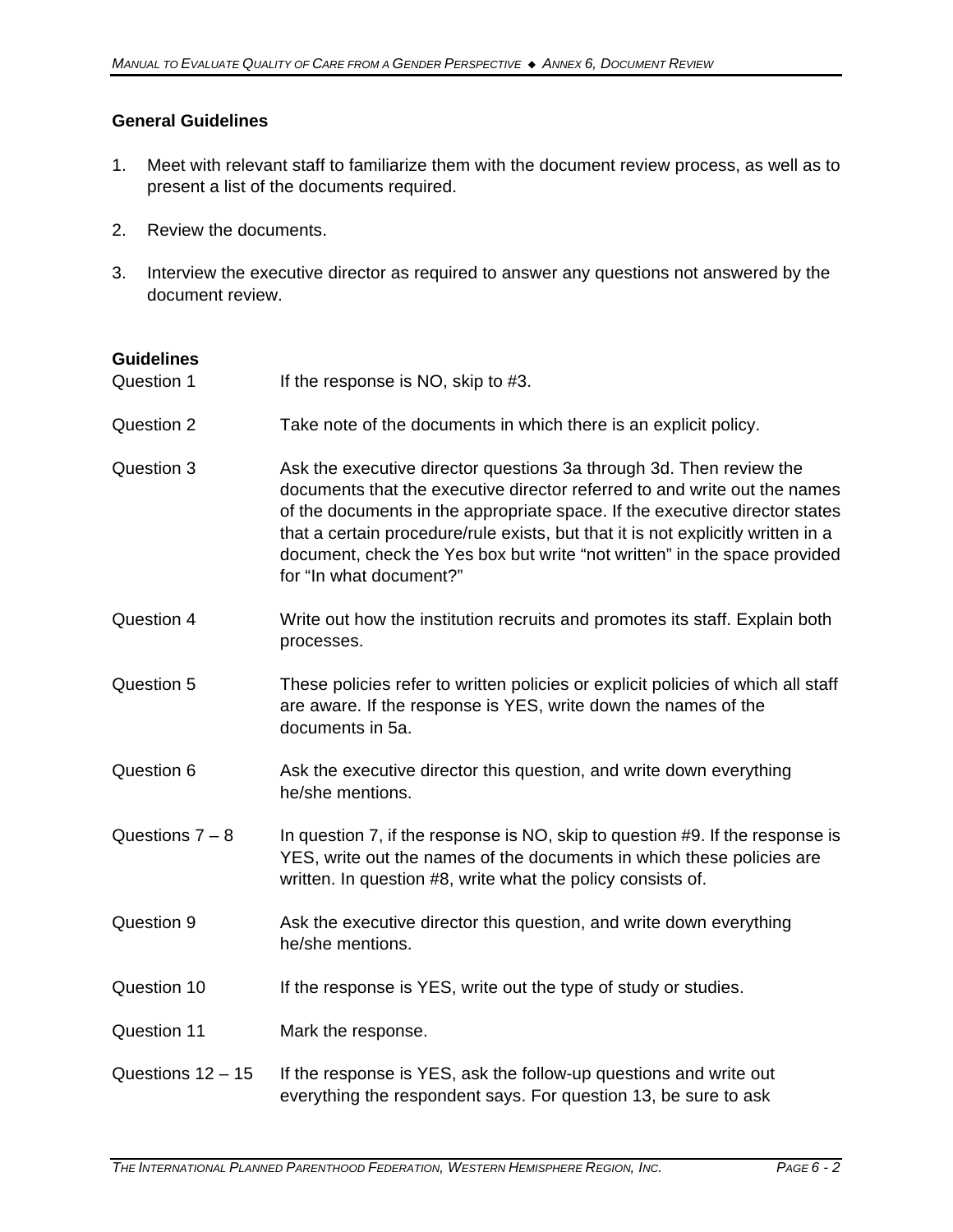separately whether there are spousal requirements for women, and for men (to determine, for example, if tubal ligation requires spousal consent but vasectomy does not).

- Question 16 In Column A, write the number of men who belong to the various management levels as well as the average salary earned. In column B, write the number of women in each management level and the average salary earned. In the last column, subtract the difference between the two columns. This column will demonstrate which group earns (on average) more for each management level.
- Question 17a d Enter the number of employees by sex.
- Question 18 Enter the number of employees supervised by women, by sex.
- Questions 19 20 Note the topics covered in the IEC materials.
- Question 21 Take a sample of educational materials produced/distributed by the institution in the last five years. Make sure to include the following types of materials in the sample:
	- Educational materials from each program/project or subproject produced or distributed (e.g., adolescent, STI/HIV and family planning programs).
	- One of each type of material (e.g., a pamphlet, flyer, booklet).

Carefully review each article selected for examples of non-inclusive, discriminatory language. For each article sampled, note the examples. Between five and ten documents should be reviewed, but this will depend on the number of educational materials produced/distributed by the institution. Use additional sheets if more space is necessary.

- Question 22 Review the 25 clinic histories and calculate the percentage for each topic. For example, if sexuality was discussed in ten records:  $(10 \div 25) \times 100 = 40\%$ . A topic has been discussed if it is indicated directly on the history form or
- Question 23 Review the clinic histories to determine what specific counseling services are listed.

if the service provider has made separate notes.

### Question 24 Review the clinic histories to determine whether a range of methods were discussed with the client or only one or a few. List the methods available at the clinic.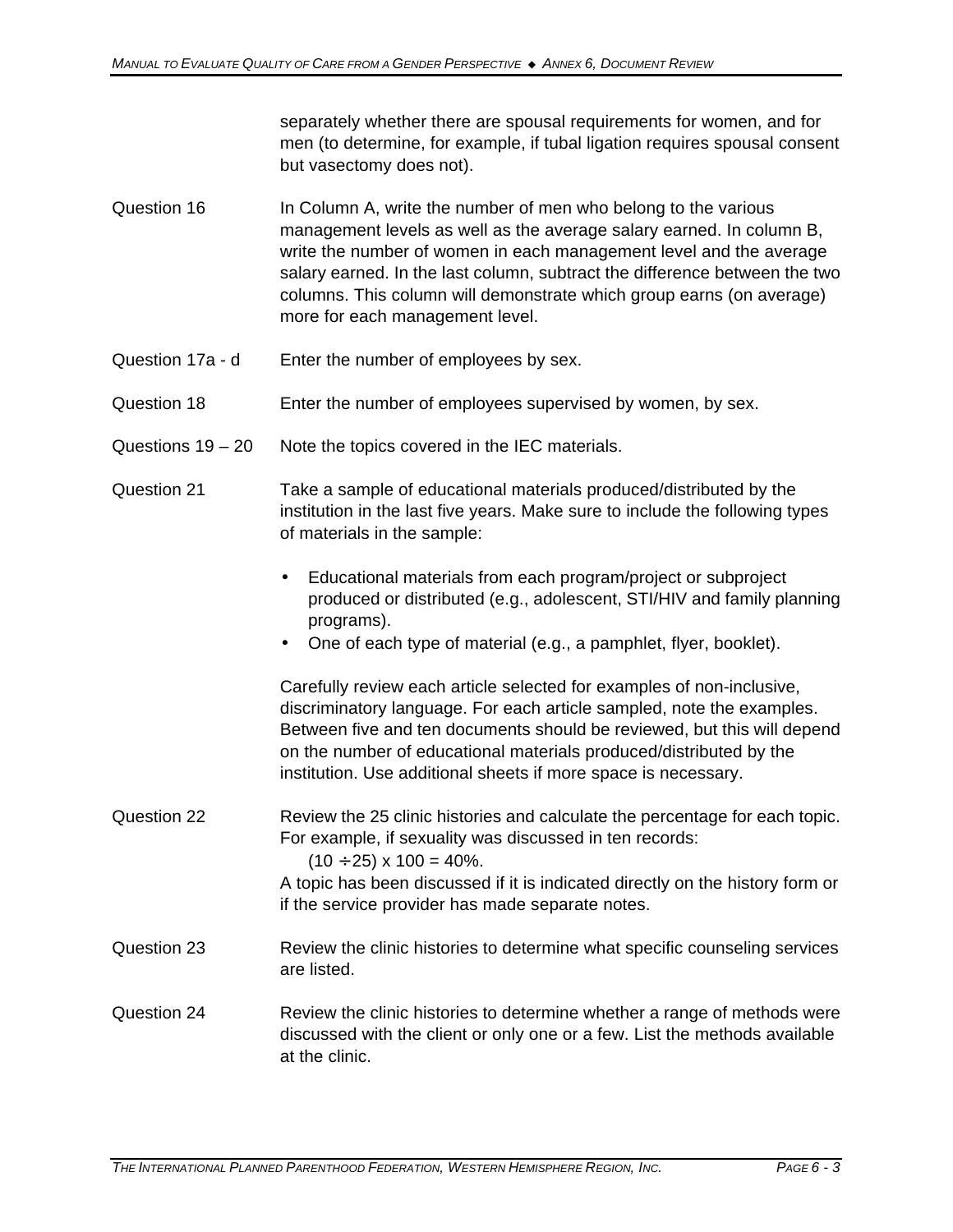- Question 25 Since there is no single ideal method mix, the analysis of whether method mix is skewed relies on the evaluators' judgment. Suggestions include: compare the method mix in the sample of 25 clients to overall service statistics for the facility; compare both the sample and the service statistics to overall country data on method mix, such as from Demographic and Health Survey. One factor to be taken into account in the judgment is whether the facility is filling unmet need for a particular method not available elsewhere in the country, for example, if a method such as sterilization or the IUD is not widely available through other sources, the facility may be balancing the country's method mix by concentrating its resources on the underutilized method.
- Question 26 Calculate the percentage of consultations that were for women clients, men clients, and couples. Record the total number of consultations.

## **Analysis of the Results**

Examine the results of the document review, paying special attention to any patterns or trends. Do any general themes or characteristics recur in the institution's policies? Do practices comply with policy? Do any of the documents require improvement, or are any or them particularly useful? In the existing materials, is the language used appropriate for fostering positive gender attitudes? Overall, do a few specific points or entire areas need improvement? Possible areas to look at include:

- specific policies prohibiting gender-based discrimination;
- protocol regarding sexual harassment;
- procedures for determining client satisfaction, complaints, suggestions;
- procedures for making programmatic changes based on client suggestions;
- spousal consent;
- gender-based differences in salary scales;
- gender composition of employees and board members; and
- gender-sensitive language in IEC materials.

It is important to note specific examples in the analysis of the document review. This will enable a targeted approach to implementing all recommended changes. Based on the analysis of the results, recommendations for improvement can be made.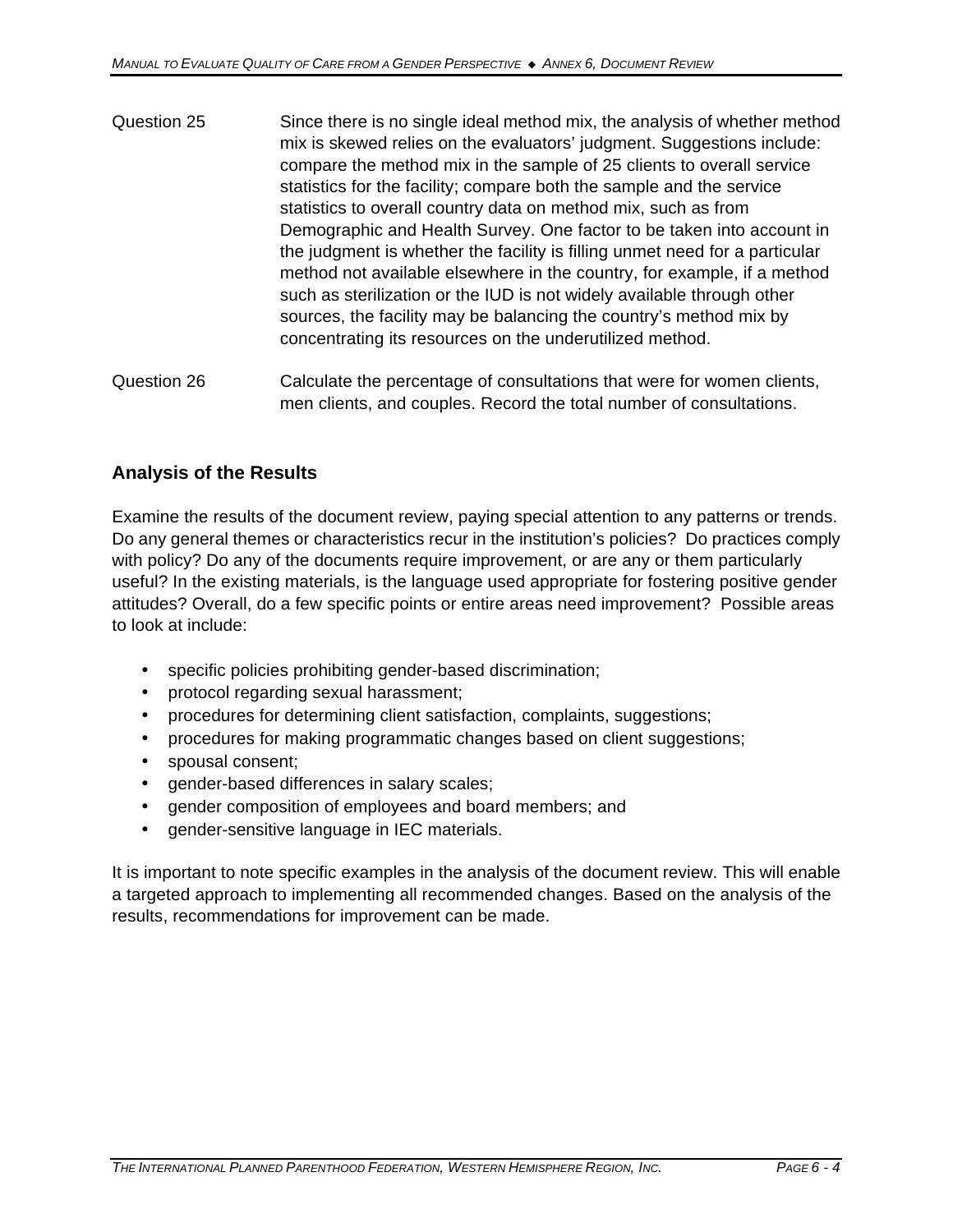## **DOCUMENT REVIEW GUIDE**

The focus of this review is to determine to what extent a gender perspective is integrated into the policies and structure of the organization. This review consists of key questions on important institutional documents and on the institution's protocols and procedures. To complete this task, it is necessary to work with the Executive Director's office to ask the necessary information and obtain the required documents.

### **Institutional Policies**

1. Is there an explicit policy that prohibits gender-based discrimination?

| Yes | $\Box$ |                             |
|-----|--------|-----------------------------|
| No. |        | $\Box \rightarrow$ go to #3 |

2. In which documents does this exist?

3. Are there specific policies that prohibit gender-based discrimination in terms of:

|                           | Yes    | In what document? | <b>No</b> |
|---------------------------|--------|-------------------|-----------|
| staff recruitment         |        |                   |           |
| salaries                  |        |                   |           |
| benefits                  |        |                   |           |
| promotion/access to       |        |                   |           |
| decision-making positions | $\Box$ |                   |           |
|                           |        |                   |           |
|                           |        |                   |           |

4. How are staff recruited and promoted?

- 5. Are there written policies or guidelines that prohibit the abuse of power within the association, for example, against sexual harassment?
	- $Yes \Box$ No  $\Box \rightarrow go \ to \ \#6$

5a. In which document does this exist? \_\_\_\_\_\_\_\_\_\_\_\_\_\_\_\_\_\_\_\_\_\_\_\_\_\_\_\_\_\_\_\_\_\_\_\_\_\_\_\_

6. What would the institution do in the case of an employee who complains of sexual harassment?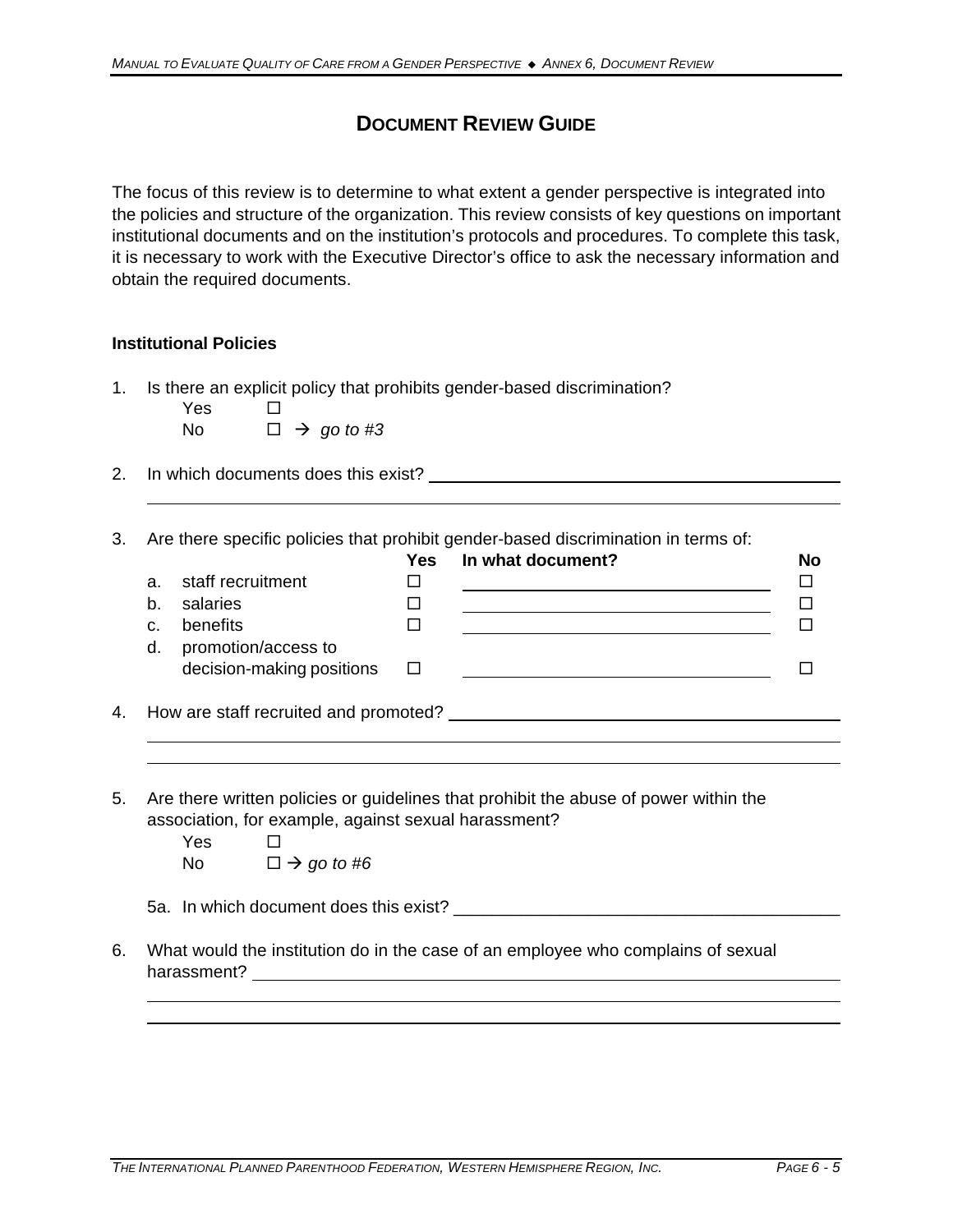| 7. | children?<br>Yes<br>No l               | consideration for the provision of care? For example, mandating hours of service<br>convenient for women who work, or childcare for women who arrive accompanied by<br>$\Box \rightarrow \Box$ In what document?<br>$\Box \rightarrow$ go to #9 |     |        | Are there policies or administrative protocols that require taking specific gender needs into        |
|----|----------------------------------------|-------------------------------------------------------------------------------------------------------------------------------------------------------------------------------------------------------------------------------------------------|-----|--------|------------------------------------------------------------------------------------------------------|
| 8. |                                        |                                                                                                                                                                                                                                                 |     |        | What does this policy or administrative protocol consist of? ___________________                     |
| 9. |                                        |                                                                                                                                                                                                                                                 |     |        |                                                                                                      |
|    | Yes<br>No l                            | find out clients' preferences for service hours?<br>$\Box$                                                                                                                                                                                      |     |        | 10. Has the institution conducted a study within the last five years (such as a client interview) to |
|    | services provided?<br>Yes<br><b>No</b> | 11. Has a study been conducted within the last five years to obtain client satisfaction with<br>□<br>□                                                                                                                                          |     |        |                                                                                                      |
|    |                                        | Review the current mission statement, by-laws and statutes.                                                                                                                                                                                     |     |        |                                                                                                      |
|    |                                        | 12. Is there a declaration to promote women's<br>empowerment in any document?                                                                                                                                                                   | No. | $\Box$ | Yes $\Box \rightarrow \Box$ In what document(s)?                                                     |
|    |                                        | 13. Does the institution have spousal<br>any clinical procedures or services?                                                                                                                                                                   |     |        |                                                                                                      |
|    |                                        | 13a. Woman needs husband's consent.                                                                                                                                                                                                             | No  | $\Box$ |                                                                                                      |
|    |                                        |                                                                                                                                                                                                                                                 |     |        |                                                                                                      |
|    |                                        | 13b. Man needs wife's consent.                                                                                                                                                                                                                  | No  | $\Box$ | Yes $\square \rightarrow$ Which ones?                                                                |
|    |                                        |                                                                                                                                                                                                                                                 |     |        |                                                                                                      |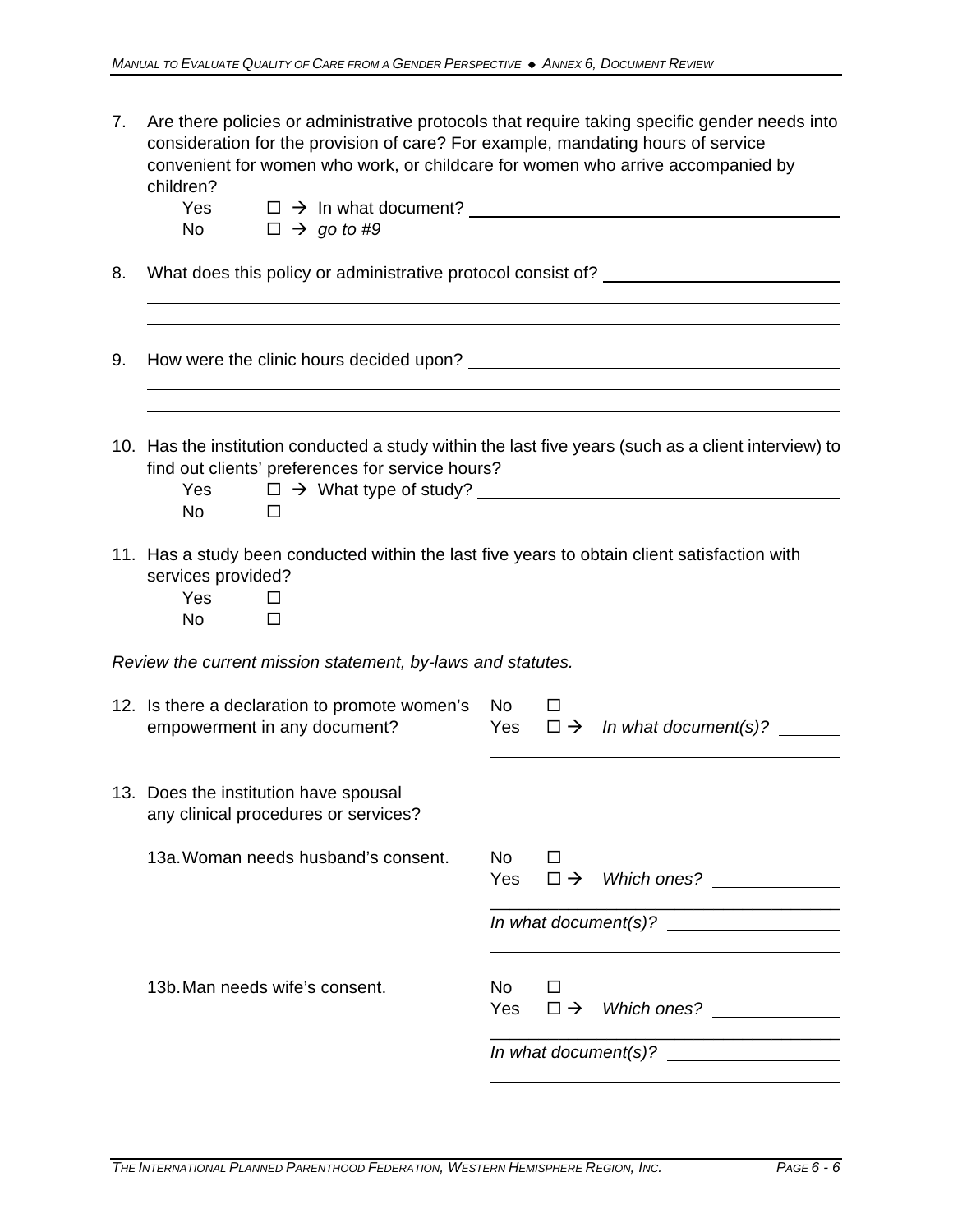- 14. Does the institution have mechanisms in  $\Box$ or suggestions (e.g., example, suggestion box, client satisfaction studies)?
- 15. Does the institution have mechanisms in  $\Box$ place to make programmatic changes Yes  $□ →$  *What mechanisms?* based on client suggestions and feedback (from client interviews or suggestions)?

place to obtain client opinions, complaints Yes  $\Box \rightarrow$  *What mechanisms?* <u></u>

### **Institutional Practices**

16. Please fill out the following table for each job level currently filled within the institution. The director of personnel should fill out the table in order to keep the salary scales confidential.

| <b>Grade/Level</b>   | (A) Men |                   | (B) Women |                   | Difference*<br>(Column A – Column B) |
|----------------------|---------|-------------------|-----------|-------------------|--------------------------------------|
|                      | Number  | Average<br>Salary | Number    | Average<br>Salary |                                      |
| <b>Highest level</b> |         |                   |           |                   |                                      |
| Second highest level |         |                   |           |                   |                                      |
| Third highest level  |         |                   |           |                   |                                      |
| Fourth highest level |         |                   |           |                   |                                      |
| <b>Total</b>         |         |                   |           |                   |                                      |

\* If the difference between the two columns is positive, this indicates that the average salary for men is higher than that for women. If the difference is negative, this indicates that women earn higher average salaries than men.

|                                                          | # of men | # of women |
|----------------------------------------------------------|----------|------------|
| 17a. Clinic staff in managerial positions                |          |            |
| 17b. Administrative office staff in managerial positions |          |            |
| 17c. Board of directors members                          |          |            |
| 17d. Staff with budgetary supervision                    |          |            |
| 18. Number of staff members supervised by women          |          |            |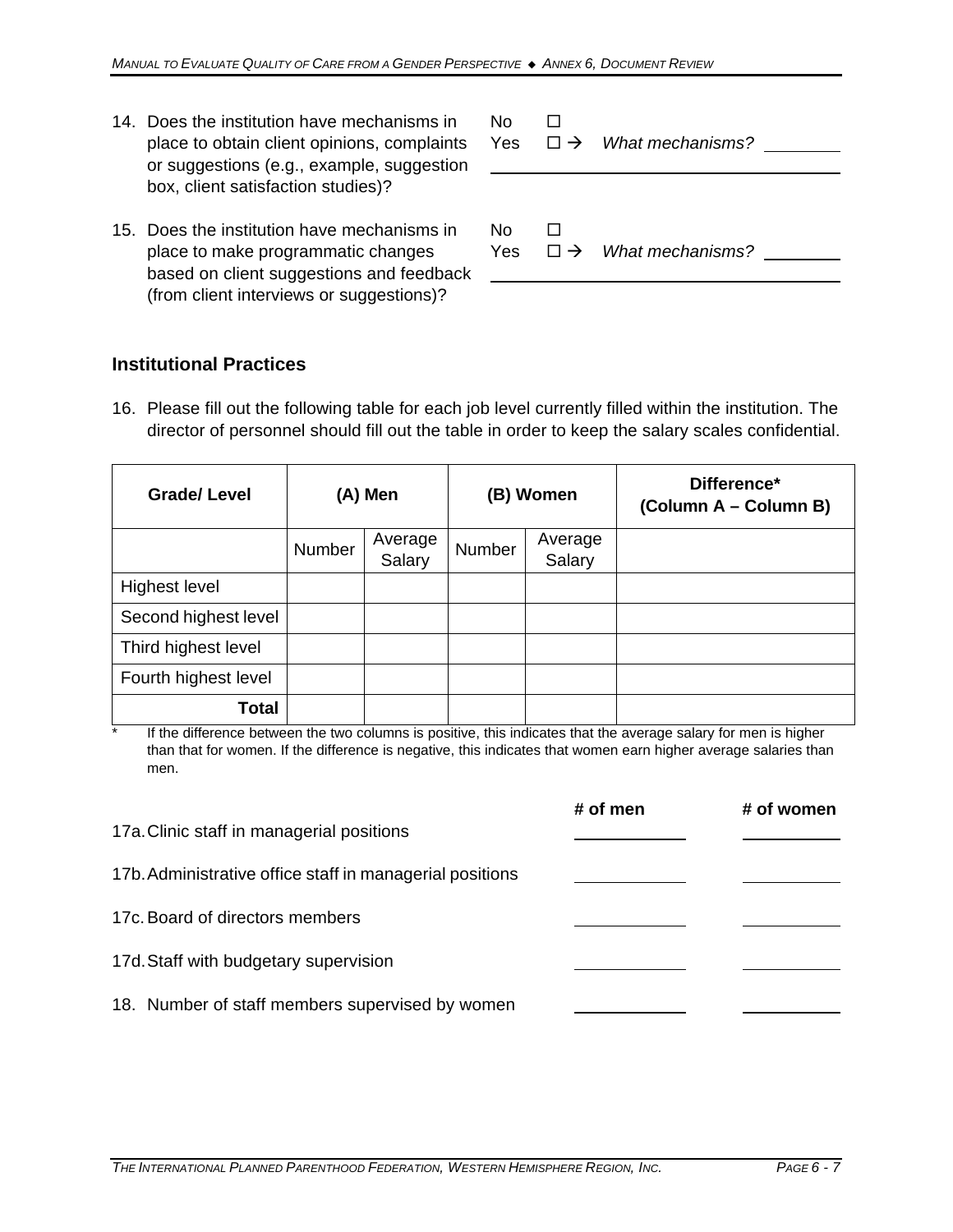### **Educational Material**

**Inclusive language** refers to the use of he/she, etc. and the use of messages that include language directed to both men and women. For example: a document that includes STD symptoms in both men and women would be an example of inclusive language.

Examples of **discriminatory language** include descriptions of women as docile and powerless, and men as violent, irresponsible and controlling.

Examples of **nondiscriminatory language** include references to a woman who has control over her decisions; women in leadership positions; images of female doctors; men who share in household chores (such as feeding children, changing diapers, cooking).

- 19. Are there educational materials on male and female sexuality?
	- $Yes \Box$  $No$   $\Box$

20. Do the IEC materials include information on the following topics:

|    |                                | Yes | No |
|----|--------------------------------|-----|----|
| a. | Right to family planning       |     |    |
| b. | Sexual and reproductive rights |     |    |
|    | c. Women's rights              |     |    |
|    | d. Client rights               |     |    |
| е. | Other                          |     |    |

21. Analyze all IEC materials produced in the last five years (or a sample of materials). Make sure to include different types of educational materials, such as pamphlets and flyers, and include IEC materials from different programs and on varying topics, such as AIDS, STIs, adolescents and family planning. Fill out the following questions for these materials.

| Item 1<br>Topic: | Type of material:                                       |                            |
|------------------|---------------------------------------------------------|----------------------------|
|                  | a. Describe any examples of:<br>Inclusive language      | Non-inclusive language     |
|                  |                                                         |                            |
|                  | b. Describe any examples of:<br>Discriminatory language | Nondiscriminatory language |
|                  |                                                         |                            |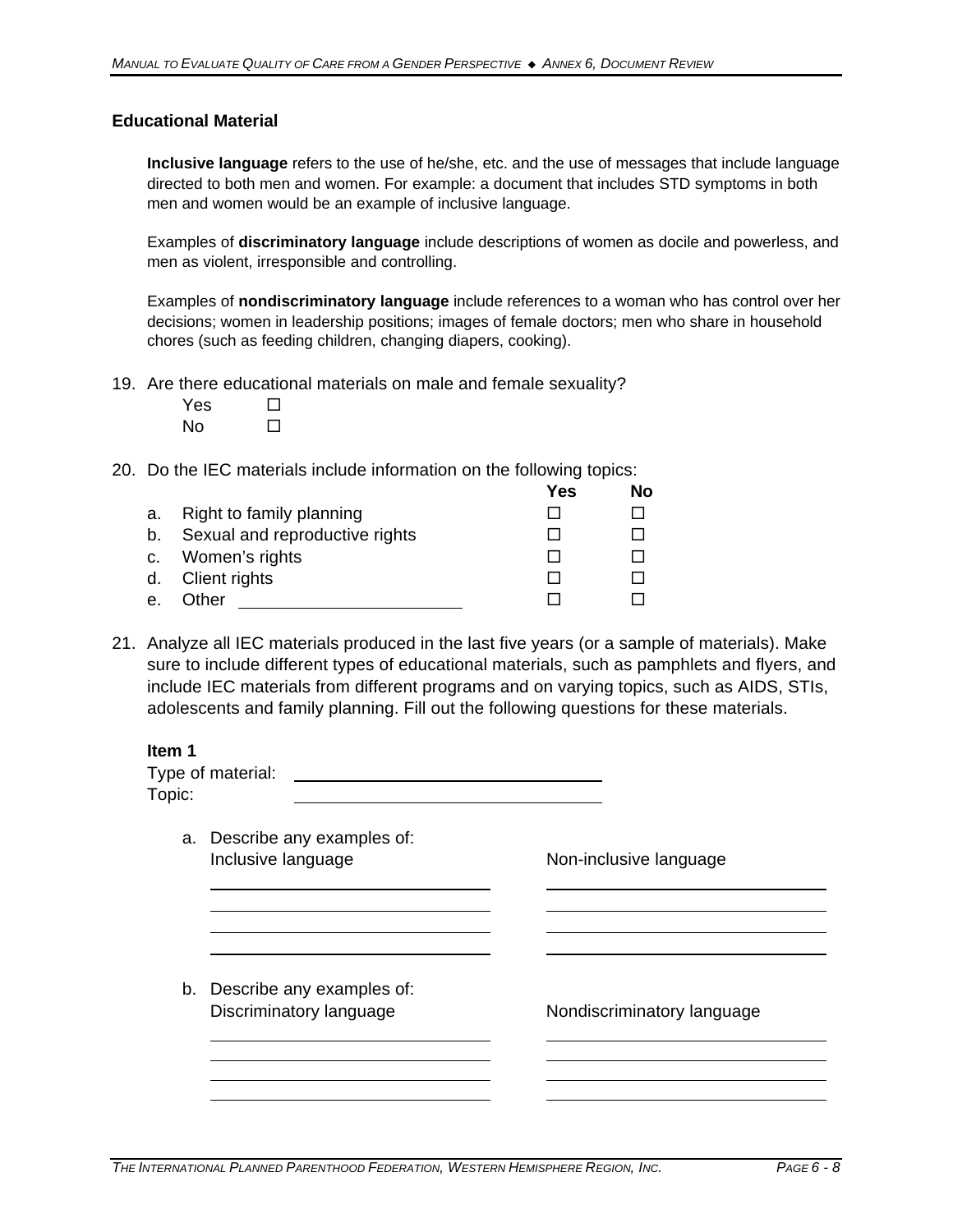| Item <sub>2</sub><br>Topic: | Type of material:                                       |                            |
|-----------------------------|---------------------------------------------------------|----------------------------|
|                             | a. Describe any examples of:<br>Inclusive language      | Non-inclusive language     |
|                             | b. Describe any examples of:<br>Discriminatory language | Nondiscriminatory language |
| Item <sub>3</sub><br>Topic: | Type of material:                                       |                            |
|                             | a. Describe any examples of:<br>Inclusive language      | Non-inclusive language     |
|                             | b. Describe any examples of:<br>Discriminatory language | Nondiscriminatory language |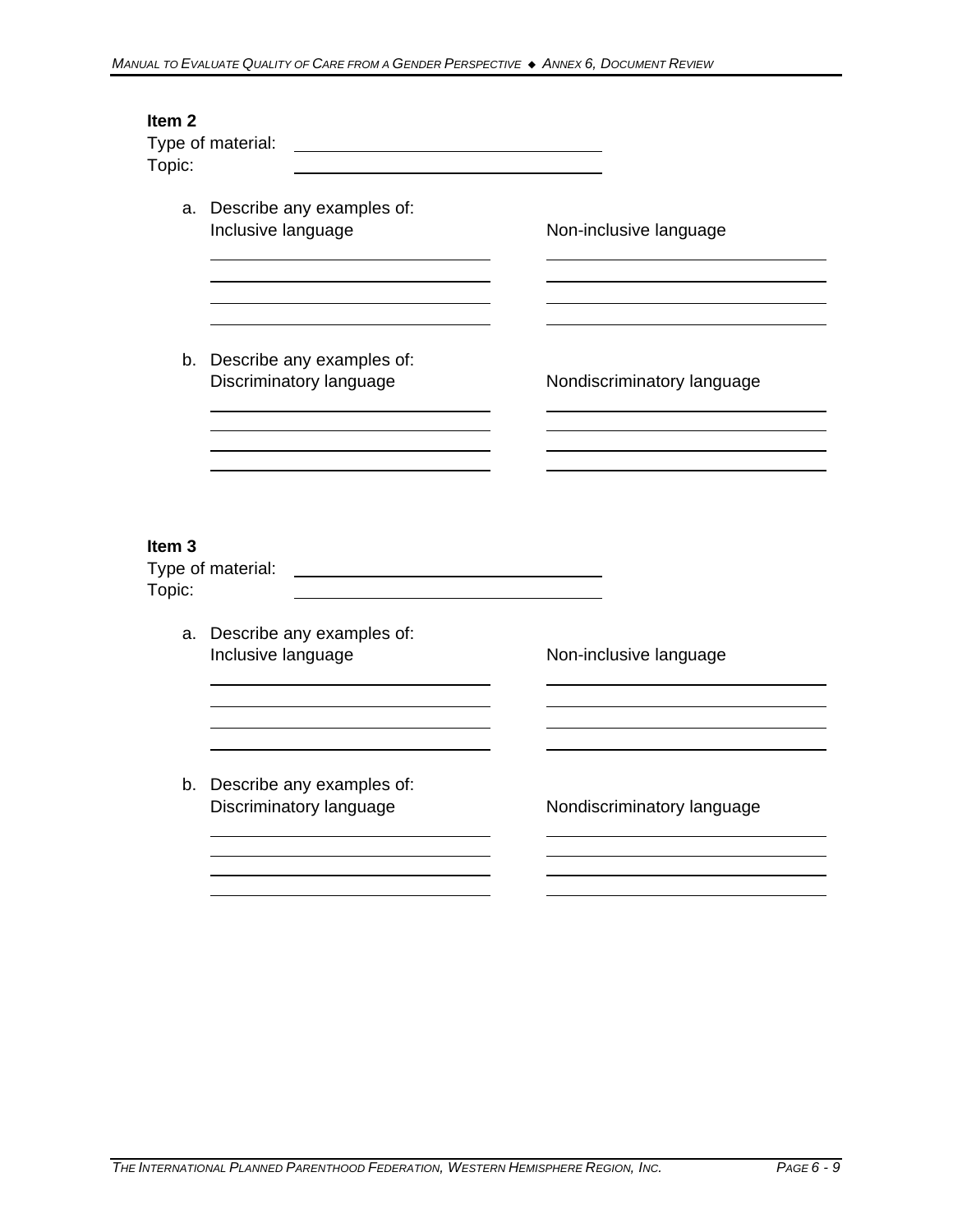| Item <sub>4</sub><br>Topic: | Type of material:                                       |                            |
|-----------------------------|---------------------------------------------------------|----------------------------|
|                             | a. Describe any examples of:<br>Inclusive language      | Non-inclusive language     |
|                             | b. Describe any examples of:<br>Discriminatory language | Nondiscriminatory language |
| Item <sub>5</sub><br>Topic: | Type of material:                                       |                            |
|                             | a. Describe any examples of:<br>Inclusive language      | Non-inclusive language     |
|                             | b. Describe any examples of:<br>Discriminatory language | Nondiscriminatory language |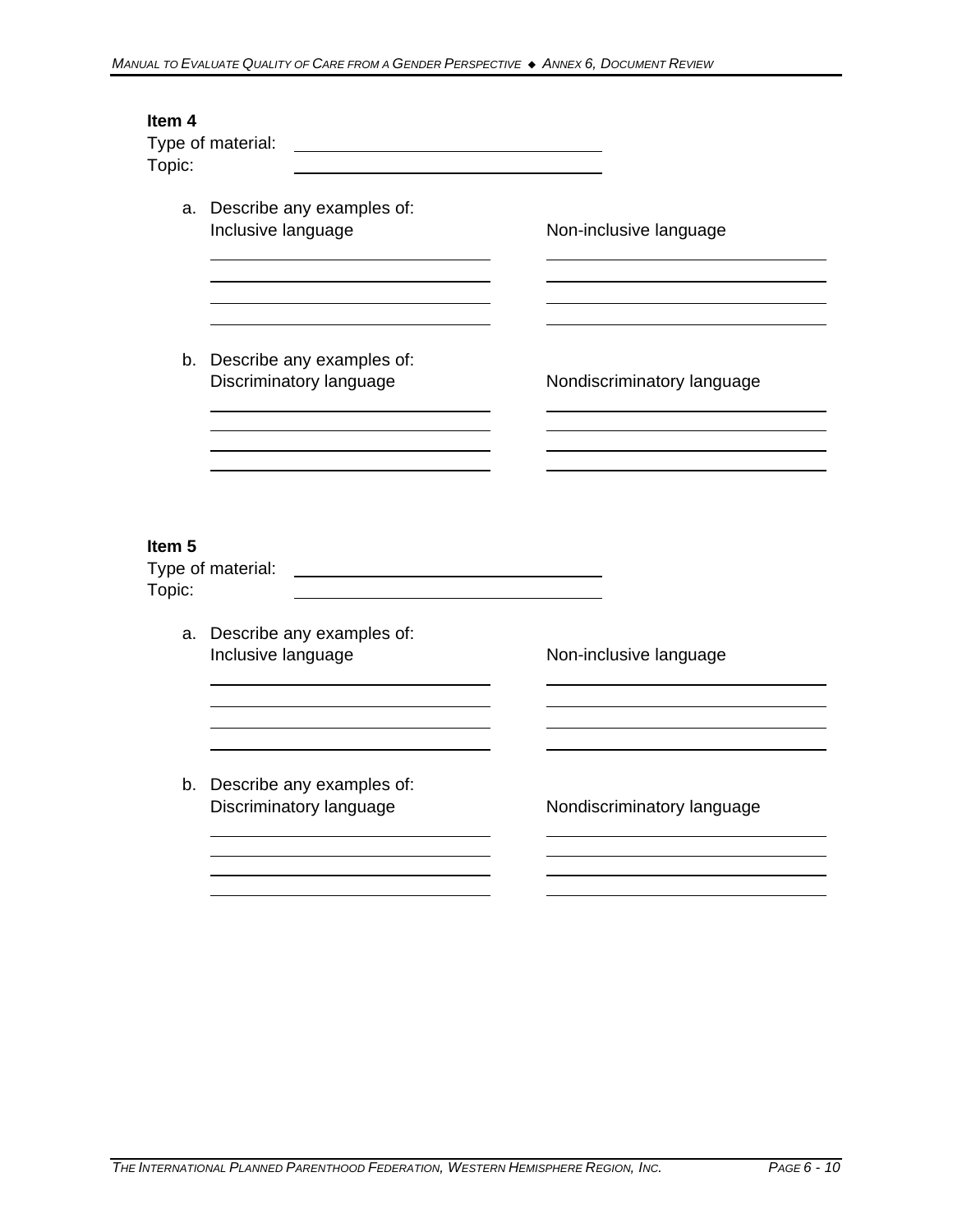### **Consultation Content**

Review 25 clinical histories.

22. Calculate the percentage of histories in which the following topics were documented (either as part of the history sheet or as comments made by the provider ) as having been discussed:

|                | a. Sexuality                         | $\%$ |
|----------------|--------------------------------------|------|
|                | b. Violence and other abuse of power | %    |
|                | c. Sexually transmitted infections   | %    |
|                | d. Unwanted pregnancy                | %    |
| e <sub>1</sub> | Abortion                             | %    |
|                | f. Condom use                        | %    |

- 23. What counseling services are offered at the clinic?
- 24. What is the mix of family planning methods offered? \_\_\_\_\_\_\_\_\_\_\_\_\_\_\_\_\_\_\_\_\_\_\_\_
- 25. Is there any indication that services are skewed towards a particular method of family planning? Please comment.

#### **Equal Participation**

26. If this information is available as part of the service statistics from the previous year, perform a review of those statistics to obtain the percentages. If this information is not routinely collected, base the percentages on a sample of 25 clinical histories.

| Source of information (circle one): |  | Service statistics | Sample of files |
|-------------------------------------|--|--------------------|-----------------|
|-------------------------------------|--|--------------------|-----------------|

Of the total number of consultations, what percentage were:

| a. Women only   | % |
|-----------------|---|
| b. Men only     | % |
| c. Couples      | % |
| d. Total number | % |
|                 |   |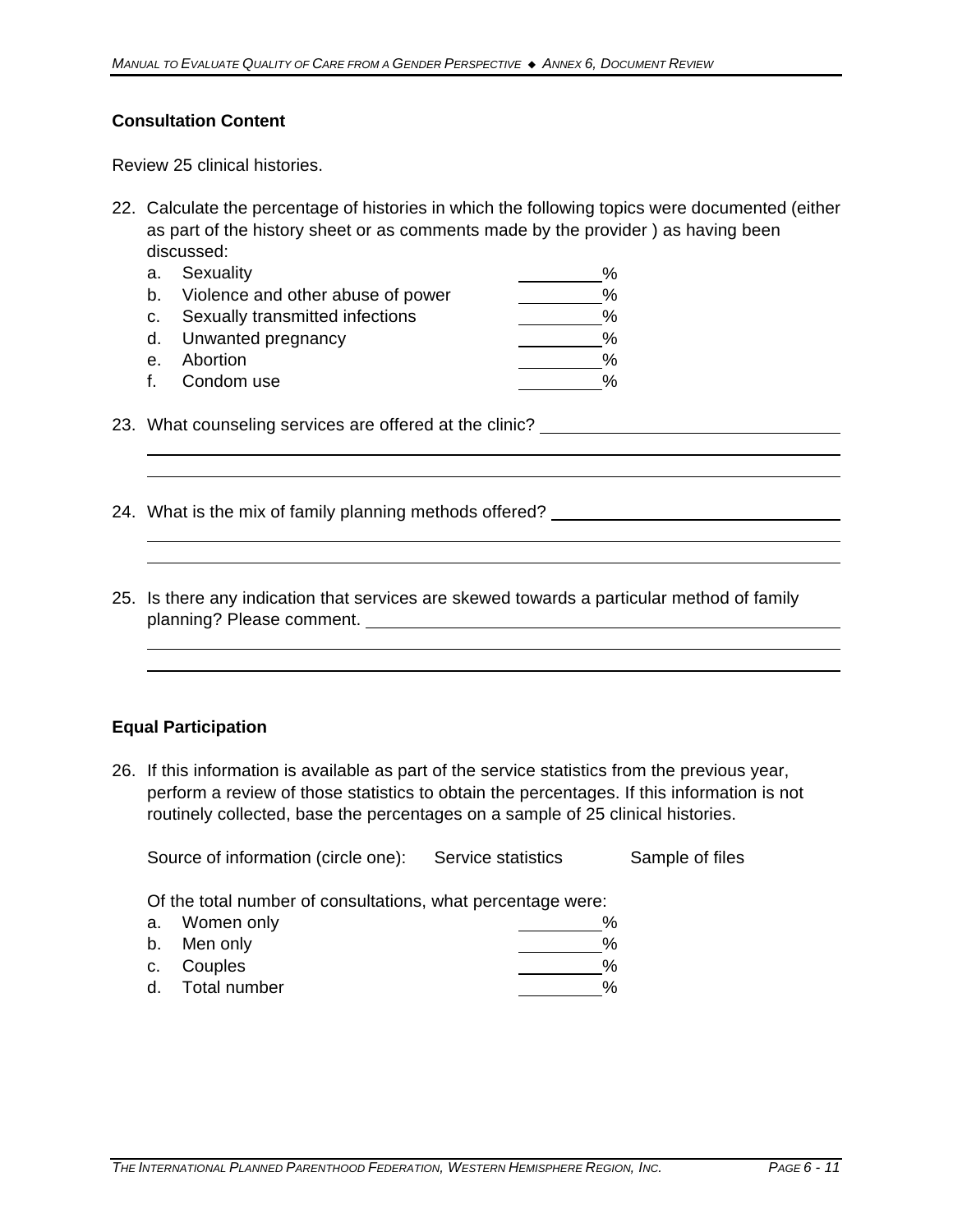## **ANNEX 7 SYNTHESIS AND PREPARATION OF THE FINAL REPORT**

Once the data are tabulated, the evaluation team will analyze and synthesize the quantitative and qualitative results. In the Analysis Workshop, the executive director, members of the evaluation team, and relevant members of management and clinic staff will use this information to develop a Plan of Action to respond to any areas identified as needing improvement.

The first step in this process is for the executive director and team coordinator to select a workshop facilitator. This person should be a member of the institution with sufficient authority to facilitate a meeting with high-level staff effectively, and someone who can work in conjunction with the coordinator of the evaluation team.

Next, prepare the necessary documents for each person who will participate in the workshop:

- list of "Questions for Discussion" as determined from each method;
- key findings of quantitative data from all methods used;
- key findings of qualitative data from all methods used; and
- indicators for Quality of Care from a Gender Perspective (Annex 8).

During the Analysis Workshop, the participants will use the synthesized information and the list of "Questions for Discussion" to identify broad areas that need improvement. In some cases, the participants may decide that one of the "Questions for Discussion" does not actually pose a threat to the ability of the organization to provide high-quality, gender-sensitive care and therefore does not need to be addressed.

After identifying broad areas for improvement, participants should identify indicators to track changes and improvements over time. The indicators in Annex 8 can be used, or the workshop participants can designate other indicators. The evaluation specialist is key to completing this task effectively.

Based upon the areas for improvement and the corresponding indicators, the participants will identify specific actions that should lead to a positive change in the designated indicators and, consequently, to better quality of care. An indicator may necessitate action in various areas. For example, shortcomings in the use of inclusive and gender-sensitive language may require establishment of new policy, document modification and training of service providers. In developing specific action, consider the following factors:

- the institution's mission and goals
- correspondence of an action to the indicators
- available resources
- staff time and training

The discussion would benefit greatly by taking into consideration client and provider comments made in the interviews.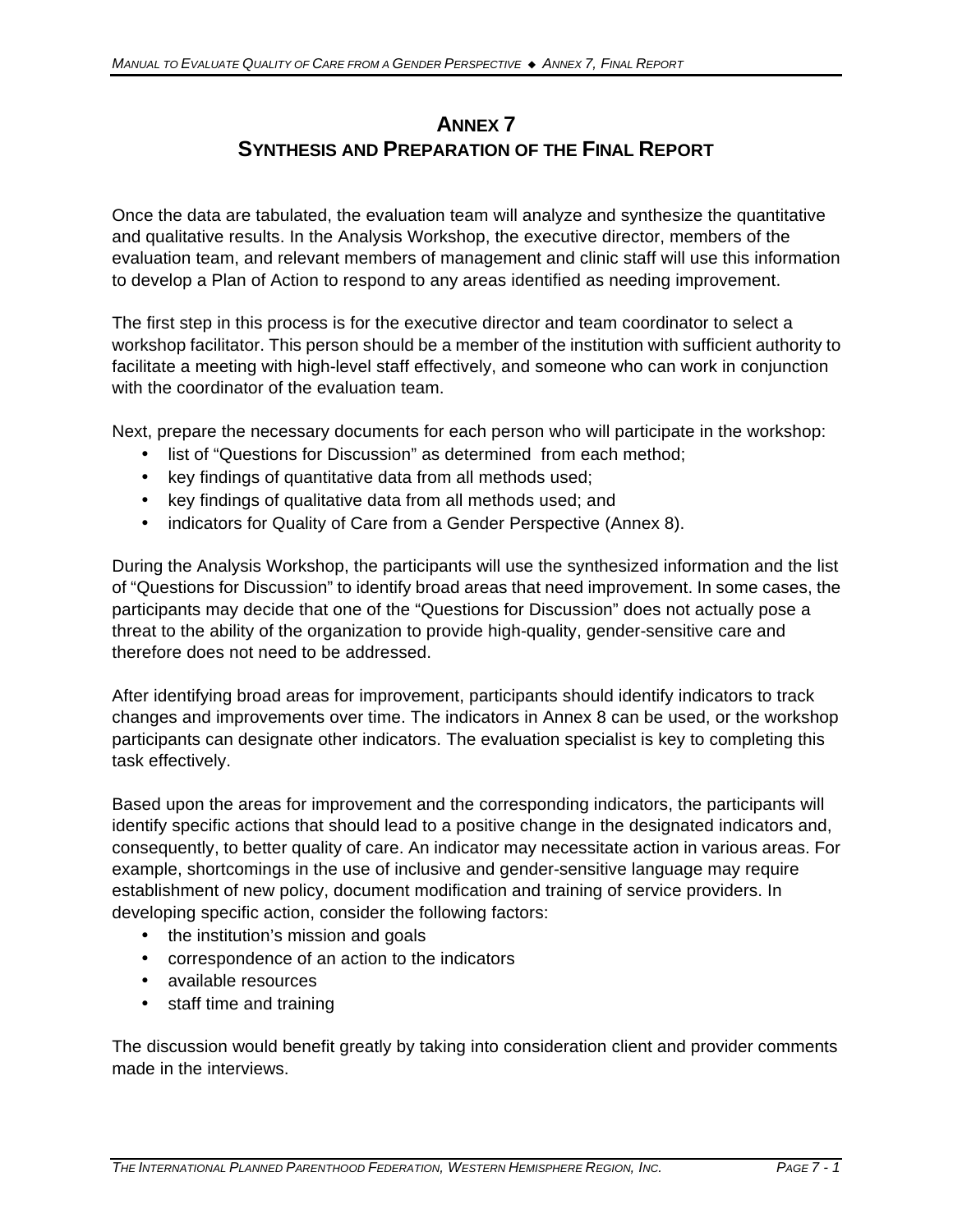A crucial factor in the success of the Plan of Action is the designation of key individuals who will be responsible for ensuring the implementation of the plan. It is imperative that these persons have the necessary authority to make the stated changes or to assign specific tasks to the appropriate individuals. Please see the sample Plan of Action on the next page.

The establishment of a timeline is also a key factor in ensuring that the results of the assessment and Analysis Workshop are incorporated into the institution. The timeline includes target dates for the implementation of specific actions. Some actions can be implemented at once, and others require a series of steps that will be implemented over a certain amount of time. It is important to incorporate into the timeline a midterm assessment of progress and a follow-up evaluation of the effectiveness of the actions taken. Please see the sample timeline on the next page.

The final report will be the synthesis and documentation of the findings of the assessment and resulting Plan of Action and timeline. It should be a collaborative effort between the gender specialist and the key decision-maker on the team, as well as the executive director. It is best that the final report be written shortly after the development of the Plan of Action. The ideal final report will include:

- brief background and any special notes on procedure;
- key findings of quantitative data;
- key findings of qualitative data;
- designated "issues for discussion" as determined from each method;
- targeted areas for improvement and corresponding indicators;
- Plan of Action; and
- timeline.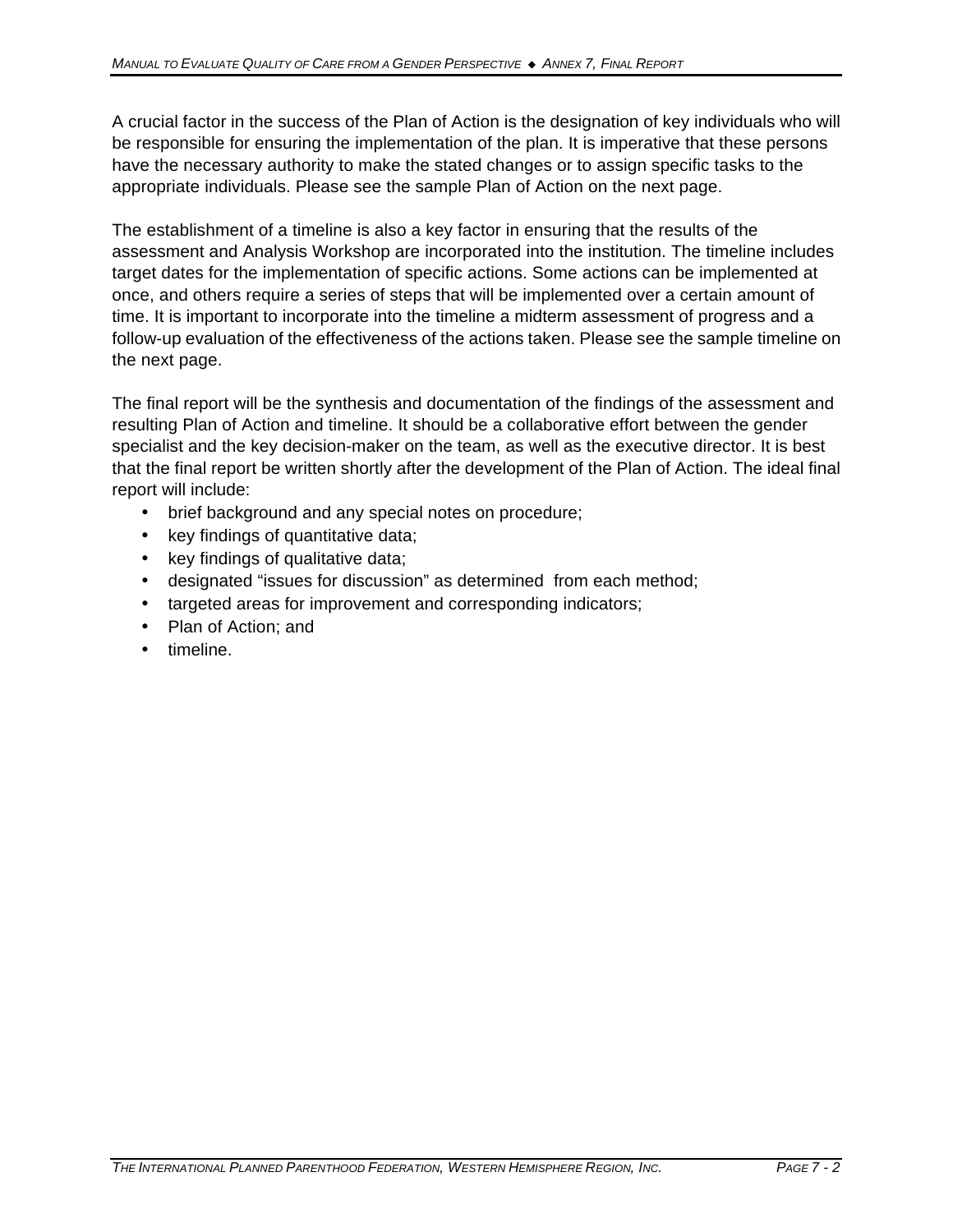| Area for                                      | <b>Indicator</b>                                                                                                                              | <b>Action</b>                                                                                                                              | <b>Department</b>                             | Person(s)          | <b>Deadline</b>              |
|-----------------------------------------------|-----------------------------------------------------------------------------------------------------------------------------------------------|--------------------------------------------------------------------------------------------------------------------------------------------|-----------------------------------------------|--------------------|------------------------------|
| <b>Improvement</b>                            |                                                                                                                                               |                                                                                                                                            | <b>Responsible</b>                            | <b>Responsible</b> |                              |
| Inclusive and<br>gender-sensitive<br>language | • Use of inclusive<br>language in<br>documents                                                                                                | Draft policy statement on<br>$\bullet$<br>the use of inclusive<br>language in all institutional<br>literature<br>Revise documents          | Office of the<br>Executive<br><b>Director</b> | Renata David       | June 24, xxxx                |
|                                               | • Percent of observed<br>clients that were<br>called by their<br>names<br>• Percent of observed<br>clients that were<br>called by diminutives | Develop a guide for service<br>$\bullet$<br>providers on the use of<br>gender-sensitive language<br>Service provider training<br>$\bullet$ | Director of<br><b>Clinical Services</b>       | Maria Castro       | July 30, xxxx<br>May 1, xxxx |

## **SAMPLE PLAN OF ACTION**

### **SAMPLE TIMELINE**

| <b>Action</b>                                                                       | Date(s) of Implementation                 | <b>Assessment of Progress</b> | <b>Evaluation</b> |
|-------------------------------------------------------------------------------------|-------------------------------------------|-------------------------------|-------------------|
| Develop a guide for service<br>providers on the use of<br>gender-sensitive language | Completed guide due:<br>February 28, xxxx | Ongoing through to completion | June, xxxx        |
| Service provider training                                                           | No later than May 30, xxxx                | Second round of observations. | October, xxxx     |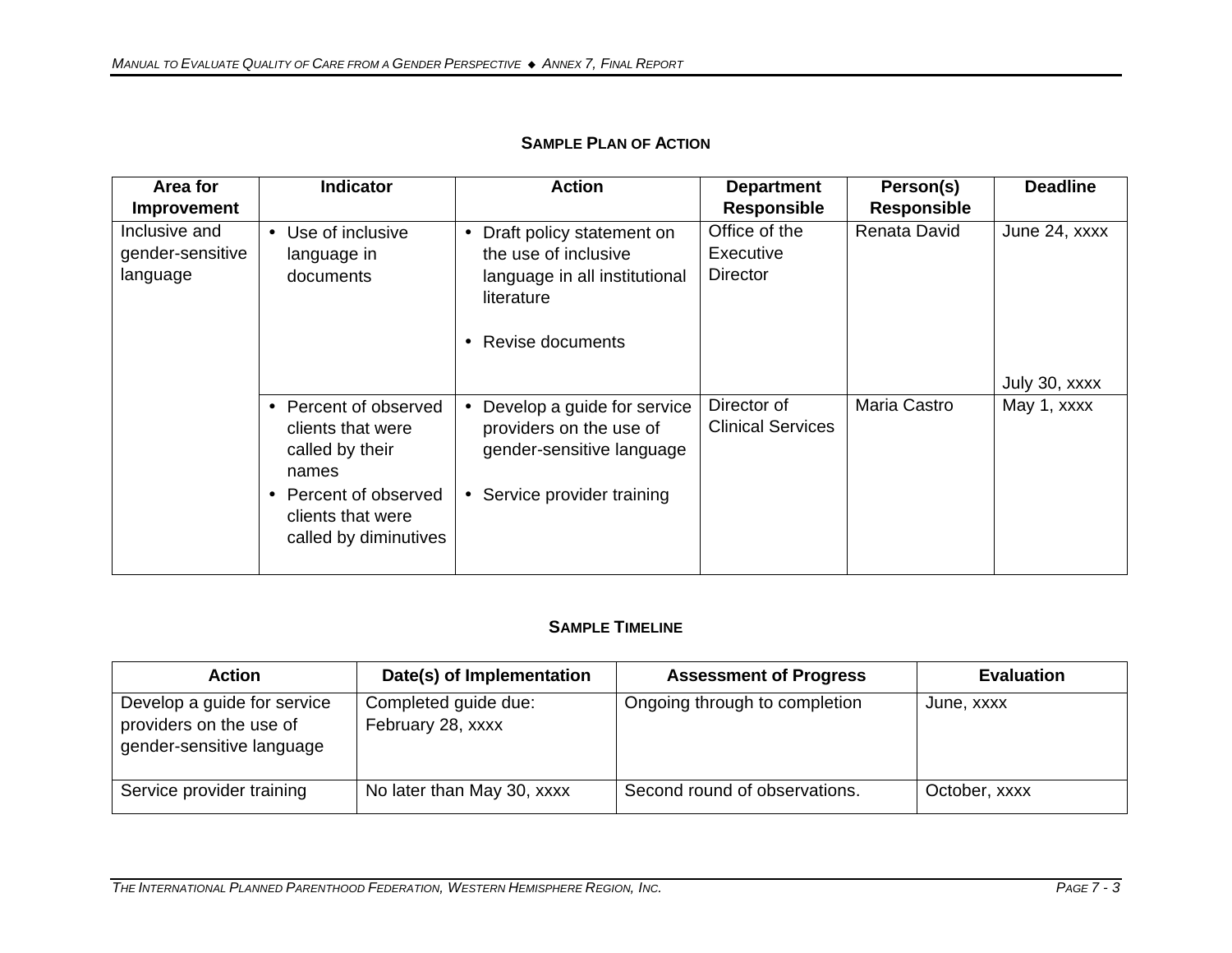# **ANNEX 8: INDICATORS FOR QUALITY OF CARE FROM A GENDER PERSPECTIVE**

|                                                                                                            | Instrument and question to find information about the indicators |                     |                                 |                                        |
|------------------------------------------------------------------------------------------------------------|------------------------------------------------------------------|---------------------|---------------------------------|----------------------------------------|
| <b>Indicator</b>                                                                                           | <b>Document</b><br><b>Review</b>                                 | <b>Observations</b> | Interviews with<br><b>Users</b> | <b>Interviews with</b><br><b>Staff</b> |
| <b>Institutional Policies and Practices</b>                                                                |                                                                  |                     |                                 |                                        |
| Existence of policies that prohibit gender based<br>discrimination <sup>1</sup>                            | X                                                                |                     |                                 | X                                      |
| Existence of policies that prohibit the abuse of power and<br>sexual harassment in the institution         | X                                                                |                     |                                 |                                        |
| Existence of policies and procedures to ensure gender<br>based equity in the promotion of staff            | X                                                                |                     |                                 |                                        |
| Existence of a mechanism that prohibits spousal consent                                                    | X                                                                |                     | X                               |                                        |
| Existence of a declaration in the institution's mission that<br>promotes women's empowerment               | X                                                                |                     |                                 |                                        |
| Percent of managerial positions filled by women                                                            | X                                                                |                     |                                 |                                        |
| Percent of managerial positions with budgetary<br>responsibility filled by women                           | X                                                                |                     |                                 |                                        |
| Percent of senior positions in the institution filled by<br>women                                          | X                                                                |                     |                                 |                                        |
| Percent of the positions with highest salaries filled by<br>women                                          | X                                                                |                     |                                 |                                        |
| Percent of staff that feel that institution's senior staff are<br>receptive to their opinions/ suggestions |                                                                  |                     | $\sf X$                         |                                        |
| Percent of staff that that the institution has an equitable<br>work environment <sup>2</sup>               |                                                                  |                     |                                 | X                                      |

 $\overline{a}$ <sup>1</sup> Existence of policies that prohibit the gender based discrimination in terms of recruitment of staff, salaries, benefits, and promotion towards decision-making positions.

<sup>&</sup>lt;sup>2</sup> Equitative refers to the notion that one sex is not given preferential treatment over another.

THE INTERNATIONAL PLANNED PARENTHOOD FEDERATION, WESTERN HEMISPHERE REGION, INC.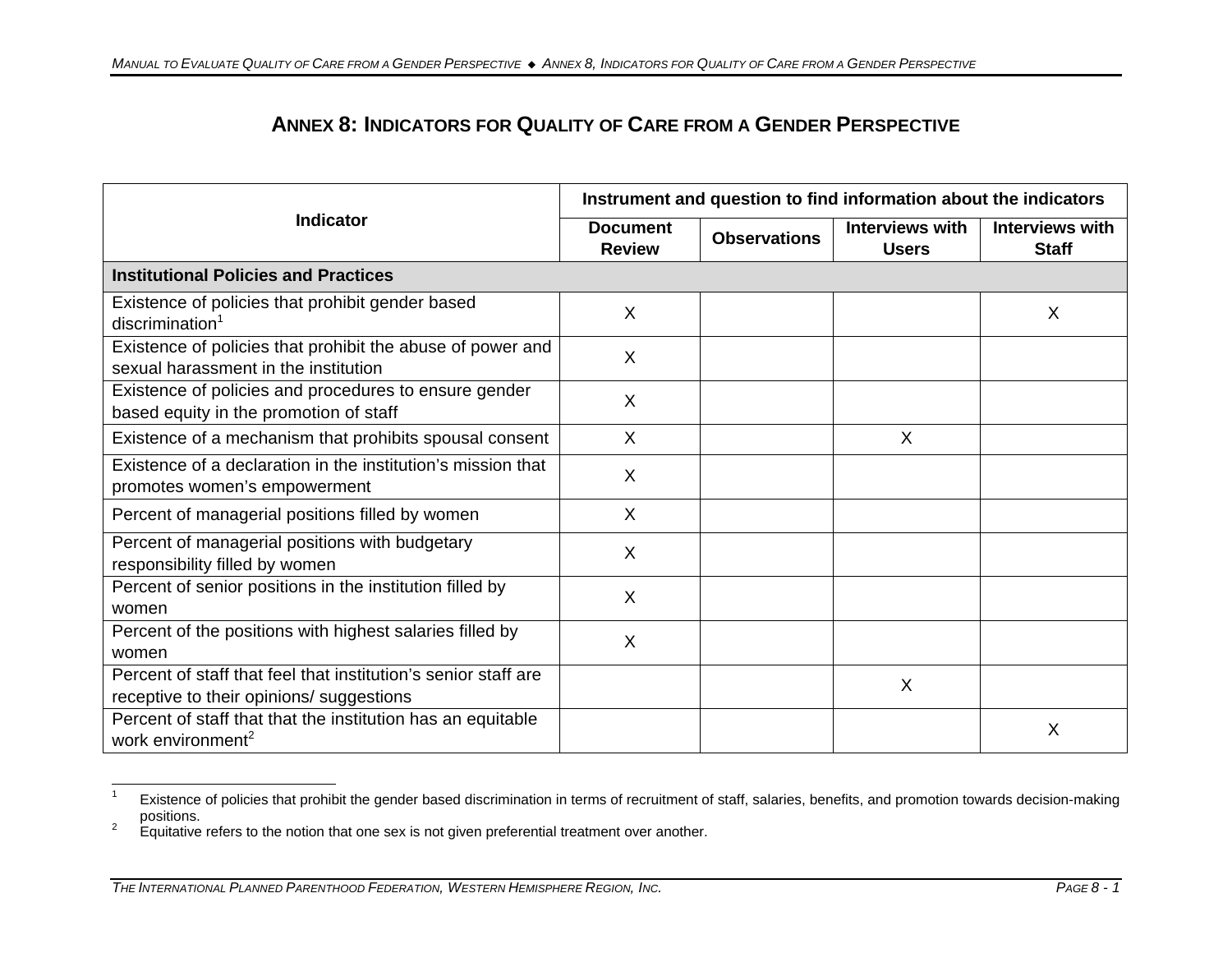|                                                                           | Instrument and question to find information about the indicators |                     |                                        |                                        |
|---------------------------------------------------------------------------|------------------------------------------------------------------|---------------------|----------------------------------------|----------------------------------------|
| <b>Indicator</b>                                                          | <b>Document</b><br><b>Review</b>                                 | <b>Observations</b> | <b>Interviews with</b><br><b>Users</b> | <b>Interviews with</b><br><b>Staff</b> |
| Percent of staff that report providing information/                       |                                                                  |                     |                                        |                                        |
| recommendations to clients who seek information on                        |                                                                  |                     |                                        | X                                      |
| abortion                                                                  |                                                                  |                     |                                        |                                        |
| Percent of staff that know the institutional policy regarding<br>abortion |                                                                  |                     |                                        | $\sf X$                                |
|                                                                           |                                                                  |                     |                                        |                                        |
| Availability and provision of Pap smears, breast exams,                   |                                                                  | $\sf X$             | X                                      | $\sf X$                                |
| vaginal secretion cultures and STD detection                              |                                                                  |                     |                                        |                                        |
| <b>Provider Practices</b>                                                 |                                                                  |                     |                                        |                                        |
| Percent of clients that were called by their name                         |                                                                  | X                   |                                        |                                        |
| Percent of clients that were called by a diminutive <sup>3</sup>          |                                                                  | $\sf X$             |                                        |                                        |
| Percent of consultations/counseling sessions where client                 |                                                                  |                     |                                        |                                        |
| was directly addressed in conversation with the service                   |                                                                  | X                   | X                                      |                                        |
| provider.                                                                 |                                                                  |                     |                                        |                                        |
| Percent of consultations/counseling sessions where the                    |                                                                  |                     |                                        |                                        |
| service provider explores themes of sexual and                            |                                                                  | X                   | X                                      | $\sf X$                                |
| reproductive health <sup>4</sup>                                          |                                                                  |                     |                                        |                                        |
| Percent of consultations/counseling sessions where the                    |                                                                  |                     |                                        |                                        |
| health professional explored topics related to the client's               |                                                                  | X                   | X                                      | $\sf X$                                |
| sexual health <sup>5</sup>                                                |                                                                  |                     |                                        |                                        |
| Use of didactic material (drawings, slides, pictures) for                 |                                                                  | $\sf X$             | $\times$                               |                                        |
| explanations during consultations                                         |                                                                  |                     |                                        |                                        |
| Percent of consultations/counseling sessions where the                    |                                                                  | X                   |                                        |                                        |
| service provider explained the details of clients' treatment              |                                                                  |                     |                                        |                                        |

 $\mathbf{3}$  $\frac{3}{4}$  Examples of diminutives are "honey, babe, sweetheart, dear, etc."

 $4-$  Sexual and reproductive health includes AIDS/STD prevention, uterine and breast cancer prevention, prevention of unwanted pregnancies.

<sup>5</sup> Topics in sexual health include satisfaction with sexual life, existence of abuse or mistreatment in clients' sexual life, risks in contracting an STD or HIV/AIDS, feelings of guilt, etc.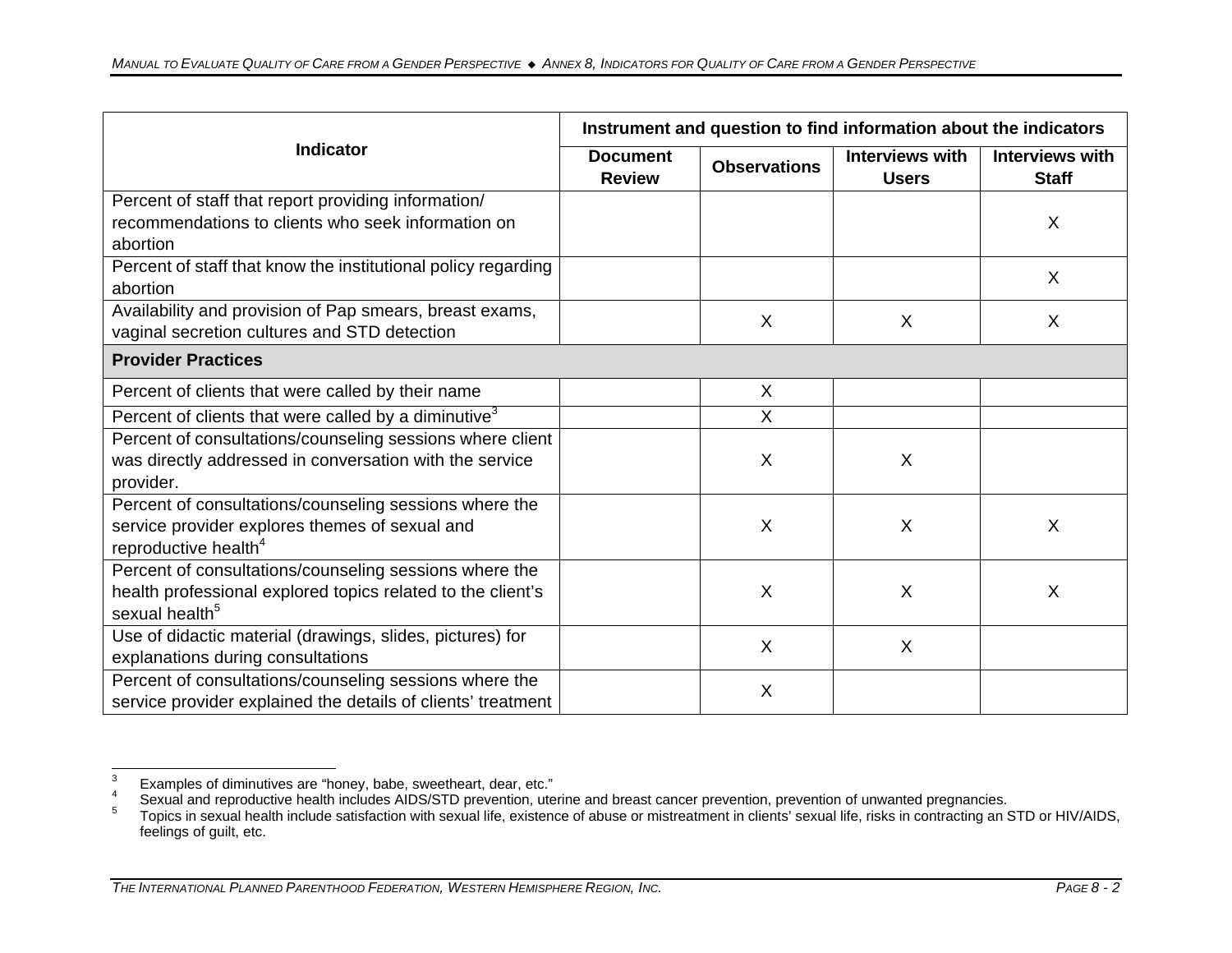|                                                                                                  | Instrument and question to find information about the indicators |                     |                                        |                                        |
|--------------------------------------------------------------------------------------------------|------------------------------------------------------------------|---------------------|----------------------------------------|----------------------------------------|
| <b>Indicator</b>                                                                                 | <b>Document</b><br><b>Review</b>                                 | <b>Observations</b> | <b>Interviews with</b><br><b>Users</b> | <b>Interviews with</b><br><b>Staff</b> |
| Percent of consultations/counseling sessions where the                                           |                                                                  | $\sf X$             | $\sf X$                                |                                        |
| provider asked the client if she had questions or doubts                                         |                                                                  |                     |                                        |                                        |
| Percent of consultations where the provider explained                                            |                                                                  | $\sf X$             |                                        |                                        |
| what he/she was doing during the pelvic exam                                                     |                                                                  |                     |                                        |                                        |
| Percent of staff that know the institutional mission                                             |                                                                  |                     |                                        | X                                      |
| Percent of staff that know the definition of sexual and                                          |                                                                  |                     |                                        | $\sf X$                                |
| reproductive health                                                                              |                                                                  |                     |                                        |                                        |
| Percent of staff that promote "dual-method use", Pap                                             |                                                                  |                     | $\sf X$                                | $\sf X$                                |
| smears, and breast self-exams                                                                    |                                                                  |                     |                                        |                                        |
| <b>Convenience to Client</b>                                                                     |                                                                  |                     |                                        |                                        |
| Percent of women that find the hours of operation (of the                                        |                                                                  |                     | X                                      |                                        |
| institution) convenient                                                                          |                                                                  |                     |                                        |                                        |
| Existence of a child care area at the service delivery point                                     |                                                                  | X                   |                                        |                                        |
| <b>Client Satisfaction</b>                                                                       |                                                                  |                     |                                        |                                        |
| Existence of a mechanism to know client opinions on<br>clinic hours, client satisfaction studies | X                                                                |                     | $\times$                               | $\sf X$                                |
| Existence of conditions to ensure client confidentiality and                                     |                                                                  |                     |                                        |                                        |
| privacy <sup>6</sup>                                                                             |                                                                  | $\sf X$             | X                                      |                                        |
| Sufficient seats available for clients in waiting areas                                          |                                                                  | $\sf X$             | $\sf X$                                |                                        |
| Percent of clients that report overall satisfaction with                                         |                                                                  |                     | X                                      |                                        |
| services received                                                                                |                                                                  |                     |                                        |                                        |
| Percent of clients that report feeling comfortable asking                                        |                                                                  |                     | $\times$                               |                                        |
| questions and clarifying doubts during consultation                                              |                                                                  |                     |                                        |                                        |
| Percent of clients that report sufficient time with service                                      |                                                                  |                     | X                                      |                                        |
| provider                                                                                         |                                                                  |                     |                                        |                                        |

 $\,6\,$ Existence of a specific area for counseling consultations and area where privacy is ensured and where the user feels confident and comfortable to speak.